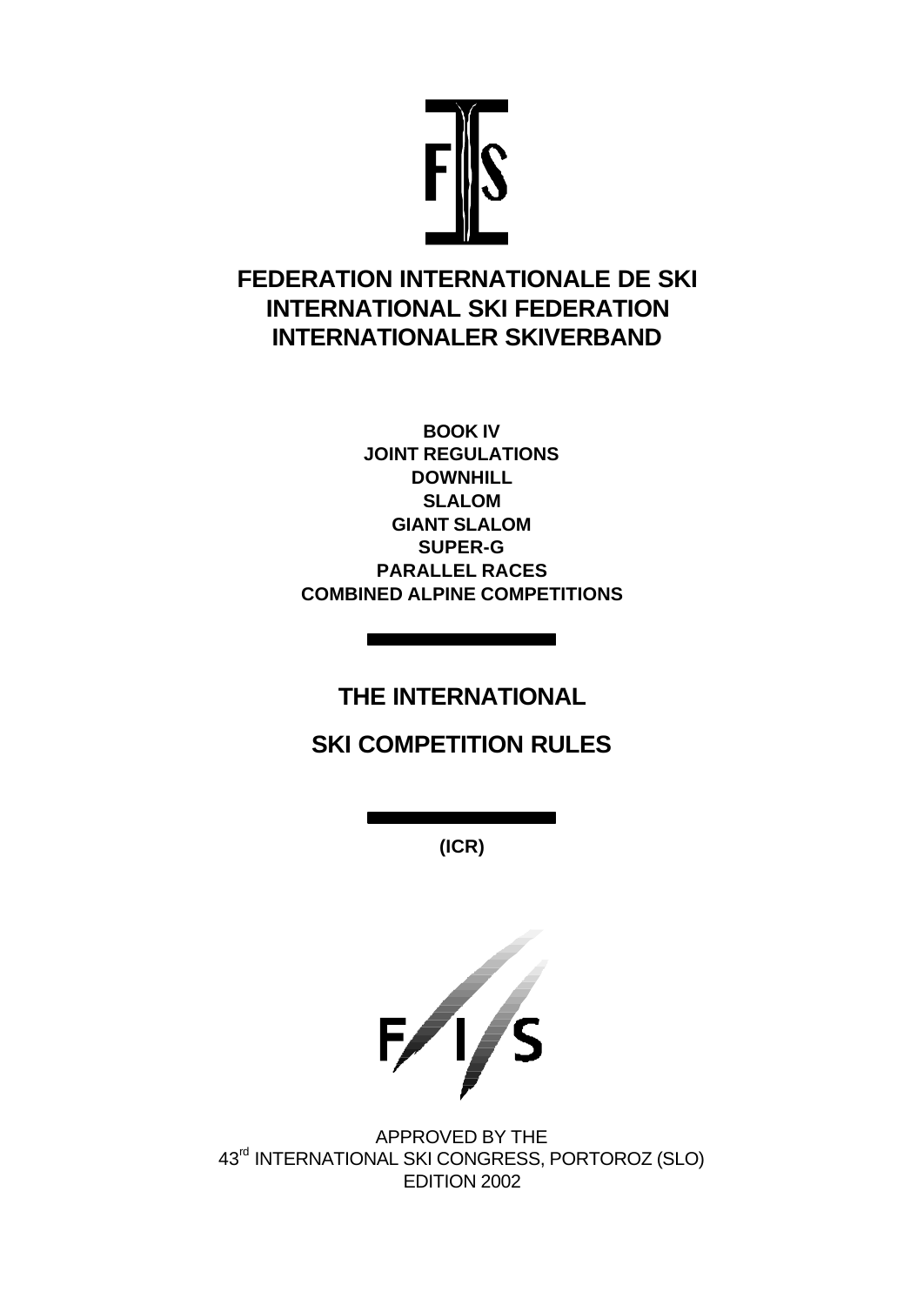## INTERNATIONAL SKI FEDERATION FEDERATION INTERNATIONALE DE SKI INTERNATIONALER SKI VERBAND

Blochstrasse 2; CH- 3653 Oberhofen / Thunersee; Switzerland

Telephone: +41 (33) 244 61 61 Fax: +41 (33) 244 61 71 Website: www.fis-ski.com

All rights reserved.

 Copyright: International Ski Federation FIS, Oberhofen, Switzerland, 2002. No part of this book may be reproduced in any form or by any means without the written permission of the International Ski Federation.

\_\_\_\_\_\_\_\_\_\_\_\_\_\_\_\_\_\_\_\_\_\_\_\_\_\_\_\_\_\_\_\_\_\_\_\_\_\_\_\_\_\_\_\_\_\_\_\_\_\_\_\_\_\_\_\_\_\_\_\_\_\_\_\_\_\_\_\_\_\_\_

Printed in Switzerland by Geiger AG, Bern

Oberhofen, September 2002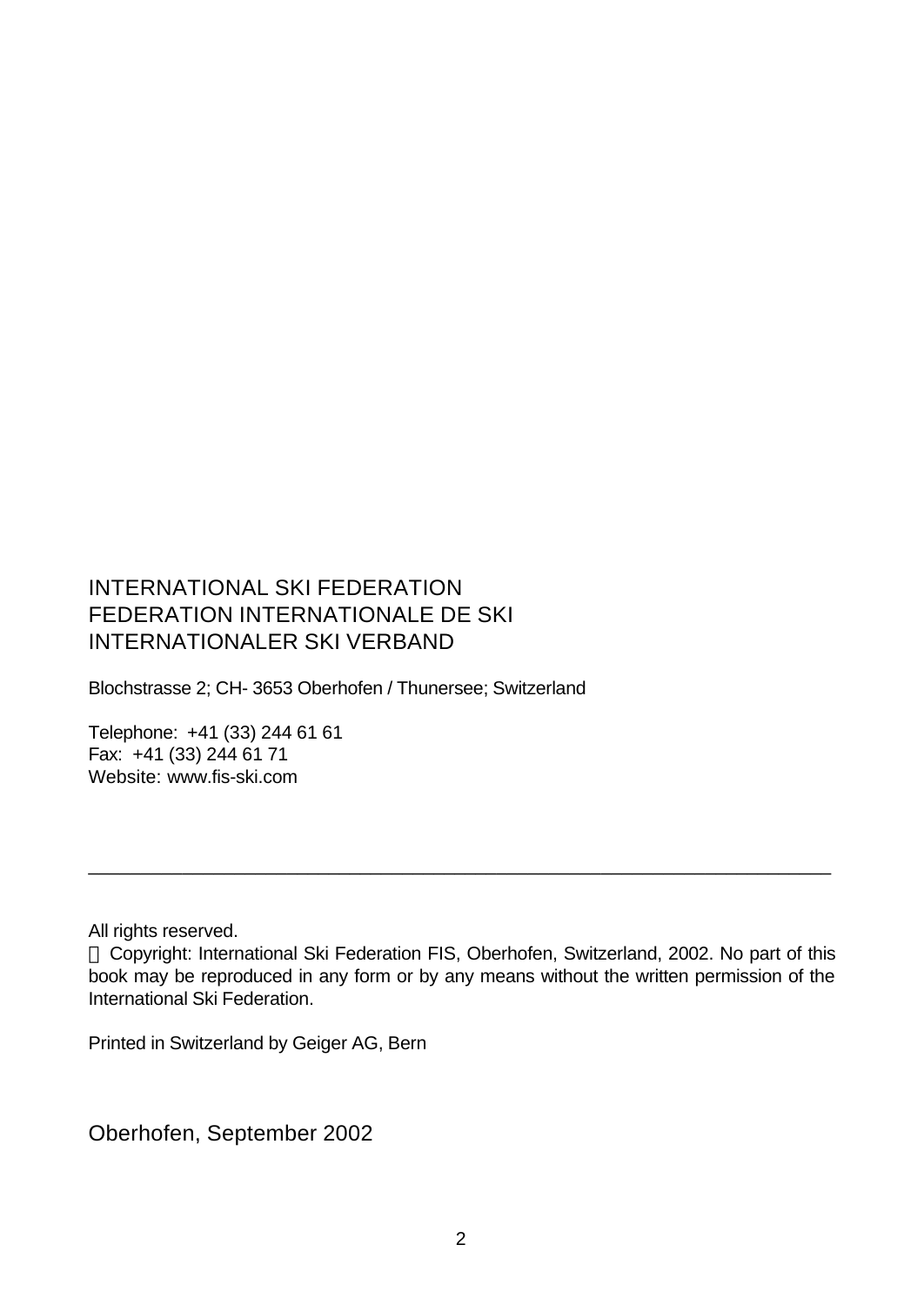## **Table of Contents**

|     | 1 <sup>st</sup> Section                                   |  |
|-----|-----------------------------------------------------------|--|
| 200 |                                                           |  |
| 201 |                                                           |  |
| 202 |                                                           |  |
| 203 |                                                           |  |
| 204 |                                                           |  |
| 205 |                                                           |  |
| 206 |                                                           |  |
| 207 |                                                           |  |
| 208 |                                                           |  |
| 209 |                                                           |  |
| 210 |                                                           |  |
| 211 |                                                           |  |
| 212 |                                                           |  |
| 213 |                                                           |  |
| 214 |                                                           |  |
| 215 |                                                           |  |
| 216 |                                                           |  |
| 217 |                                                           |  |
| 218 |                                                           |  |
| 219 |                                                           |  |
| 220 | Service Personnel, Suppliers and Firms' Representatives12 |  |
| 221 |                                                           |  |
| 222 |                                                           |  |
| 223 |                                                           |  |
|     | 2 <sup>nd</sup> Section                                   |  |

| 600 |  |
|-----|--|
| 601 |  |
| 602 |  |
| 603 |  |
| 604 |  |
| 605 |  |
| 606 |  |
| 607 |  |
| 608 |  |
| 609 |  |
| 610 |  |
| 611 |  |
| 612 |  |
| 613 |  |
| 614 |  |
| 615 |  |
| 616 |  |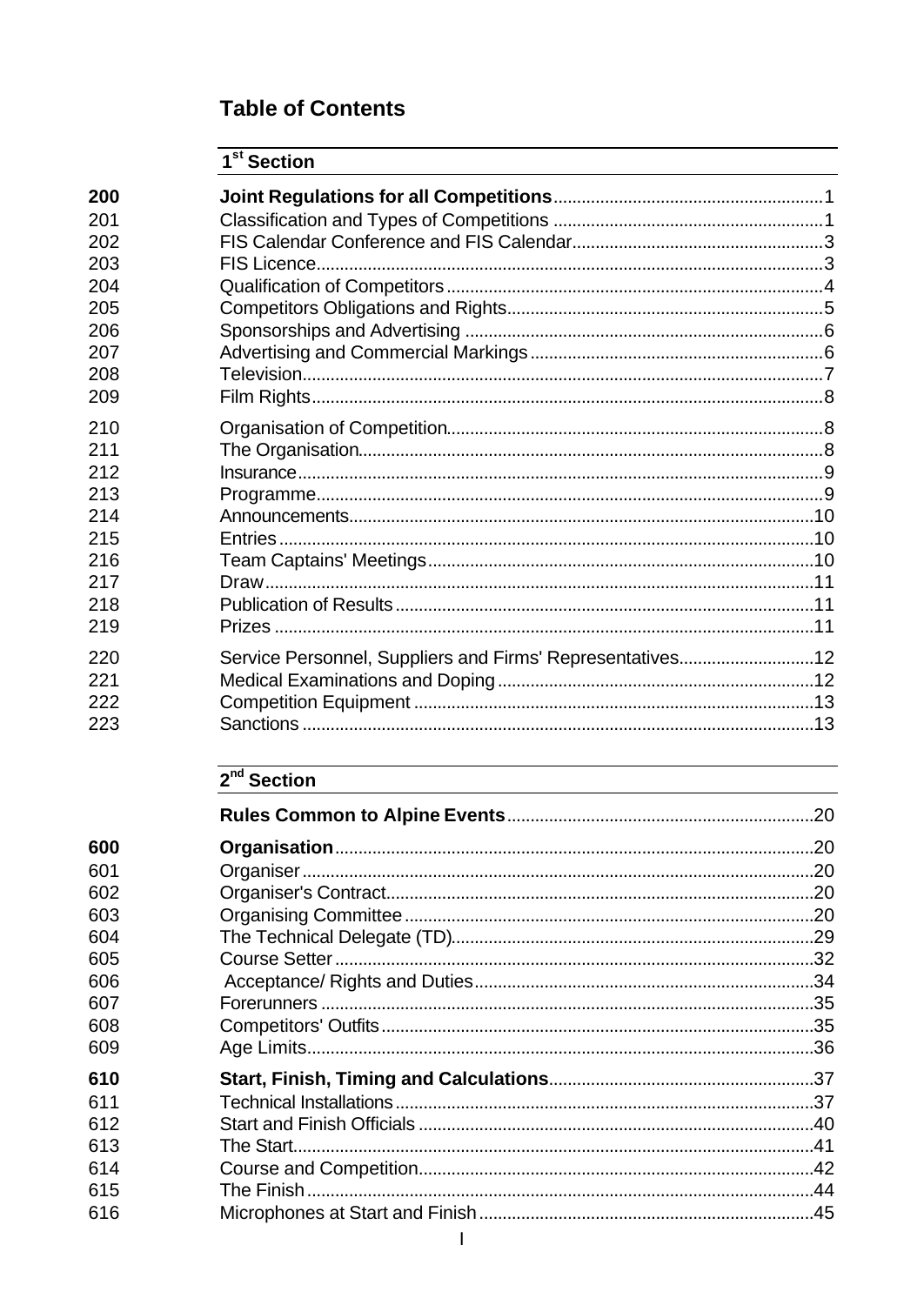| 617 |                                                                                                                                     |  |
|-----|-------------------------------------------------------------------------------------------------------------------------------------|--|
| 618 |                                                                                                                                     |  |
| 620 |                                                                                                                                     |  |
| 621 |                                                                                                                                     |  |
| 622 |                                                                                                                                     |  |
| 623 |                                                                                                                                     |  |
| 624 |                                                                                                                                     |  |
| 625 |                                                                                                                                     |  |
| 626 |                                                                                                                                     |  |
| 627 |                                                                                                                                     |  |
| 628 |                                                                                                                                     |  |
| 629 |                                                                                                                                     |  |
| 640 |                                                                                                                                     |  |
| 641 |                                                                                                                                     |  |
| 642 |                                                                                                                                     |  |
| 643 |                                                                                                                                     |  |
| 644 |                                                                                                                                     |  |
| 645 |                                                                                                                                     |  |
| 646 |                                                                                                                                     |  |
| 647 |                                                                                                                                     |  |
| 650 |                                                                                                                                     |  |
| 660 |                                                                                                                                     |  |
| 661 |                                                                                                                                     |  |
| 662 |                                                                                                                                     |  |
| 663 |                                                                                                                                     |  |
| 664 |                                                                                                                                     |  |
| 665 |                                                                                                                                     |  |
| 666 |                                                                                                                                     |  |
| 667 |                                                                                                                                     |  |
| 668 | Location of the Gate Judge.                                                                                                         |  |
| 669 |                                                                                                                                     |  |
| 670 |                                                                                                                                     |  |
| 675 |                                                                                                                                     |  |
| 680 |                                                                                                                                     |  |
|     | <u> 1989 - Johann Barbara, martin amerikan perang perang pada tahun 1989. Bagi berakhirnya dalam pengaran perang</u><br>3rd Section |  |
|     |                                                                                                                                     |  |
| 700 | Downhill.                                                                                                                           |  |
| 701 |                                                                                                                                     |  |
| 702 |                                                                                                                                     |  |
| 703 |                                                                                                                                     |  |
| 704 |                                                                                                                                     |  |
| 705 |                                                                                                                                     |  |
| 706 |                                                                                                                                     |  |
| 707 |                                                                                                                                     |  |
| 800 |                                                                                                                                     |  |

801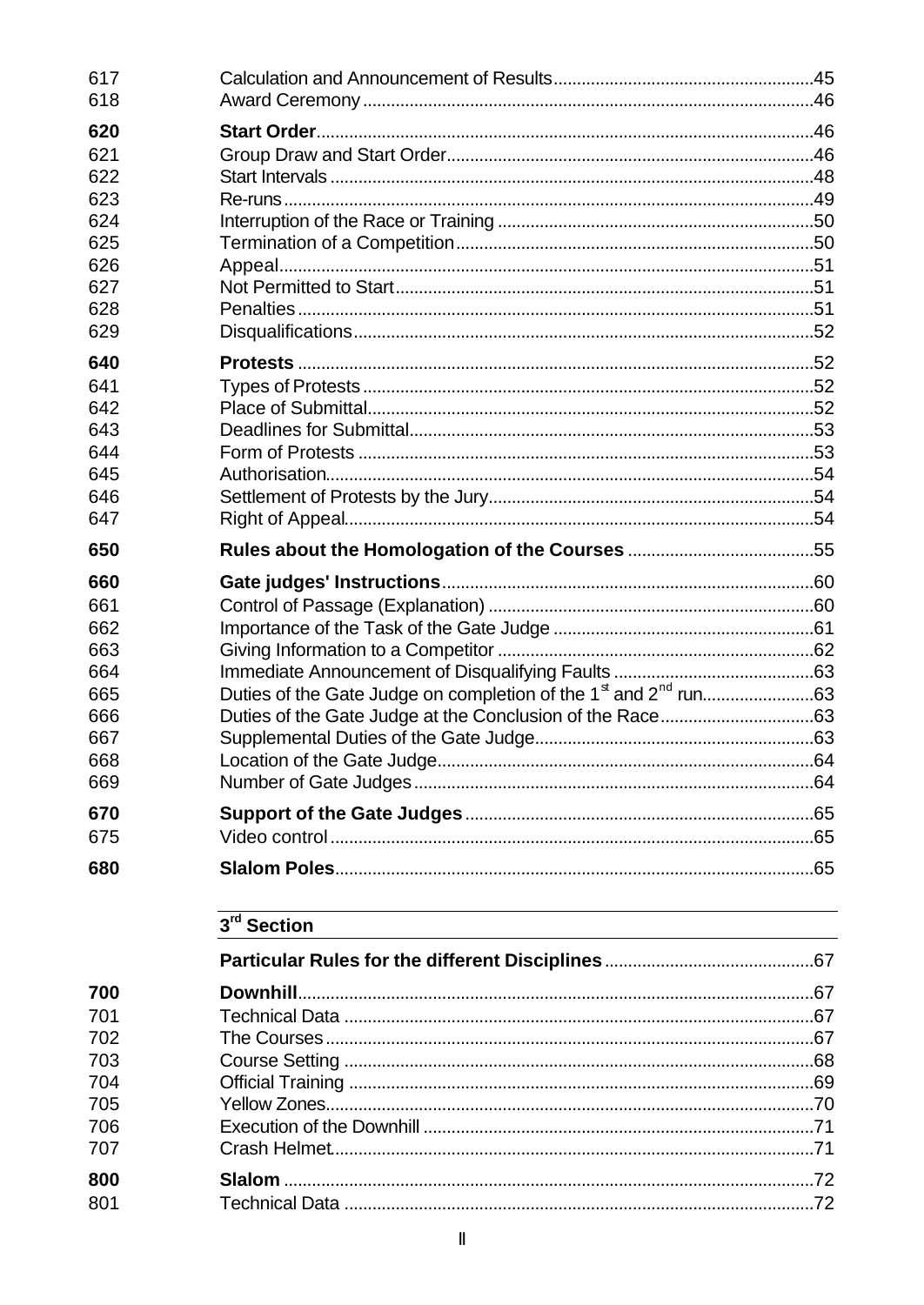| 802  |  |
|------|--|
| 803  |  |
| 804  |  |
| 805  |  |
| 806  |  |
| 900  |  |
| 901  |  |
| 902  |  |
| 903  |  |
| 904  |  |
| 905  |  |
| 906  |  |
| 1000 |  |
| 1001 |  |
| 1002 |  |
| 1003 |  |
| 1004 |  |
| 1005 |  |
| 1006 |  |
| 1007 |  |
| 1008 |  |
| 1100 |  |
| 1101 |  |
| 1102 |  |
| 1103 |  |
| 1104 |  |
| 1105 |  |
| 1106 |  |
| 1107 |  |
| 1108 |  |
| 1109 |  |
| 1110 |  |
| 1111 |  |
| 1112 |  |
| 1113 |  |
|      |  |

# $4<sup>th</sup>$  Section

| 1200 |  |
|------|--|
| 1210 |  |
| 1220 |  |
| 1230 |  |
| 1240 |  |
| 1250 |  |
| 1260 |  |
| 1270 |  |
|      |  |
|      |  |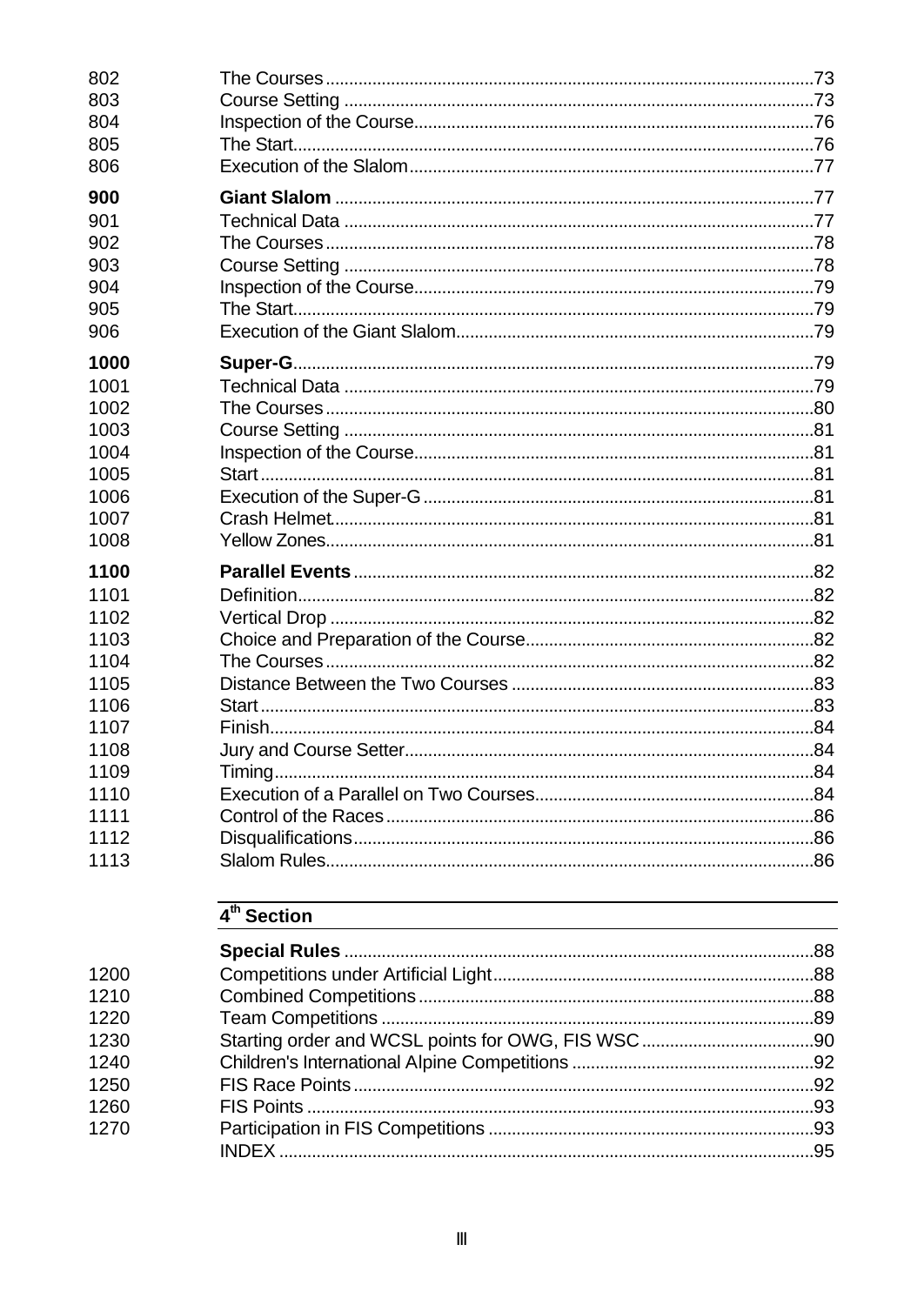```
1
st Section
```
## **200 Joint Regulations for all Competitions**

200.1 All events in the FIS Calendar must be held under the applicable FIS Rules.

#### **200.2 Organisation and Conduct**

Rules and instructions for the organisation and conduct of the various competitions are to be found in their respective rules.

#### **200.3 Participation**

Competitions listed in the FIS Calendar are only open to all properly licensed competitors entered by their National Ski Associations in accordance with current quotas.

#### **200.4 Special Regulations**

The FIS Council can authorise a National Ski Association to adopt rules and regulations to organise national or international competitions with different grounds for qualification but only provided that they do not go beyond the limits laid down in the present rules.

#### **200.5 Control**

All competitions listed in the FIS Calendar must be supervised by a Technical Delegate of the FIS.

**200.6** Every legal sanction imposed and published in respect of a competitor, official or trainer will be recognised by the FIS and the National Ski Associations respectively.

## **201 Classification and Types of Competitions**

#### **201.1 Competitions with Special Rules and/or Limited Participation**

National Ski Associations affiliated with the FIS - or clubs belonging to these National Ski Associations with the approval of their association - may invite neighbouring National Ski Associations or their clubs to their own competitions. But these competitions must not be promulgated or announced as international competitions, and the limitation must be made clear in the announcement.

201.1.1 Competitions with special rules and/or limited participation or including nonmembers may be held under special competition rules as approved by the FIS Council. Any such rules must be published in the announcement.

#### **201.2 Competitions with Non-Members**

The FIS Council can authorise one of its member National Ski Associations to invite a non-member organisation (military etc.) to competitions, or accept invitations from such an organisation.

#### **201.3 Classification of Competitions**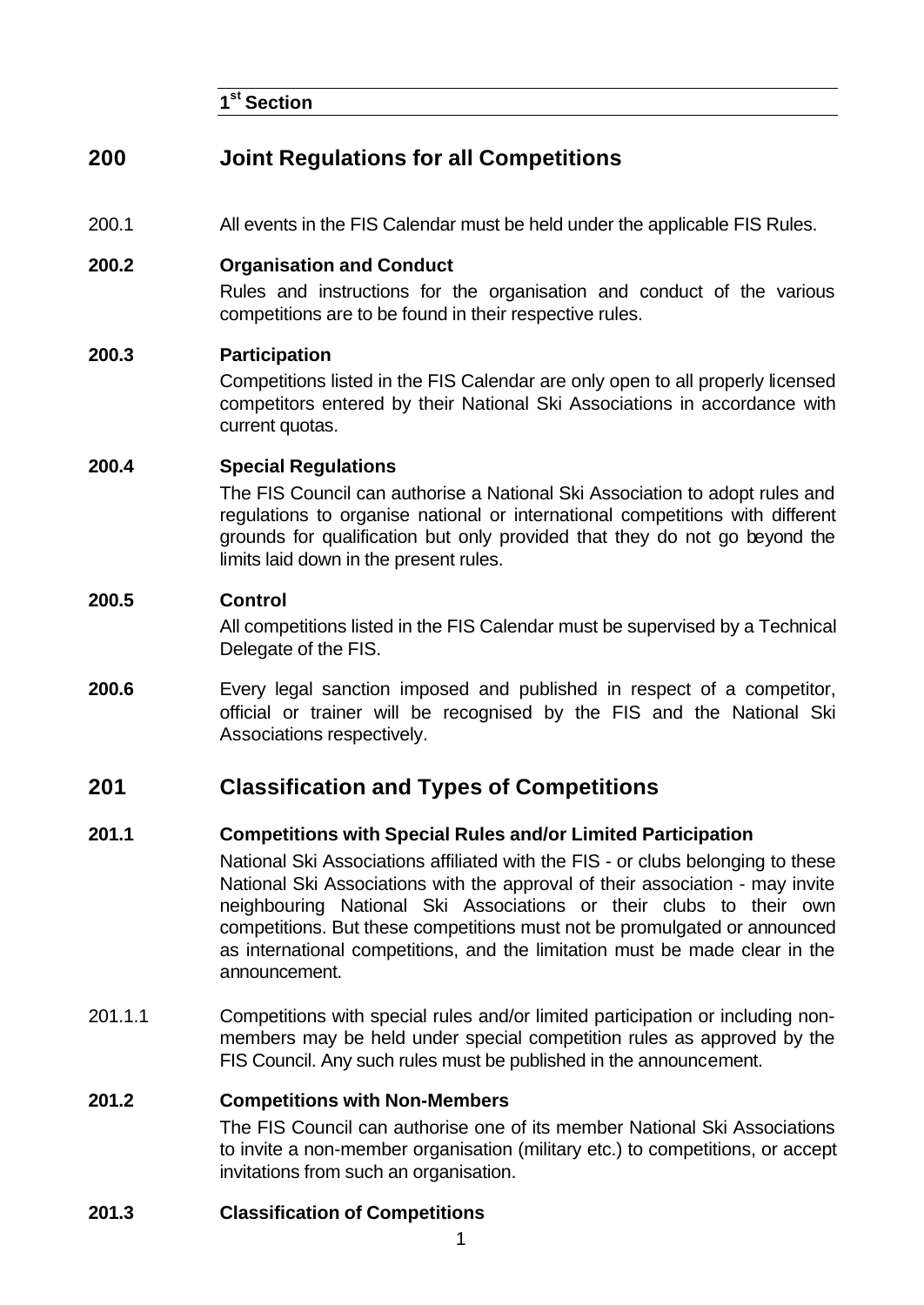| 201.3.1  | Olympic Winter Games, FIS World Ski Championships and FIS World Junior<br><b>Ski Championships</b>                                                                                                                                                                          |
|----------|-----------------------------------------------------------------------------------------------------------------------------------------------------------------------------------------------------------------------------------------------------------------------------|
| 201.3.2  | <b>FIS World Cups</b>                                                                                                                                                                                                                                                       |
| 201.3.3  | <b>FIS Continental Cups</b>                                                                                                                                                                                                                                                 |
| 201.3.4  | International FIS Competitions (FIS Races)                                                                                                                                                                                                                                  |
| 201.3.5  | Competitions with Special Participation and/or Qualifications                                                                                                                                                                                                               |
| 201.3.6  | <b>Competitions with Non-Members</b>                                                                                                                                                                                                                                        |
| 201.4    | <b>Types of Competitions</b><br>International competitions consist of:                                                                                                                                                                                                      |
| 201.4.1  | <b>Nordic Events</b><br>Cross-Country, Rollerskiing, Ski-Jumping, Ski-Flying, Nordic Combined,<br>Team Competitions in Nordic Combination, Nordic Combination with<br>Rollerskiing, Team Ski-Jumping, Ski-Jumping on plastic jumping hills,<br><b>Popular Cross-Country</b> |
| 201.4.2  | <b>Alpine Events</b><br>Ladies and Men:<br>Downhill, Slalom, Giant Slalom, Super-G, Parallel Competitions, Combined,<br>KO                                                                                                                                                  |
| 201.4.3  | <b>Freestyle Competitions</b><br>Ladies and Men: Acro, Moguls, Dual Moguls, Aerials, Combined, New Style                                                                                                                                                                    |
| 201.4.4  | Snowboard<br>Ladies and Men:<br>Slalom, Parallel Slalom, Giant Slalom, Parallel Giant Slalom, Super-G,<br>Halfpipe, Snowboard Cross, Special competitions                                                                                                                   |
| 201.4.5  | <b>Telemark</b>                                                                                                                                                                                                                                                             |
| 201.4.6  | Firngleiten                                                                                                                                                                                                                                                                 |
| 201.4.7  | <b>Speed Skiing Competitions</b>                                                                                                                                                                                                                                            |
| 201.4.8  | <b>Grass Ski Competitions</b>                                                                                                                                                                                                                                               |
| 201.4.9  | <b>Combined Events with other Sports</b>                                                                                                                                                                                                                                    |
| 201.4.10 | Children's, Masters, Disabled races, etc.                                                                                                                                                                                                                                   |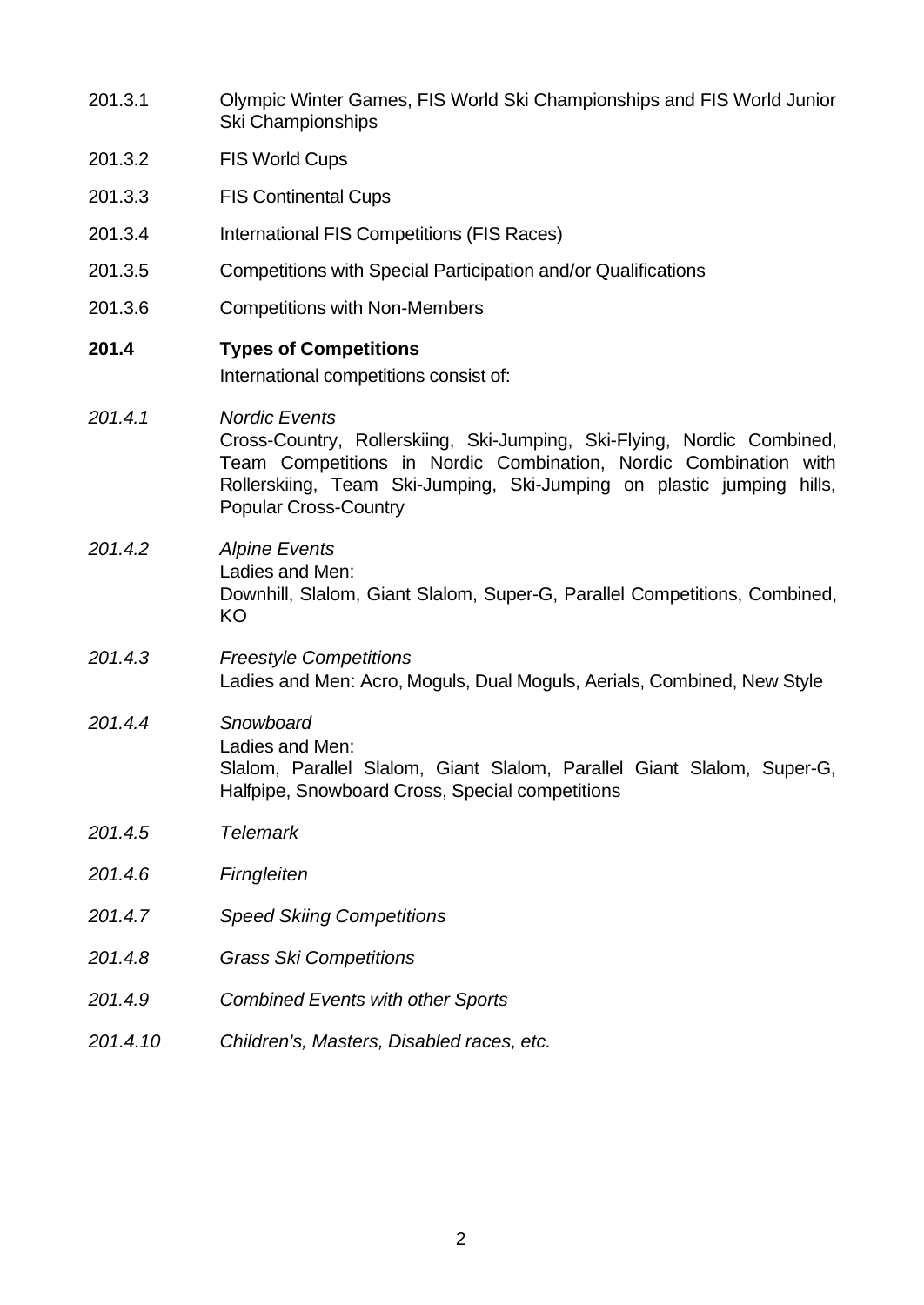## **202 FIS Calendar Conference and FIS Calendar**

#### **202.1 Candidature and Announcement**

- 202.1.1 Each National Ski Association is entitled to present its candidature for the organising of the FIS World Ski Championships in accordance with the published "Rules for the Organisation of World Championships"
- 202.1.2 For all other competitions, the announcements have to be according to the Rules for the FIS Calendar Conference published by the FIS.
- 202.2 The FIS Calendar Conference will be held every year in spring.
- 202.3 The FIS Calendar is published on the Internet.

#### **202.4 Organisation of Races in other Countries**

Competitions which are organised by other National Ski Associations may only be included in the FIS Calendar when the National Ski Association of the country concerned where the competitions will be organised gives its approval.

#### **202.5 Calendar Fees**

- 202.5.1 In addition to the annual subscription the FIS Congress fixes a calendar fee for each event published in the FIS Calendar.
- 202.5.2 The actual scale of fees is published by the FIS.

## **203 FIS Licence**

- 203.1 The FIS licence year begins on July  $1<sup>st</sup>$  and finishes on June  $30<sup>th</sup>$  of the following year.
- 203.2 To be eligible for participation in FIS events, a competitor must have a FIS licence issued by his National Ski Association. Such a licence shall be valid in the Northern and Southern hemispheres for the licence year only. The validity of a licence can be limited to participation in one specific country or in one or more specific events. The FIS licence will only be issued to competitors who have personally

signed the Athletes Declaration, in the actual form approved by the FIS Council. All forms from under-age applicants must be counter-signed by their legal guardians.

- 203.2.1 The National Ski Association must guarantee that all athletes registered for a FIS License accept the Rules of the International Ski Federation, in particular the provision which foresees the exclusive competence of the Court of Arbitration for Sport as the court of appeal in doping cases.
- 203.3 A National Ski Association may only issue a FIS licence when the competitor has signed the Athletes Declaration and returned it to his National Ski Association.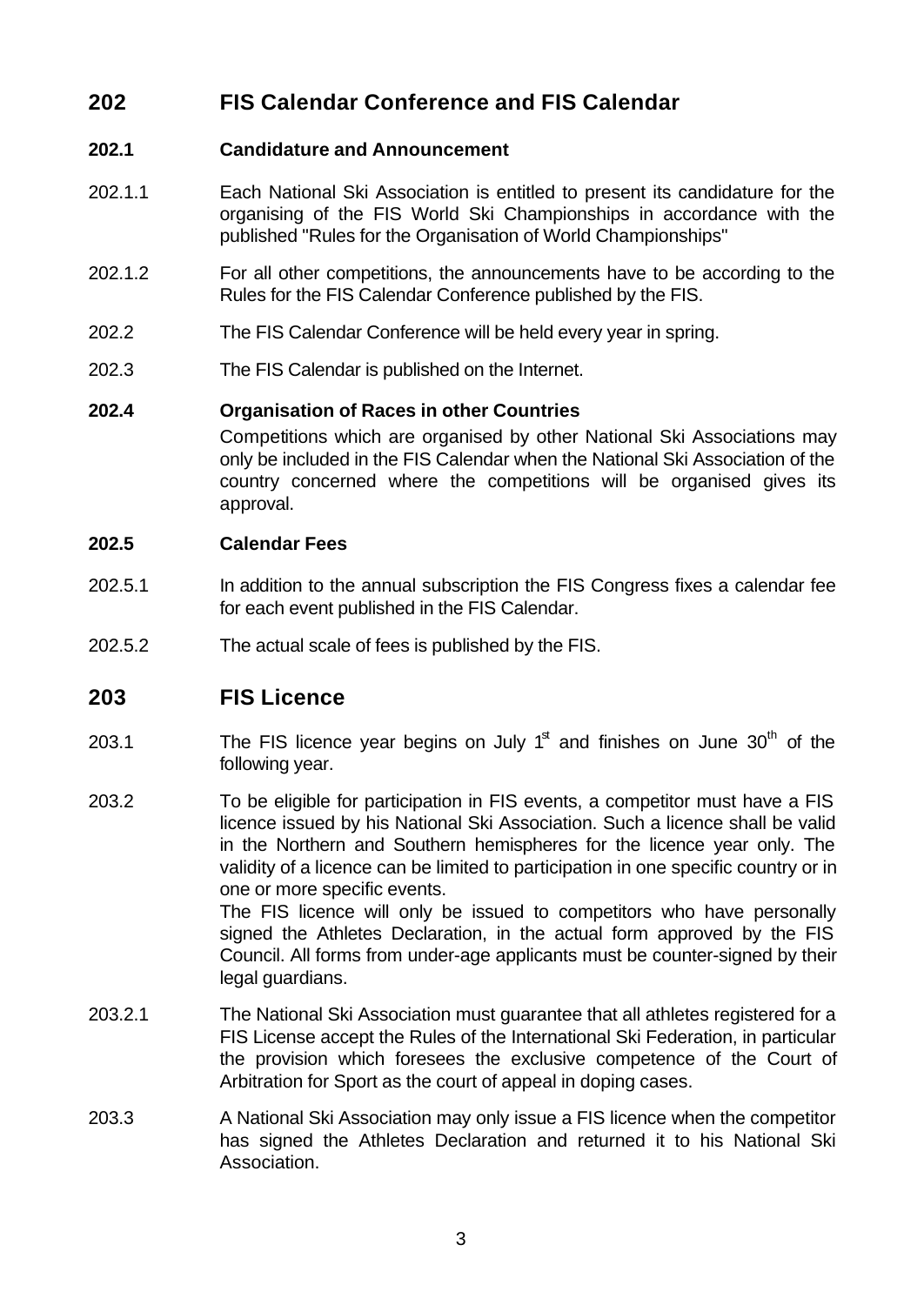- 203.4 During the FIS licence year, a competitor may only participate in International FIS competitions with one FIS licence issued by his respective National Ski Association.
- 203.5 A competitor must be a citizen of the country of which National Ski Association he has a licence and prove this with a valid passport.
- 203.5.1 In case of geographical enclaves the FIS Council can grant exceptions on request of both National Ski Associations concerned.
- 203.5.2 Competitors who have more than one nationality are only allowed to compete for the National Ski Association in which they have their permanent place of residence.
- 203.5.3 If a competitor has already participated at international events for a National Ski Association, in case of a change of nationality and the National Ski Association, he may not participate in any international FIS competitions for a period of twelve months from the departure from his previous National Ski Association, nor may he be issued with a licence from a new National Ski Association during this period.

These rules are also valid when a competitor has more than one nationality and would like to compete for another National Ski Association than his current one.

The FIS Council, after consultation with the parties concerned, may grant exceptions for justifiable cases, following review of a written explanation with the reason(s) for requesting a change of nationality from the National Ski Association applying*.*

- 203.5.4 Every competitor automatically loses his old FIS points if he changes his National Ski Association. The FIS Council may grant exceptions for justifiable cases.
- 203.5.5 A competitor whose licence has been suspended may have a new licence issued after he has proved that any sanctions imposed have been fulfilled.

## **204 Qualification of Competitors**

- 204.1 A National Ski Association shall not issue a licence to any competitor who:
- 204.1.1 has conducted himself in an improper or unsportsman-like manner or has not respected the FIS medical code,
- 204.1.2 accepts or has accepted, directly or indirectly, any money-payments for the participation at competitions,
- 204.1.3 accepts or has accepted a prize of a higher value than fixed by article 219,
- 204.1.4 permits or has permitted his name, title or individual picture to be used for advertising, except when the National Ski Association concerned, or its pool for this purpose, is party to the contract for sponsorship, equipment or advertisements.
- 204.1.5 knowingly competes or has competed against any skier not eligible according to the FIS Rules, except if: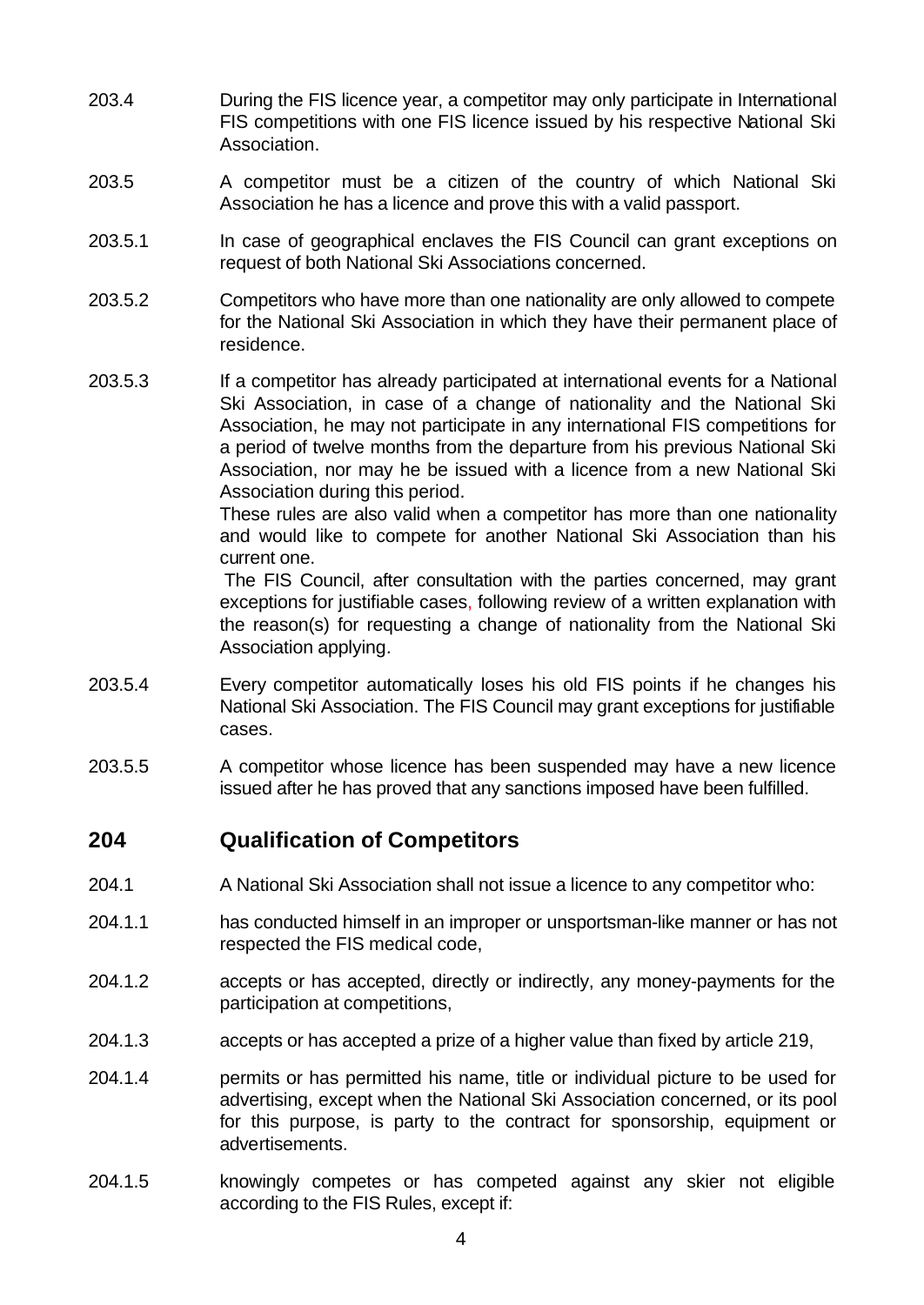- 204.1.5.1 the competition is approved by the FIS Council, is directly controlled by the FIS or by a National Ski Association, and the competition is announced "open",
- 204.1.6 has not signed the Athletes Declaration,
- 204.1.7 is under suspension.
- 204.2 With the issuance of a licence and race entry the National Ski Association confirms, that valid and sufficient accident insurance for training and competition is in place for the competitor and assumes full responsibility.

## **205 Competitors Obligations and Rights**

- 205.1 The competitors are obliged to make themselves familiar with the appropriate FIS Rules and must comply with the additional instructions of the Jury.
- 205.2 Competitors are not permitted to compete while under the influence of doping.
- 205.3 Competitors must follow the FIS rules and regulations and instructions of the Jury.
- 205.4 Competitors who do not attend the prize-giving ceremonies without excuse lose their claim to any prize including prize money. In exceptional circumstances, the competitor may be represented by another member of his team, but this person has no right to take his place on the podium.
- 205.5 Competitors must behave in a correct and sportsmanlike manner towards members of the Organising Committee, officials and the public.

#### **205.6 Support for the Competitors**

- 205.6.1 A competitor who has a valid FIS licence may accept:
- 205.6.2 full compensation for travel cost to training and competition,
- 205.6.3 full reimbursement for accommodation during training and competitions,
- 205.6.4 pocket money,
- 205.6.5 compensation for loss of income according to decisions of his National Ski Association,
- 205.6.6 social security including insurance for training and competition,
- 205.6.7 scholarships.
- 205.7 A National Ski Association may reserve funds to secure a competitor's education and future career after retiring from active competitive skiing. The competitor has no claim to these funds which shall be dispensed only according to the judgement of his National Ski Association.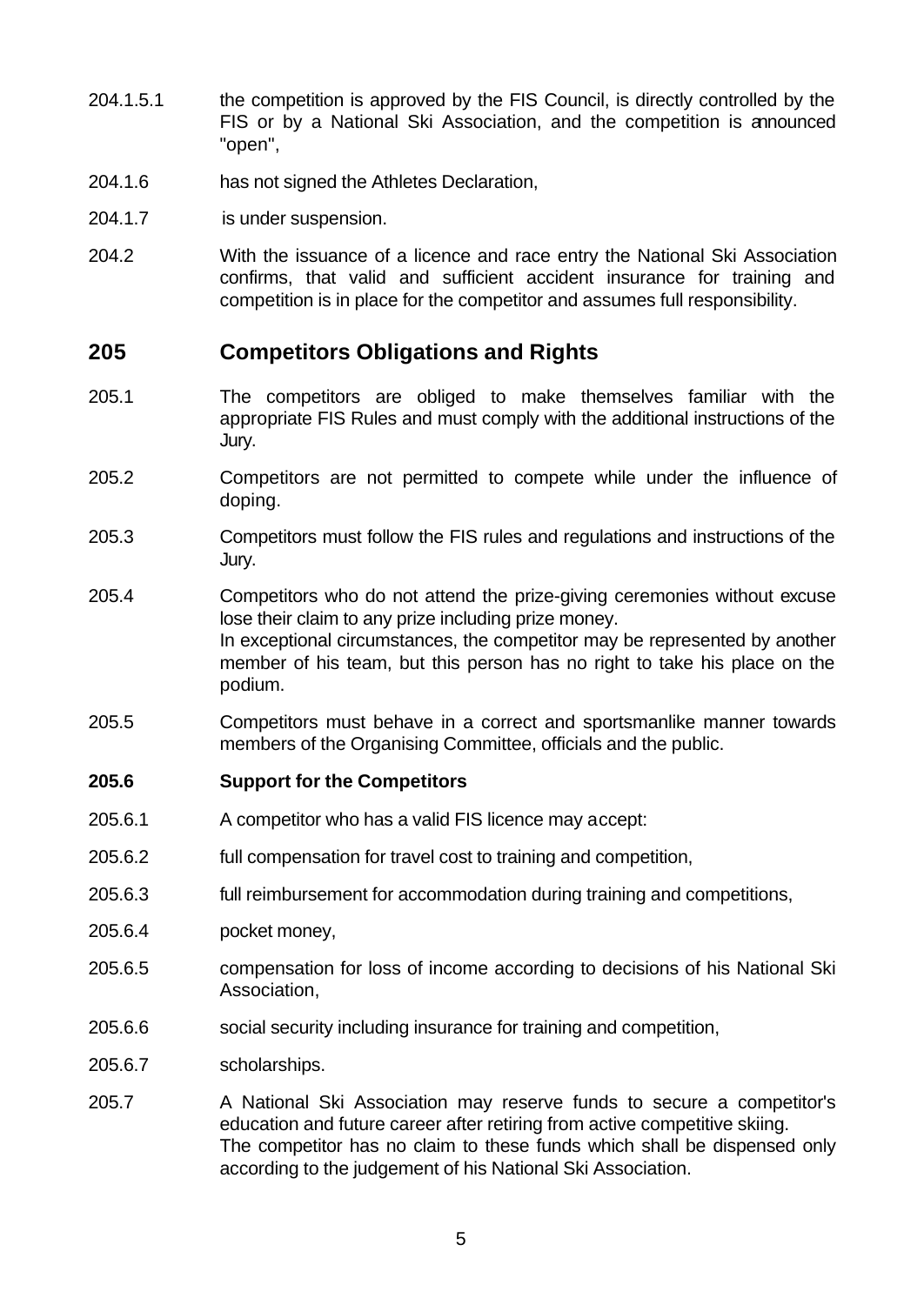## **206 Sponsorships and Advertising**

- 206.1 A National Ski Association or its pool may enter into contracts with a commercial firm or organisation for financial sponsorship and or the supply of goods or equipment if the specific company or organisation is acknowledged as an Official Supplier or Sponsor by the National Ski Association. Advertising using photographs, likeness or names of FIS competitors with any sportsman not eligible according to either the FIS eligibility rules or the eligibility rules of the IOC, is forbidden. Advertising with or on competitors with tobacco or alcohol products or drugs (narcotics) is forbidden.
- 206.2 All compensation under such contracts must be made to the National Ski Association or its ski pool which shall receive the compensation subject to the regulations of each National Ski Association. Competitors may not directly receive any part of such compensation except as stated in art. 205.6. The FIS may at any time call for a copy of the contract.
- 206.3 Equipment goods supplied to and used by the national team must, with reference to markings and trade marks, conform with the specifications stated in art. 207.

#### **206.4 Competition Equipment at FIS Events**

Only the competition equipment, according to the FIS rules on advertising, provided by the National Ski Association, complete with the commercial markings approved by the National Ski Association, may be worn in FIS World Cup and FIS World Ski Championship competitions. Obscene names and/or symbols on clothing and equipment are forbidden.

- 206.5 Competitors are not permitted to take off one or both skis or snowboard before crossing the red line in the finish area, as defined by the organiser.
- 206.6 At FIS World Ski Championships and all events of the FIS Calendar, a competitor is not allowed to take equipment to the official medal ceremonies which have anthems and/or flag raising. Holding skis on the victory podium after the ceremony for press photos, pictures, etc. is however permitted.
- 206.7 An unofficial presentation (flower ceremony) of the winner, even before the protest time has expired, is allowed at the organiser's own risk.

## **207 Advertising and Commercial Markings**

Technical Specifications about the size, the form and the number of commercial markings are decided by the FIS Council each spring for the following competition season and published by the FIS.

- 207.1 The rules covering advertising on equipment must be followed.
- 207.2 Any competitor who breaches these rules shall be reported to the FIS forthwith.
- 207.3 If a National Ski Association fails to enforce these rules or for any reason prefers to refer the case to the FIS, the FIS may take immediate steps to suspend a competitor's licence. The competitor concerned and/or his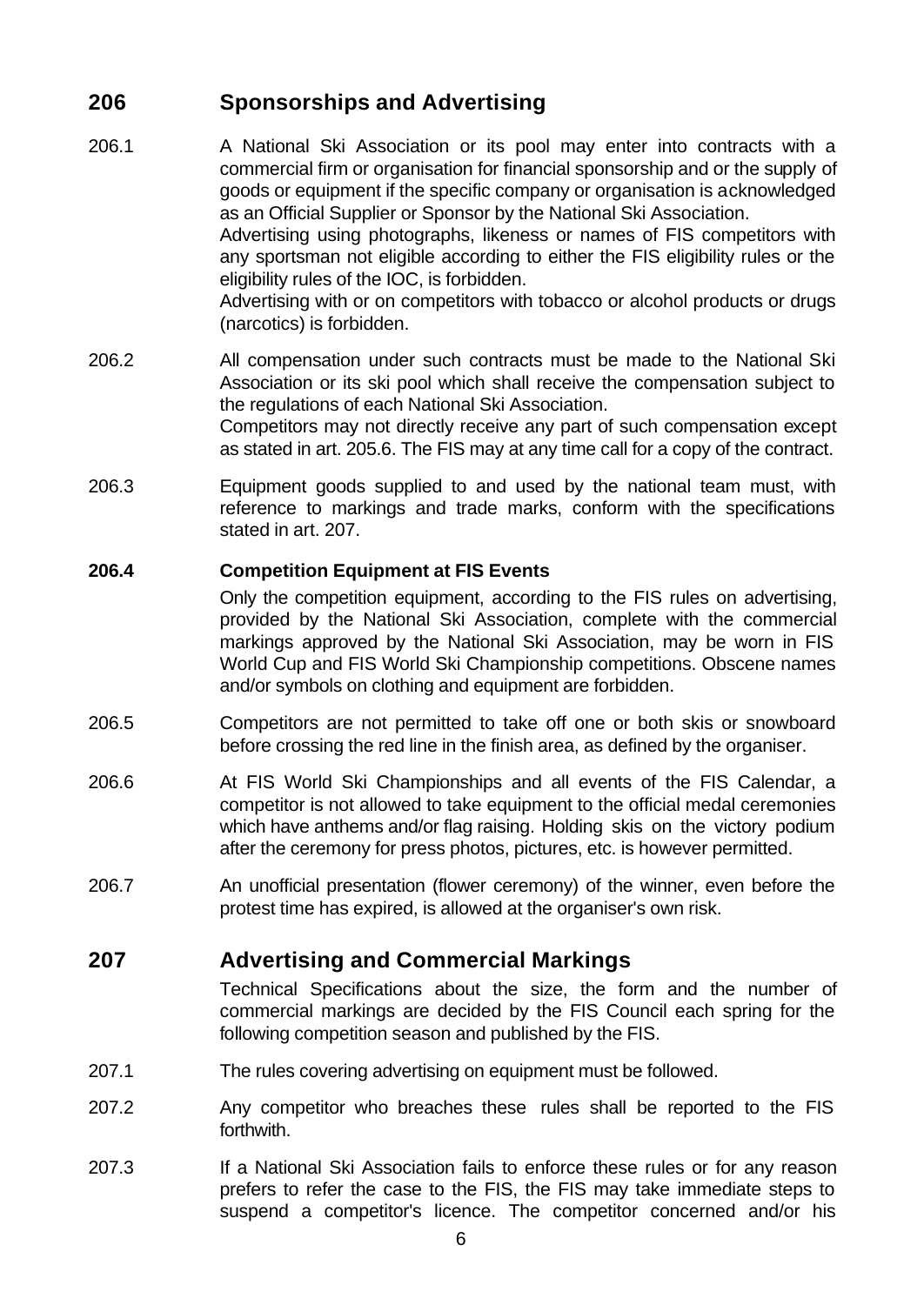National Ski Association have the right to make an appeal before a final decision is taken.

- 207.4 If an advertiser uses the name, title or individual picture of a competitor in connection with any advertisement, recommendation or sale of goods without the approval or knowledge of the competitor, the competitor may give a "power of attorney" to his National Ski Association or to the FIS to enable them, if necessary, to take legal action against the company in question. If the competitor concerned fails to do so, the FIS shall judge the situation as if the competitor had given permission to the company.
- 207.5 The Eligibility Committee shall review if and how far infractions or breaches of rules have taken place in regard to qualification of competitors, sponsorship and advertising, support for the competitors and report their findings to the FIS.
- 207.6 In all competitions of the FIS Calendar (especially for the FIS World Cups) the "FIS Advertising Guidelines" must be observed in regard to advertising possibilities in the competition area, respectively in the TV area. These "FIS Advertising Guidelines", approved by the FIS Council, are an integral part of the FIS contracts with cup organisers.

## **208 Television**

#### **208.1 Rights of the National Member Associations**

Each of the FIS-affiliated National Ski Associations, and only those associations, are entitled to enter into contracts which apply to the transmission of FIS events which the association organises in its country.

Such contracts shall be prepared in consultation with the FIS and shall be in the best interest of the sport of skiing and snowboarding and of the National Ski Associations.

This applies to the transmission in the associations own country as well as for transmission in telecasting range of other countries (hillrights).

Excepted are the Olympic Winter Games and FIS World Ski Championships which belong to the IOC and FIS respectively.

### **208.2 Best and Most Extensive Publicity Through high quality TV**

In terms of agreements according to article 208.1 with a TV organisation or agency, attention must be paid to the quality of TV transmissions for all ski and snowboard events - especially for FIS World Cup competitions - shown in the FIS Calendar, in particular concerning:

- Top quality and optimal production of a TV signal in which sport is the centrepiece;
- Adequate consideration and presentation of advertising and event sponsors;
- Where it is appropriate to current market conditions for the discipline and level of the FIS competition series, production of the entire event for live transmission, including coverage of all competitors and a world feed;
- Transmission on best possible TV channels offering the greatest potential audience exposures based on size or demographics.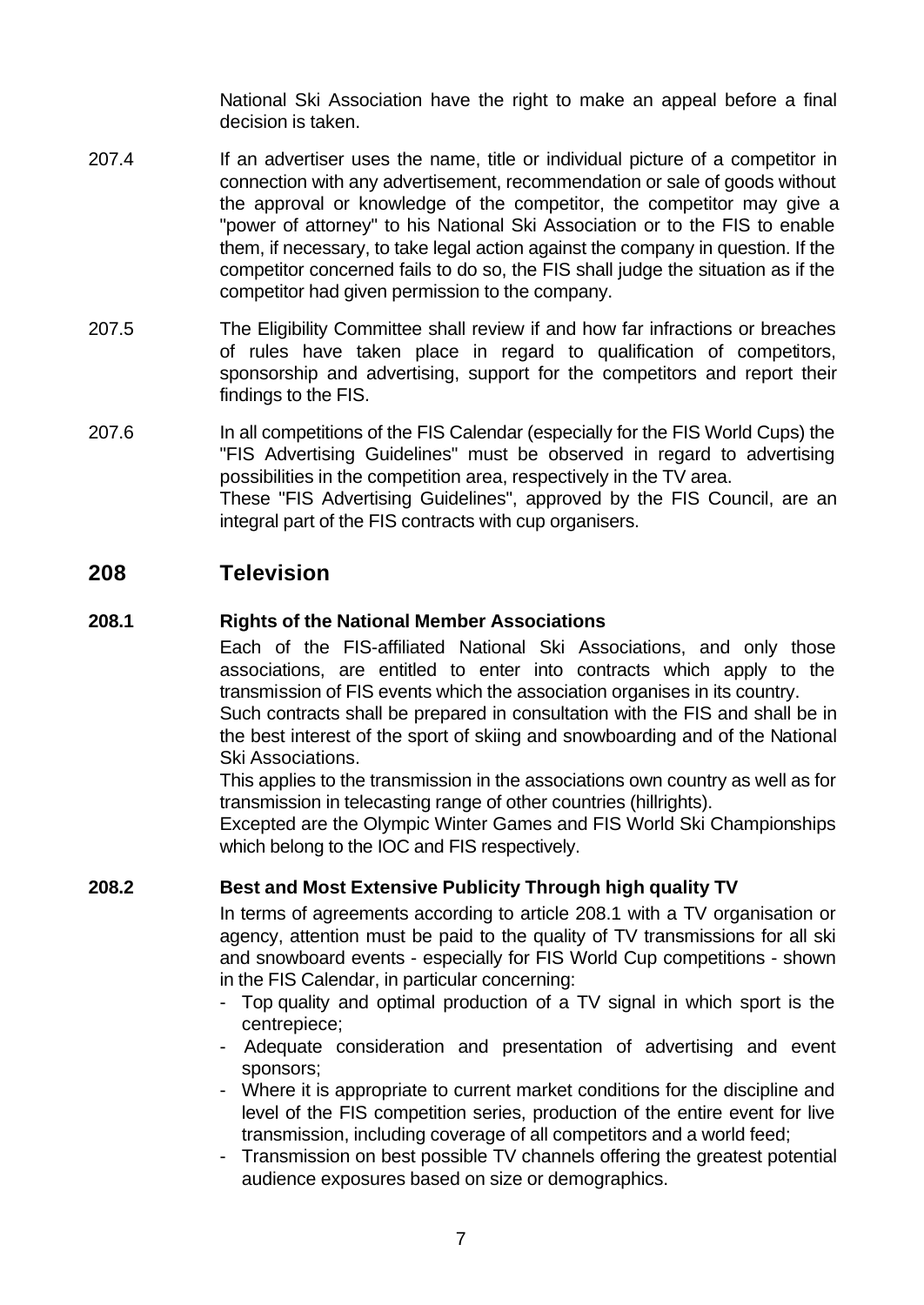- Where it is appropriate to the nature of TV market in the region of the host nation, there should be live TV transmission in at least the country where the event takes place and in the most interested other countries.
- Live TV transmission must include the official FIS logo, timing and data information and results, as well as graphics and international sound.

## **208.3 Control by the FIS Council**

The FIS Council exercises control over the adherence by National Ski Associations and all organisers to the principles of art. 208.2. Contracts, or individual clauses thereof, which adversely affect the interests of the FIS, of a member National Ski Association, or of its organiser must be appropriately evaluated by the FIS Council.

#### **208.4 Olympic Winter Games, FIS World Championships**

All TV rights of Olympic Winter Games and FIS World Championships belong to the IOC respectively to the FIS.

#### **208.5 Contracts**

The expense for the acquisition of the basic signal (original picture and sound without commentary) and commissions have to be agreed on between the producing network and the networks having bought the rights.

#### **208.6 Short Reports**

Television reports and information which do not last longer than three minutes are excluded from the above stipulations. Such reports shall, if possible be produced by the hostbroadcaster and put at the disposal of other networks, under the condition that such reports cannot be shown before the rights holder has shown the event and in any case not later than 72 hours after the event.

In order to strengthen this rule only right holders shall be admitted to the restricted media area.

## **209 Film Rights**

Agreement between a film producer and an organiser of FIS World Championships or other international competitions regarding film recording of those events must be approved by the FIS Council if the films are to be shown for commercial purposes in other countries than those in which the competition takes place.

## **210 Organisation of Competition**

## **211 The Organisation**

#### **211.1. The Organiser**

211.1.1 The organiser of a FIS competition is the person or group of persons who make the necessary preparations and directly carry out the running of the competition in the resort.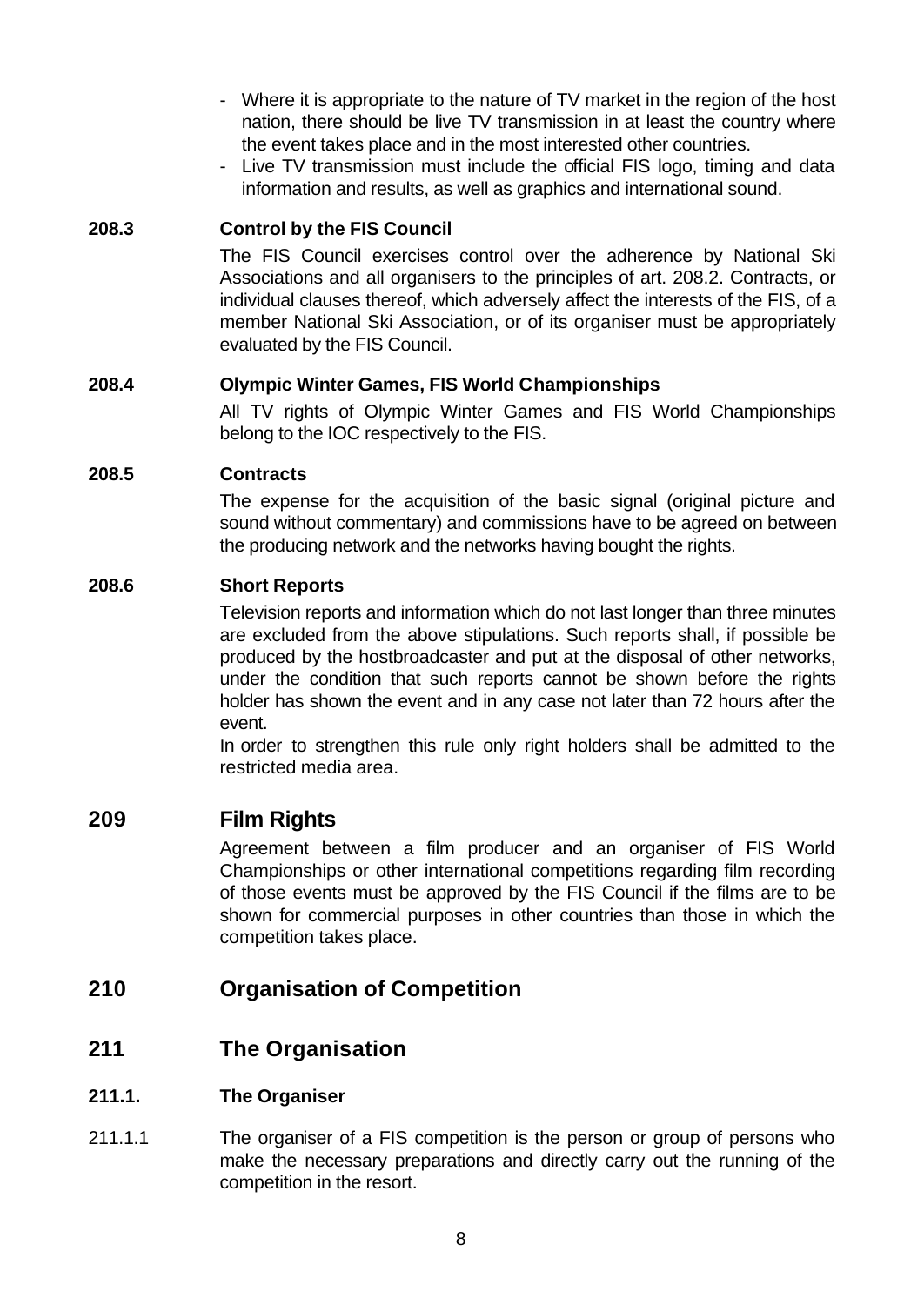- 211.1.2 If the National Ski Association itself is not the competition organiser, it may appoint an affiliated club to be the organiser
- 211.1.3 The organiser must ensure that accredited persons accept the regulations regarding the competition rules and Jury decisions, and in World Cup races the organiser is obliged to obtain the signature of all persons who do not have a valid FIS season accreditation to this effect.

#### **211.2 The Organising Committee**

The Organising Committee consists of those members (physical or legal) who are delegated by the organiser and by the FIS. It carries the rights, duties and obligations of the organiser.

211.3 Organisers which hold competitions involving competitors not qualified under art. 203 - 204 have violated the International Competition Rules and measures are to be taken against them by the FIS Council.

#### **212 Insurance**

- 212.1 The organiser must take out liability insurance for all members of the Organising Committee. The FIS shall provide its employees and appointed officials, who are not members of the Organising Committee, with liability insurance when they are acting on behalf of the FIS.
- 212.2 Before the first training day or competition, the organiser must be in possession of a binder or cover note issued by a recognised insurance company and present it to the Technical Delegate. The Organising Committee require liability insurance with coverage of at least CHF 1 million; this sum can be increased according to special rules (World Cup etc).
- 212.3 The FIS may take over responsibility for carrying out the competition if the organiser does not have the necessary insurance documents in place.
- 212.4 All racers participating in FIS events must carry accident insurance, in sufficient amounts to cover accident, transport and rescue costs including race risks. The National Federations are responsible for adequate insurance coverage of all their racers sent and inscribed by them. The National Ski Association or their competitors must be able to show proof of the respective insurance coverage at any time on request of the FIS, one

of its representatives or the organising committee.

#### **213 Programme**

A programme must be published by the organisers for each competition listed in the FIS Calendar which must contain the following:

- 213.1 date and place of the competitions, together with information on the competition sites and the best ways of reaching them,
- 213.2 technical data on the individual competitions and conditions for participation,
- 213.3 names of principal officials,
- 213.4 time and place for the first team captains' meeting and the draw,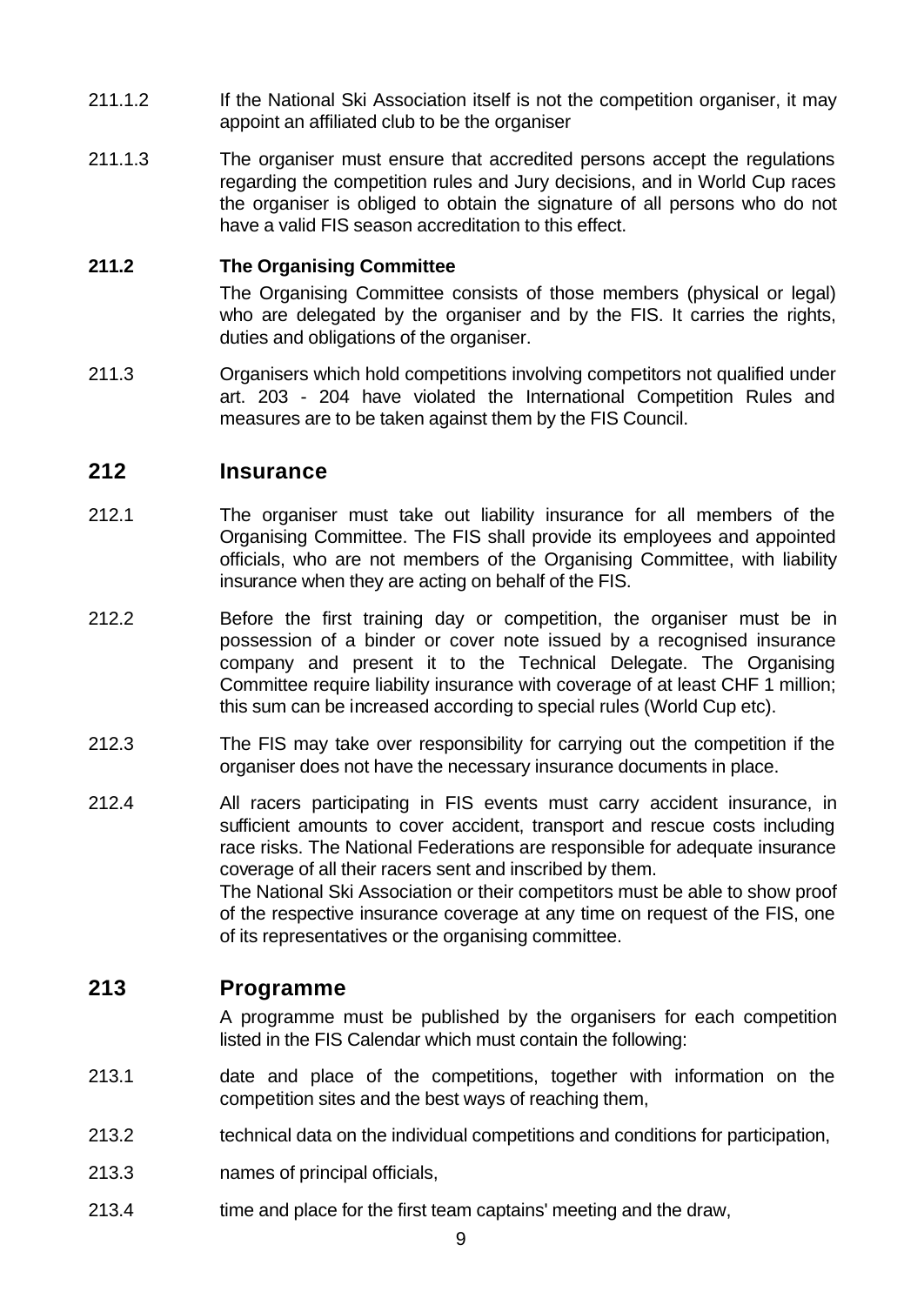- 213.5 timetable for the beginning of the official training and the start times,
- 213.6 location of the official notice board,
- 213.7 time and place for the prize-giving,
- 213.8 final date of entry and address for entries, including telephone, telefax and email address.

## **214 Announcements**

- 214.1 The Organising Committee must publish an announcement for the event. It must contain the information required by art. 213.
- 214.2 Organisers are bound by the rules and decisions of the FIS in limiting the number of entries. A further reduction in entries is possible under art. 201.1, provided it is made clear in the announcement.
- 214.3 Postponements or cancellations of competitions and programme alterations must be communicated immediately by telephone, e-mail or telefax to the FIS, all invited or entered National Ski Associations and the appointed TD. Competitions moved to an earlier date must be approved by the FIS.

## **215 Entries**

- 215.1 All entries must be sent so that the Organising Committee receives them before the final date of entry. The organisers must have a final and complete list not later than 24 hours before the first draw.
- 215.2 National Ski Associations are not permitted to enter the same competitors in more than one competition on the same date.
- 215.3 Only National Ski Associations are entitled to make entries for international competitions. Every entry should include:
- 215.3.1 code number, name, first name, year of birth, National Ski Association;
- 215.3.2 an exact definition of the discipline for which the entry is made.
- 215.4 Entries for FIS World Championships see Rules for the Organisation of FIS World Championships.
- 215.5 The entry of a competitor by the National Ski Association for a race shall constitute a contract solely between the competitor and the organiser and shall be governed by the Athletes Declaration.

## **216 Team Captains' Meetings**

216.1 The time and location of the first team captains' meeting and of the draw must be shown in the programme. The invitations for all other meetings have to be announced to the team captains at their first meeting. Emergency meetings must be announced in good time.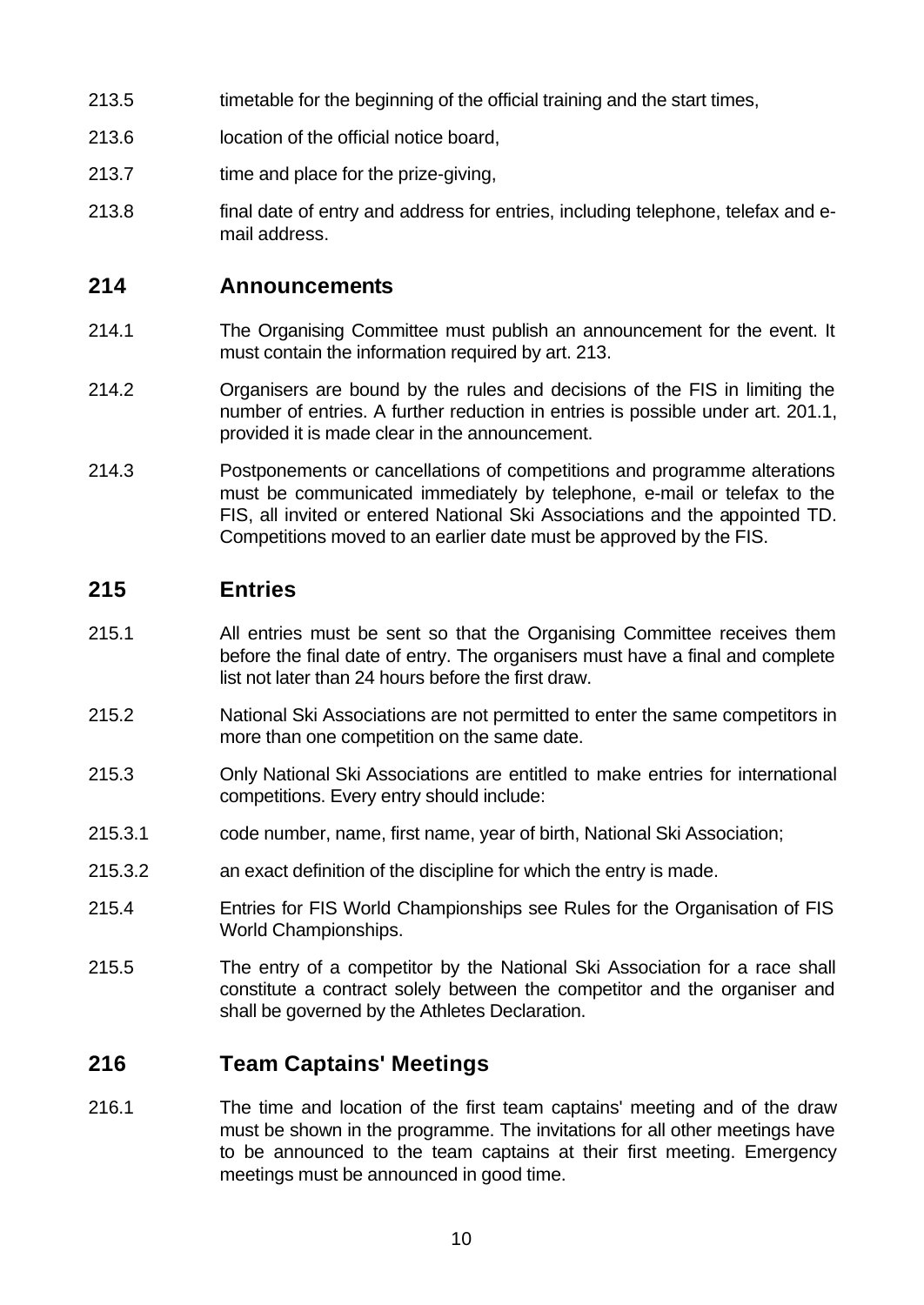- 216.2 Representation by a substitute from another nation during discussions at team captains' meetings is not allowed.
- 216.3 The team captains and trainers must be accredited by the organisers according to quota.
- 216.4 Team Captains and Trainers must obey the ICR or the decisions of the Jury and must behave in a proper and sportsmanlike manner.

### **217 Draw**

- 217.1 Competitors' starting order for each event and each discipline is decided according to a specific formula by draw and/or point order.
- 217.2 The competitors entered by a National Ski Association will only be drawn provided written entries have been received by the organiser before the closing date.
- 217.3 If a competitor is not represented at the draw by a team captain or trainer, he will only be drawn if it is confirmed by telephone, telegram, e-mail or telefax by the beginning of the meeting that the competitors who are entered will participate.
- 217.4 Competitors who have been drawn and are not present during the competition, must be named by the TD in his report, indicating if possible the reasons for absence.
- 217.5 Representatives of all the nations taking part must be invited to the draw.
- 217.6 If a competition has to be postponed by at least one day, the draw must be done again.

## **218 Publication of Results**

- 218.1 The unofficial and official results will be published in accordance with the rules for the specific discipline.
- 218.2 The data and timing generated from all FIS competitions is the exclusive property of the FIS. The National Ski Associations respectively their organisers may use this data in their own publications, whilst publication of the data and timing on their website is subject to the conditions laid down in the FIS Internet Policies. The timing and data rights may not be sold or further distributed to any other parties.

### **219 Prizes**

219.1 The detailed rules concerning the awarding of prizes will be published by the FIS. Prizes shall consist of mementoes, diplomas, cheques or cash. Prizes for records are forbidden. The FIS Council decides in the autumn on the minimum respectively maximum values of the prize money approximately one and a half year before the competition season. The organisers have to inform the FIS by October 15th of the amount.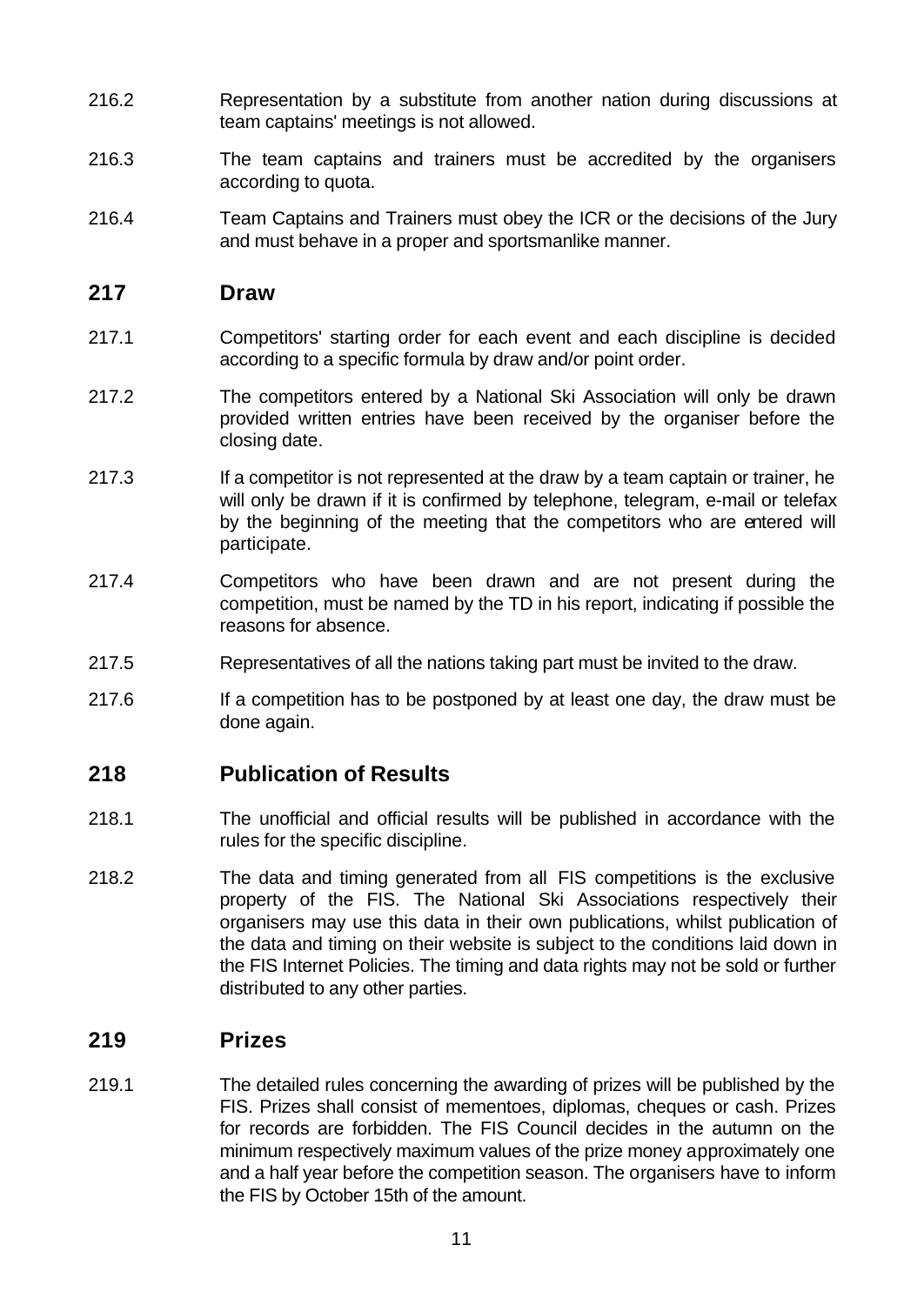- 219.2 If two or more competitors finish with the same time or receive the same points, they shall be given the same placing. They will be awarded the same prizes, titles or diplomas. The allocation of titles or prizes by drawing lots or by another competition is not allowed.
- 219.3 All prizes are to be awarded no later than the final day of a competition or event series.

## **220 Service Personnel, Suppliers and Firms' Representatives**

In principle these regulations apply to all disciplines, taking into consideration the special rules.

- 220.1 The Organising Committee of an event must provide the Technical Delegate with a list of suppliers and equipment service personnel accredited to the competition.
- 220.2 It is forbidden for suppliers and for persons in their service to advertise inside the restricted area or to wear clearly visible commercial markings on their clothing or equipment which do not conform with art. 207.
- 220.3 Accredited service personnel and suppliers receive from the FIS an official FIS accreditation and must perform their specified function. The individual organisers are free to accredit additional company representatives or other important persons.
- 220.4 All accredited service personnel, suppliers and other persons who have the official FIS accreditation or a special accreditation from the organiser for Course or Jumping-hill have access to the courses and jumping-hills (according to special rules of the discipline).

### **220.5 The Different Types of Accreditation**

- 220.5.1 Technical Delegates, the Jury, and the persons mentioned in art. 220.3 with clearly visible accreditation have access to the courses and jumping-hills.
- 220.5.2 Servicemen attached to teams are permitted entry to start area and service area at the finish. They are not allowed entry to the courses or jumping-hills.
- 220.5.3 Company representatives accredited at the discretion of the organisers who do not have FIS accreditation are not permitted entry to the courses and restricted service areas.

## **221 Medical Examinations and Doping**

- 221.1 National Ski Associations are responsible for the fitness of their competitors to race. All athletes, male and female are required to undergo a thorough evaluation of their medical health. This evaluation is to be conducted within the athlete's own nation.
- 221.2 **If requested by the FIS Medical Committee or its representative, competitors** must undergo a medical examination before or after the competition.
- 221.3 Doping is forbidden. Any offence under these rules will be punished.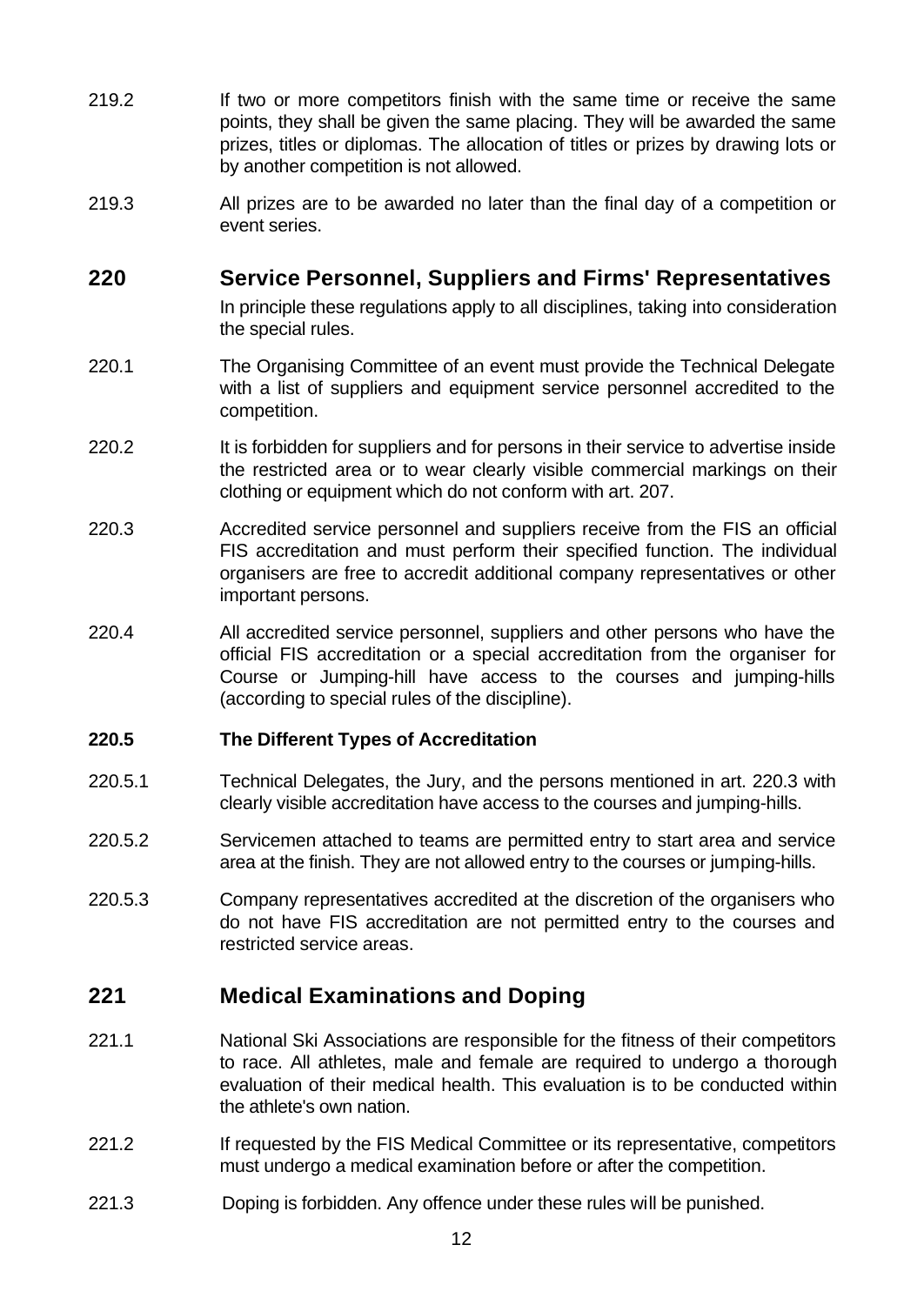*221.4 Gender of the Athlete* If any question or protest arises as to the gender of the athlete, FIS shall assume responsibility for taking the necessary steps to determine the gender of the athlete.

## **222 Competition Equipment**

- 222.1 A competitor may only take part in a FIS competition with equipment which conforms to the FIS Regulations. A competitor is responsible for the equipment that he uses (skis, snowboard, bindings, ski boots, suit, etc). It is his duty to check that the equipment he uses conforms to the FIS specifications and general safety requirements and is in working order.
- 222.2 The term competition equipment encompasses all items of equipment which the athlete uses in competitions. This includes clothing as well as apparatus with technical functions. The entire competition equipment forms a functional unit.
- 222.3 All new developments in the field of competition equipment must be approved in principle by the FIS. The FIS does not take any responsibility for the approval of new technical developments, which at the time of introduction may contain unknown dangers to the health or cause an increase in the risk of accidents.
- 222.4 New developments must be submitted by May  $1<sup>st</sup>$ , at the latest, for the following season. The first year new developments can only be approved provisionally for the following season and must be finally confirmed prior to the subsequent competition season.
- 222.5 The Committee for Competition Equipment publishes equipment by-laws after approval by the FIS Council (definitions or descriptions of the equipment items which are allowed).

In principle unnatural or artificial aids which modify the performance of the athletes and/or constitute a technical correction of the individual's physical predisposition to a defective performance, as well as competition equipment which endanger the health of the competitors or increase the danger of accidents are to be excluded.

### **222.6 Controls**

Before and during the competition season or on submission of protests to the Technical Delegate at the competition concerned, various controls can be carried out by members of the Committee for Competition Equipment. Should there be a well-founded suspicion that regulations were violated, the equipment items must be confiscated immediately by the controllers or Technical Delegates in the presence of witnesses and be forwarded sealed to the FIS, which will submit the items to a final control by an officially recognised institution. In cases of protest against items of the competition equipment, the losing party will bear the investigation costs.

## **223 Sanctions**

### **223.1 General Conditions**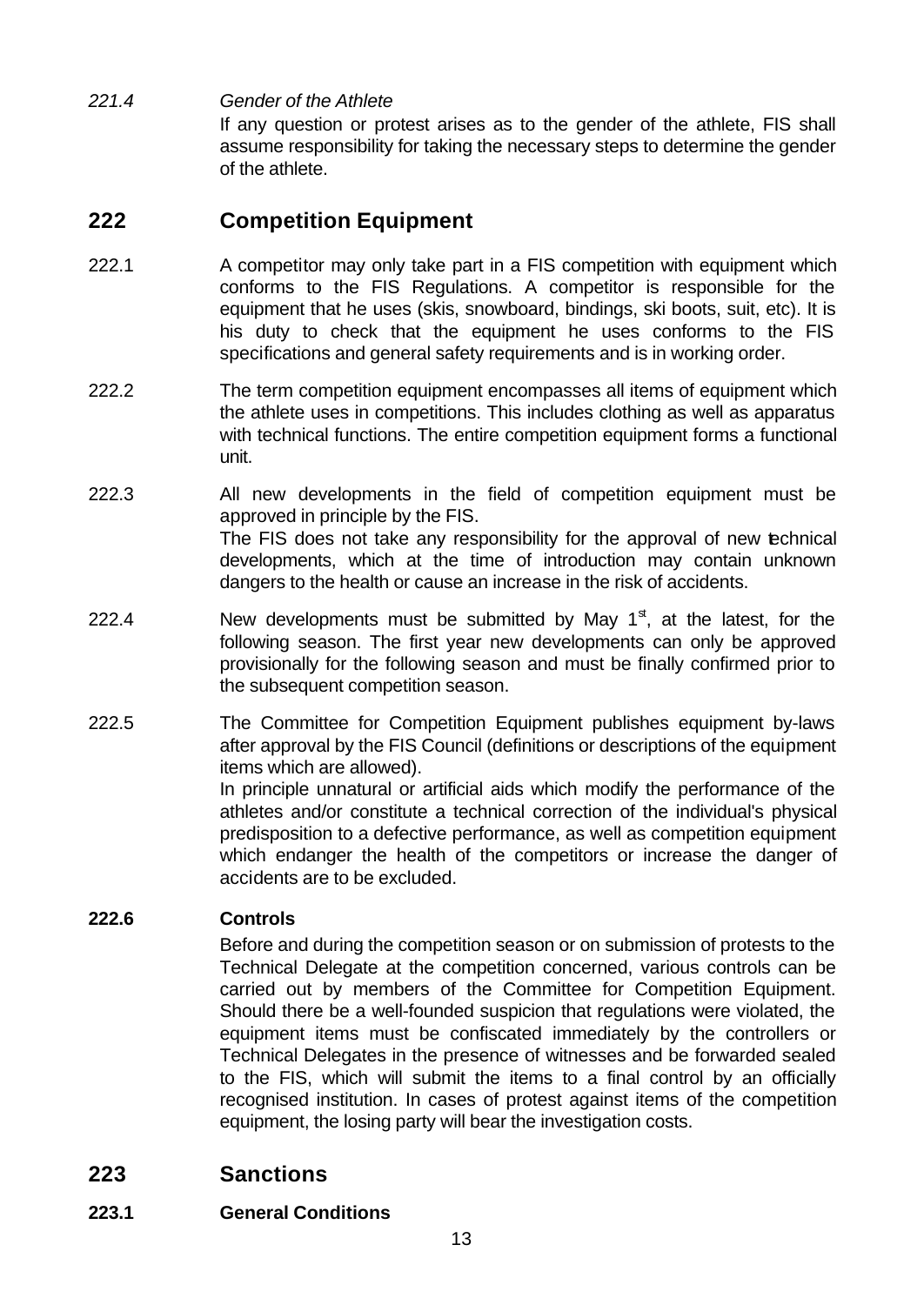- 223.1.1 An offence for which a sanction may apply and a penalty be imposed is defined as conduct that: is in violation or non-observance of competition rules, or constitutes non-compliance with directives of the jury or individual members of the jury in accordance with 224.2 or
	- constitutes unsportsmanlike behaviour
- 223.1.2 The following conduct shall also be considered an offence:
	- attempting to commit an offence
	- causing or facilitating others to commit an offence
	- counselling others to commit an offence
- 223.1.3 In determining whether conduct constitutes an offence consideration should be given to:
	- whether the conduct was intentional or unintentional,
	- whether the conduct arose from circumstances of an emergency
- 223.1.4 All FIS affiliated associations, including their members registered for accreditation, shall accept and acknowledge these rules and sanctions imposed, subject only to the right to appeal pursuant to the FIS Statutes and ICR

#### **223.2 Applicability**

223.2.1 Persons

These sanctions apply to:

- all persons who are accredited by the FIS or the organiser for an event published in the FIS calendar (an event) both within and without the confines of the competition area and any location connected with the competition, and
- all persons who are not accredited, within the confines of the competition area

#### **223.3 Penalties**

- 223.3.1 The commission of an offence may subject a person to the following penalties:
	- Reprimand written or verbal
	- Withdrawal of accreditation
	- Denial of accreditation
	- Monetary fine not more than CHF 100'000
- 223.3.1.1 FIS-affiliated associations are liable to the FIS for the payment of any fines and incurred administrative expenses imposed on persons whose registration for accreditation they arranged.
- 223.3.1.2 Persons not subject 223.3.1.1 also are liable to the FIS for fines and incurred administrative expenses. If such persons do not pay these fines, they shall be subject to a withdrawal of any permission to apply for accreditation to FIS events for a period of one year.
- 223.3.1.3 Payment of fines is due within 8 (eight) days following their imposition.
- 223.3.2 All competing athletes may be subject to the following additional penalties: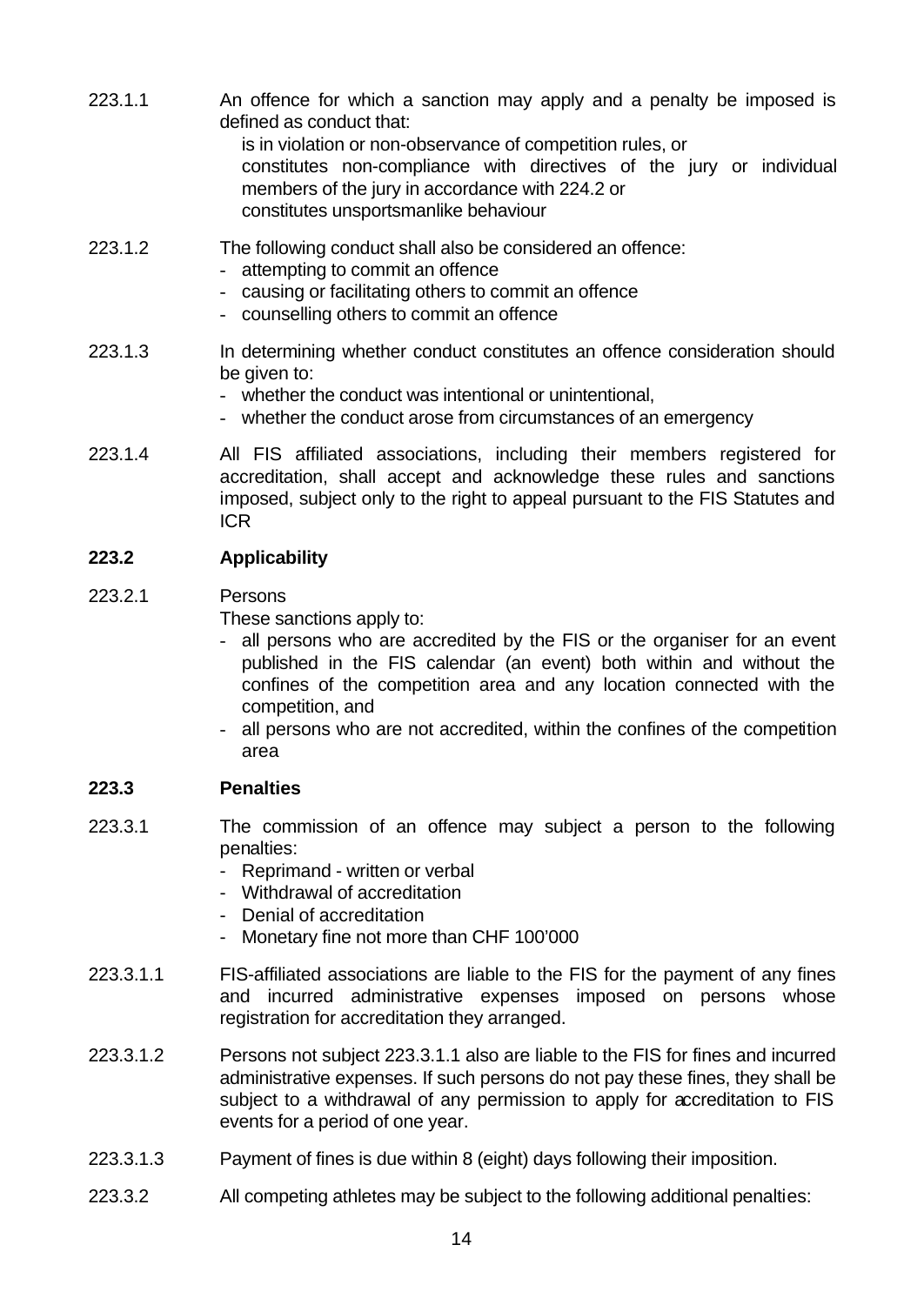- Disqualification - Impairment of their starting position - Forfeiture of prizes and benefits in favour of the organiser - Suspension from FIS events 223.3.3 A competitor shall not be disqualified unless the offence gives the competitor an advantage in the final result of the competition. 223.4 A jury may impose the penalties provided in 223.3.1 and 223.3.2 however they may not impose a monetary fine of more than CHF 5,000 or suspend a competitor beyond the FIS event at which the offence occurred. 223.5 The following Penalty decisions may be given verbally: - reprimands - the withdrawal of accreditation for the current event from persons who had not been registered with the organiser through their National Associations - the withdrawal of the accreditation for the current event from FIS accredited persons - the denial of accreditation to the current event from persons who are within the confines of the competition area or any other location connected with the competition. 223.6 The following Penalty decisions shall be in writing: - monetary fines - disqualification - impaired starting position - competition suspensions-withdrawal of accreditation from persons who had been registered through their National Association - withdrawal of accreditation of FIS accredited persons 223.7 Written Penalty decisions must be sent to the offender (if it is not an athlete), the offender's National Association and the Secretary General of FIS 223.8 Any disqualification shall be recorded in the Referee's and/or the TD`s Report. 223.9 All penalties shall be recorded in the TD's Report. **224 Procedural Guidelines 224.1 Competence of Jury** The Jury at the event has the right to impose sanctions according to the above rules by majority vote. In the case of a tie, the chairman of the Jury has the deciding vote. 224.2 Within the location, especially during the training and the competition period, each voting Jury member is authorised to issue oral reprimands and withdraw the accreditation which is issued for the current event. **224.3 Collective Offences**

If several persons commit the same offence at the same time and under the same circumstances, the Jury's decision as to one offender may be considered binding upon all offenders. The written decision shall include the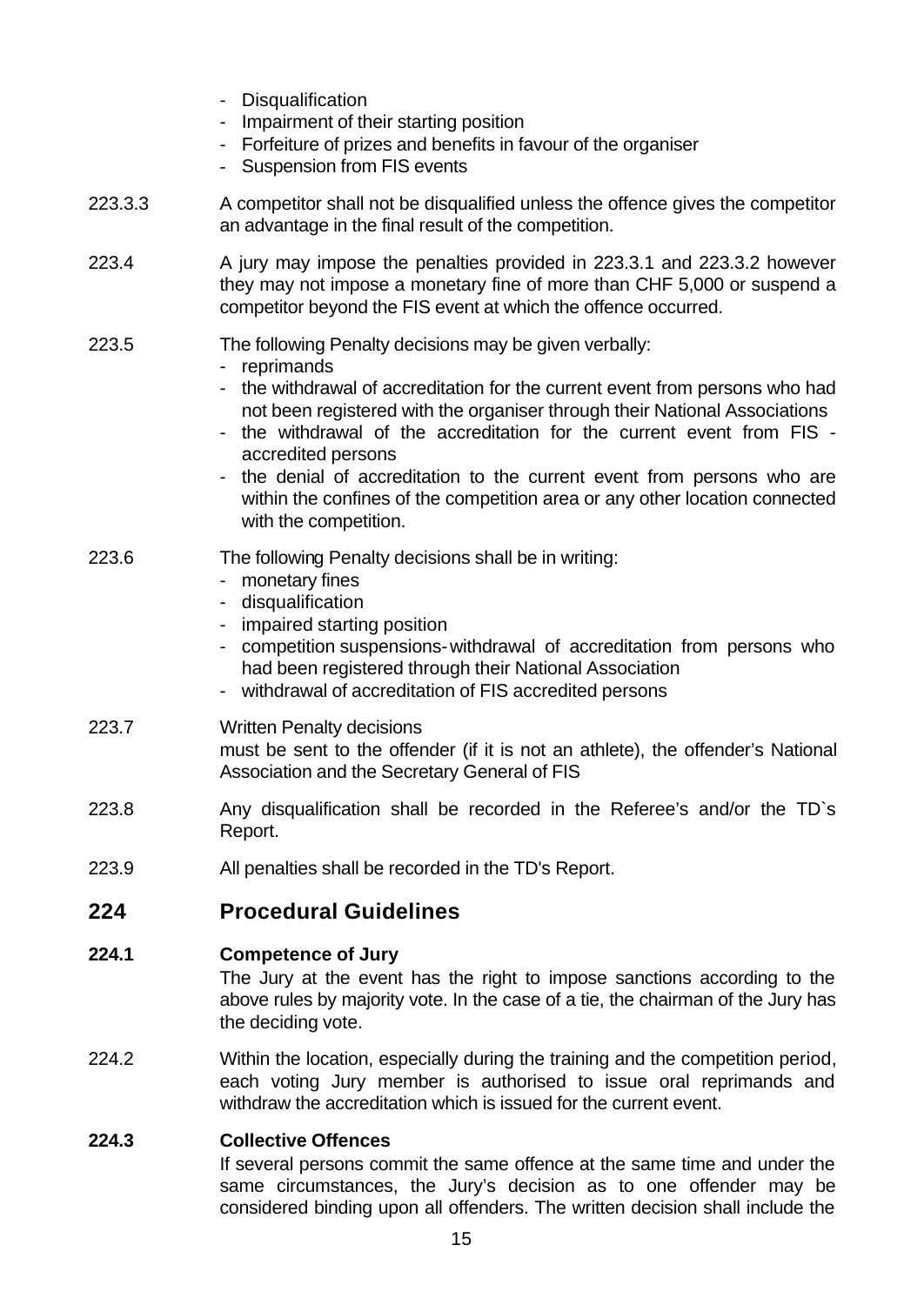names of all offenders concerned, and the scope of the penalty to be assessed upon each of them. The decision will be delivered to each offender.

#### **224.4 Limitation**

A person shall not be sanctioned if proceedings to invoke such sanction have not been commenced against that person within 72 hours following the offence.

- 224.5 Each person who is a witness to an alleged offence is required to testify at any hearing called by the Jury, and the Jury is required to consider all relevant evidence.
- 224.6 The Jury may confiscate objects that are suspected of being used in violation of equipment guidelines.
- 224.7 Prior to the imposition of a penalty (except in cases of reprimands and withdrawal of accreditation according to 223.5 and 224.2), the person accused of an offence shall be given the opportunity to present a defence at a hearing, orally or in writing.
- 224.8 All Jury decisions shall be recorded in writing and shall include:
- 224.8.1 The offence alleged to have been committed
- 224.8.2 The evidence of the offence
- 224.8.3 The rule (s) or Jury directives that have been violated
- 224.8.4 The penalty imposed.
- 224.9 The penalty shall be appropriate to the offence. The scope of any penalty imposed by the Jury must consider any mitigating and aggravating circumstances.

#### **224.10 Remedies**

- 224.10.1 Except as provided for in 224.11 a penalty decision of the Jury may be appealed in accordance with the provisions in the ICR.
- 224.10.2 If an appeal is not filed within the deadline established in the ICR, the penalty decision of the Jury becomes final.
- 224.11 The following decisions of the Jury are not subject to appeal:
- 224.11.1 Oral penalties imposed under 223.5 and 224.2
- 224.11.2 Monetary fines less than CHF 1,000 (One Thousand Swiss Francs).
- 224.12 In all remaining cases, appeals are to be directed to the Appeals Commission, as per the ICR.
- 224.13 The Jury shall have the right to submit to the Appeals Commission recommendations for penalties in excess of monetary fines of CHF 5,000 and suspensions beyond the event in which the offence occurred (223.4).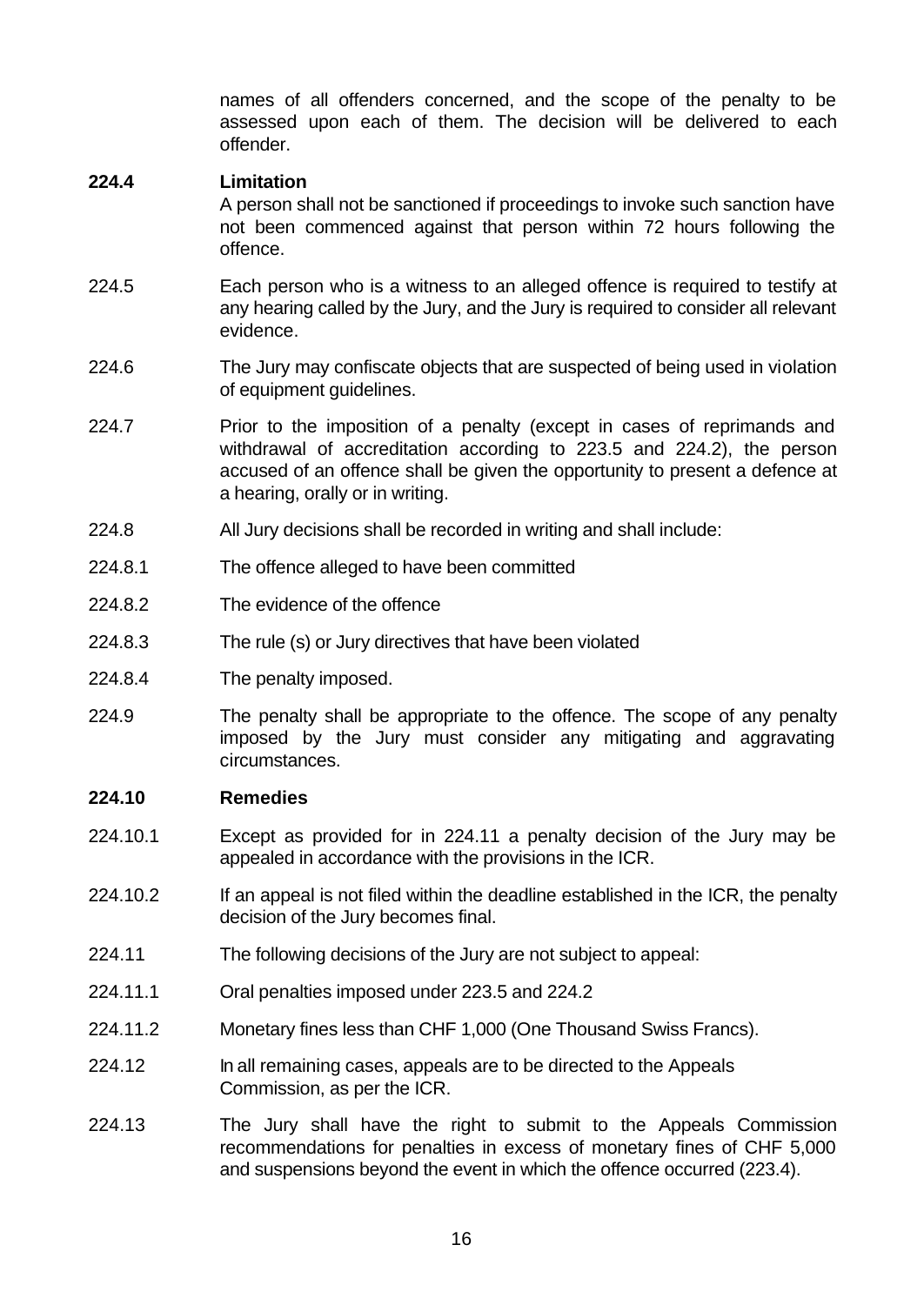224.14 FIS Council shall have the right to submit to the Appeals Commission comments with respect to any written penalty decisions by the Jury.

#### **224.15 Costs of Proceedings**

Fees and cash expenses, including travel expenses (costs of the proceedings) are to be calculated comparable to costs paid to TD's and are to be paid by the offender. In the case of a reversal of Jury decisions, in whole or in part, the FIS covers all costs.

#### **224.16 Enforcement of Monetary Fines**

- 224.16.1 The FIS oversees the enforcement of monetary fines and the costs of proceedings. Enforcement costs are considered costs of the proceedings.
- 224.16.2 Any outstanding monetary fines imposed on an offender is considered a debt of the National Association to which the offender is a member.

#### **224.17 Benefit Fund**

All monetary fines are paid into the FIS Youth Promotion Fund.

224.18 These rules are not applicable to any violation of FIS Doping rules.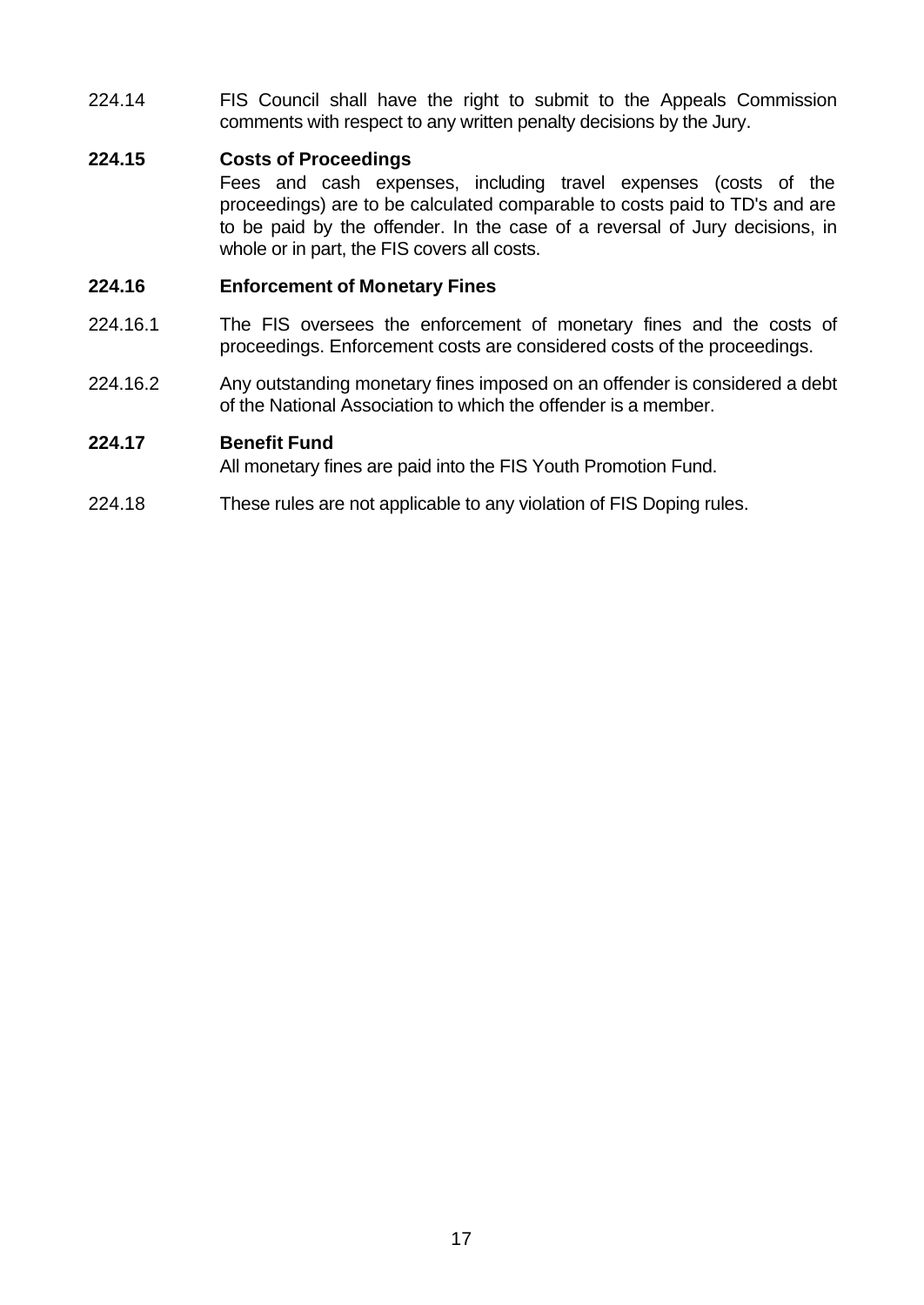## **225 Appeals Commission**

### **225.1 Appointments**

- 225.1.1 The FIS Council shall appoint from the Discipline Sub-committee for Rules (or Discipline Committee if there is no Rules Sub-Committee) a Chairman and a Vice Chairman of the Appeals Commission. The Vice Chairman shall preside when the Chairman is either unavailable or is disqualified for bias and prejudice.
- 225.1.2 The Chairman shall appoint 3 members, which may include himself, to the Appeals Commission from the Discipline Rules Sub-Committee (or Discipline Committee if there is no Rules Sub-committee) for each case appealed or submitted to be heard, whose decisions shall be by majority vote. When serving on an Appeals Commission, members are independent of the FIS Council.
- 225.1.3 To avoid either actual bias and prejudice or the appearance of bias and prejudice, members appointed to an Appeals Commission shall not be members of the same National Association as the offender whose case is under appeal. In addition, members appointed to an Appeals Commission must report voluntarily to the Chairman any bias and prejudice they may hold for or against the offender. Persons who are biased and prejudiced shall be disqualified from serving on the Appeals Commission by the Chairman or, in the event the Chairman is disqualified, by the Vice Chairman.

#### **225.2 Responsibility**

225.2.1 The Appeals Commission shall only hold hearings with respect to appeals by offenders or by the FIS Council from decisions of competition juries, or matters referred to it by competition juries recommending penalties in excess of those provided for in the Sanction rules.

#### **225.3 Procedures**

- 225.3.1 The Appeal must be decided within 72 hours of receipt of the Appeal by the Chairman, unless all parties involved in the Appeal agree in writing to an extension of time for the hearing.
- 225.3.2 All appeals and responses must be submitted in writing, including any evidence the parties intend to offer in support of or in response to the Appeal.
- 225.3.3 The Appeals Commission shall decide on the location and format for the Appeal.
- 225.3.4 The Appeals Commission shall allocate costs of the appeal pursuant to 224.15.
- 225.3.5 Decisions of the Appeals Commission shall be announced orally at the conclusion of the hearing. The decision, together with its reasoning, shall be submitted in writing to the FIS, which shall deliver them to the parties involved, their National Associations and all members of the Jury whose decision was appealed. In addition, the written decision shall be available at the FIS office.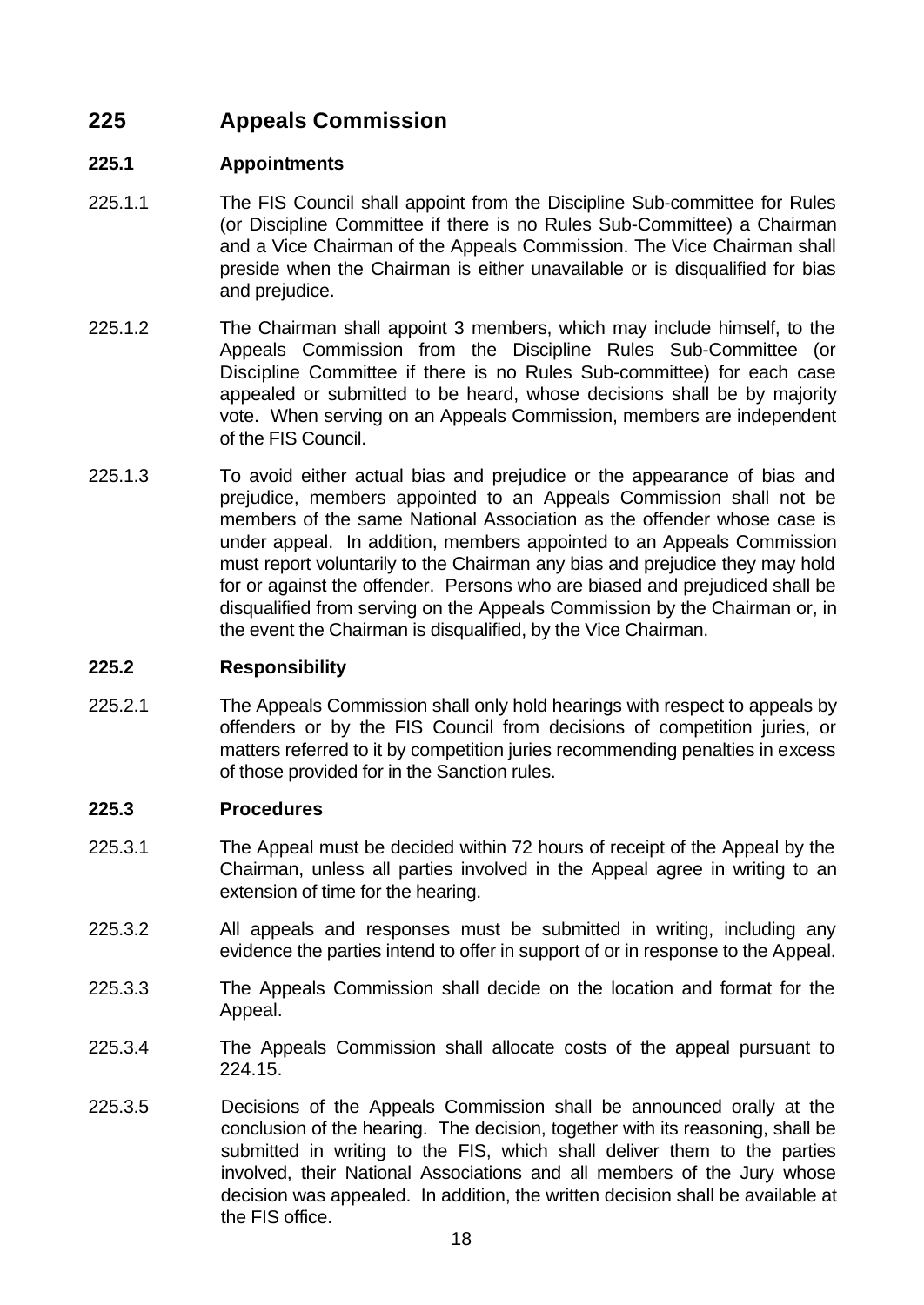#### **225.4 Further Appeals**

- 225.4.1 Decisions of the Appeals Commission, where they acted in the first instance, may be appealed to the FIS Court.
- 225.4.2 Appeals to the FIS Court shall be in writing and submitted to the FIS Secretary-General within 8 days of the publication of the Appeals Commission decision.
- 225.4.3 An Appeal to the Appeals Commission or to the FIS Court will not delay the implementation of any penalty decision of the Competition Jury or Appeals Commission.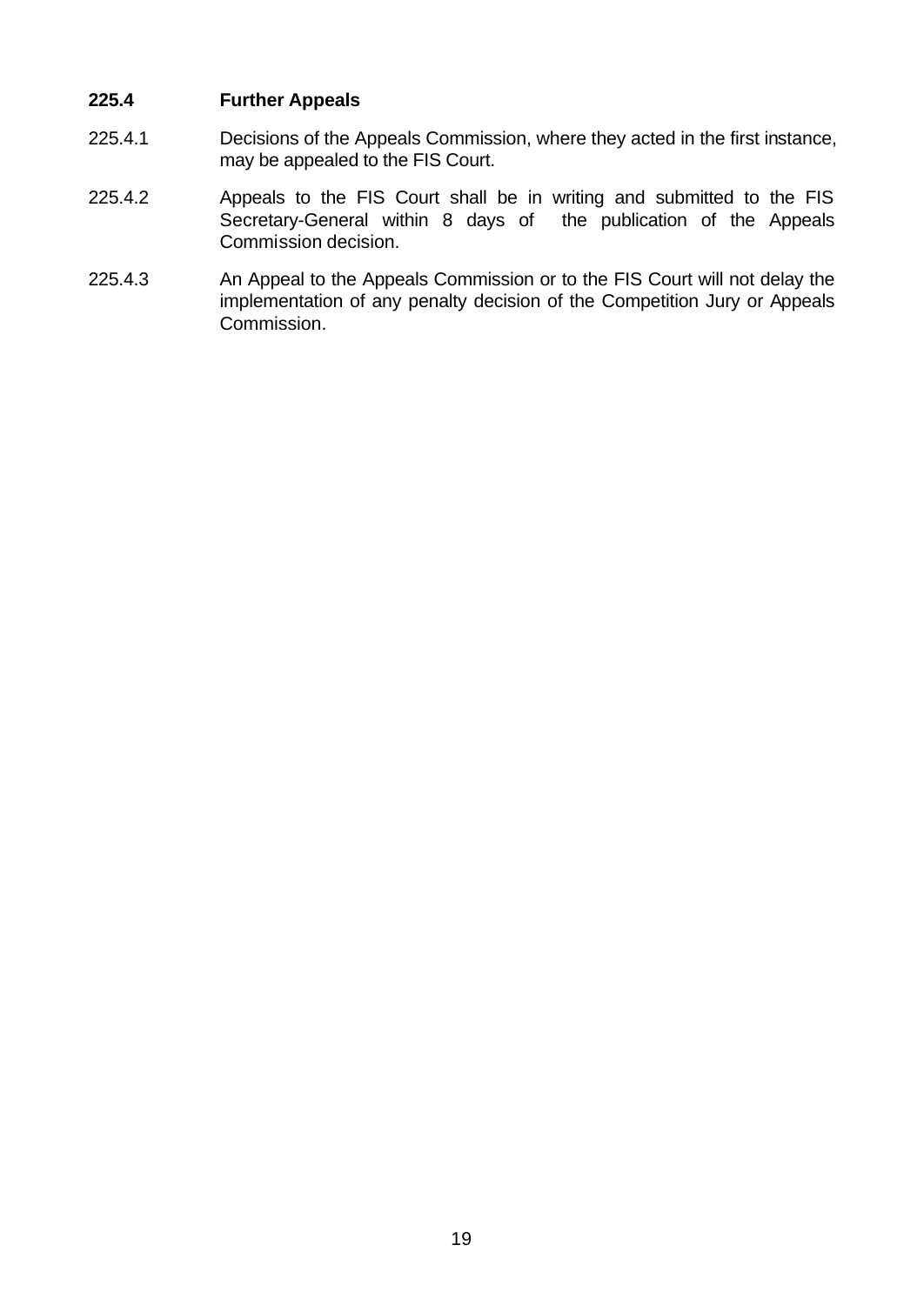## **Rules Common to Alpine Events**

For the technical organisation of the Olympic Winter Games and FIS World Ski Championships (Alpine Disciplines) the rules of the Alpine FIS World Cup shall be valid, where not otherwise specified in the ICR.

## **600 Organisation**

## **601 Organiser**

- 601.1 The organiser of a FIS competition is the person or group of persons who make the necessary preparations and directly carry out the running of the competition in the resort.
- 601.2 If the National Ski Association itself is not the competition organiser, it may appoint an affiliated club to be the organiser

## **602 Organiser's Contract**

#### **602.1 Race Organiser appointed**

In the event that the National Ski Association appoints a race organiser, it shall do so by means of a contract in a form approved by the FIS.

### **602.2 No Race Organiser appointed**

In the event that the National Ski Association does not appoint a race organiser, it shall execute a contract with the FIS.

## **603 Organising Committee**

#### **603.1 Composition**

The Organising Committee consists of those members (physical or legal) who are delegated by the organiser and by the International Ski Federation. It carries the rights, duties and obligations of the organiser.

### **603.2 Appointments by the International Ski Federation**

The International Ski Federation appoints for all competitions the Technical Delegate.

#### *603.2.1 In World Cup Races*

- the Referee (Chief-Race-Director) and
- for Downhill, and Super-G the Assistant Referee (Race-Director)

### *603.2.2 In all other races the Technical Delegate appoints*

- the Referee and
- for Downhill and Super-G the Assistant Referee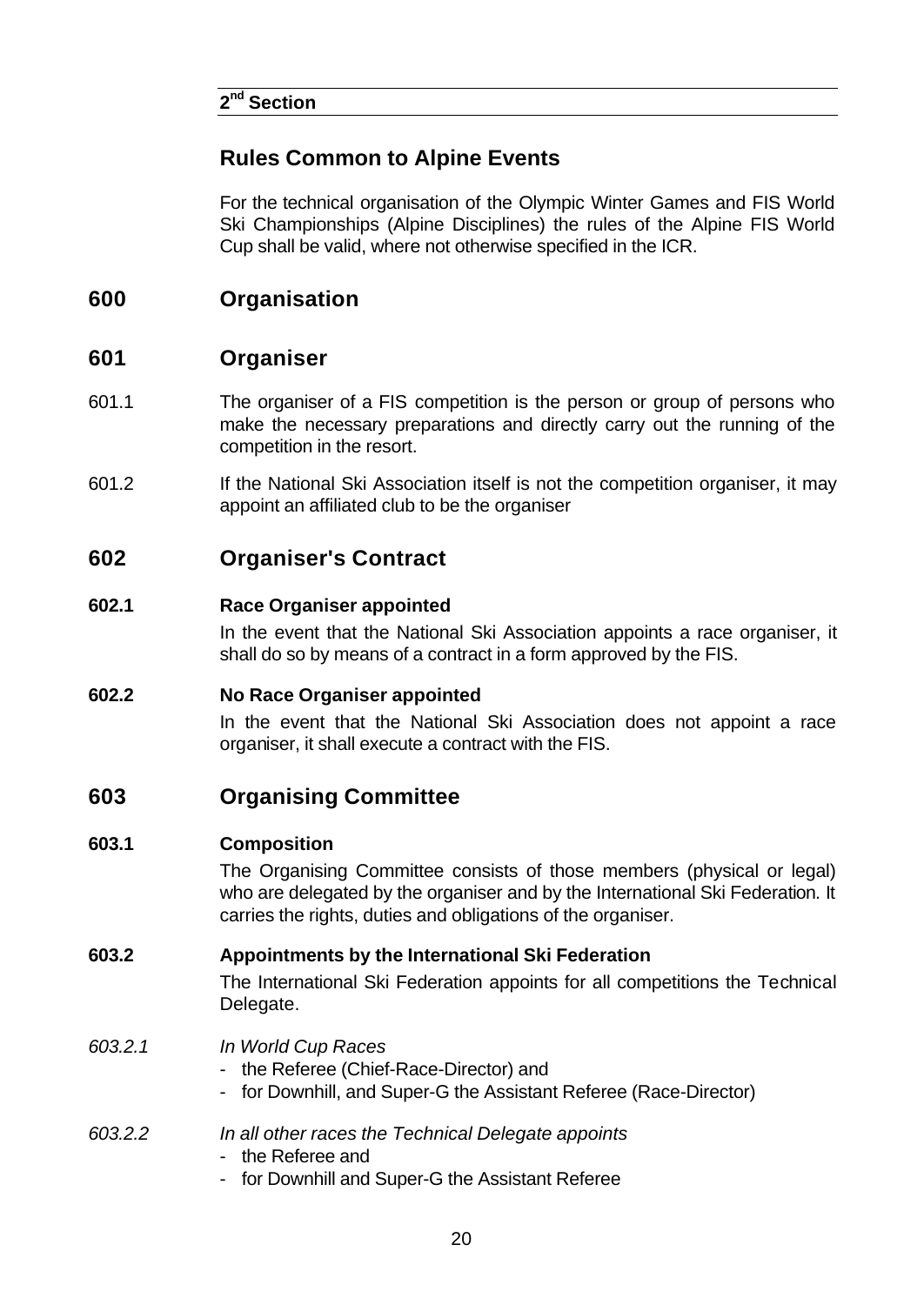603.2.3 By these appointments the above persons become members of the Organising Committee.

#### **603.3 Appointments by the organiser**

The organiser appoints all other members of the Organising Committee. The chairman or his representative represents the committee in public, leads the meetings and makes decisions concerning all matters that are not made by other persons or groups. Before, during and after the competition he works closely with the International Ski Federation and their appointed officials. He takes on all other duties that are necessary for carrying out the competition.

## *603.3.1 The Chief of Race* The Chief of Race directs all preparation of the competition and supervises the activities in the technical area. He summons meetings for consideration of technical questions and leads the team captains' meetings after consultation with the Technical Delegate.

*603.3.2 The Chief of Course (Section Chief)* The chief of course is responsible for the preparation of the courses in accordance with the directives and decisions of the Jury. He must be familiar with local snow conditions on the terrain concerned.

#### *603.3.3 The Start Referee*

The start referee must remain at the start throughout the training and the race.

- He must make sure that the regulations for the start and the start organisation are properly observed.
- He determines late and false starts.
- He reports to the Referee the names of the competitors who did not start, have made false or late starts or other infringements and reports any violations against the rules for equipment.

#### *603.3.4 The Finish Referee*

The finish referee must remain at the finish throughout the training and the race.

- He must make sure that all the regulations for the organisation of the finish and the finish in-run and out-run are properly observed.
- He supervises the finish controller, the timing and the crowd control in the finish area.
- He must be able to communicate immediately with the start at all times.

#### *603.3.5 The Chief Gate Judge*

The chief gate judge organises and supervises the work of the gate judges. He designates the gates each will supervise and places them in position. At the end of the first run and the end of the race he will collect the gate judges' control cards for delivery to the Referee.

He must distribute, in good time, to each gate judge the material that he needs (control card, pencil, start list, etc.) and be prepared to offer assistance either to help keep the spectators off the course or to help maintain the course, etc. He must make sure that the numbering and the marking of the gates is done within the required time.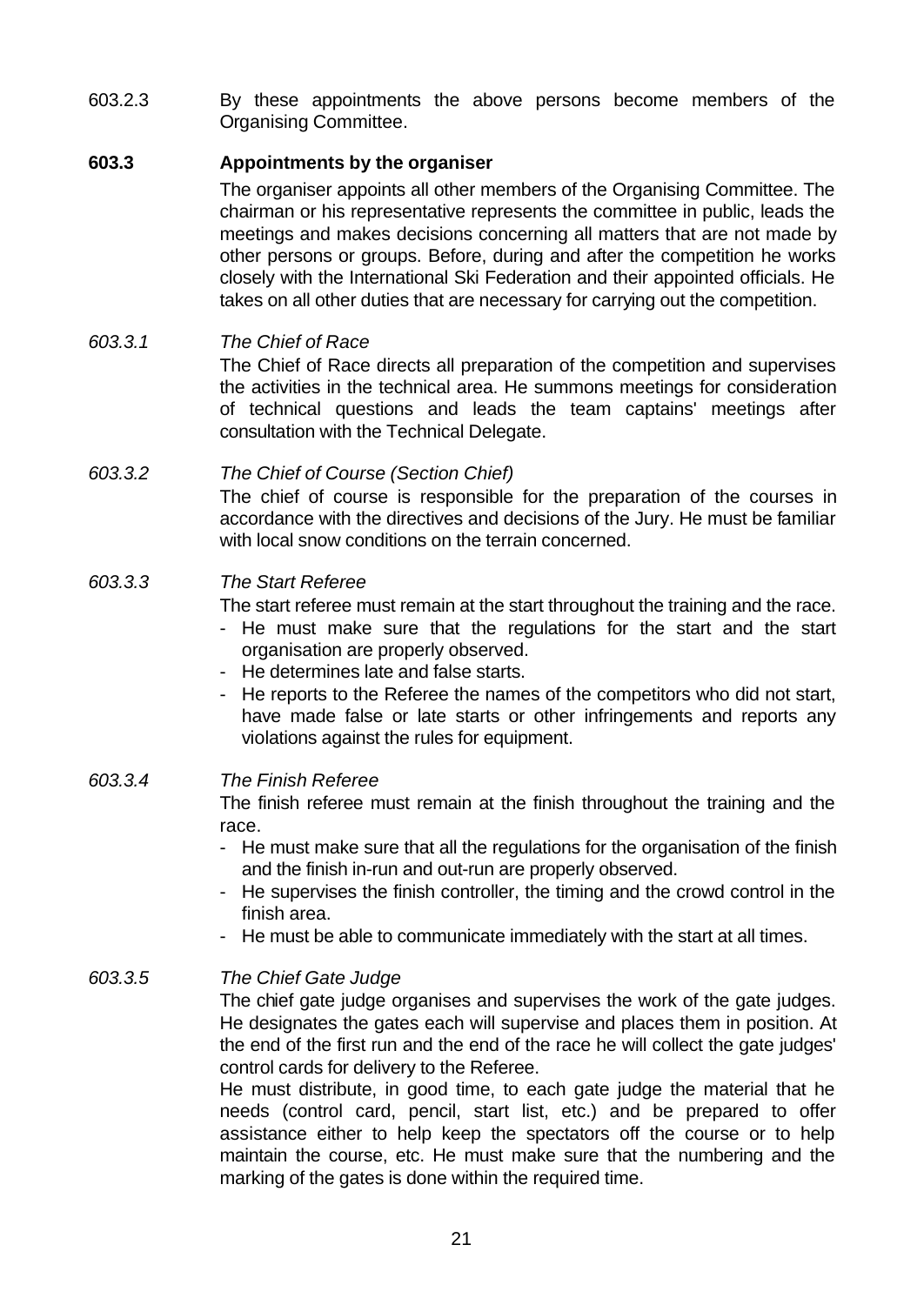## *603.3.6 The Chief of Timing and Calculations*

The chief of timing and calculations is responsible for the coordination of officials at the start and finish, including timing and calculations. In Slalom, he or a special assistant will decide the interval between starts. The following officials are under his direction:

- starter
- assistant starter
- start recorder
- chief timekeeper
- assistant timekeepers
- finish controller
- chief of calculations and his assistants

### *603.3.7 The Race Secretary*

The race secretary is responsible for all secretarial work for the technical aspects of the competition and amongst others for the preparation of the draw. He must ensure that the official results contain the information required by art. 617.3.4. He is responsible for the minutes of the technical officials, the Jury and team captains' meetings.

He must ensure that all forms for start, finish, timing, calculations, and gatejudging are well prepared, and handed over to the officials concerned in good order at the proper time.

He receives official protests and gives them to those who are concerned. He must facilitate the calculation of results by appropriate preparation and ensure that they are duplicated and published as quickly as possible after the completion of the competition.

#### *603.3.8 The Chief Steward*

The chief steward takes the necessary measures for closing off so that spectators are kept off the course. Sufficient personnel must be used according to a detailed plan. Attention should be paid that there is sufficient space behind the barriers to permit circulation of spectators.

#### *603.3.9 The Chief of Medical and Rescue Services*

The chief of medical and rescue services is responsible for organising adequate first aid and medical coverage during the official training periods and the actual competition.

He must arrange an appropriate facility to which injured competitors may be taken and treated.

The race doctor coordinates plans with the team doctors before the start of the official training.

During training and the races he must be in telephone or radio communication with his assistants. He must co-ordinate plans with the Chief of Race before the start of the official training.

A doctor, who should be a good skier, should be ready at the start to deal with any eventuality and has to stay in contact with the Jury and the members of the rescue service. This task can be delegated to a team doctor.

### *603.3.10 The Chief of Course Equipment and Technical Equipment*

The chief of course equipment is responsible for the provision of all equipment and any tools for the preparation and maintenance of the courses,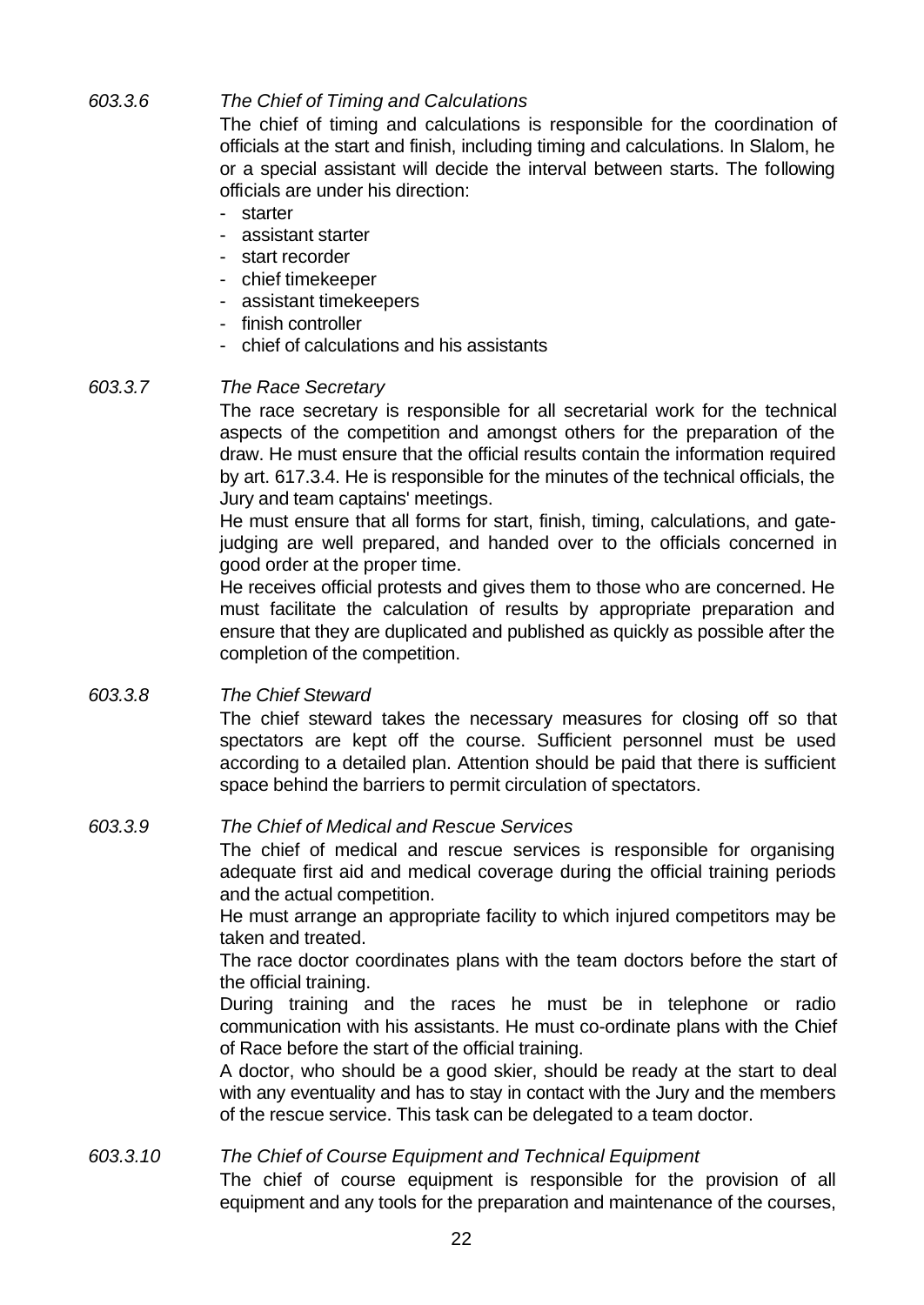for the conduct of the race, and communication of equipment, when these duties have not specifically been assigned to another official.

- *603.3.11 The Press Chief* The press chief is responsible for all briefing and information for journalists, photographers, television and radio reporters, in accordance with the instructions of the Organising Committee.
- *603.3.12 Other officials within the Organising Committee (with written job descriptions)*
	- chief of finance (treasurer)
	- chief of accommodation and meals
	- chief of protocol

The organiser is authorised to include other officials within the Organising **Committee** 

#### **603.4 The Jury**

The following members of the Jury, who are members of the Organising Committee are responsible for technical matters within the closed competition areas (job description of the Race Directors and TD's for OWG, WSC, WC: see World Cup rules):

- the Technical Delegate
- the Referee
- the Chief of Race
- the Assistant Referee for Downhill and Super-G
- the Start Referee (OWG and WSC)
- the Finish Referee (OWG and WSC)
- *603.4.1 Appointment of the Jury for Olympic Winter Games and FIS World Ski Championships*
- *603.4.1.1 The FIS Council appoints:*
	- the Technical Delegate
	- the Referee
	- the Assistant Referee
	- the Start Referee
	- the Finish Referee
- 603.4.1.2 The Sub-Committee for Alpine Technical Delegates proposes qualified TD's as Jury members to the Alpine Committee, who in turn submit the names to the FIS Council for approval.

In order to qualify, a proposed member must hold a valid licence as a Technical Delegate of the FIS.

Furthermore, in order to function as the TD, the nominee must also be a member of a FIS Alpine Technical Committee.

- 603.4.1.3 The organising National Ski Association nominates the Chief of Race
- 603.4.1.4 The jury of a ladies' race has to include at least one lady.
- 603.4.1.5 All members of the Jury must be able to understand each other in one and the same FIS language.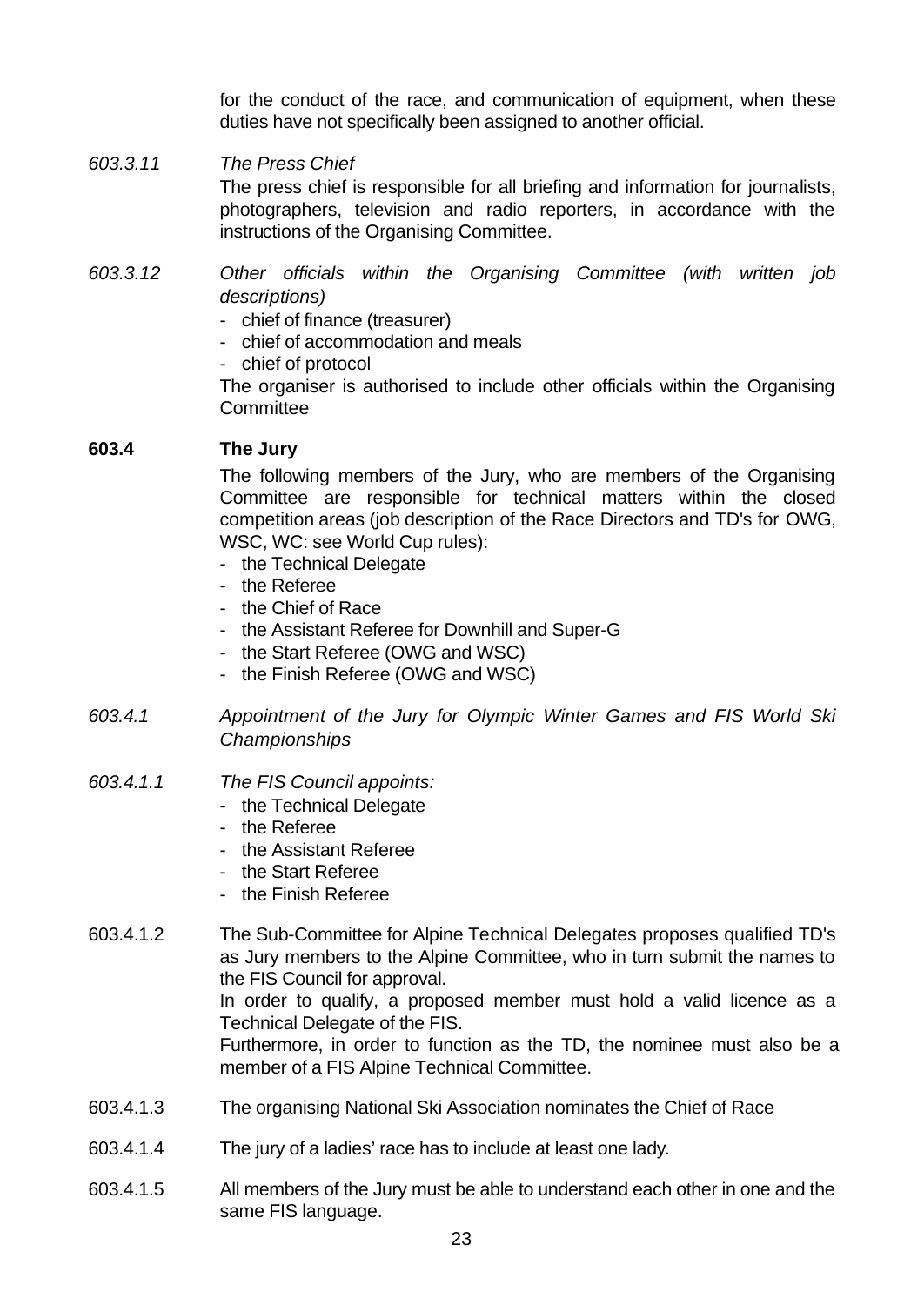- 603.4.1.6 Persons, who work for a National Ski Association with responsibility for a ski team may not be members of the Jury.
- *603.4.2 Appointment of the Jury for International Races (World Cup: see World Cup Rules)*
- 603.4.2.1 The Sub-Committee for Alpine Technical Delegates appoints the Technical Delegate.
- *603.4.2.2 The TD appoints*
	- the Referee
	- in the case of Downhill and Super-G, the Assistant Referee
- *603.4.3 Exclusions*
- 603.4.3.1 A competitor cannot be a member of the Jury.
- 603.4.3.2 For Olympic Winter Games and FIS World Ski Championships a visiting nation can be represented on the Jury by only one FIS Council appointed member (not including the TD).
- 603.4.3.3 The Chief of Race has to belong to the organising National Ski Association.
- 603.4.3.4 For international races for ladies the Jury should where possible include a lady.
- *603.4.4 Tenure of the Jury*
- 603.4.4.1 The appointed Jury members gather for their first meeting prior to the start of the official training.
- 603.4.4.2 The active duty of the Jury begins with its first meeting and ends, if no protest is submitted, at the expiration of the protest deadline, otherwise after dealing with all submitted protests.
- *603.4.5 Franchise and Voting (OWG, WSC and WC: See also FIS World Cup Rules)* The TD is chairman of the Jury. He conducts the meetings. Each of the

following has one vote in the Jury:

- 603.4.5.1 For Olympic Winter Games and FIS World Ski Championships all Jury members.
- 603.4.5.2 For international races, the TD, Chief of Race, Referee and in the case of Downhills and Super-Gs, the Assistant Referee.
- 603.4.5.3 Decisions are made by simple majority vote of members present and voting (exception art. 646.3).
- 603.4.5.4 In the case of a tie, the TD has the casting vote.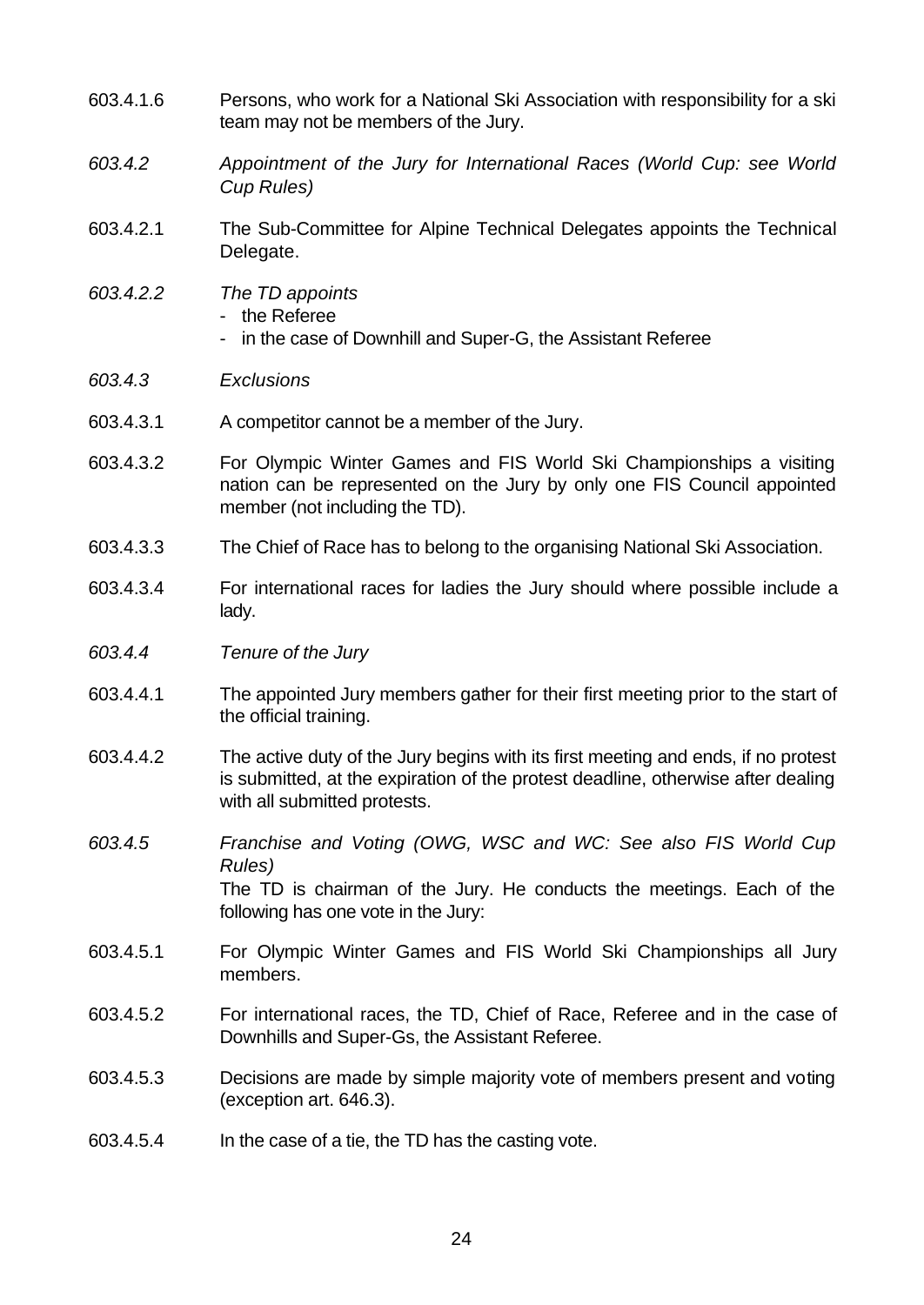- 603.4.5.5 Minutes are to be kept of all meetings and decisions of the Jury and signed by each individual member of the Jury, with each individual vote on decisions recorded, as per art. 603.3.7.
- 603.4.5.6 The minutes must be written in at least one of the FIS languages (English, French or German).
- 603.4.5.7 In cases where an immediate decision must be made and it is not possible to convene the entire Jury, each member of the Jury has the right, prior to or during the race, to make decisions which according to the rules per se are reserved to the Jury as a whole; but only provisionally with the obligation to have the decision confirmed by the Jury as soon as possible.

### *603.4.6 Duties of the Jury* The Jury monitors the adherence to the rules throughout the entire race, including the official training.

- *603.4.6.1 From a technical standpoint particularly by:*
	- Checking the race-course and the set courses
	- Checking the snow conditions
	- Checking the preparation of the course
	- Approving the use of snow compactors and other chemicals
	- Checking the crowd control systems
	- Checking the start, the finish and the run-out from the finish
	- Checking the first aid service
	- Appointing the course setters
	- Fixing the time of course setting
	- Overseeing the work of the course setters
	- Checking the gate flags
	- Opening or closing the race courses for training in consideration of the technical preparations and the prevailing weather conditions
	- Determining the manner of the course inspection
	- Inspection of the course before the race
	- Determining the number of forerunners for each run and setting the start order of the forerunners
	- Debriefing the forerunners as necessary
	- Changing the start order in consideration of course conditions and in extraordinary conditions
	- Changing the start intervals
	- Giving instructions to and obtaining information from the gate judges

### *For Downhill:*

- Arrangement of an additional inspection in unusual weather conditions
- Shortening the official training
- Positioning of yellow zones
- Checking on the setting of gates
- Changing the position and distance of the gates or adding extra gates as indicated by the experience gained in the training runs. Following significant changes, the competitors must be allowed at least one more training run on the course.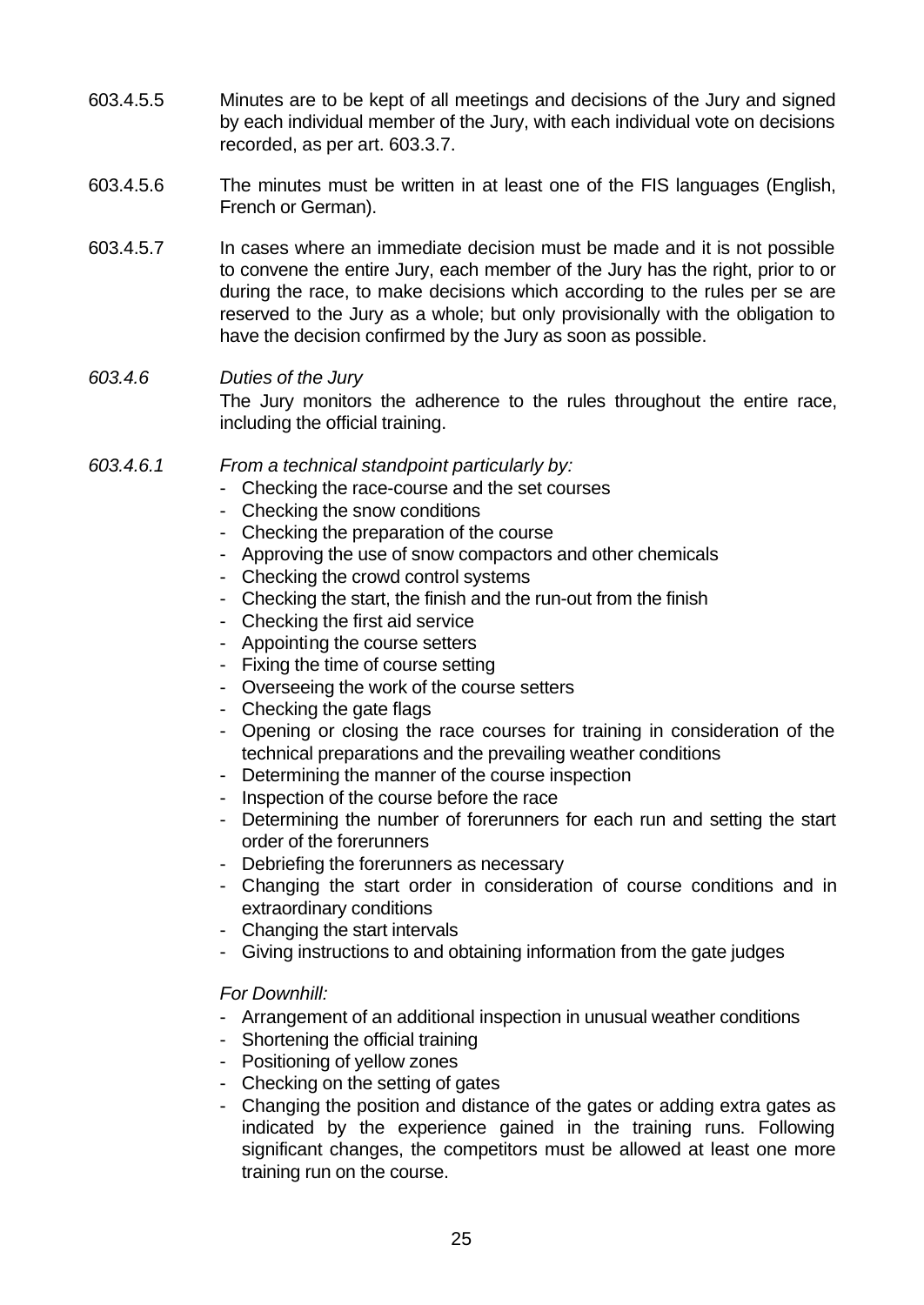| 603.4.6.2 | From an organisational viewpoint particularly by:<br>Ranking of the competitors for the draw<br>Division of the competitors without points into groups according to some<br>determined basis<br>Granting of re-runs<br>- Cancellation of the race (beforehand), if<br>- snow conditions are unsuitable<br>- the recommendations of the Technical Advisor's report have not been<br>carried out<br>- the first aid and medical service are inadequate or missing<br>- the crowd control is insufficient<br>Shortening the course, if snow or weather conditions make this appear<br>۰.<br>necessary<br>Interruption of the race if the prerequisites of art. 624 are present<br>-<br>- Termination of the race if the prerequisites of art. 625 are present |
|-----------|------------------------------------------------------------------------------------------------------------------------------------------------------------------------------------------------------------------------------------------------------------------------------------------------------------------------------------------------------------------------------------------------------------------------------------------------------------------------------------------------------------------------------------------------------------------------------------------------------------------------------------------------------------------------------------------------------------------------------------------------------------|
| 603.4.6.3 | From a disciplinary viewpoint particularly by:<br>Decision on a proposal of the Technical Delegate to exclude a competitor<br>for lack of physical and technical ability<br>Enforcement of the checks on regulations concerning advertising on<br>$\overline{\phantom{0}}$<br>equipment and clothing in the competition area<br>limitation of quotas for officials, technicians and medical personnel for<br>admission to the race-course<br><b>Publication of sanctions</b><br>- Decisions on protests<br>Issue of particular directives throughout the entire event                                                                                                                                                                                      |
| 603.4.7   | Questions not Covered by Rule<br>In general, the Jury takes decisions on all questions not clarified by the ICR.                                                                                                                                                                                                                                                                                                                                                                                                                                                                                                                                                                                                                                           |
| 603.4.8   | Radios<br>At all competitions entered in the FIS Calendar, the Jury members plus start<br>and finish referee must be equipped with radios. These must function on a<br>single reserved frequency and be free of interference.                                                                                                                                                                                                                                                                                                                                                                                                                                                                                                                              |
| 603.4.9   | Duties of the TD for all Events                                                                                                                                                                                                                                                                                                                                                                                                                                                                                                                                                                                                                                                                                                                            |
| 603.4.9.1 | Before the race<br>The TD<br>Reviews the homologation file and consults the organiser about the<br>-<br>possible existence of a special authorisation.<br>If he establishes that no homologation exists, the Jury must cancel the race<br>(see article 650).<br>He reads the TD reports about previous events at the site and checks<br>whether the improvements proposed in these reports have been carried<br>out.<br>Inspects the liability insurance certificate as required by art. 212 and<br>reports to the FIS where necessary.<br>Inspects the competition and training courses.<br>Supervises the compliance with art. 704 concerning the official training.<br>-<br>Controls the gate flags.                                                    |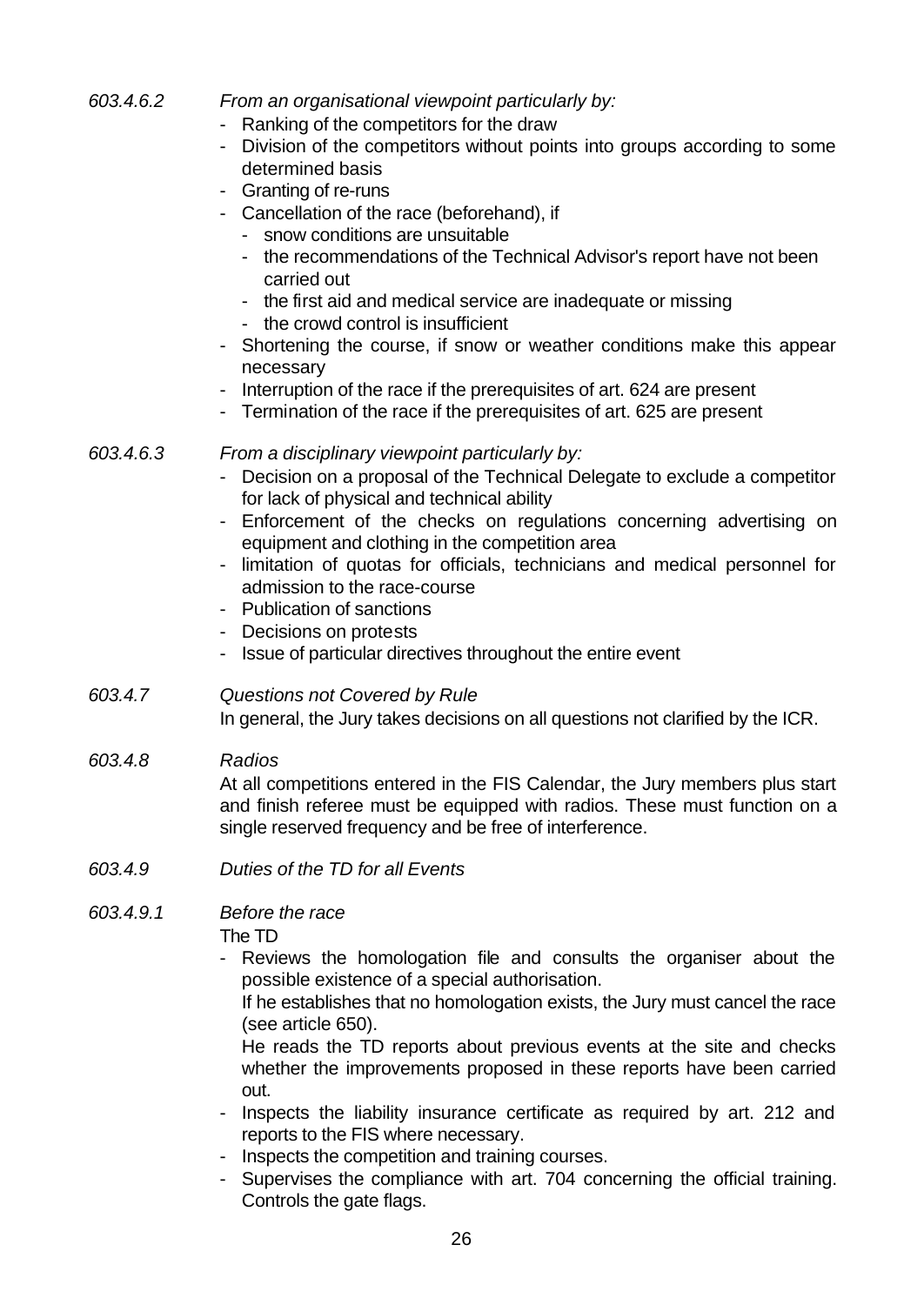- Collaborates in the administrative and technical preparations.
- Checks the official entry lists, including FIS points.
- Checks on the presence of sufficient radios for all members of the Jury (with separate frequencies).
- Takes note of the accreditation and the authorisation for entry to the competition course.
- Checks over the race courses with regard to preparation, marking, crowd control, as well as the layout of start and finish areas.
- Supervises the course setting together with the Jury.
- Checks on the location of the television towers and sees that they are adequately protected if necessary.
- Supervises the locations of the first aid service along the course as well as the organisation of the medical care.
- Checks on all technical installations such as timekeeping, hand timing, communications, transport of people, etc.
- Is present in the race area during all training.
- Takes part in all meetings of the Jury and of the team captains.
- Works closely together with the officials of the Organising Committee and the FIS Technical Advisor.
- Is chairman of the Jury with a casting vote in case of a tie.
- If necessary, appoints members to the Jury.
- Has the right, if a Slalom or Giant Slalom cannot be carried out on the homologated course because of "force majeure", to move the race to a "substitute course" proposed by the organiser. This is on the explicit condition that the necessary homologation measures can be fulfilled. For Downhill and Super-G there is only the possibility of shortening the run on a homologated course. The minimum prescribed vertical drops must, however, be observed in any case.

#### *603.4.9.2 During the race*

The TD

- Must be present in the course area.
- Works closely with the Jury, the team captains and the coaches.
- Observes that the valid rules and directives are obeyed in regard to advertising, on clothing and race equipment.
- Supervises the technical and organisational conduct of the event.
- Advises the organisation concerning the observance of the FIS Rules and Directives.

#### *603.4.9.3 After the race*

The TD

- Helps with the compilation of the Referee's report.
- Calculates the race and penalty points for the individual races. If these points are calculated by computer, it is the TD's duty to re-check the points and to confirm their accuracy with his personal signature. Above all he checks the correct use of the corresponding F value for each discipline.
- Presents properly submitted protests to the Jury for decision.
- Signs the official result lists established by the race secretary and gives the authorisation for the award ceremony.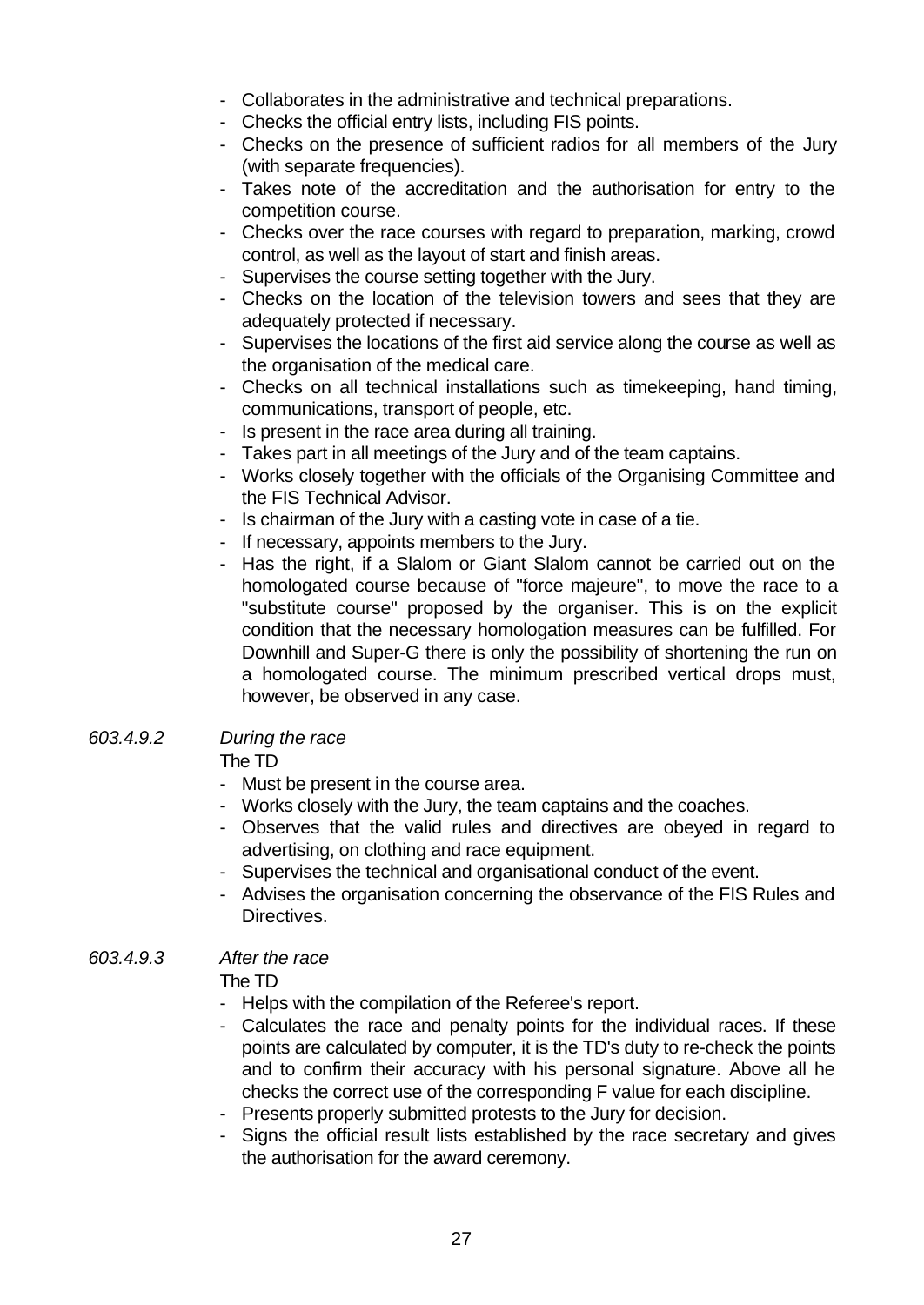- Fills out the TD report, including any supplementary reports and is responsible for their dispatch within three days to the FIS and the other appropriate places.
- Presents to the FIS any applicable proposals for changes in the competition rules on the basis of practical experience at the event in question.

#### *603.4.9.4 In general*

The TD

- Decides on questions which are not covered or are insufficiently covered by the FIS Rules, in so far as these have not already been decided by the Jury and do not fall within the scope of other authorities.
- Works very closely with the Referee and Assistant Referee.
- Has the right to propose to the Jury the exclusion of competitors from participation in the race.
- Has the right to obtain support from the Organising Committee and all officials under its jurisdiction in all matters necessary to the fulfilment of his duties.

*603.4.9.5 Olympic Winter Games, FIS World Ski Championships and FIS Junior World Ski Championships*

The TD prepares a detailed final report to be sent to the FIS and the Organising Committee.

#### *603.4.10 Duties and rights of the Referee*

- Drawing of the start numbers
- Inspection of the course immediately after it is set, alone or accompanied by members of the Jury.
- Changing the course by taking out or adding gates. If the Referee inspects the course alone his decision is final. The course setter must be informed of such changes if he was not present at this inspection.
- Receiving the reports of the start and finish referees and the race officials about the infractions of the rules and the gate faults at the end of the first run, and again at the end of the race.
- Checking, signing and posting the Referee's minutes immediately after each run on the official notice board and also at the finish hut, a list with the names of the competitors disqualified, the gate numbers where the faults occurred, the names of the gate judges who noted the faults leading to the sanctions and the exact time the disqualifications were posted.
- Sending a report to the FIS in all special cases or in the event of a difference of opinion among the Jury members or in the case of severe injury to a competitor.

## *603.4.10.1 Collaboration with the TD* The Referee and the Assistant Referee must work very closely with the TD.

*603.4.11 The Technical Advisor* To support the Jury, the Alpine Committee can appoint technical advisors for all categories of races. The technical advisor has the right to express his opinion within the Jury without the right to vote.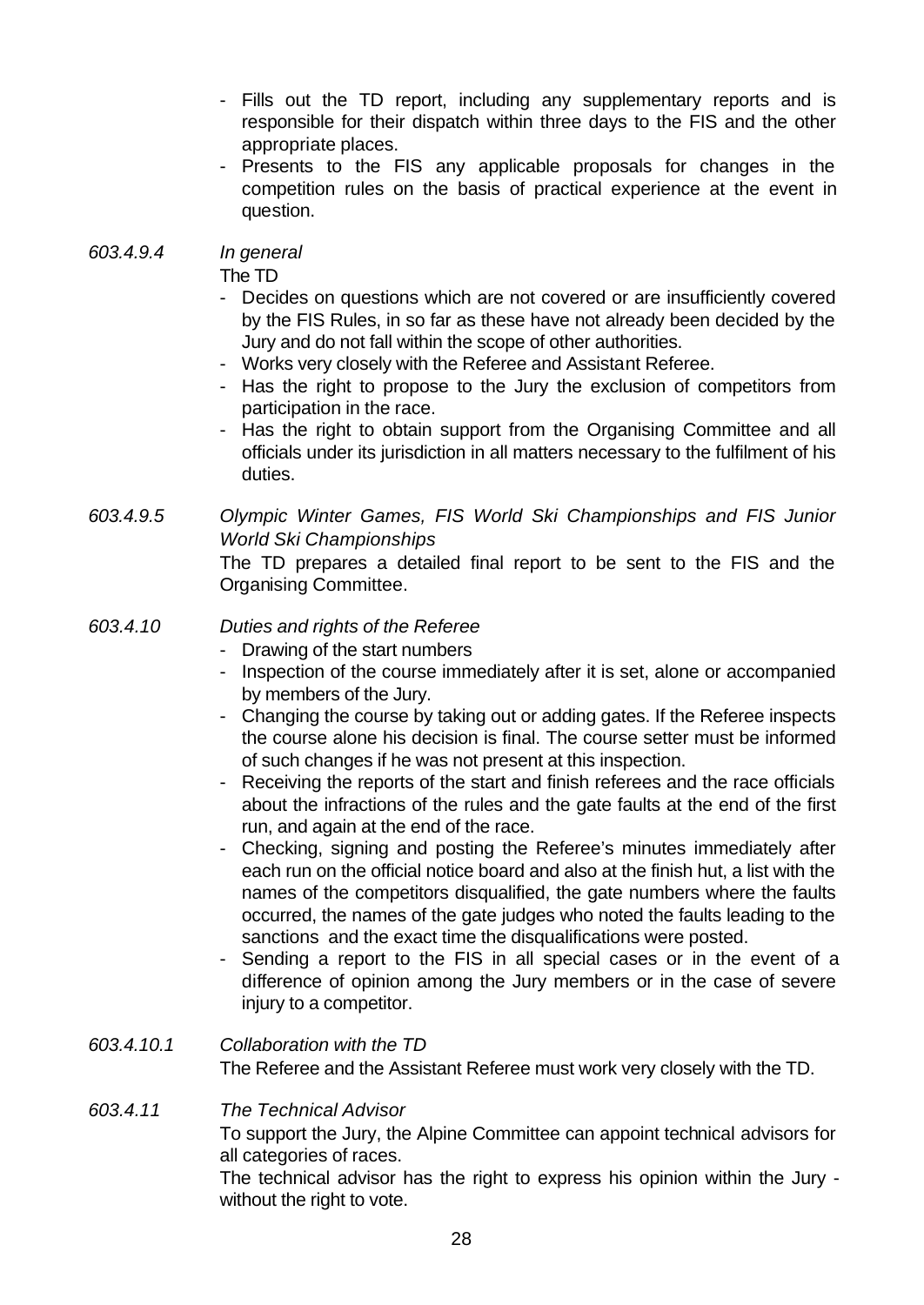| 603.5     | The FIS can impose sanctions against Jury or individual Jury members.                                                                                                                                                                                                                                                                                                                                                                                                                                                                                                                                                                                                           |  |
|-----------|---------------------------------------------------------------------------------------------------------------------------------------------------------------------------------------------------------------------------------------------------------------------------------------------------------------------------------------------------------------------------------------------------------------------------------------------------------------------------------------------------------------------------------------------------------------------------------------------------------------------------------------------------------------------------------|--|
| 604       | The Technical Delegate (TD)                                                                                                                                                                                                                                                                                                                                                                                                                                                                                                                                                                                                                                                     |  |
| 604.1     | <b>Definition</b>                                                                                                                                                                                                                                                                                                                                                                                                                                                                                                                                                                                                                                                               |  |
| 604.1.1   | The primary duties of the TD<br>to make sure that the rules and directions of the FIS are adhered to<br>- to see that the event runs smoothly<br>to advise the organisers within the scope of their duties<br>- to be the official representative of the FIS                                                                                                                                                                                                                                                                                                                                                                                                                    |  |
| 604.1.2   | Responsibility<br>The TD structure comes under the responsibility of the Alpine Committee.<br>The Sub-Committee for Alpine Technical Delegates exercises this authority.                                                                                                                                                                                                                                                                                                                                                                                                                                                                                                        |  |
| 604.1.3   | Prerequisites<br>The TD must hold a valid TD licence (exception see art. 604.3).                                                                                                                                                                                                                                                                                                                                                                                                                                                                                                                                                                                                |  |
| 604.1.4   | Development                                                                                                                                                                                                                                                                                                                                                                                                                                                                                                                                                                                                                                                                     |  |
| 604.1.4.1 | The development for a TD is:<br>Applicant<br>- Written entrance examination<br>Candidate<br><b>Practical TD examination</b><br>- TD<br>The FIS recommends that the National Ski Associations apply a maximum<br>age limit of 40 for applicants and 65 years for TD's (qualifying date: $1st$ July).                                                                                                                                                                                                                                                                                                                                                                             |  |
| 604.1.4.2 | Each National Ski Association may nominate capable persons to train as a<br>TD. The Sub-Committee for Alpine Technical Delegates has the final<br>decision as to their acceptance.                                                                                                                                                                                                                                                                                                                                                                                                                                                                                              |  |
| 604.1.5   | Training                                                                                                                                                                                                                                                                                                                                                                                                                                                                                                                                                                                                                                                                        |  |
| 604.1.5.1 | The basic training of the applicant is the responsibility of each National Ski<br>Association.                                                                                                                                                                                                                                                                                                                                                                                                                                                                                                                                                                                  |  |
| 604.1.5.2 | The applicant must pass a written entrance examination before he is<br>accepted as TD candidate. This examination will take place in an official FIS<br>language. Within two years at maximum he must have successfully carried<br>out two practical assignments at international races (with different TD's), one<br>of which must be a Downhill. The second practical assignment counts as his<br>examination. The candidate will be examined by the TD who has been<br>officially assigned. The examination requirements are drafted by the Sub-<br>Committee for Alpine Technical Delegates.<br>He must attend the training courses hold by Notional Oki Associations under |  |

He must attend the training courses held by National Ski Associations under supervision of the FIS.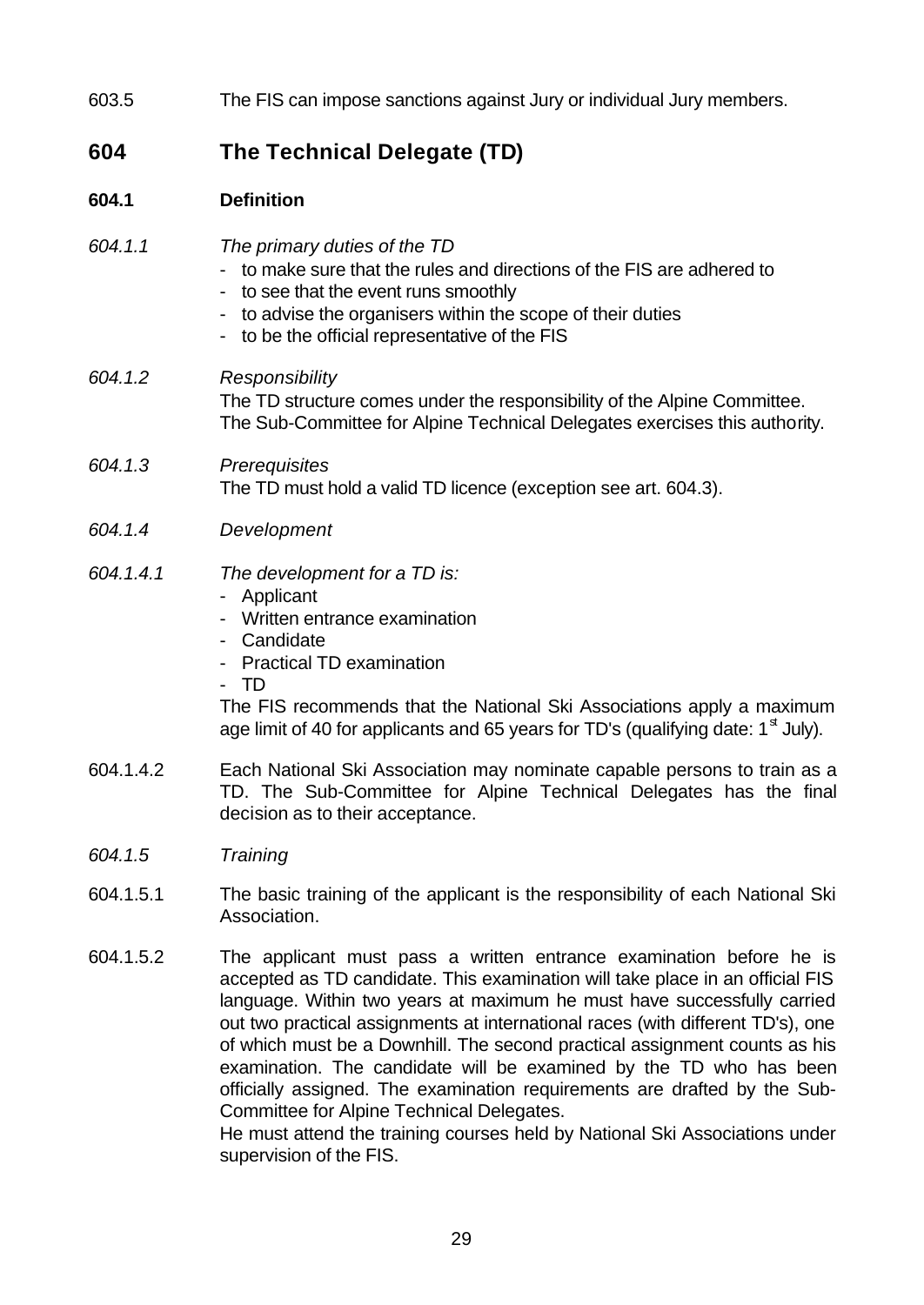- 604.1.5.3 At any event only one TD candidate may serve with a TD. Exceptions can be authorised by the FIS.
- 604.1.5.4 The assignment of the TD candidates is conducted, on proposal of the national responsible officials for TD questions, by the FIS which also checks the performances of the individual candidates. After the necessary Downhill assignment has been fulfilled and all reports submitted, the FIS assigns the approved candidate to his final examination.
- 604.1.5.5 The TD candidate has no right to reimbursement of costs.
- 604.1.5.6 The work of the TD candidate is checked and examined by the official TD of the race concerned. He completes the official FIS form for the TD candidate. He sends this form in duplicate to the FIS, which sends a copy to the TD candidate's national responsible for information.
- 604.1.5.7 The TD candidate has to write his own report on the event in question. It must be submitted to the FIS and to the TD responsible of his country.
- 604.1.5.8 The TD is responsible for training the candidate assigned to him.
- 604.1.5.9 After completion of the practical examination and confirmation of acceptance by the Sub-Committee for Alpine Technical Delegates, he receives his personal and numbered licence as a TD.

#### *604.1.6 Licence* The licence is a numbered identification document valid for 12 months. It must be renewed each year and is obligatory for every TD.

*604.1.7 Further Training and Expiration of the Licence* Every licensed TD must take part annually in a further training course supervised by the FIS. A TD who without good reason misses the course for two consecutive years or the TD assignment, loses his TD licence. In order to be able to regain it he must complete the TD candidate qualification and requirements again.

#### **604.2 Assignment**

- 604.2.1. For Olympic Winter Games, FIS World Ski Championships and FIS Junior World Ski Championships by the FIS Council on recommendation of the Alpine Committee.
- 604.2.2 For all other events by the Sub-Committee for Alpine Technical Delegates.
- 604.2.3 An exception is made for Children, CIT, Masters, CISM, Customs and UNI races, for which the TD's are proposed by the committee in question and confirmed by the Sub-Committee for Alpine Technical Delegates.
- 604.2.4 A TD cannot be member of the organising association. In exceptional cases the Committee for Alpine Technical Delegates can appoint a TD from the same country. He may, however, not be a member of the organising club or of the regional association.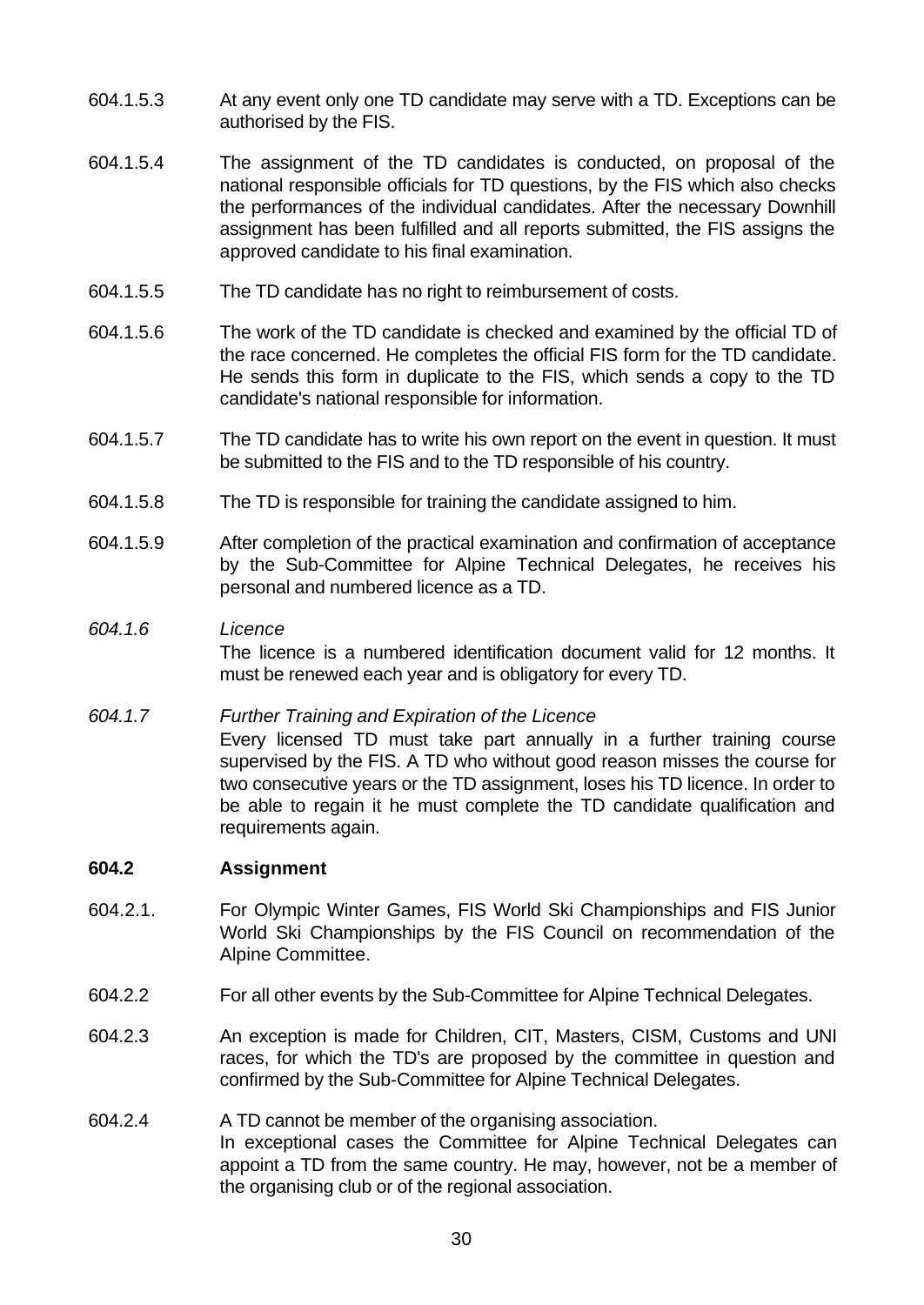### **604.3 TD Replacement**

- 604.3.1 If the TD for Olympic Winter Games, FIS World Ski Championships or FIS Junior World Ski Championships is unable to serve, the FIS Council as well as the National Ski Association to which the TD belongs are to be notified. The FIS Council must appoint another TD immediately.
- 604.3.2 For all other races the National Ski Association to which the TD belongs is responsible for the immediate appointment of a replacement. The Organising Committee in question and the FIS are to be informed immediately.
- 604.3.3 If for unforeseen reasons, a TD for Olympic Winter Games or FIS World Ski Championships does not arrive or arrives too late at a competition and thereby is partly or completely unable to fulfil his function at the competition, a deputy is to be named by the FIS Council from among the members of the Competition Jury present at the competition site.
- 604.3.4 At all other international races, a deputy for the absent TD is to be named on the spot by the team captains' meeting. The replacement must likewise meet the requirements of art. 604.1.6. In an emergency, a TD may also be named who does not meet these requirements, but is competent to ensure the conduct (continuation) of the race. In the choice of this person stringent criteria are to be used.
- 604.3.5 The replacement TD has the same rights and duties as the TD originally appointed.

#### **604.4 Organisation of the Assignments**

- 604.4.1 The organiser must establish contact with the TD in good time.
- 604.4.2 Cancellations or postponements of events must be announced to the TD and to the FIS immediately, taking into account any applicable deadlines.
- 604.4.3 For FIS World Cup events with a Downhill or Super-G and a technical event, two TD's can be assigned.
- 604.4.4 For Downhill and Super-G, the TD must arrive at the competition site at least 48 hours before the draw for the first training. In all other events this must be at least 24 hours before the draw for the event concerned.

#### **604.5 Expense Accounts**

The TD has a right to reimbursement for his travel expenses up to a  $maximum$  of CHF 500<sup>1)</sup> (highway taxes included), as well as free accommodation and meals during the assignment. This rule also applies to agreed inspections as well as the trip to the competition (train, first class; for longer distances air fare, tourist class; or payment of a per kilometre fee of CHF 0.70 or equivalent).

In addition a fixed daily rate of CHF 80 is added for the travel days to and from, as well as each day of the assignment, which includes postage charges for mailing reports, etc. Double charges (e.g. travelling home on the same day as the last race) are not permitted. If overnight accommodation during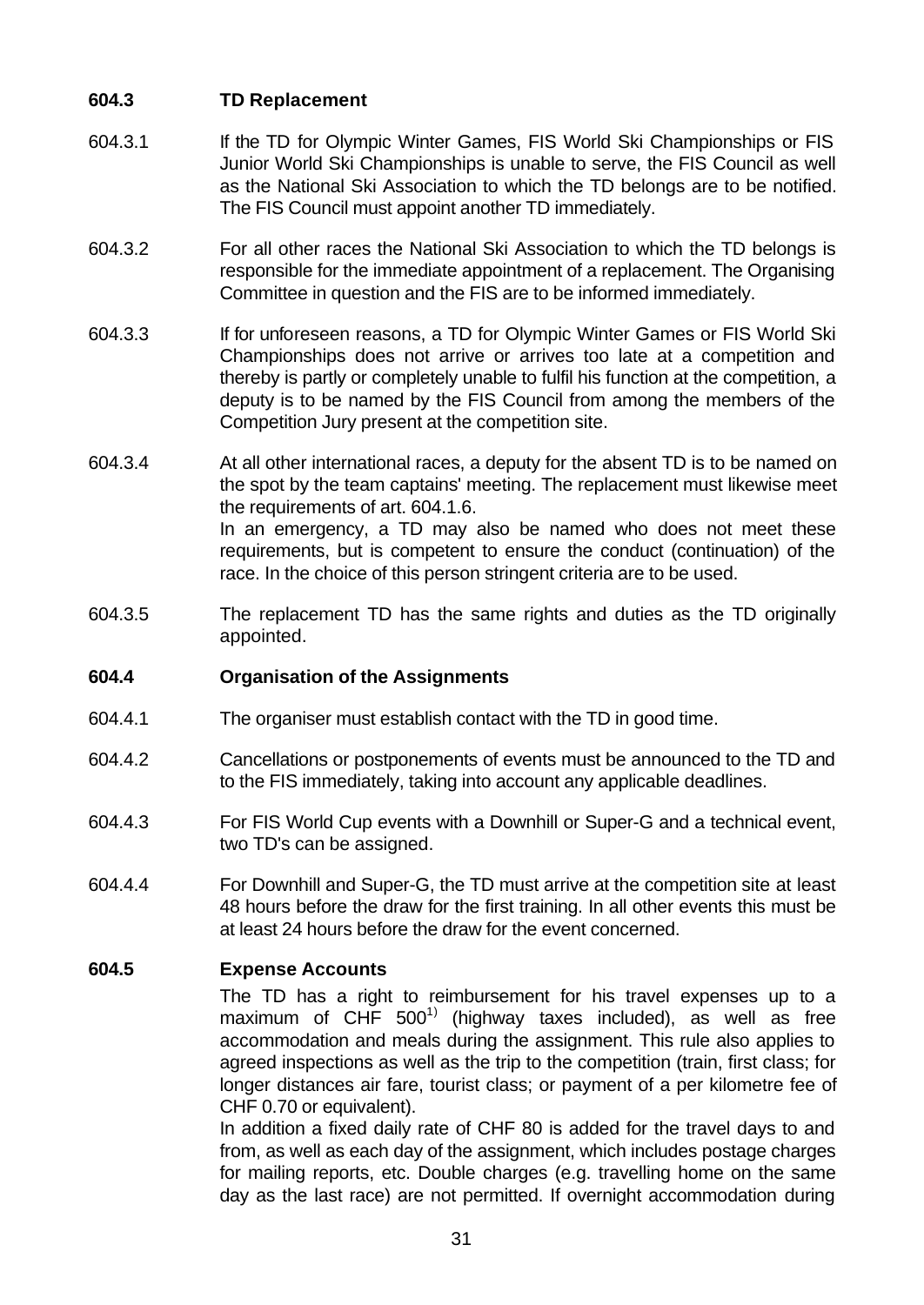the journey to and from the assignment is necessary, this must be justified and reimbursed separately.

 $1)$  The maximum payment of CHF 500 is valid for all races except WC and COC.

## **604.6 Sanctions**

Sanctions can be imposed against TD's.

# **605 Course Setter**

### **605.1 Prerequisites**

- 605.1.1 *For Olympic Winter Games , FIS World Ski Championships and World Cup:*
	- nomination by the National Ski Association team leader to the Coaches Working Group and
	- proof of appropriate experience in the setting of courses for World Cup events, OWG, WSC
- 605.1.2 *For all other competitions entered in the FIS Calendar:*
	- COC: Nomination from National Ski Associations to Cup Coordinators or WG.
	- All other events in the FIS Calendar: Nomination through Jury or OC
- 605.1.3 For Downhills, the course setter must be acquainted with the particular race course.

#### **605.2 Appointment**

- 605.2.1 For Olympic Winter Games, FIS World Ski Championships and World Cups, the appointment is made after examination by the Chief Race Director.
- 605.2.2 For European Cup, the EC Co-ordinator appoints the course setters.
- 605.2.3 For all other competitions included in the FIS Calendar, the appointment is made by the Jury. For competitions in two runs, each run is to be set by a different course setter. One of the two course setters can be named by the organiser.

#### **605.3 Supervision of the Course Setters**

605.3.1 The work of the course setters is supervised by the Jury.

### 605.4 **Organisation of the Assignment**

For OWG, WSC and WC races the course setters assignment is managed by the Chief Race Director. For EC races the course setters assignment is managed by the EC Co-ordinator. For all remaining races the assignment is managed by the Jury

#### **605.5 Replacement of Course Setters**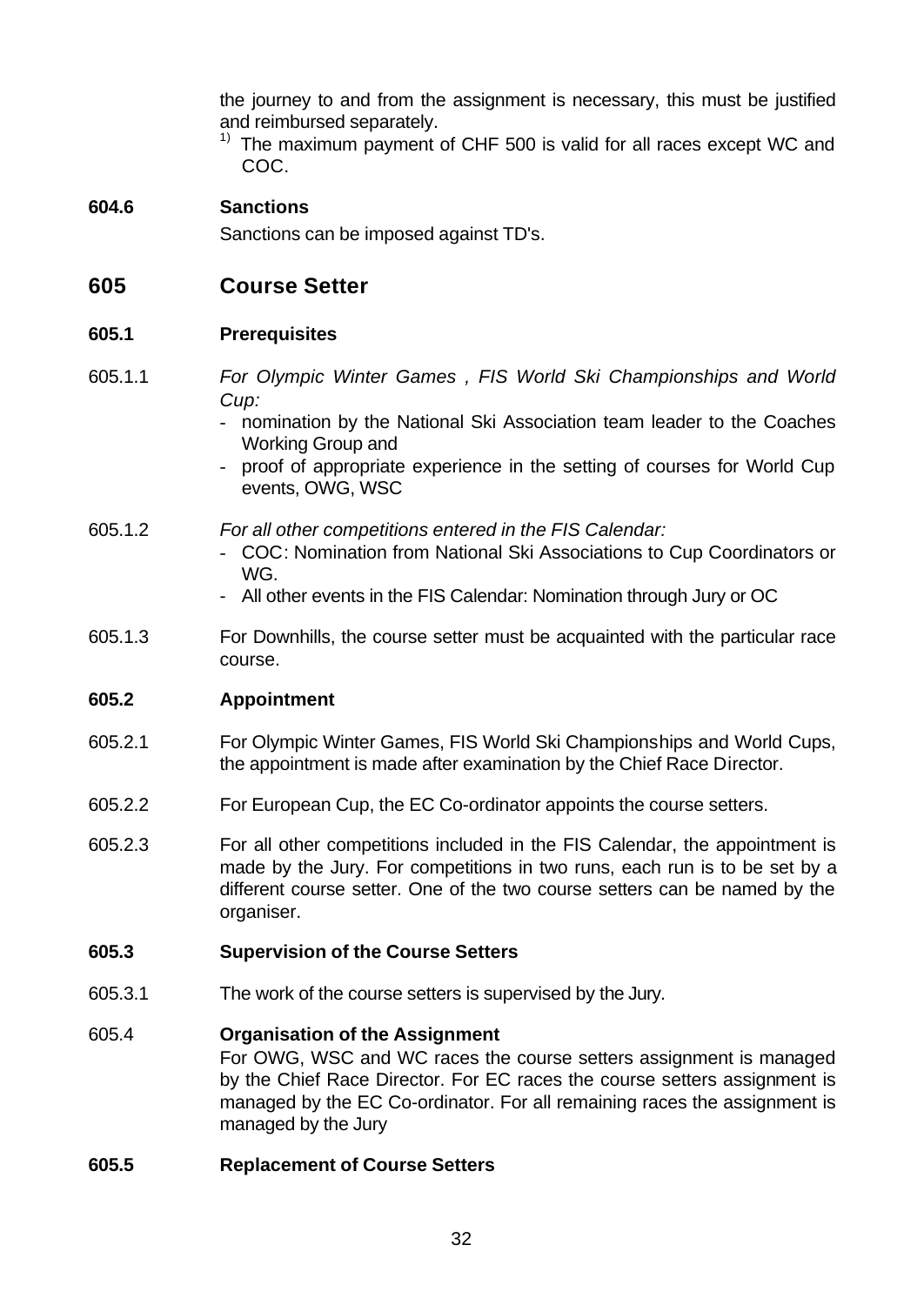- 605.5.1 For Olympic Winter Games and FIS World Ski Championships, the FIS Council, the Alpine Committee as well as the National Ski Association to which the course setter belongs are to be notified by the FIS Office. The Chief Race Director names a replacement course setter immediately.
- 605.5.2 For all other competitions entered in the FIS Calendar, the Jury names a replacement course setter.
- 605.5.3 The replacement course setter must have the same qualifications as the original course setter.

#### **605.6 Rights of the Course Setter**

- 605.6.1 To recommend the introduction of changes in the competition terrain and in the safety measures.
- 605.6.2 Availability of a sufficient number of helpers for the setting of the course, so that he can concentrate solely on the course setting.
- 605.6.3 Provision of all necessary materials by the chief of course equipment.
- 605.6.4 Immediate completion of the finishing touches to the race course.

#### **605.7 Duties of the Course Setter**

- 605.7.1 In order to set the course appropriately, respecting the terrain, the snow cover and the ability of the participating competitors, the course setter conducts a pre-inspection of the race terrain in the presence of the TD, the Referee, the Chief of Race, and the chief of course.
- 605.7.2 The course setter is setting the race course including possibly present safety measurements.
- 605.7.3 For Downhills the course setter has to set gates according to art. 703.
- 605.7.4 A slalom course must be completely set and ready no later than 1 1/2 hours, and giant slalom courses no later than 1 hour before the start, so that if possible the competitors are not disturbed during course inspection by work on the course.
- 605.7.5 The course setters must take care that the difference between the winning times of each run of Slalom and Giant Slalom will not be too great.
- 605.7.6 The course setting is a task of the course setter alone. He is responsible for adhering to the rules of the ICR and is advised by members of the Jury, and by the technical advisor in Downhill and Super-G, if present.
- 605.7.7 The course setters must participate in all team captains' meetings at which a report is to be made about his course.

#### **605.8 Arrival at the Race Site**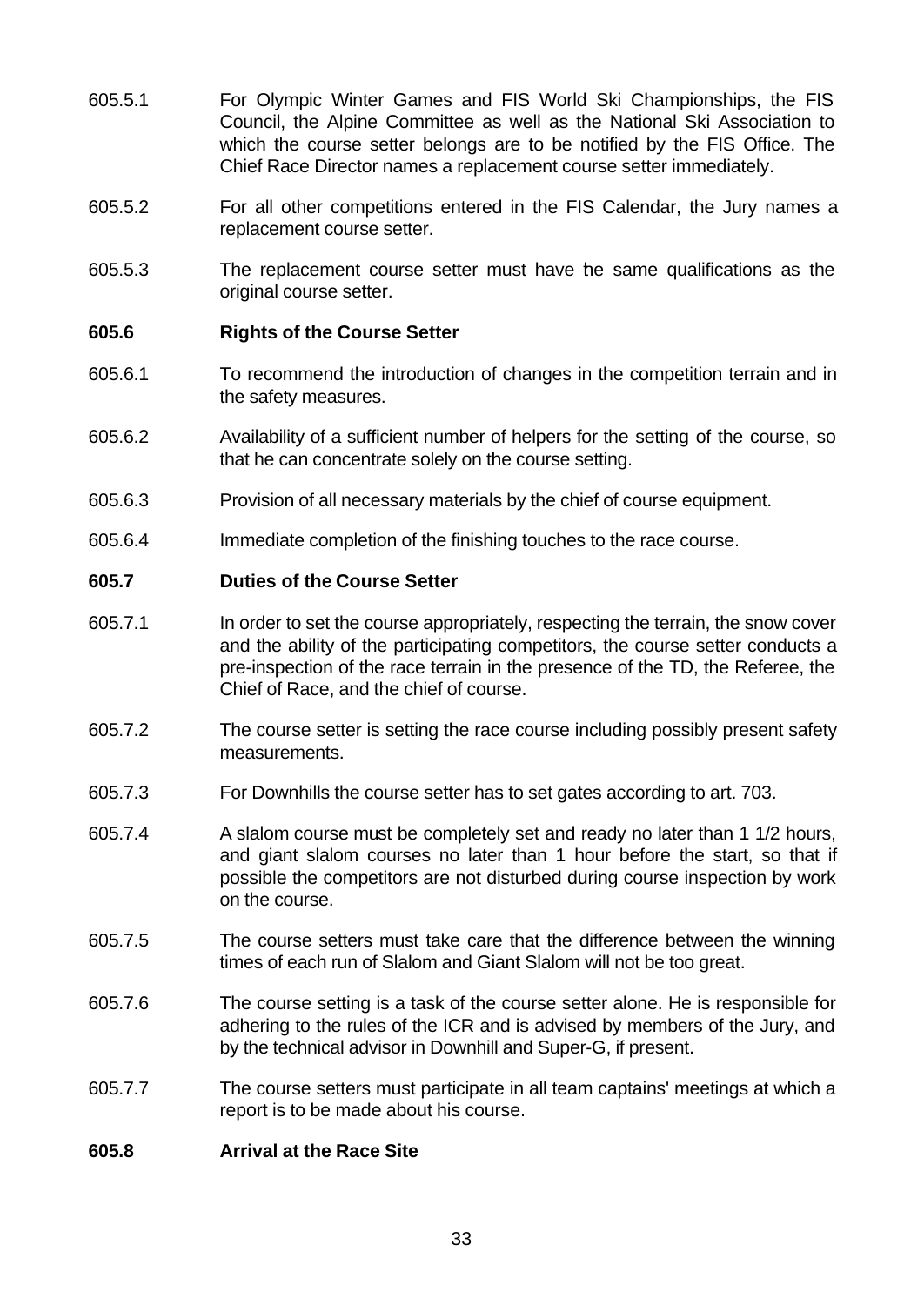- 605.8.1 For Downhill and Super-G races, this should be no later than the morning of the day of the first team captains' meeting, so that any additional course preparation or safety measures can be implemented if required.
- 605.8.2 For Slalom and Giant Slalom races this should be the day before if possible, but always before the first team captains' meeting.

# **606 Acceptance/ Rights and Duties**

### **606.1 Officials, Medical\* and Technical Personnel**

Quotas for the right of access to the race course:

- up to 3 competitors: 3 trainers 2 doctors\* 2 technicians - 4 or 5 competitors: 4 trainers 2 doctors\* 3 technicians - 6 to 10 competitors: 5 trainers 2 doctors\* 4 technicians
- as well as representatives of the FIS in an official capacity.

These quotas include the national team officials (team captains, etc.).

These persons must be identified by armband. If necessary, the Jury can reduce these quotas.

The persons accredited according to art. 220.3 and 220.5, as well as the official technicians and medical personnel must comply with the directions of the officials charged by the organisers with responsibility for overall security (e.g.: stewards, police, etc.).

The instructions given by the Jury have priority in all cases in regard to accredited journalists, coaches and team captains.

\*) Medical personnel includes doctors, physiotherapists, first aid people etc.

### **606.2 Team Captains and Trainers**

The team captains and trainers must be accredited by the organisers according to quota. The accreditation gives the following rights and duties:

- to be a member of the Jury;
- to be nominated as a competition official if these have not been appointed by the FIS or if the appointed person is not present;
- to be issued with a pass or armband during the training or competition (or reimbursement for costs if a lift pass has not been provided);
- to be issued with a pass or armband stating the function or marked Course.
- 606.2.1 Team captains and trainers must obey the ICR or the decisions of the Jury, and must behave in a proper and sportsmanlike manner.
- 606.2.2 A team captain or trainer must fulfil the duties he has accepted as a member of the Jury, or as a course setter.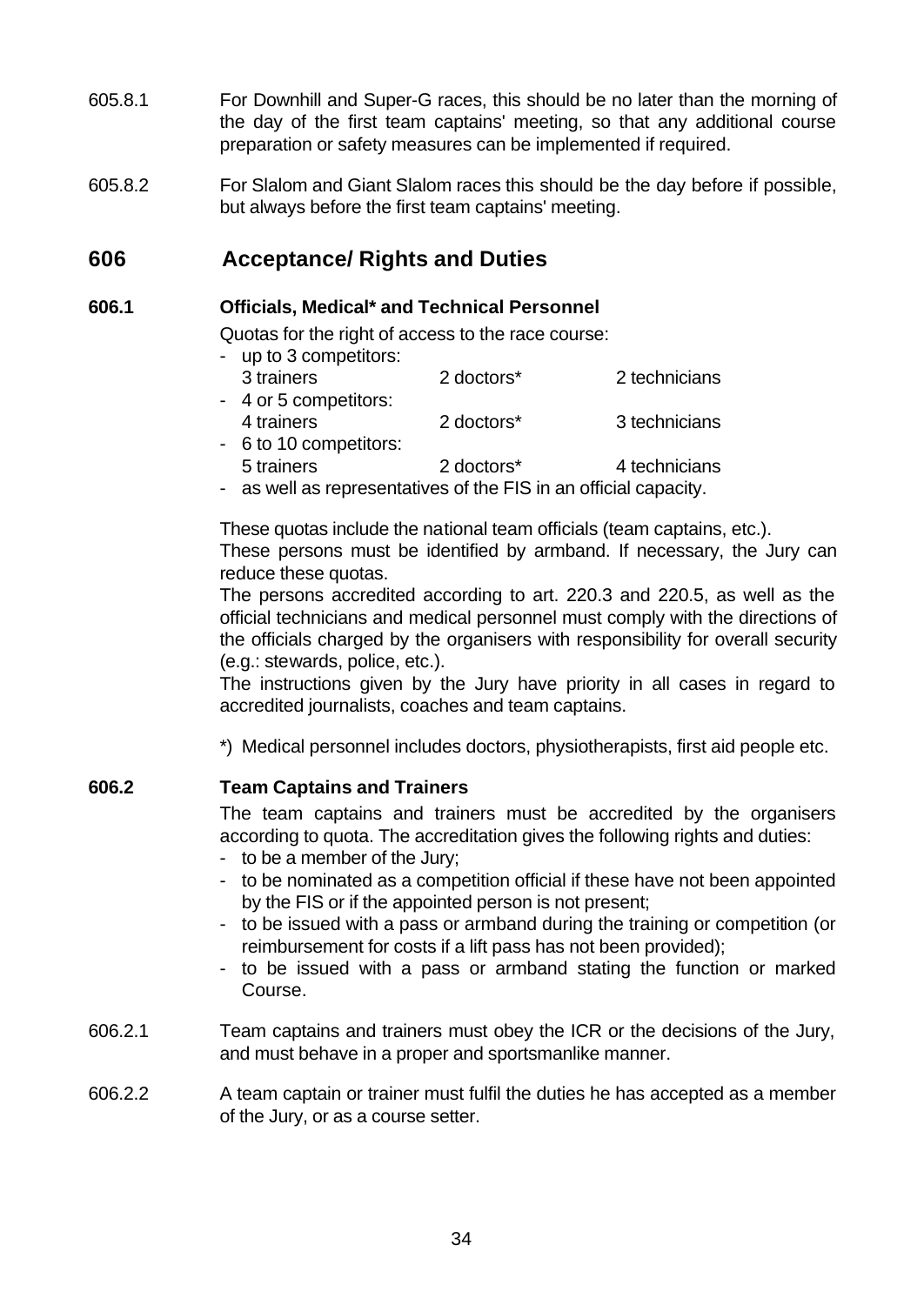# **607 Forerunners**

- 607.1 The organiser is obliged to provide at least three qualified forerunners who meet all regulations of the International Competition Rules (ICR) same as all racers. In Downhill, the forerunners should participate in all training runs. In extraordinary conditions, the Jury may increase the number of forerunners. The Jury may designate different forerunners for each run.
- 607.2 The forerunners must wear forerunner's start numbers (bibs).
- 607.3 The nominated forerunners must have the skiing ability to ski the course in a racing manner.
- 607.4 Competitors who were disqualified or sanctioned on the first run may not start as forerunners on the second run.
- 607.5 The Jury determines the forerunners and their start order. After an interruption of the race additional forerunners may be authorised as necessary.
- 607.6 The times of the forerunners may not be published.
- 607.7 Upon request the forerunners shall report to members of the Jury regarding the snow conditions, the visibility and the race line, as the case requires.

# **608 Competitors' Outfits**

#### **608.1 Start Numbers (Bibs)**

Shape, size, lettering and attachment method may not be altered. The figure must be at least 8 cm high and easily legible.

Start numbers can carry a commercial name or commercial mark if every start number has the same marking. The individual letters or numbers may not surpass a height of 10 cm.

No names which appear on hardware products (skis, bindings, poles, boots, helmets) can be shown.

#### **608.2 Competition Suits**

- 608.2.1 For Downhill, giant slalom and Super-G competitions at the Olympic Winter Games, FIS World Ski Championships, FIS World Cup, FIS Continental Cups and FIS World Junior Ski Championships competition suits must be plombed.
- 608.2.2 If for any reason a plomb is missing from a suit that has already been controlled, a provisional start may be allowed.
- 608.2.3 In this case or when a doubt exists concerning subsequent modification of a racing suit or if there is a protest, the following procedure should be followed: Following recognition of one of the above circumstances the racing suit is immediately marked. At the end of the race the TD must confiscate this competition suit and send it to the FIS for control.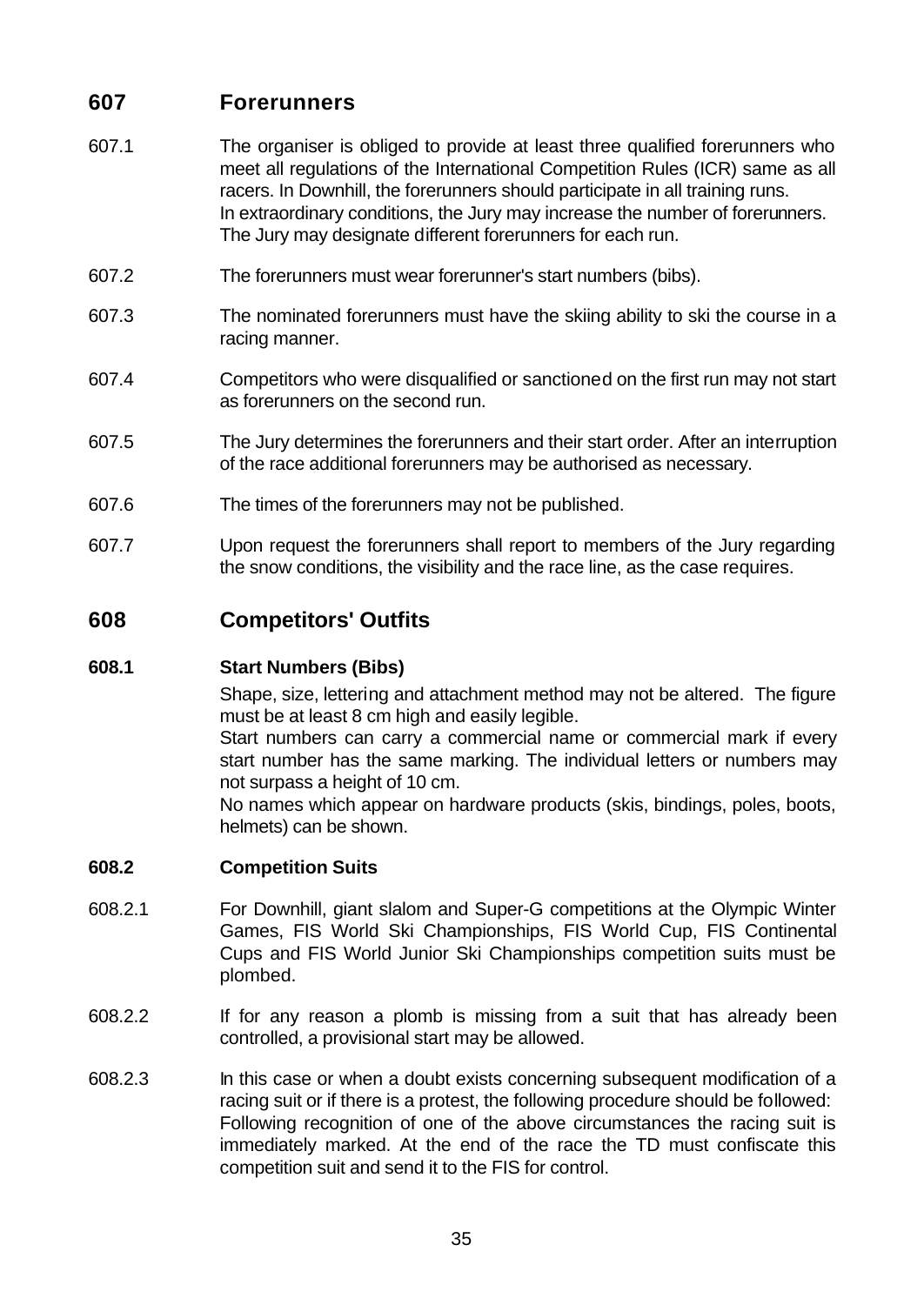608.2.4 Officials present at the competition and appointed for suit controls by the Committee for Competition Equipment, have the right to make reexaminations on site.

#### **608.3 Ski Brakes**

For competitions and official training only skis with ski brakes may be used. Competitors without ski brakes are not allowed to start.

#### **608.4 Advertising**

The advertising on material and equipment which is worn during races and training must conform with the FIS guidelines.

# **609 Age Limits**

609.1 The competition year is July  $1<sup>st</sup>$  - June  $30<sup>th</sup>$  of the following year.

In order to compete in international competitions (except children's competitions) a competitor must have reached his  $15<sup>th</sup>$  birthday before the end of the calendar year in question.

The right to compete starts at the beginning of the competition year (July  $1<sup>st</sup>$ ) even if the competitor has not yet reached his  $15<sup>th</sup>$  birthday at that time.

609.2 International junior competitions are restricted to those competitors whose 20th birthday falls in or after the calendar year in question.

### **609.3 Classification at International Competitions**

Admitted years of birth

| <b>Competition Year</b><br>Children I  | 02/03<br>1991<br>1990        | 03/04<br>1992<br>1991        |
|----------------------------------------|------------------------------|------------------------------|
| Children II<br>Juniors I <sup>1)</sup> | 1989<br>1988<br>1987<br>1986 | 1990<br>1989<br>1988<br>1987 |
| <b>Juniors II</b>                      | 1985<br>1984<br>1983         | 1986<br>1985<br>1984         |
| Licensed                               | 1987<br>and<br>earlier       | 1988<br>and<br>earlier       |
| Masters A<br>(men)                     | 1972<br>to<br>1948           | 1973<br>to<br>1949           |
| Masters B<br>(men)                     | 1947<br>and<br>earlier<br>ລຂ | 1948<br>and<br>earlier       |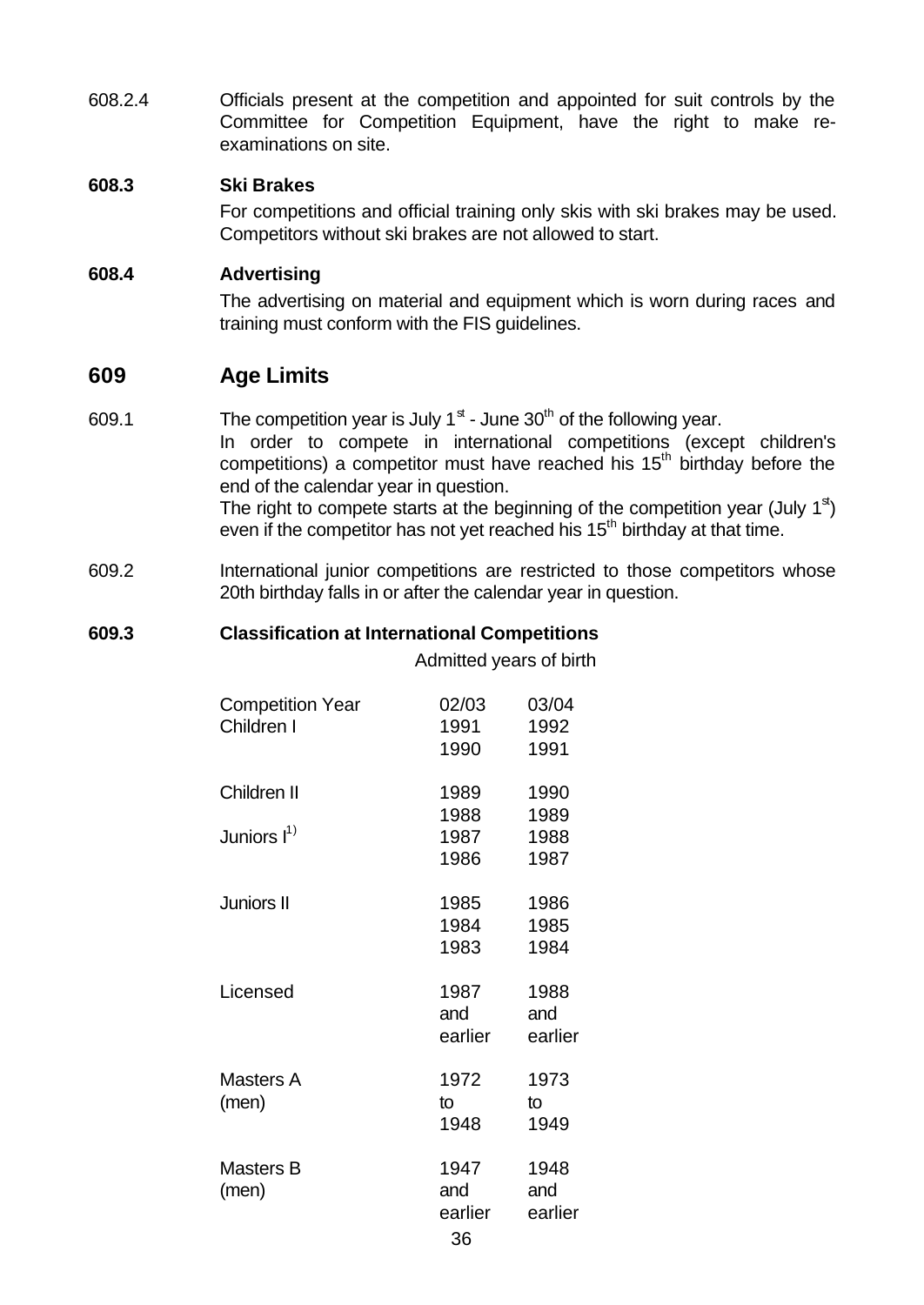| Masters C | 1972    | 1973    |
|-----------|---------|---------|
| (ladies)  | and     | and     |
|           | earlier | earlier |

 $1)$  1<sup>st</sup> year junior I: maximum number of starts per season at competitions counting for FIS points = 25

Any results from races after the maximum of 25 starts for the first year Junior I athletes are cancelled and therefore not count for the FIS points.

# **610 Start, Finish, Timing and Calculations**

# **611 Technical Installations**

### **611.1 Communications**

In all international competitions, there must be multiple communication (telephone or radios, etc.) between the start and finish. Voice communication between starter and finish must be assured by fixed wire connection or radio. In case of radio, this must be on a separate channel from that used by any other function of the ROC.

In Olympic Winter Games and FIS World Championships the communications between start and finish must be assured by fixed wiring. Except as set out in 611.2.4, all other methods of electronic timing e.g. transmission by radio are forbidden.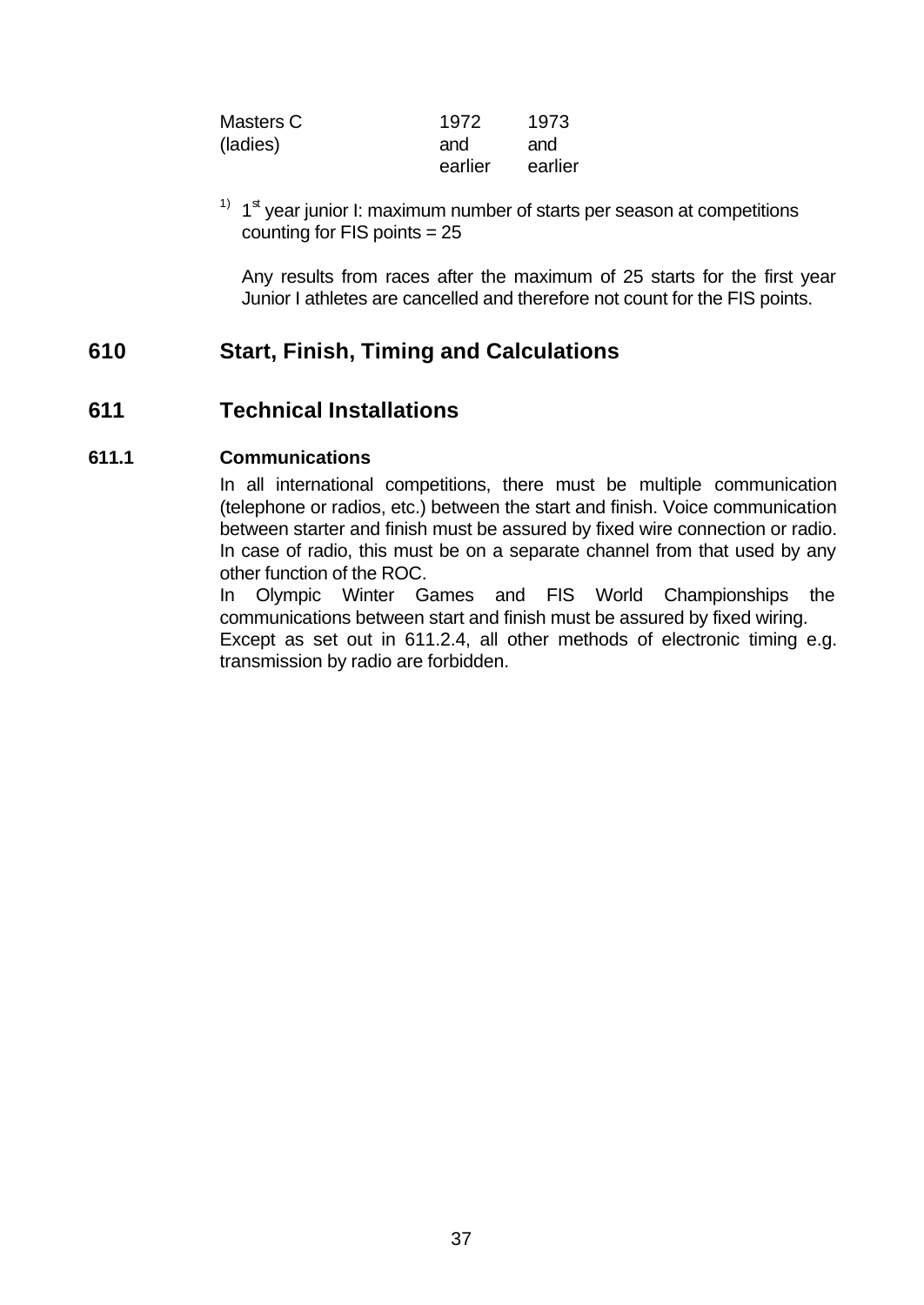## **611.2 Timing Equipment**

For all events in the FIS Calendar, electronic timing systems approved by the FIS must be used. A list of these approved devices will be published. Races using timing devices other than those on the approved FIS list will not be considered for FIS points.

Specifications and procedures for timing are more fully described in a separate FIS Timing Booklet.

### *611.2.1 Electric Timing*

For all international competitions, FIS World Cup, FIS Continental Cups and FIS competitions, two synchronised electronically isolated timing systems operating in time-of-day must be used. One system will be designated system A (main system), the other system B (back up system) prior to the beginning of the race.

All time of day times must be immediately and automatically sequentially recorded on printed strips to at least the 1/1000th (0.001) precision. Both systems must allow for the calculation of net times by the mathematical comparison of each racer's start time to finish time. The final result for each skier's run is then expressed to 1/100th (0.01) precision by truncating the calculated net time on course.

All times used for the final result must be from system A. If there is a failure of system A, a calculated net time from system B must be used following the same procedure as set out in 611.3.2.1. It is not permitted to substitute timeof-day times from system B for use with system A for the purpose of net time calculations.

For all events, system A must be connected to its respective start gate contact by hard wire connection. System B must be connected to another electronically isolated start gate contact by another separate pair of wires.

Refer to the FIS Timing Booklet for more details regarding cabling and complete wiring descriptions, diagrams and start gate installations.

All timing equipment and technical installation should be set up or protected in such a way that danger to the competitors is avoided where possible.

Synchronisation of the two timing systems must occur within 30 minutes of the start of each run. Synchronisation of the two systems must be maintained throughout the competition. Timers may not be re-synchronised during any run.

#### *611.2.1.1 Start Gate*

The start gate must have separate electronically isolated switch contacts for triggering the start inputs of both system A & B.

If a start gate requires replacement during a run, it must replaced with an identical start gate in the same position

#### *611.2.1.2 Photocells*

For all events, there must be two photocell system(s) approved for use by the FIS installed at the finish line. One is connected to system A. The other is connected to system B.

Procedures and regulations for start wands and photocells are found in the FIS Timing Booklet.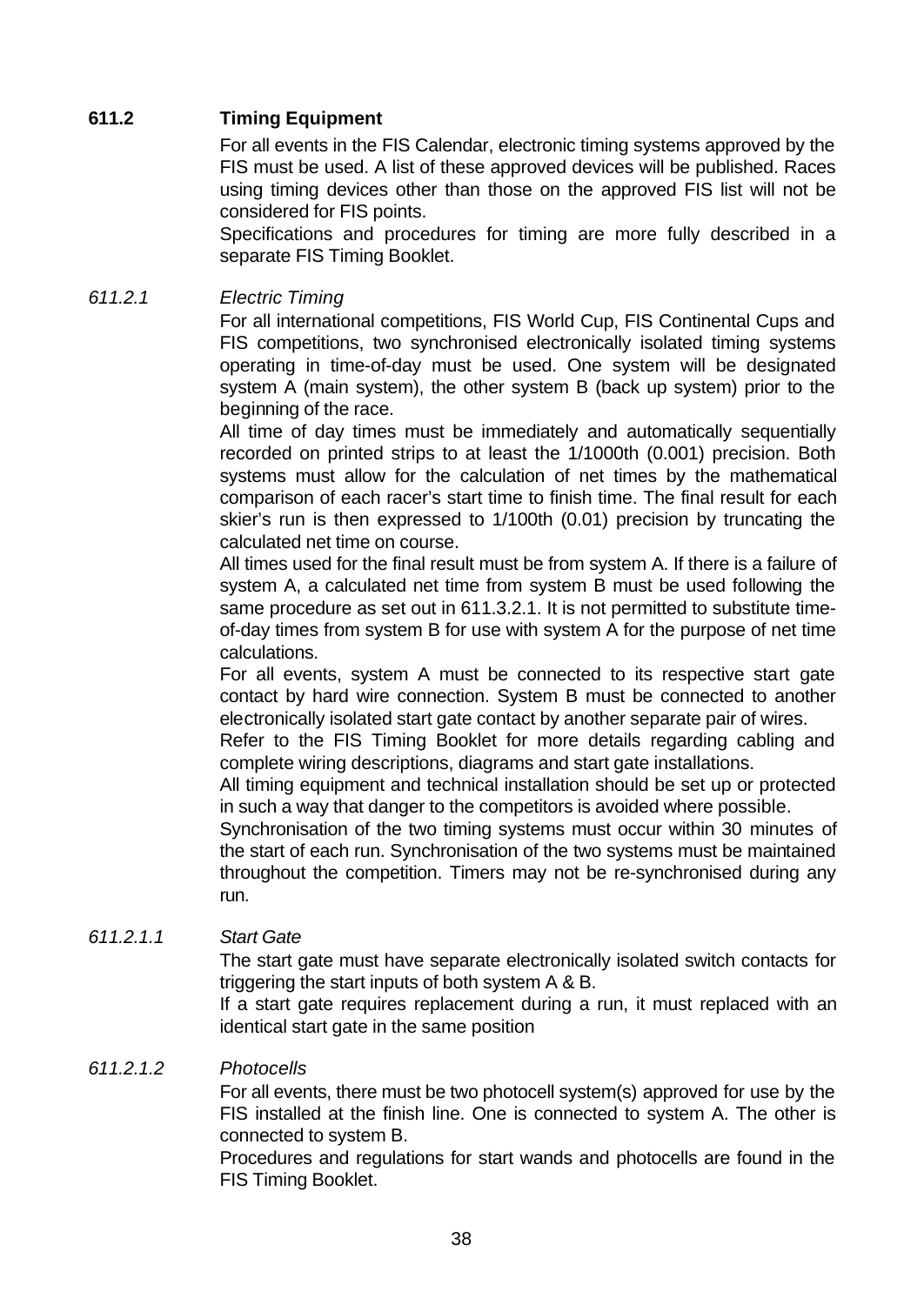## *611.2.2 Hand Timing*

Manual (hand) timing, completely separate and independent of the electronic timing, must be used for all competitions listed in the FIS Calendar. Stopwatches or hand-held battery operated timers that are installed at both the start and the finish and capable of expressing times to 1/100th (0.01) precision qualify as proper hand timing devices. They must be synchronised prior to the start of each run, preferably with the same time-of-day as system A and system B. Printed records, either automatic or hand-written, of recorded hand times must be immediately available at the start and at the finish.

### *611.2.3 Score-board*

Organisers shall provide appropriate facilities for continuous visual or acoustic presentation of all registered times of all competitors.

*611.2.4 Radio Transmission* For International FIS events only, it is permitted to use radio transmission systems as approved for use by the FIS for system B connection to the start.

### **611.3 Timing of Finish**

611.3.1 With electronic timing, the time is taken when a competitor crosses the finish line and triggers the beam between the photo cells. In case of a fall at the finish, the time can be taken without both of the competitor's feet having crossed the finish line. For the registered time to become valid, the competitor must immediately completely cross the finish line with or without skis. With hand timing the time

will be taken when any part of the competitor crosses the finish line. The finish controller determines the correctness of passage across the finish line.

611.3.2 In the case of a failure of the main electronic timing system (system A), the results of the electronic back-up system (system B) will be valid as per art. 611.2.1. For the Olympic Winter Games, FIS World Ski Championships and FIS World Cup, a synchronised electronic timing system with printers, connected to the starting gate and to the photocells at the finish is obligatory. In case of a failure in the lines of the timing system between start and finish, this back-up system will allow the calculation of the times to 1/100ths of a second.

In the case that calculated net times from either system A or system B are not available for a competitor, the calculated net manual time as per art. 611.3.2.1 will be considered valid.

# *611.3.2.1 Utilisation of times taken by hand*

Hand times may be used in the official results after a correction has been calculated.

- Calculation of the correction

Calculate the difference between the times taken by hand and the electronic times of the 5 competitors starting before the missing time and the 5 starting after or if necessary the 10 nearest competitors.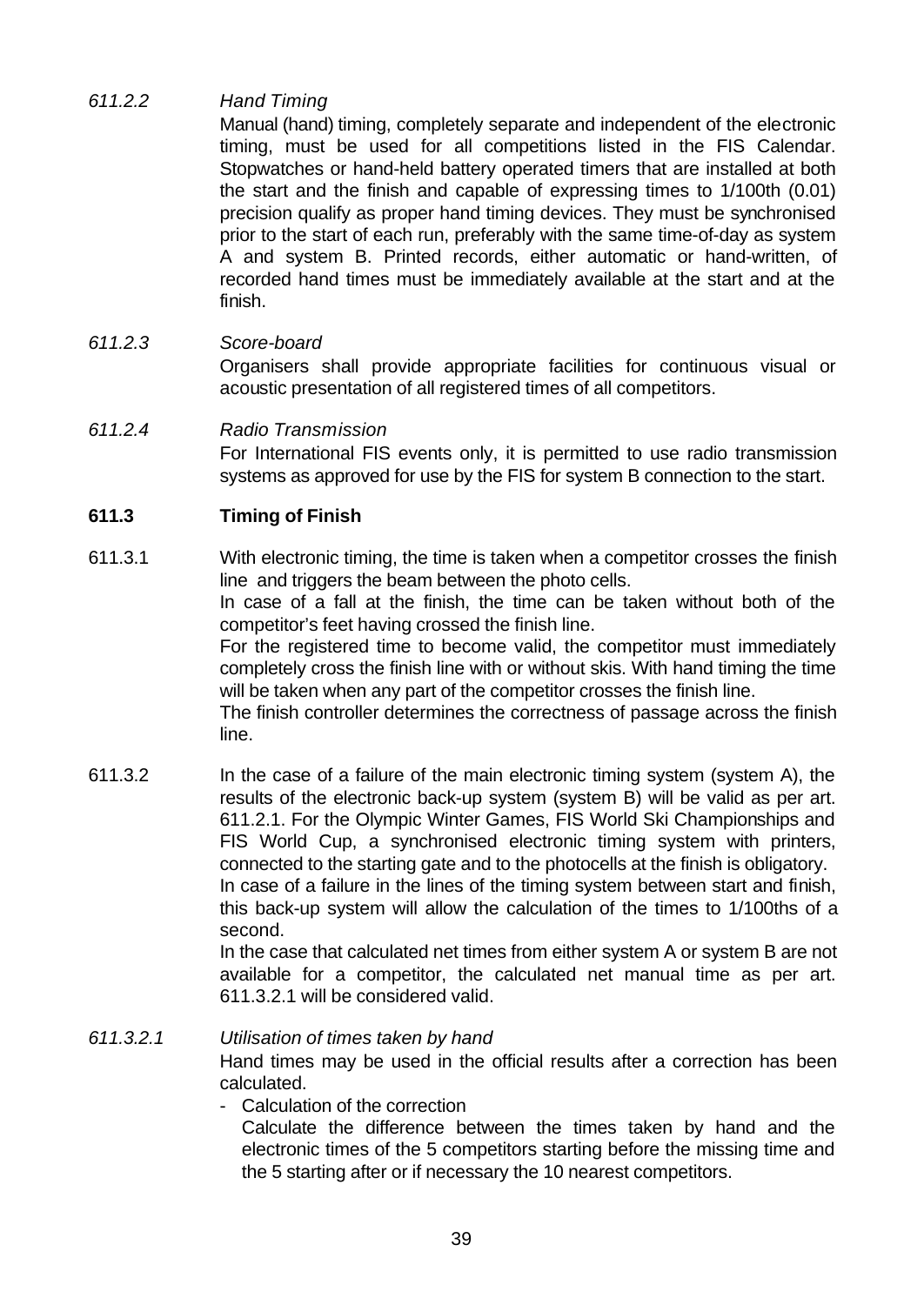The sum of the 10 time difference is divided by 10 to give the correction which must be applied to the hand time of the competitor without an electronic time.

- 611.3.3 The official timing strips from the printer will be given to the Technical Delegate. They will be kept until the official approval of the race or after any appeal dealing with timing or race results. A technical timing report form as prescribed by the FIS must accompany the race results and must be reviewed and signed by the chief of timing and reviewed and signed by the TD as his approval of the race. All printed records from system A, system B and hand timing must be retained by the ROC for a period of three (3) months after the competition or after any appeal dealing with timing or race results.
- 611.3.4 When the official printing timer allows manual input or correction of a time, some type of indication (star, asterix or other) concerning any effected change must be printed on all timing documentation.

#### **611.4 Private Timing Equipment of the Teams**

Any request to install timing equipment has to be made to the Jury by the team captain concerned, and the Jury decides concerning approval of the installation. At Olympic Winter Games, FIS World Ski Championships and FIS World Cup only the organisers timing equipment is allowed.

# **612 Start and Finish Officials**

#### **612.1 The Starter**

The Starter must synchronise his watch with those of the assistant starter and by telephone or radio with the chief timekeeper within ten minutes of the start. The starter is responsible for the warning signal and the start command as well as for the accuracy of the intervals between these signals. He assigns the supervision of the competitors to the assistant starter.

#### **612.2 The Assistant Starter**

The assistant starter is responsible for calling the competitors to the start in their correct order.

#### **612.3 The Start Recorder**

The Start Recorder is responsible for recording the actual start times of all competitors.

#### **612.4 The Chief Timekeeper**

The chief timekeeper is responsible for the accuracy of the timing. He synchronises the watches with the starter as shortly before and after the race as is possible. He must publish unofficial times as quickly as possible (on the score-board, etc.). If the electric timing fails, the chief timekeeper must communicate immediately with the start referee and the TD.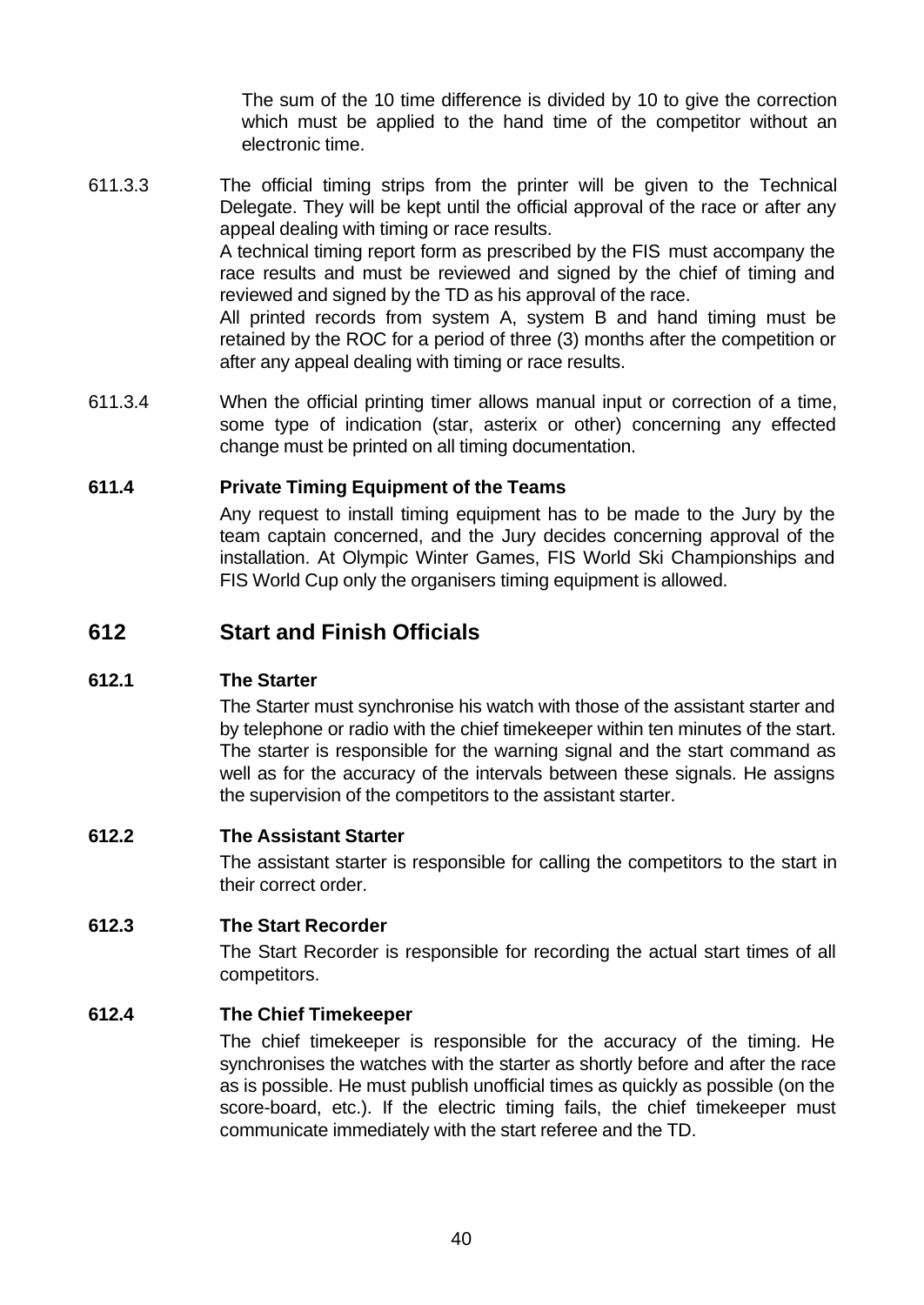### **612.5 The Assistant Timekeeper**

Two assistant timekeepers operate stop watches according to art. 611.2.2. One assistant timekeeper maintains a complete record with the registered times of all competitors.

### **612.6 The Finish Controller**

The finish controller has the following duties:

- Supervision of the section between the last gate and the finish
- Supervision of the proper crossing of the finish line
- Recording of the order of finishing of all racers who complete the course

### **612.7 The Chief of Calculations**

The chief of calculations is responsible for quick and accurate calculation of results. He supervises the immediate duplication of unofficial results and the publication of official results after expiration of the protest interval, or after any protests have been dealt with.

# **613 The Start**

### **613.1 The Start Area**

The start area must be closed off to everyone except the starting competitor, accompanied by only one trainer and the start officials.

The start area must be protected appropriately against inclement weather. A special roped off area must be provided for trainers, team captains, service personnel etc., in which they may take care of the waiting competitors without being interrupted by the public. An adequate shelter must be prepared for the competitors waiting for the call to start.

The competitor enters the defined start hut with both skis attached without any covers on them.

### **613.2 The Start Ramp**

The start ramp shall be prepared in such a way that the competitors can stand relaxed on the starting line and can quickly reach full speed after leaving the start.

#### **613.3 Start Procedure**

No official or attendant who could possibly give an advantage to or disturb the starting competitor may be behind him. All outside help is forbidden. By order of the starter, the competitor must plant his poles in front of the start line, or where indicated. The starter must not touch the competitor at the start. Pushing off from the start posts or other aids is forbidden and the competitor may start only with the help of his ski poles.

#### **613.4 Start Signals**

10 seconds before the start, the starter will tell each competitor "10 seconds". Five seconds before the start, he shall count "5, 4, 3, 2, 1" and then give the start command "Go - Partez - Los".

(For Slalom see art. 805.3).

If possible, an automatic audible signal is to be used. The starter will let the competitor see the start clock.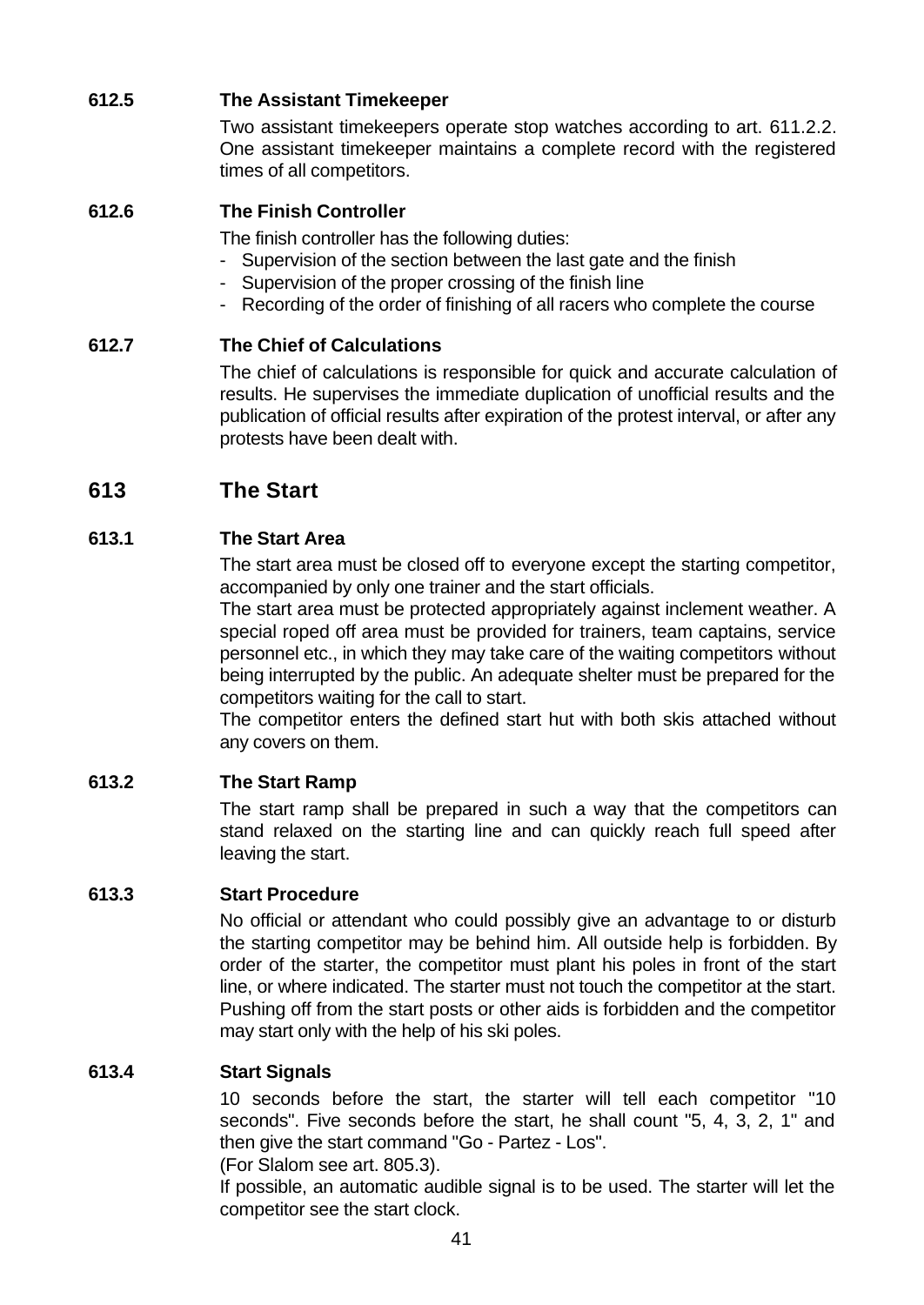# **613.5 Start Timing**

The start timing shall measure the exact time the competitor crosses the start line with his leg below the knee.

### **613.6 Delayed Start**

A competitor who is not ready to start on time will be sanctioned. The start referee may however excuse such a delay if, in his opinion the delay is due to "force majeure".

For example, breakdown of a competitor's personal equipment or minor sickness of a competitor, does not constitute "force majeure".

In case of doubt, the start referee may allow the start provisionally.

- 613.6.1 In the case of fixed start intervals, the delayed competitors may start at the fixed interval after he has reported to the start referee, in accordance with the decision of the start referee.
- 613.6.2 In the case of irregular start intervals, the delayed competitor will start according to art. 805.3.
- 613.6.3 The start referee makes the decisions on this matter and must inform the Referee of the start numbers and names of competitors who were not allowed to start because of late appearance, or who were allowed to start in spite of late appearance, or who were allowed to start provisionally.

### **613.7 Valid and False Starts**

In competitions with a fixed start interval the competitor must start on the start signal. The start time is valid if it occurs within the following limits: 5 seconds before and 5 seconds after the official start time. A competitor who does not start within that space of time will be sanctioned.

The start referee must inform the Referee of the start numbers and names of the competitors who made a false start or have contravened the starting rules.

# **614 Course and Competition**

### **614.1 Course**

- *614.1.1 Technical Parts of a Competition Course* Start and finish installations, television towers, measuring equipment, sponsor advertising equipment etc. are necessary items for a competition.
- *614.1.2 Course Setting*

#### *614.1.2.1 Assistance*

Assistance must be provided for the course setter, at a time to be fixed by the Jury, so that he can concentrate on the actual course setting and not be distracted by fetching poles, etc.

The chief of course equipment must provide enough of the following:

- enough blue and red slalom poles
- a corresponding number of flags, divided by colours
- sledge-hammers, drills, wedges etc.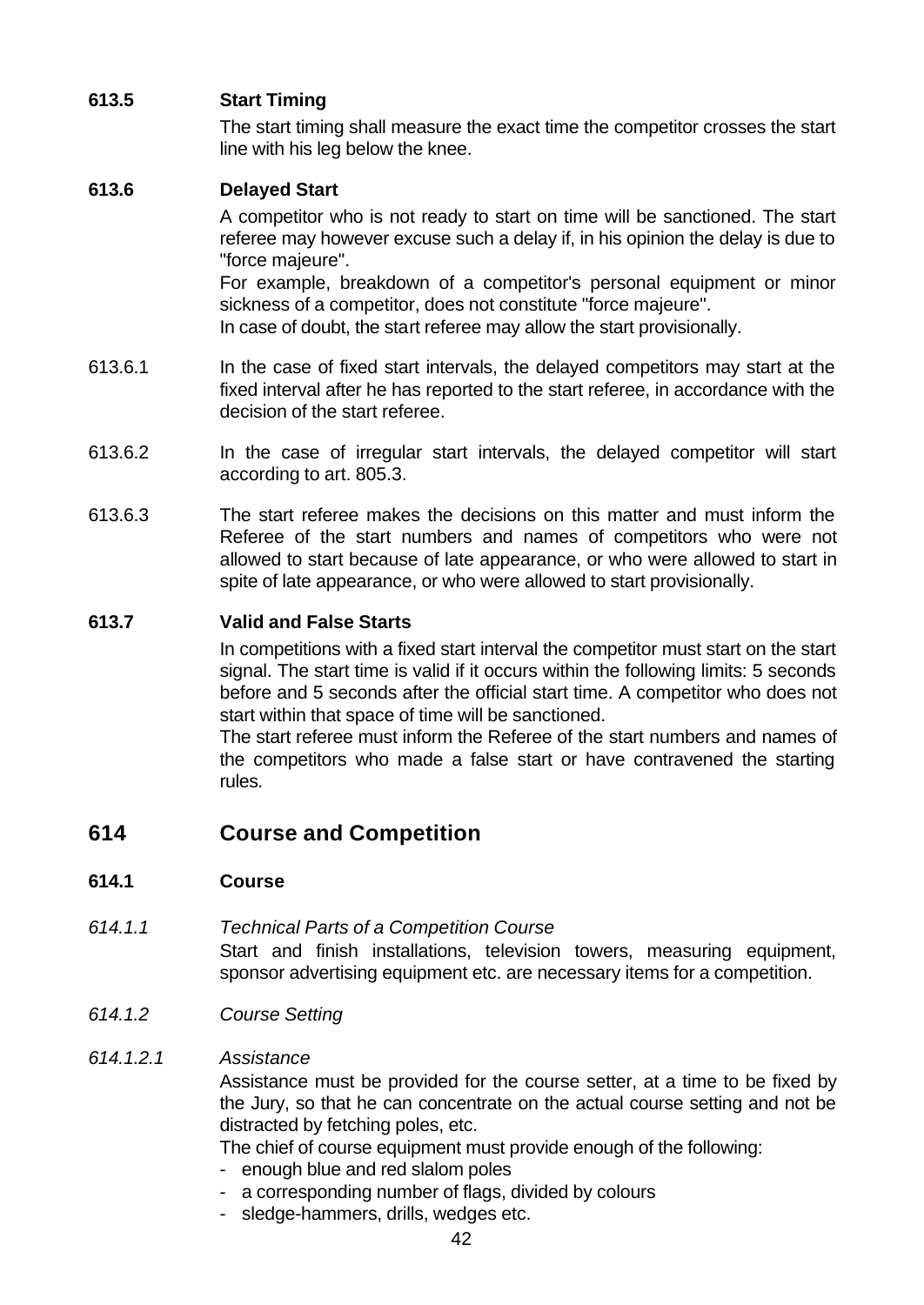- enough gate numbers
- colouring substance for marking the position of the poles.

#### *614.1.2.2 Marking of the gates*

The positions of the gate poles are to be marked with an easily recognisable colouring substance which remains visible throughout the entire race. If the poles are fixed using large wooden or plastic bases (bucket gates) no colouring substance is required.

#### *614.1.2.3 Numbering the gates*

The gates must be numbered from top to bottom of the course and the numbers attached to the outside pole. Start and finish are not counted.

#### *614.1.2.4 Marking of the course and terrain*

In Downhill and in Super-G, in sections of the courses to be decided by the Jury, twigs can be stuck in the snow on the inside of the racing line before and after the gate.

In addition, when there is poor visibility, small pine needles or similar material may be spread on the course.

#### *614.1.2.5 Spare Poles*

The chief of course is responsible for the availability and correct placing of enough spare poles. The poles are to be placed so that the competitors are not mislead by them.

#### *614.1.3 Warm up Slope*

Appropriate warm up slopes closed to the public must be made available.

#### *614.1.4 Closing and Modification of the Course*

A course is closed from the time that the course setting begins. Nobody except for the Jury is permitted to change gates, gate flags, markings, etc. or modify the course structure (jumps, bumps, etc.) on a closed course.

Competitors are not permitted to enter a closed competition course.

Trainers, servicemen etc., who are allowed on a closed competition course are to be determined by the Jury.

Photographers and camera teams are allowed into the closed course area for the necessary documentation of the competition. Their total number can be limited by the Jury. They will be located by the Jury where possible and may only remain in this area.

The Jury or the Organising Committee may close a course or sections of a course to competitors, trainers, media and service personnel outside of the actual competition or inspection times for preparation and maintenance purposes.

#### **614.2 Competition**

### *614.2.1 Passage of the Gates* A gate must be passed according to art. 661.4.1.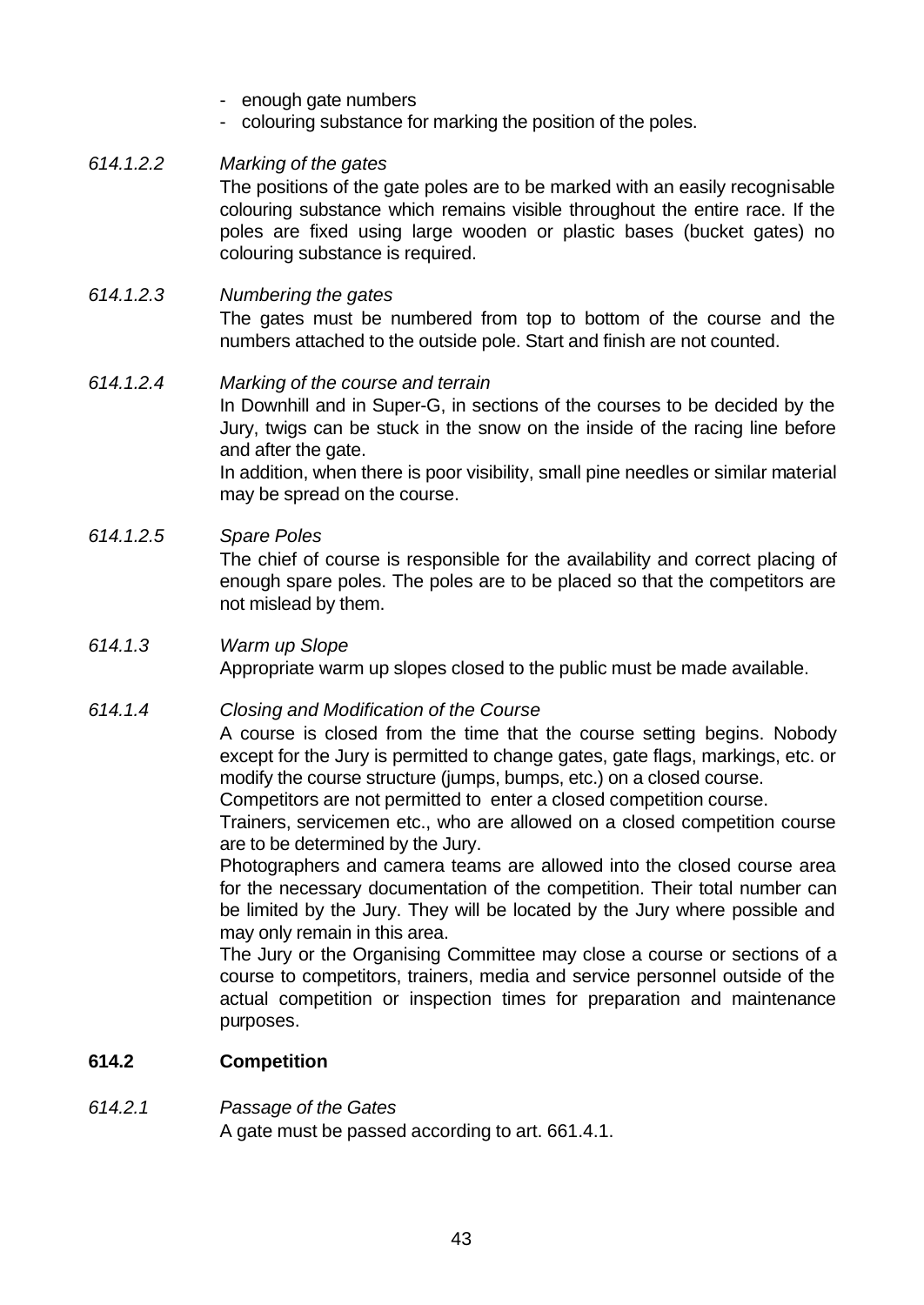- *614.2.2 Interdiction to Continue after a Gate Fault* If a competitor misses a gate, he may no longer continue through further gates.
- *614.2.3 Crash Helmet (Downhill and Super-G)* If a competitor or forerunner fails to wear a crash helmet, he will not be allowed to start.

# **615 The Finish**

#### **615.1 The Finish Area**

- 615.1.1 The finish area should be plainly visible to competitors approaching the finish. It must be wide with a gently sloped smooth runout.
- 615.1.2 In setting the course with gates particular attention should be paid to directing competitors across the finish on a natural line adapted to the terrain.
- 615.1.3 The finish area is to be completely fenced in. Any unauthorised entry is not allowed.
- 615.1.4 Finish installations and closures should be set up or secured through suitable protection measures, that the competitors are protected as well as possible.
- 615.1.5 The organiser must define by a clearly visible red line an "inner finish area" and he must ensure that the competitors are able easily to reach this area on skis.
- 615.1.6 For competitors who have finished their runs, a special area, separated from the actual finish, is to be provided. In this area, it should be possible to make contact with the press (print, radio, TV and film).
- 615.1.7 The competitor must leave the finish area through the official exit with all the competition equipment used in the race.

#### **615.2 The Finish Line and its Markings**

The finish line is marked by two posts or vertical banners which are connected by a horizontal banner with the sign "Finish". In Downhill and Super-G races, the finish must be no less than 15 m wide and in Slalom and Giant Slalom no less than 10 m wide. In exceptional cases, the TD can only decrease this distance on the spot for technical reasons or because of the terrain. The width of the finish is considered to be the distance between the two finish posts or banners. The supports used to mount the timing devices must also be at least this far apart.

The timing supports can usually be placed behind the finish posts or banners, on the Downhill side. The finish line must be clearly marked with colouring substance.

#### **615.3 Crossing of the Finish Line and Recording of the Times**

The finish line must be crossed:

- on both skis or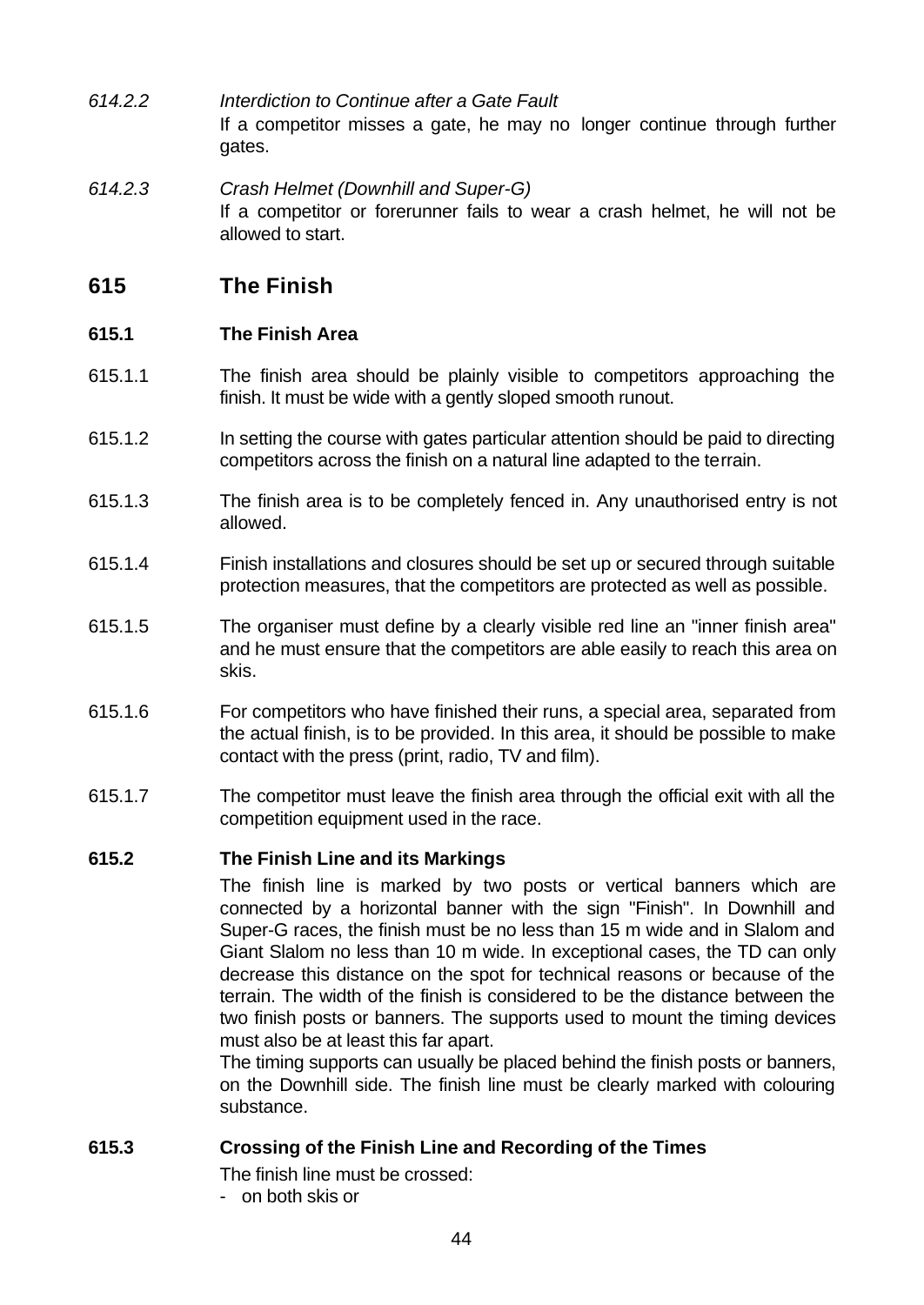- on one ski or
- with both feet in case of a fall in the immediate finish area. In this case the time is taken when any part of the competitor's body or equipment stops the timekeeping system.

### **615.4 Report**

The finish referee must make a report to the Referee immediately after the race or the official training.

# **616 Microphones at Start and Finish**

Within the areas of start and finish as well as in the area of the fenced section, the use of microphones installed without the agreement of the organiser ("roving" and so-called "gallows", microphones set into cameras or other technical instruments) is forbidden in training as well as in the race.

# **617 Calculation and Announcement of Results**

### **617.1 Unofficial Times**

Times taken by the timekeepers shall be considered unofficial times. They shall be posted on a score-board which shall be readily visible from the area provided for the competitors who have finished, and from the press area. Whenever possible, unofficial times should be announced to the public over loud-speakers.

### **617.2 Announcement of Unofficial Times and Disqualifications**

617.2.1 As soon as possible after completion of the race, unofficial times and disqualifications shall be published on the official notice board and also at the finish.

The time limit for protest is counted from the moment of this announcement.

617.2.2 The announcement of unofficial times at the finish and start, together with written and oral announcement of disqualifications, may replace the publication on the official notice board. In this case it can be decided that protests can be delivered verbally to the Referee at the finish immediately or, at the latest, within 15 minutes after the announcement of the disqualification and that protests submitted after this are considered null and void. The team captains must be informed beforehand.

#### **617.3 Official Results**

- 617.3.1 Results are determined from the official times of those competitors who have been officially scored.
- 617.3.2 Combined results are calculated by adding together the race points obtained in each discipline of the combined event. (OWG/WSC/WC: By adding the race time)
- 617.3.3 If two or more competitors have the same time or the same number of points, the racer with the higher start number shall be listed first on the official list of results.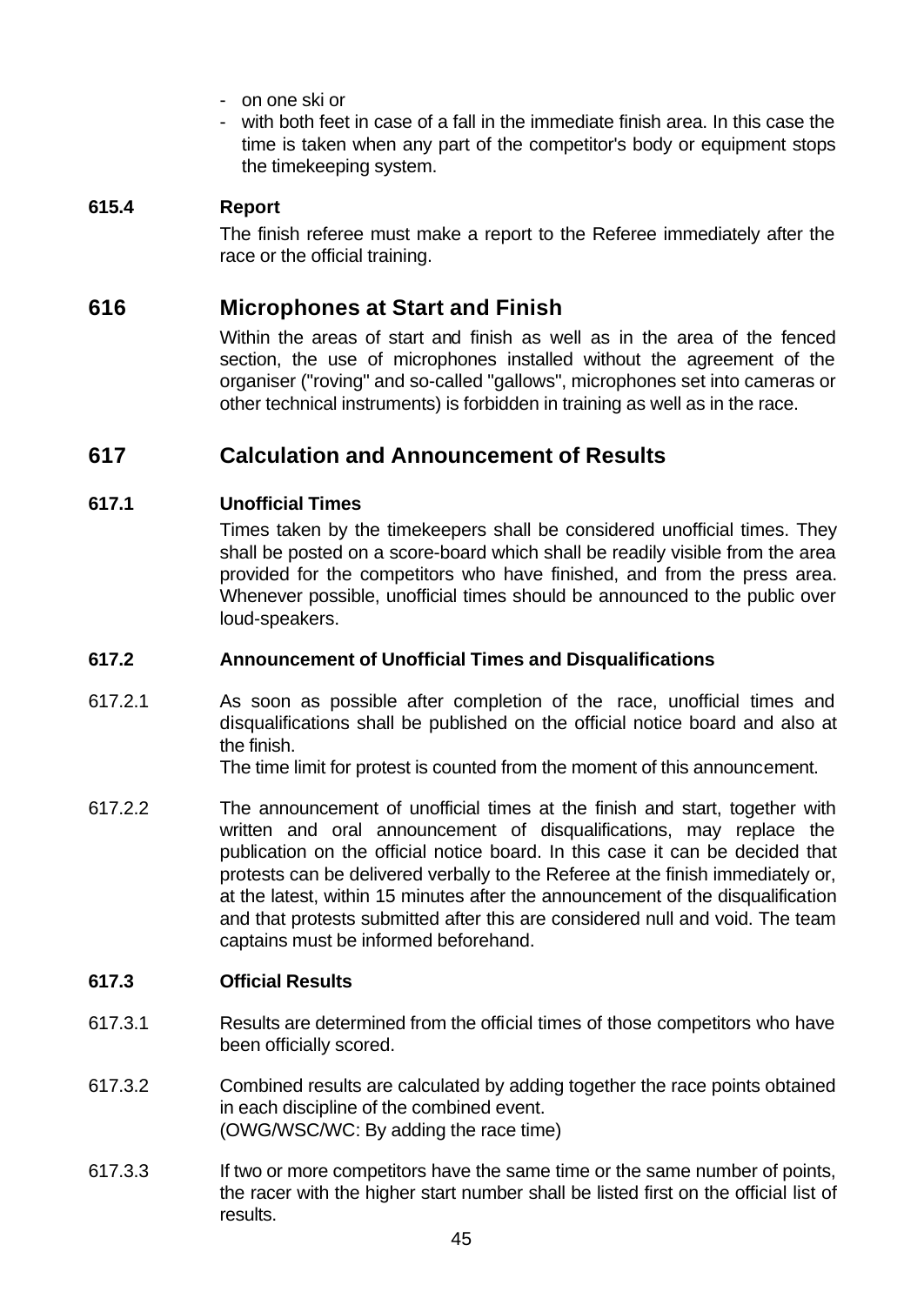- *617.3.4 The official result list must contain:*
	- the name of the organising club or association
	- the name of the competition, the site, discipline and category (men or ladies)
	- the date of the race
	- all technical data such as the name of the course, altitude at start and finish, vertical drop, FIS homologation number and, for Downhill and Super-G, the length of the course
	- the names and nations of the members of the Jury
	- for each run, the names and nations of the course setter and the forerunners, the number of gates (GS and SG: Between brackets: Number of direction changes) and the start time
	- the weather, the snow conditions on the course and the air temperature at start and finish areas
	- all details concerning the competitors, finish order, start number, code number, name and first name, nation (and possibly club), time and race points
	- the start number, code number, name, first name and nation of those competitors who were not at the start, did not finish or were disqualified in each run
	- the names of the official service companies, e.g. timing company, computer service etc.
	- codex and F value
	- penalty calculation sheet
	- the signature of the Technical Delegate
- 617.3.5 Nations must be indicated by the designated FIS code of three capital letters (see FIS Bulletin).

# **618 Award Ceremony**

The award ceremony may not be held before the completion of the race and not before the Technical Delegate has authorised it. The organiser has the right to present the probable winners before this time.

This presentation is unofficial and is organised at a place different from that of the official award ceremony.

# **620 Start Order**

For the Olympic Winter Games, FIS World Ski Championships, FIS World Cup and the FIS Continental Cups special regulations may be issued.

# **621 Group Draw and Start Order**

- 621.1 The classification of competitors who are present is made by the Jury
- 621.2 The FIS points list worked out by FIS shall be used for the classification of competitors. If a competitor does not appear in the last valid FIS points list, he shall be assigned to that group of competitors without points. In all cases of doubt, the Jury will decide.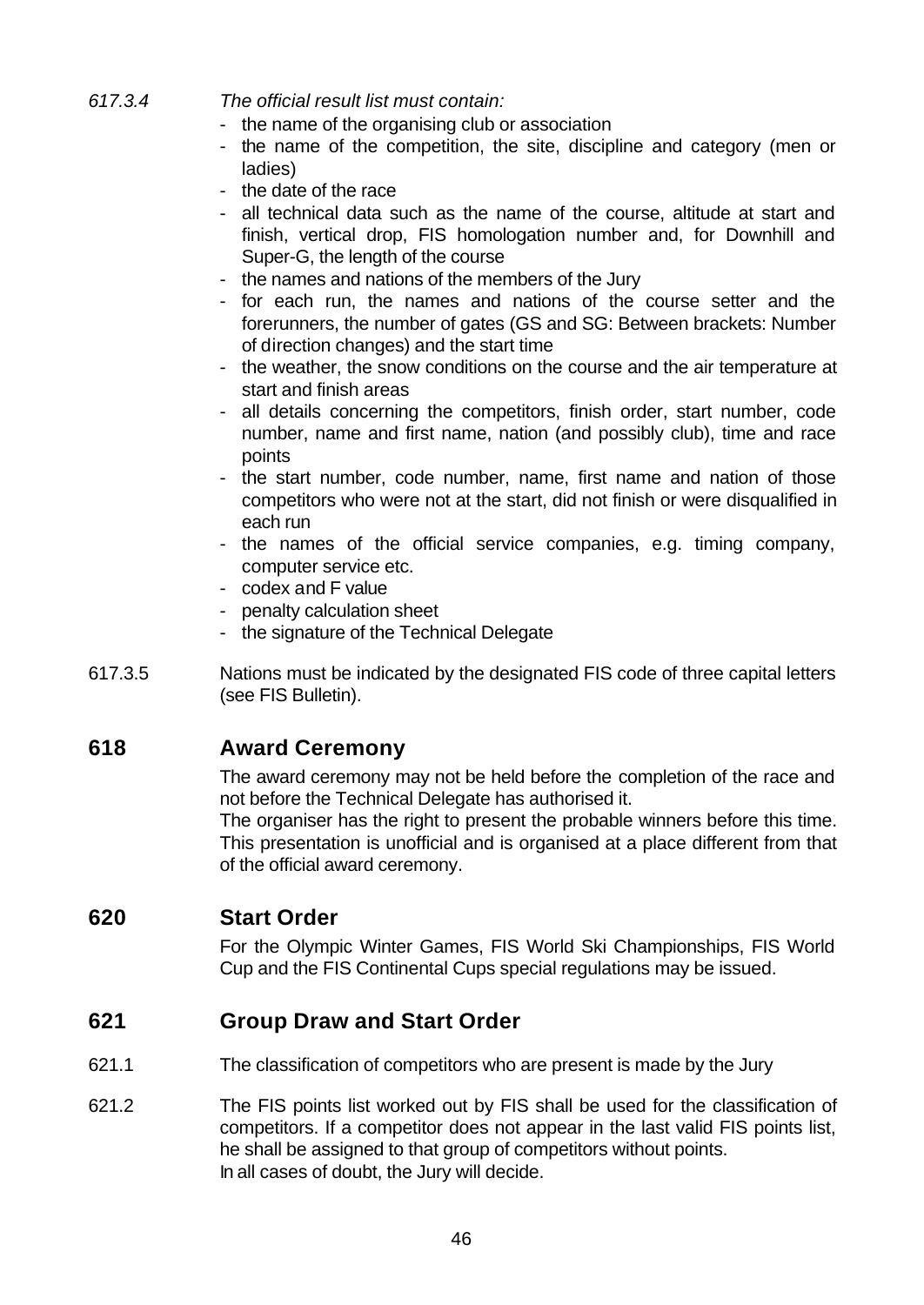621.3 The starting order of the competitors in all alpine competitions is determined by their FIS points (Downhill, Slalom, Giant Slalom and Super-G). A first group of maximum the 15 best competitors present regardless of nationality will be drawn.

> In case of an equality of points in the 15th rank, the first group can be increased accordingly.

> All remaining competitors start in order of their FIS points. All competitors without FIS points will be drawn in the last group.

> If in the first 15 competitors present, the points difference between one and the following competitor is too great, the Jury has to decide the number of competitors in the first group. The rest will start in the order of their FIS points.

*621.3.1 Children's Competition*

There is no grouping based on points but on national quotas. The places will be drawn by country and not by individual names. The team captains will furnish the race secretary with the names of the competitors to be filled into the slots.

#### *621.3.2 Starting Order at National Championships*

As an alternative to art. 621.3 for National Championships the Jury may permit the draw/choice of starting numbers to be as follows:

For Slalom and Giant Slalom the first ranked group of 15 according to valid FIS points would be sub-divided into two groups (1 - 7; 8 - 15). The starting numbers then be drawn by double-draw from within these groups.

For Downhill and Super-G the first ranked group of 15 according to the valid FIS points would chose their start numbers from between 1 - 30.

The remaining start number from 1 - 30 would be drawn amongst the rest of the competitors within the top 30 ranked according to valid FIS points. Any other competitors start in the order of their FIS points.

- 621.4 If the number without FIS points is too great, the Jury must divide them into several groups. In this case, each nation announces the groups to which it wishes its competitors to belong. Each group is then drawn separately. The Jury shall whenever possible, take into account the observations made during the official Downhill training and must divide the competitors from several nations between the groups without points fairly. As a rule, each nation who have entered competitors without FIS points puts one competitor into the first group of competitors without FIS points.
- 621.5 The Jury has the right to change the starting order if they consider the condition of the course warrants it.
- 621.6 The draw must take place on the day before the race. For night races, the draw must take place at the latest before noon on the race day.
- 621.7 The first group in Downhill training must be drawn every day.
- 621.8 The draw (first group and groups without FIS points) must be held in a team captains' meeting. A double draw is recommended: simultaneous draw of the start number and the name of the competitor.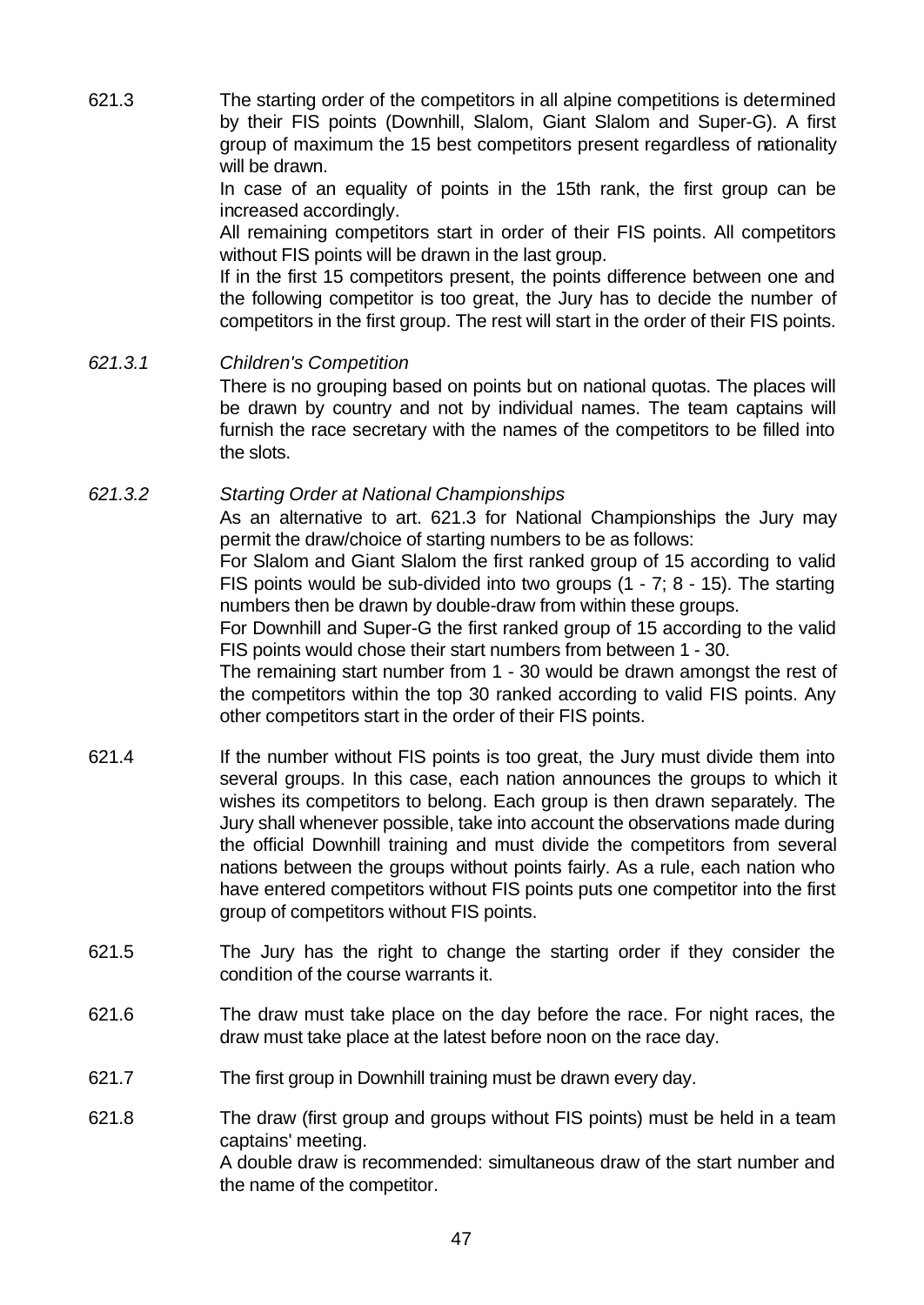### **621.9 Starting Order in Extraordinary Conditions**

In extraordinary conditions, the Jury may change the starting order of a Downhill race, a Giant Slalom or a Super-G (when snowing, etc.). A group of at least 6 competitors, nominated in advance, start before start number 1. These 6 competitors are drawn from among the last 20% of the start list. They will start in reverse order of their start numbers.

### **621.10 Starting Order for the 2nd Run**

621.10.1 In competitions with two runs, the starting order for the second run is determined by the result list of the first run except for the first 15 places.

### *621.10.2 For the first 15 places the starting order is as follows:*

- the 15th in the result list starts 1st
- the 14th in the result list starts 2nd
- the 13th in the result list starts 3rd
- the 12th in the result list starts 4th
- the 1st in the result list starts 15th

from the 16th onward according to the result list of the first run.

If more than one competitor is ranked 15th, the competitor with the lowest start number will start first.

If the first group is composed of less than 15 competitors, the same number will be reversed in the second run.

- *621.10.3 Starting Order for the 2nd Run at FIS Races* The Jury can decide to reverse the positions 1-30 for the second run, in good course conditions. This decision must be officially notified at latest one hour before the start of the first run (not valid for children).
- 621.10.4 A start list for the second run must be published in good time and made available to the officials at the start for the second run.
- 621.11 The Jury can allow a draw assisted by a computer.
- 621.12 If a competitor is entered into and drawn for a competition and subsequently leaves this competition in order to participate in another competition, he will not be permitted to return to the first competition.

# **622 Start Intervals**

#### **622.1 Regular Intervals**

In Downhill, Giant Slalom and Super-G competitors will normally start at regular intervals of 60 seconds; for Slalom see art. 805.1. The Jury may fix different intervals.

#### **622.2 Special Start Intervals**

The start intervals in Downhill, Super-G and if necessary, Giant Slalom may be changed under the following conditions:

622.2.1 The time extension must be used for sensible TV transmission of interesting sections of the entire course.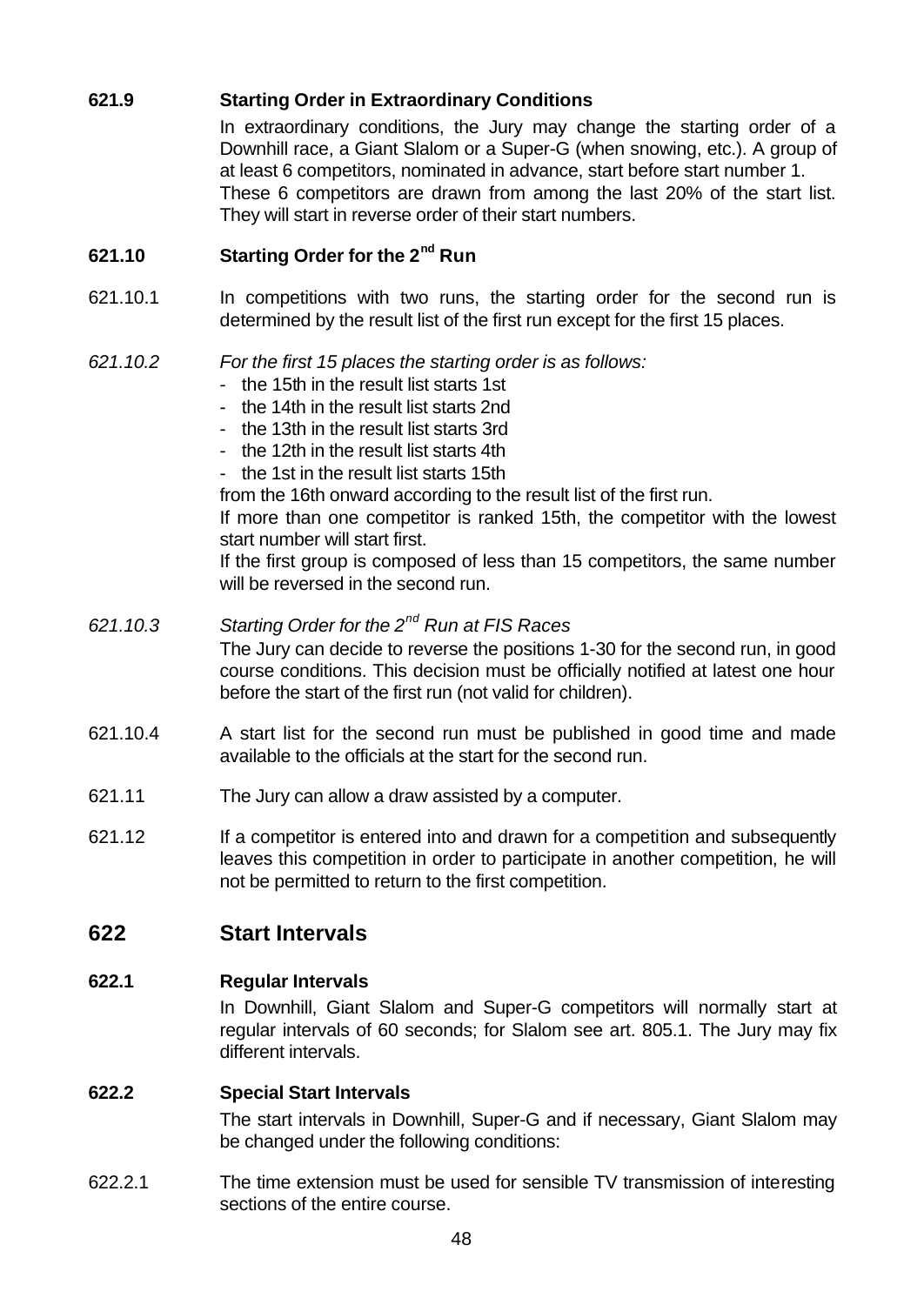- 622.2.2 The start interval is determined by the Jury.
- 622.2.3 The start interval may not be less than 40 seconds in Downhill and Super-G and 30 seconds in Giant Slalom.
- 622.2.4 Further exceptions to art. 622.2.2 and 622.2.3 can be made only by the FIS Council (World Cup: According World Cup -Rules).

### **623 Re-runs**

#### **623.1 Prerequisites**

- 623.1.1 A competitor who is obstructed while racing must stop immediately after the incident took place and apply to any member of the Jury for a re-run. This claim can also be made by the team captain of the obstructed competitor. The competitor should make his way to the finish along the side of the course.
- 623.1.2 In special situations (e.g. in case of missing gates or other technical failures), the Jury may order a re-run.

#### **623.2 Grounds for Interference**

- 623.2.1 Blocking of the course by an official, a spectator, an animal, or other obstruction.
- 623.2.2 Blocking of the course by a fallen competitor who did not clear the course soon enough.
- 623.2.3 Objects in the course such as a lost ski pole or the ski of a previous competitor.
- 623.2.4 Activities of the first aid service which obstruct the racer.
- 623.2.5 Absence of a gate knocked down by a previous competitor and not promptly replaced.
- 623.2.6 Other similar incidents beyond the will and control of the competitor, which cause significant loss of speed or a lengthening of the racing line and consequently affect the competitors time.
- 623.2.7 Malfunction of the timekeeping system.
- 623.2.8 Interruption of a Downhill run by an official in a "yellow zone".

#### **623.3 Validity of a Re-run**

623.3.1 In case the Referee or an other Jury member is unable to question the appropriate officials immediately or to judge the justification for the re-run he may, to avoid delay for the competitor, grant a provisional re-run. This re-run will be valid only if it is confirmed by the Jury.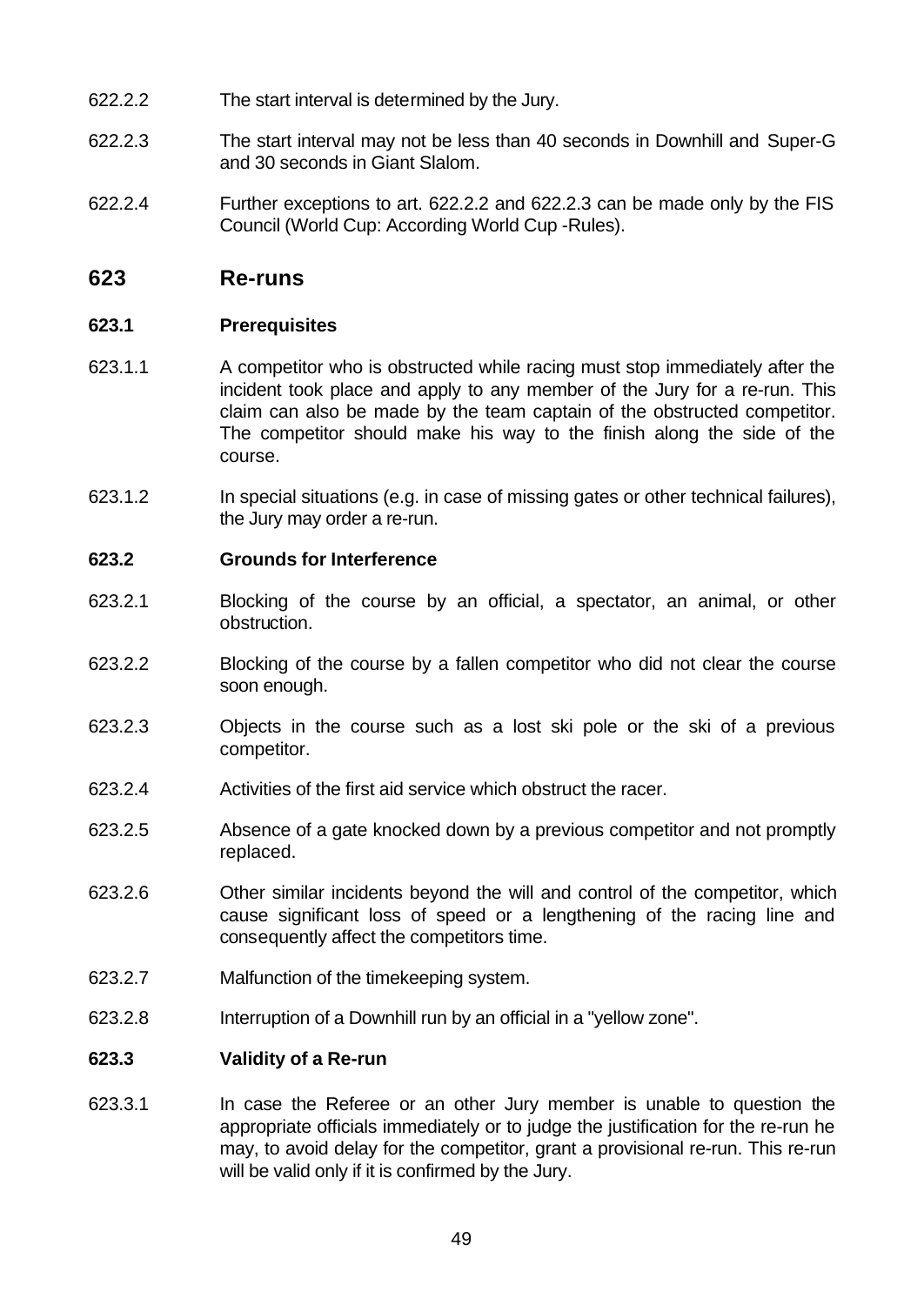- 623.3.2 If the competitor was already disqualified before the incident entitling him to a re-run, the re-run is not valid.
- 623.3.3 The provisional or definitively approved run remains valid even if it proves slower than the obstructed one.

#### **623.4 Start Time of the Re-run**

- 623.4.1 In the case of fixed start intervals, the competitor may start at the fixed interval, after he has reported to the start referee, in accordance with the decision of the start referee.
- 623.4.2 With non-fixed start intervals, the procedure is in accordance with the provisions of art. 805.3.

## **624 Interruption of the Race or Training**

If an interrupted race cannot be finished on the same day, it is to be treated as a terminated race.

### **624.1 by the Jury**

- 624.1.1 to allow course maintenance or to allow a fairer and more consistent course for all competitors.
- 624.1.2 for unfavourable or inconsistent weather and snow conditions
- 624.1.2.1 The race is to be restarted, as soon as the work on the course has finished and if the weather and snow conditions have so changed that a proper competition can be assured.
- 624.1.2.2 A repeated interruption of the race ordered for the same reason should lead to a termination. A Downhill, a Super-G, as well as one run of Slalom or Giant Slalom may not last longer than four hours.

### **624.2 Report**

In all such cases, a fully detailed report is to be made to the FIS and the organising National Ski Association. The report has to contain a well-founded recommendation, whether the terminated competition is to be taken into consideration for FIS points or not.

#### **624.3 Brief Interruption**

Each member of the Jury is entitled also on request of a gate judge to order a brief interruption of the race.

# **625 Termination of a Competition**

#### **625.1 by the Jury**

- if the competitors are significantly affected by outside disturbing influences
- if different conditions arise or the proper conduct of the race seems to be no longer guaranteed.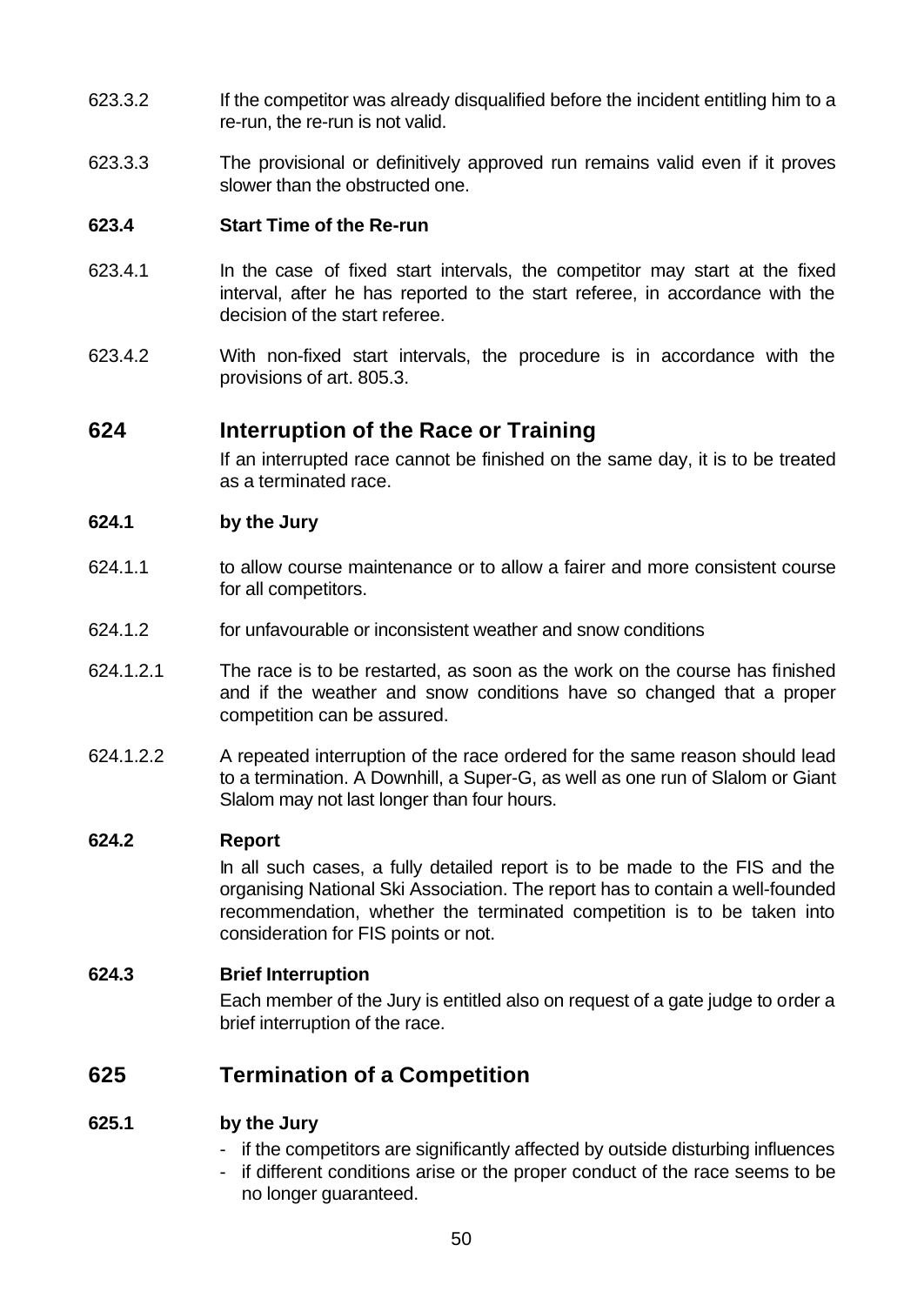## **625.2 Report**

See art. 624.2

# **626 Appeal**

Appeals can be made against the decision of the Jury (art. 647), and protests can be made against the decision of the Technical Delegate (art. 641) for cancellation, interruption, or termination of a competition. In either case the details have to be submitted to the FIS within 24 hours of the announcement of the decision in question.

# **627 Not Permitted to Start**

A competitor will not be permitted to start in any FIS International Ski competition who:

- 627.1 wears obscene names and/or symbols on clothing and equipment (art. 206.7) or behaves in an unsportsmanlike manner in the start area (art. 205.5)
- 627.2 violates the FIS rules in regard to equipment (art. 222) and commercial markings (art. 207)
- 627.3 refuses to undertake a FIS required medical examination (art. 221.2)
- 627.4 trains on a course closed for competitors (art. 614.1.4).
- 627.5 in training for Downhill has not participated in at least one timed training run (art. 704.8.3)
- 627.6 does not wear a crash helmet that conforms to the competition equipment specifications (art. 707, 1007), or does not have ski brakes on their skis (art. 608.3)
- 627.7 was eliminated from first run (art. 607.4)
- 627.8 If a competitor has actually started in a competition and is later determined by the Jury to have been in violation of these rules the Jury must sanction the competitor.

# **628 Penalties**

A penalty will be assessed by the Jury where the competitor:

- 628.1 violates the rules governing advertising on equipment (art. 207.1)
- 628.2 alters the start number in a way which is not allowed (art. 608.1)
- 628.3 does not wear or carry the official start number according to the rules. (art. 704.6, 804.1, 904, 1004.1)
- 628.4 skis through a gate or practices turns parallel those required by gates on the course (art. 904)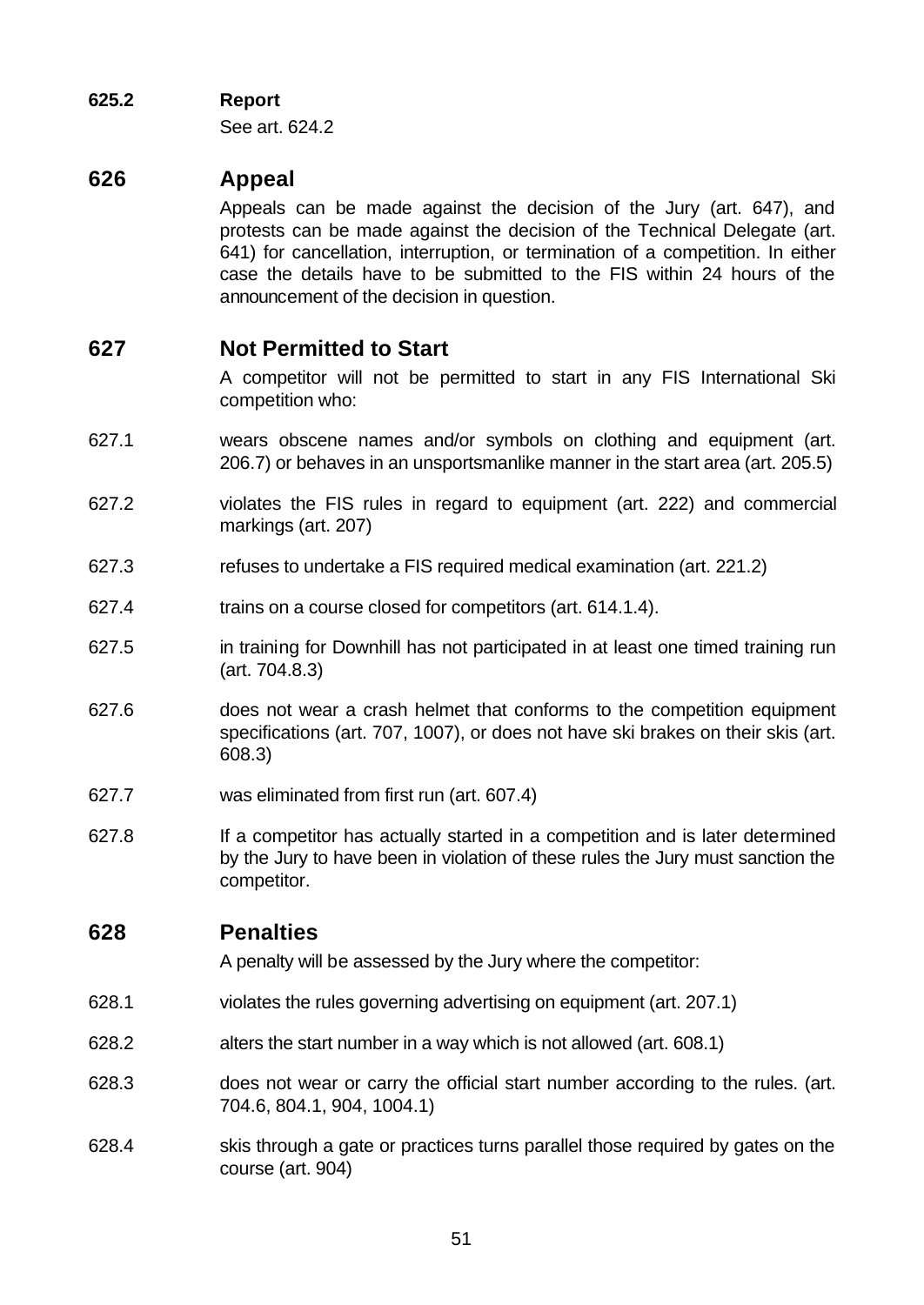- 628.5 is not ready to start on time or makes a false start (art. 613.6, 613.7, 805.3.1, 805.4, 1106.3)
- 628.6 violates rules of the start or starts in another manner than is permitted according to the rules (art. 613.3)
- 628.7 requests a re-run which proves not be valid (art. 623.3.2)
- 628.8 continues to race after committing a gate fault (art. 614.2.2)
- 628.9 fails to pass the finish in accordance with art. 615.3
- 628.10 removes skis before crossing the red line (art. 206.5)
- 628.11 does not leave the finish area through the official exit with all the competition equipment used in the race (art. 615.1.7).
- 628.12 takes skis to the official ceremonies (art. 206.6)
- 628.13 receives outside help during a competition (art.661.3)

### **629 Disqualifications**

A competitor will be disqualified if he:

- 629.1 participates in the race under false pretences
- 629.2 either jeopardises the security of persons or property or actually causes injury or damage
- 629.3 does not pass through a gate correctly (art. 661.4)

### **640 Protests**

- **641 Types of Protests**
- 641.1 Against admittance of competitors or their competition equipment,
- 641.2 Against the course or its condition,
- 641.3 Against another competitor or against an official during the race,
- 641.4 Against disqualifications,
- 641.5 Against timekeeping,
- 641.6 Against decisions of the Technical Delegate.

# **642 Place of Submittal**

The various protests are to be submitted as follows: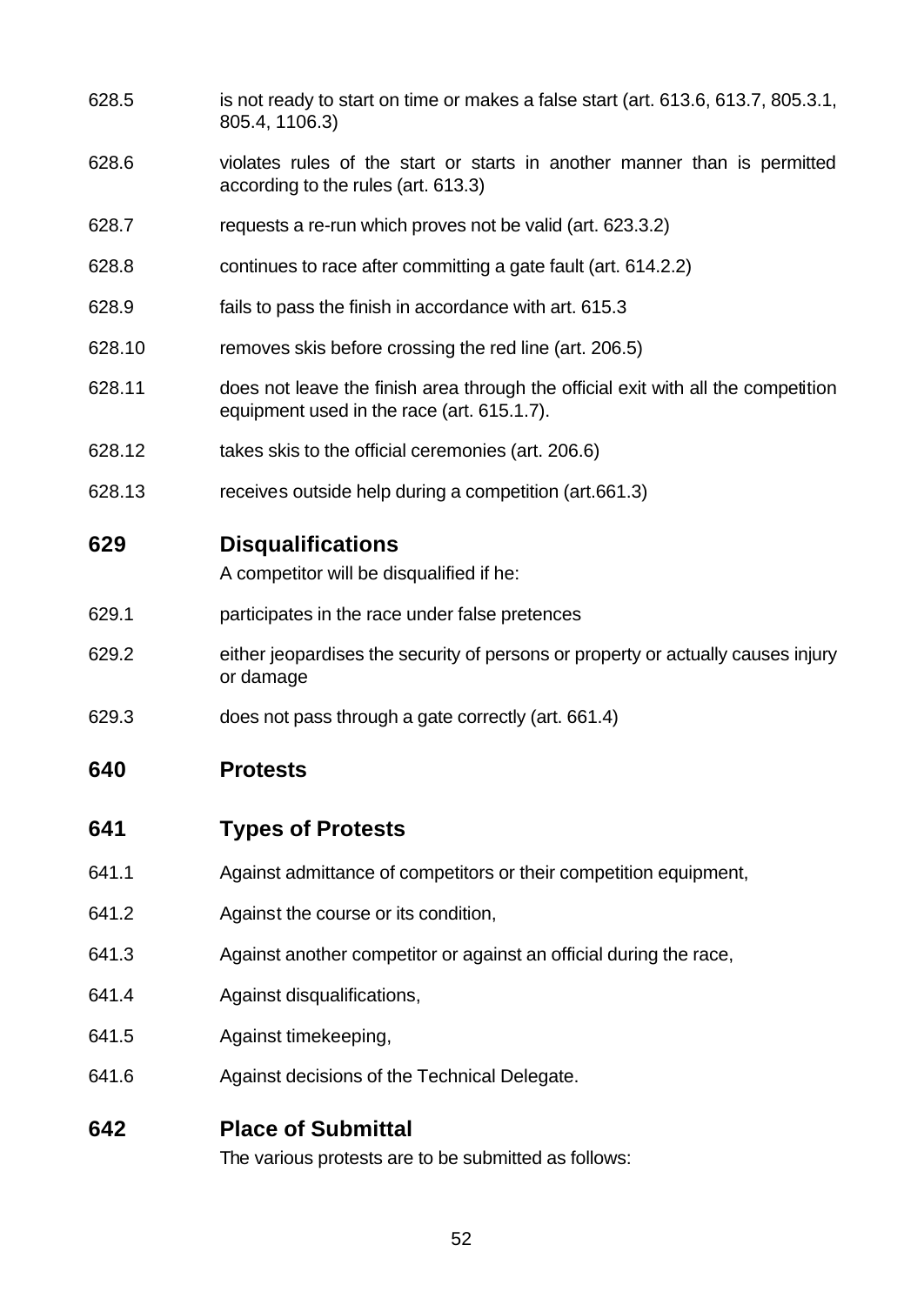| 642.1 | Protests according to the art. 641.1 - 641.6 at the location designated on the<br>official notice board or at a place announced at a team captains' meeting.                                                                                                                                                                                              |
|-------|-----------------------------------------------------------------------------------------------------------------------------------------------------------------------------------------------------------------------------------------------------------------------------------------------------------------------------------------------------------|
| 642.2 | Protest according to the art. 624 with the FIS.                                                                                                                                                                                                                                                                                                           |
| 643   | <b>Deadlines for Submittal</b>                                                                                                                                                                                                                                                                                                                            |
| 643.1 | Against the admittance of a competitor:<br>before the draw.                                                                                                                                                                                                                                                                                               |
| 643.2 | Against the course or its condition:<br>not later than 60 minutes before the beginning of the race.                                                                                                                                                                                                                                                       |
| 643.3 | Against another competitor or competitor's equipment or against an official<br>because of irregular behaviour during the competition:<br>within 15 minutes after the last competitor has passed the finish.                                                                                                                                               |
| 643.4 | Against disqualification because of an irregular execution of the race:<br>- within 15 minutes after the posting or announcement of the disqualification.                                                                                                                                                                                                 |
| 643.5 | Against the timekeeping:<br>- within 15 minutes after the posting of the unofficial result list.                                                                                                                                                                                                                                                          |
| 643.6 | Against all decisions of the Technical Delegate:<br>immediately and no later than the deadlines for submittal of protest                                                                                                                                                                                                                                  |
|       | according to the art. 643.4.                                                                                                                                                                                                                                                                                                                              |
| 644   | <b>Form of Protests</b>                                                                                                                                                                                                                                                                                                                                   |
| 644.1 | Protests are to be submitted in writing.                                                                                                                                                                                                                                                                                                                  |
| 644.2 | As exceptions, protests according to the art. 641.3, 641.4 and 641.5 can be<br>made verbally (art. 617.2.2).                                                                                                                                                                                                                                              |
| 644.3 | Protests must be substantiated in detail. Proof must be submitted and any<br>evidence must be included.                                                                                                                                                                                                                                                   |
| 644.4 | CHF 100 or the equivalent in another valid currency must be deposited with<br>the submittal of the protest. This deposit will be returned if the protest is<br>upheld. Otherwise it goes to the account of the FIS.                                                                                                                                       |
| 644.5 | A protest may be withdrawn by the protesting party before the publication of a<br>decision by the Jury.<br>In this case, the money deposit must be returned. A withdrawal of the protest<br>is however, no longer possible when the Jury or a member of the Jury takes,<br>for reasons of time, an intermediate decision, e.g. a decision "with reserve". |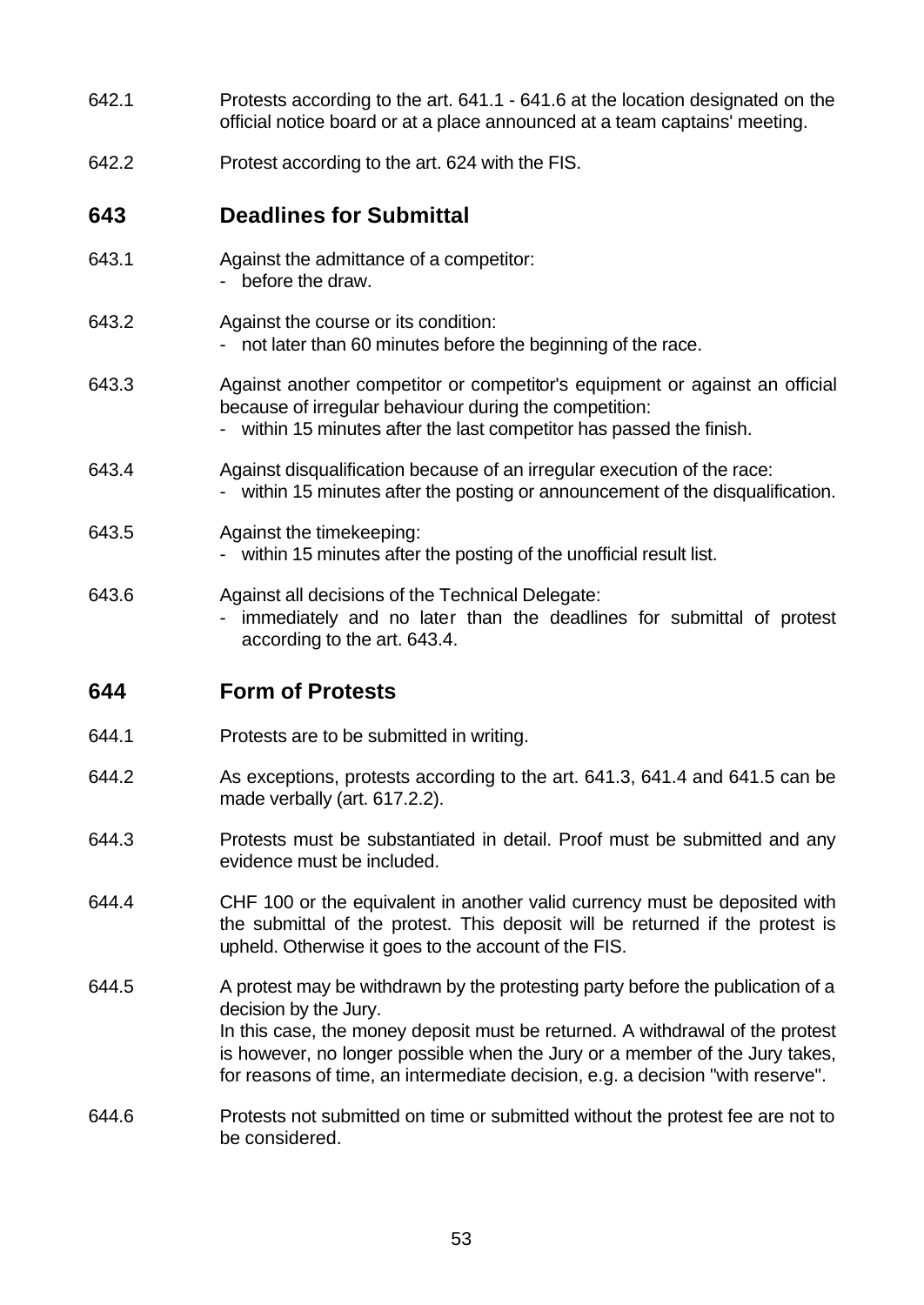# **645 Authorisation**

The following are authorised to submit protests:

- the National Ski Associations
- the trainers and
- team captains.

# **646 Settlement of Protests by the Jury**

- 646.1 The Jury meets to deal with the protests at a predetermined place and time fixed and announced by it.
- 646.2 In dealing with a protest against disqualification (art. 661.4), the gate judge and, if needed, also the gate judge of the adjacent gate combinations or other involved officials, the racer in question and the protesting team captain or trainer shall be invited to attend. In addition any other requested evidence such as videotape, photos, films should be checked.
- 646.3 At the vote on the protest, only the Jury members are to be present. The TD chairs the proceedings. Minutes of the proceedings are to be kept and signed by all voting members of the Jury. The decision requires a majority of all voting members of the Jury, not just of those present. In case of a tie, the TD's vote is decisive.

The principle of a free evaluation of the evidence is maintained. The rules on which the decision is to be based shall be applied and interpreted in such a way that fair proceedings taking into account the maintenance of discipline are guaranteed.

646.4 The decision is to be made public immediately after the proceedings by posting on the official notice board with the publication time stated.

# **647 Right of Appeal**

### **647.1 The Appeal**

- *647.1.1 It can be made*
	- against the decisions of the Jury
	- against the decision of the Jury to terminate a race (art. 625)
	- against the official result lists. This appeal has to be directed exclusively against an obvious and proved calculation mistake.
- 647.1.2 Appeals must be submitted to the FIS.
- *647.1.3 Deadlines*
- 647.1.3.1. Appeals against the decisions on the Jury are to be submitted within 24 hours of their publication.
- 647.1.3.2 The appeals against the official results are to be submitted within 30 days, including the day of the race.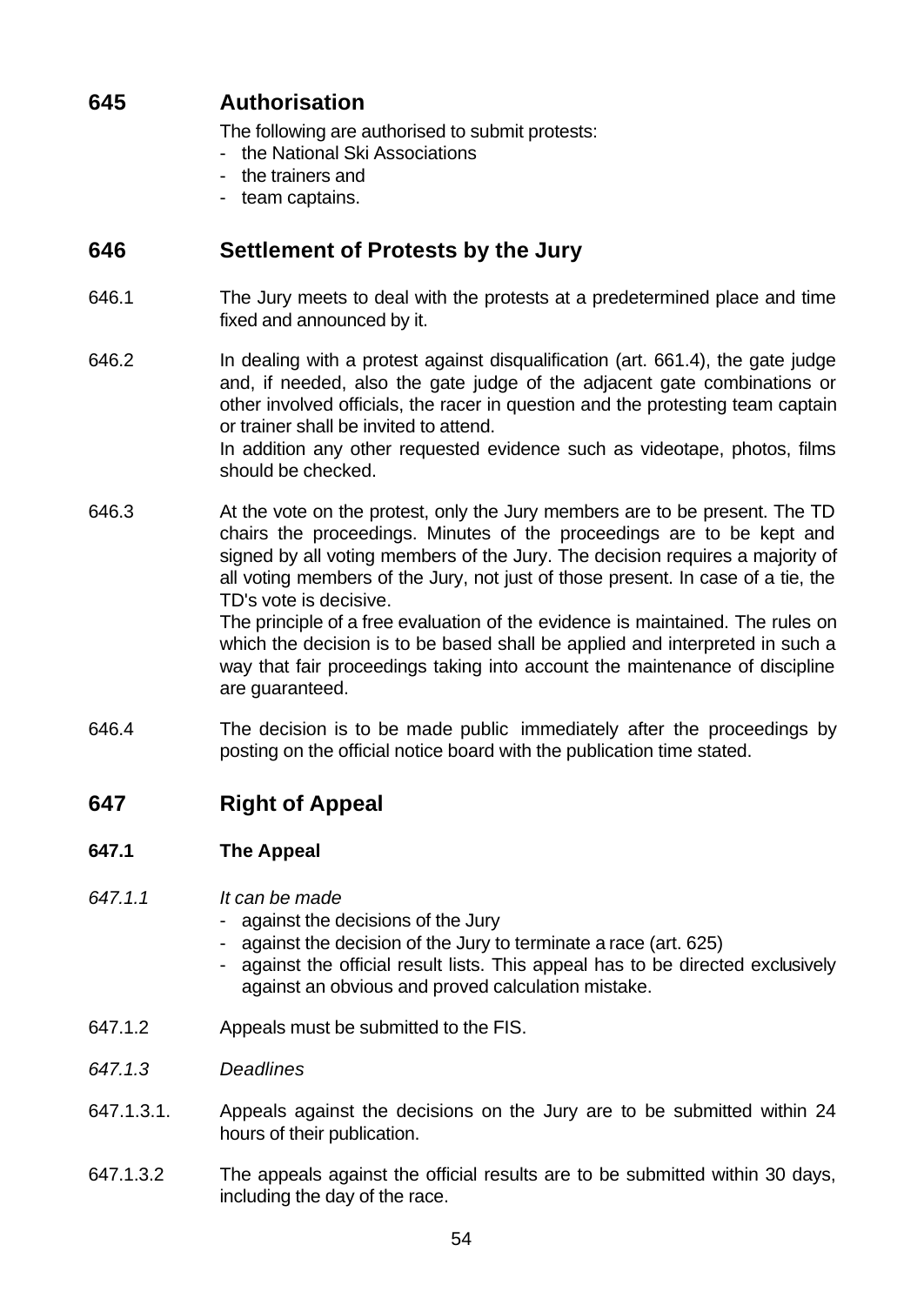- *647.1.4 The decision concerning the appeals are taken by:*
	- the Appeals Commission
	- the FIS Court.

### **647.2 Postponing Effect**

The evidence submitted (protest, appeal) may not cause a postponement of the appeal.

### **647.3 Submission**

All evidence must be in writing to be substantiated. Proof and evidence are to be included. Evidence submitted too late must be declined by the FIS.

# **650 Rules about the Homologation of the Courses**

#### **650.1 General**

All events may only take place on courses that have been approved by the FIS. On request exceptions may be approved.

Exceptions and deviations of the technical data can be approved only by the FIS Council.

The National Ski Association and the Sub-Committee for the Alpine Courses make the proposals. Exceptions approved are valid from date of approval until revocation.

### **650.2 Submission**

The request for the homologation of a course is to be directed to the Sub-Committee for Alpine Courses through the appropriate National Ski Association.

### **650.3 Recipients**

The request must be accompanied by the following documents in quadruplicate, and sent or given to the inspector one copy each for:

- 650.3.1 The chairman of the Sub-Committee for Alpine Courses
- 650.3.2 The appropriate National Ski Association
- 650.3.3 The applicant
- 650.3.4 The inspector in charge of the examination

### **650.4 Documents**

The request for the homologation of a course must be accompanied by the following six documents:

- *650.4.1 A description of the course, containing:*
	- the name of the course
	- the geographical location of the course
	- the start point expressed in meters above sea level
	- the finish point expressed in meters above sea level
	- the vertical drop expressed in meters
	- the surface length of the course expressed in meters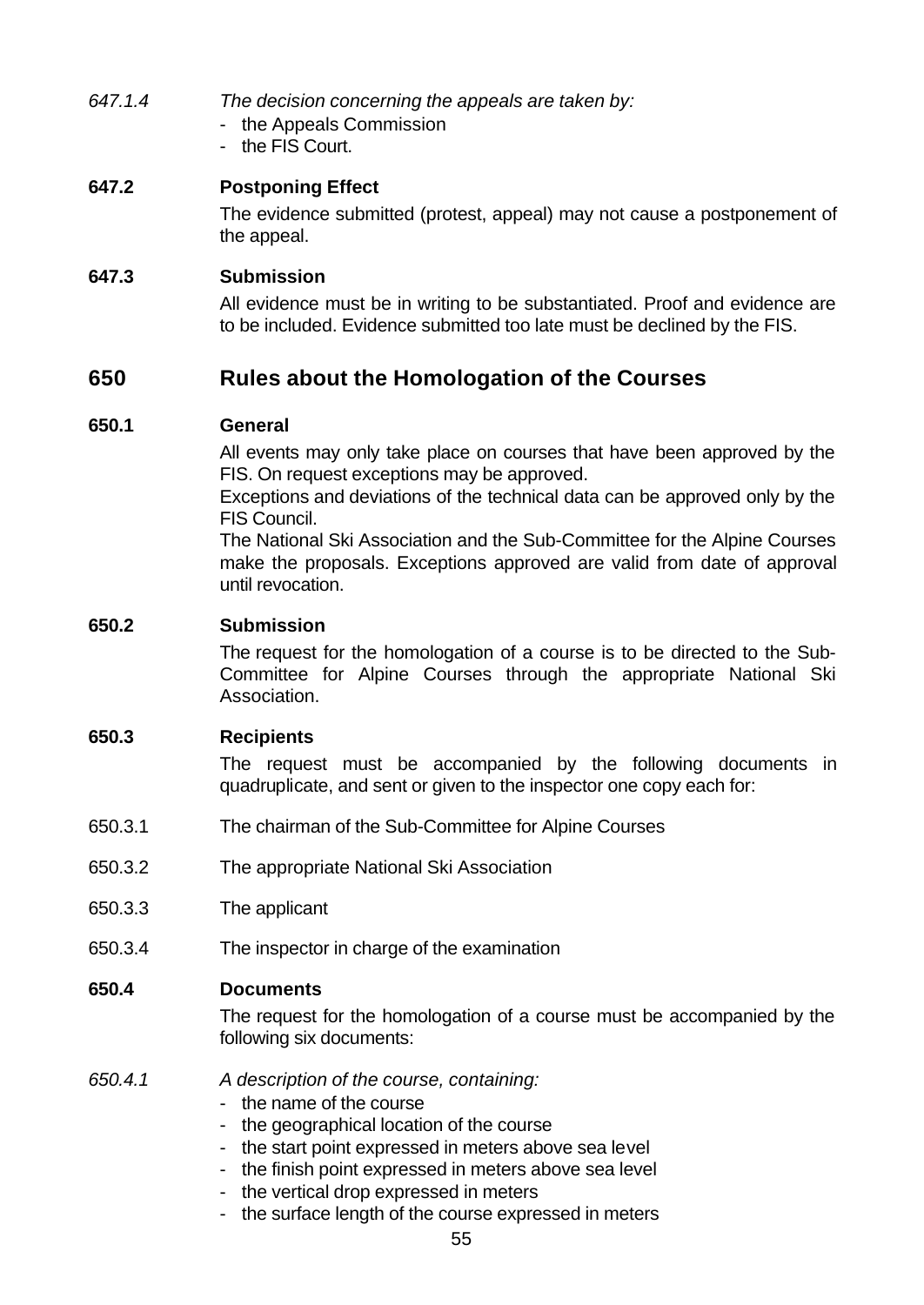- the average gradient, the maximum gradient, the minimum gradient (in new degrees or percentages)
- transport possibilities for injured competitors outside the course
- possible water supply for the course
- possible helicopter landing sites
- artificial snow installations
- A description of the access facilities to the start and finish areas, and of the uphill transport with hourly capacity, (persons)
- A description of the start and finish areas including details of the terrain, aspect and facilities for journalists, radio and television commentators, and spectators, and description of the shelters for the competitors at the start and finish
- A description of the places requiring safety nets
- Indications of the locations of the loudspeakers
- A description of the possibilities for auxiliary courses for the technical services, technical personnel, etc.
- Evacuation distance to the nearest hospital in kilometres
- A description of the communication system and the available number of lines preferably with a circuit diagram showing:
	- underground cables
	- permanent air cable
	- temporary air cable
	- cross-section of lines
	- number of outlets along the course
	- connections between the finish area and the race office
	- connections between the finish area and the press centre
	- details about available radio apparatus
	- connections between start and finish area
- Contact address with telephone number, e-mail and fax numbers.
- 650.4.2 A map, minimum scale 1 : 25,000, with contour lines and the course drawn on it.
- $650.4.3$  A 1 : 5,000 profile indicating the vertical drop and length  $d$  the course (contours at the same scale).
- 650.4.4 A statistical record of the amount of snow on the course (for Olympic Winter Games and FIS World Ski Championships during the previous ten years, for other races during the previous five years).
- 650.4.5 A large and comprehensive photograph on which the course is marked. It must be a genuine photograph and not a graphic representation from a prospectus. The size of the photograph shall be at least 18 x 24 cm. The photograph should be taken preferably from an opposite slope. If that is not possible, then an oblique aerial photograph will produce the same effect.
- 650.4.6 A sketch of the entire course (1 : 5,000) with all details and data indicated, such as lift towers, groups of trees, steep sections, curves, trail intersections, etc. and information on elevations, section and resort names. The purpose of the sketch is primarily to provide the inspector with condensed information on the actual state of the course, any improvements planned and also the location of safety nets.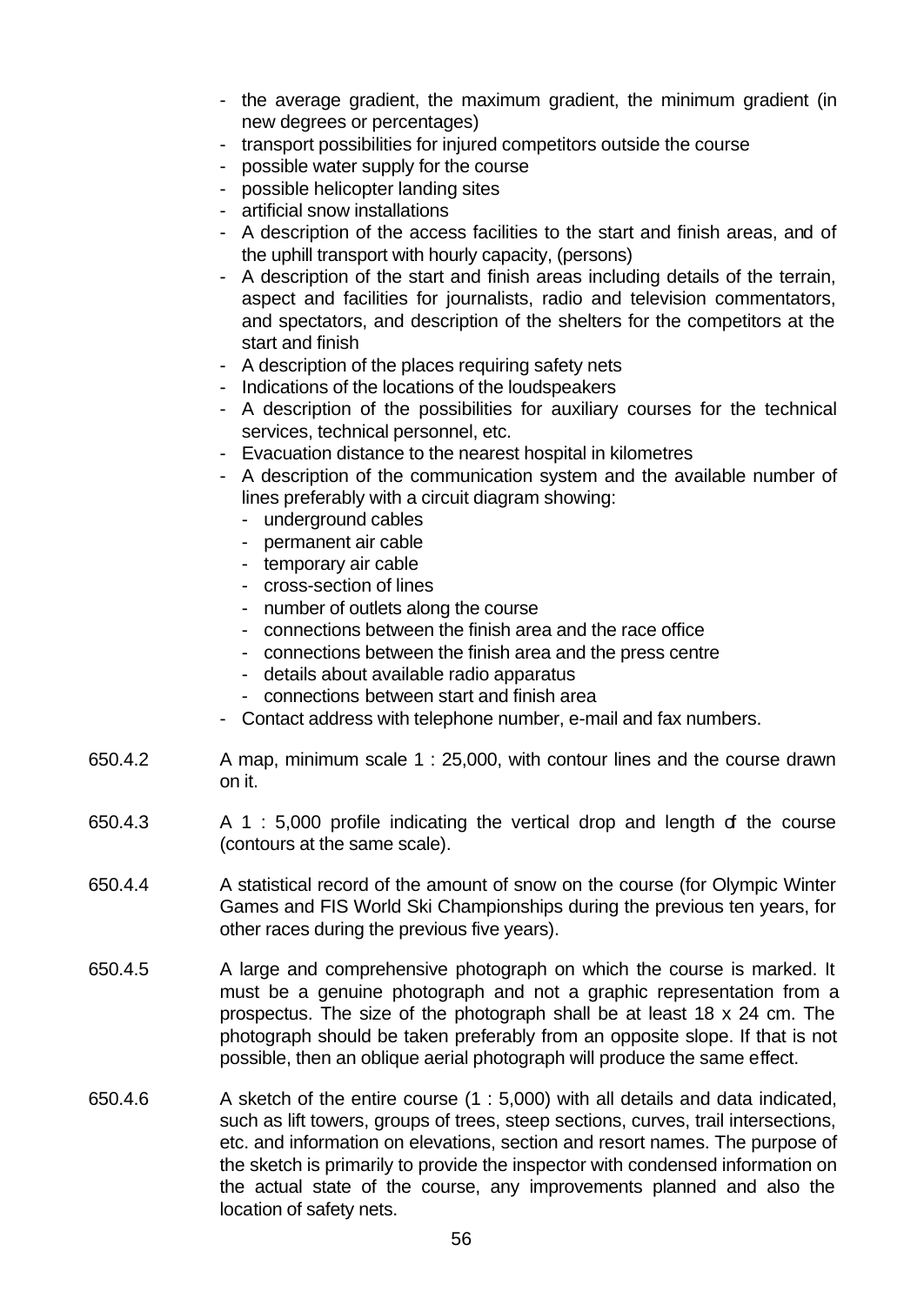## **650.5 Appointment of an Inspector**

The chairman of the Sub-Committee for Alpine Courses will study the homologation request and appoint an inspector to examine the course. The inspector for Downhill courses must not belong to the country requesting a first homologation.

The courses proposed for homologation must comply with the technical requirements of the art. 701, 801, 901, 1001, 1102 and 1103.

Sufficient space must be provided on Downhill, giant slalom and Super-G courses, or on an emergency track or road or on the competition course itself, for the evacuation of competitors injured during the competition or training.

#### **650.6 Homologation Procedure**

#### *650.6.1 The Applicant*

As soon as the required documents in quadruplicate are ready, the applicant club will send the request for homologation through its National Ski Association to the chairman of the Sub-Committee for Alpine Courses or they deliver it, by agreement with the National Ski Association, during the on site inspection to the inspector, who will pass the copies to the right place.

At the same time the applicant must remit the equivalent of CHF 150 per homologation to the corresponding account number at the bank: UBS AG, CH-3001 Bern.

This sum covers the administrative costs. The inspector's travel and living expenses must be paid to him directly by the applicant. The travel from his home to the course site and back may be calculated as follows:

- Per travel day, CHF 80
- Train fare: first-class
- Travel in his own car: CHF 0.70 per kilometre
- Air travel: economy

#### *650.6.2 The National Ski Association*

The request for homologation prepared by the applicant must be endorsed by its National Ski Association and then forwarded to the chairman of the Sub-Committee for Alpine Courses. If the inspector orders only minor improvements on the courses, the condition of the courses after completion of these improvements must be reported to the inspector by October  $31<sup>st</sup>$  of the current year. For more extensive work, the inspector will decide whether an additional inspection is necessary. Courses which have not been found to comply with the FIS specifications, and have not been homologated by October  $31^{st*}$  of the current year, may not be used in the following winter for competition. These competitions will be removed from the FIS Calendar. \*) = For the Southern Hemisphere by April 30th

#### *650.6.3 The Inspector*

After the request for homologation has been received by the chairman of the Sub-Committee for Alpine Courses, from the applicant via the National Ski Association, the chairman will appoint an inspector. The inspector immediately contacts the applicant about the time for his inspection and sends a copy to the appropriate National Ski Association. The inspector will receive four copies of the homologation papers for inspection at the site.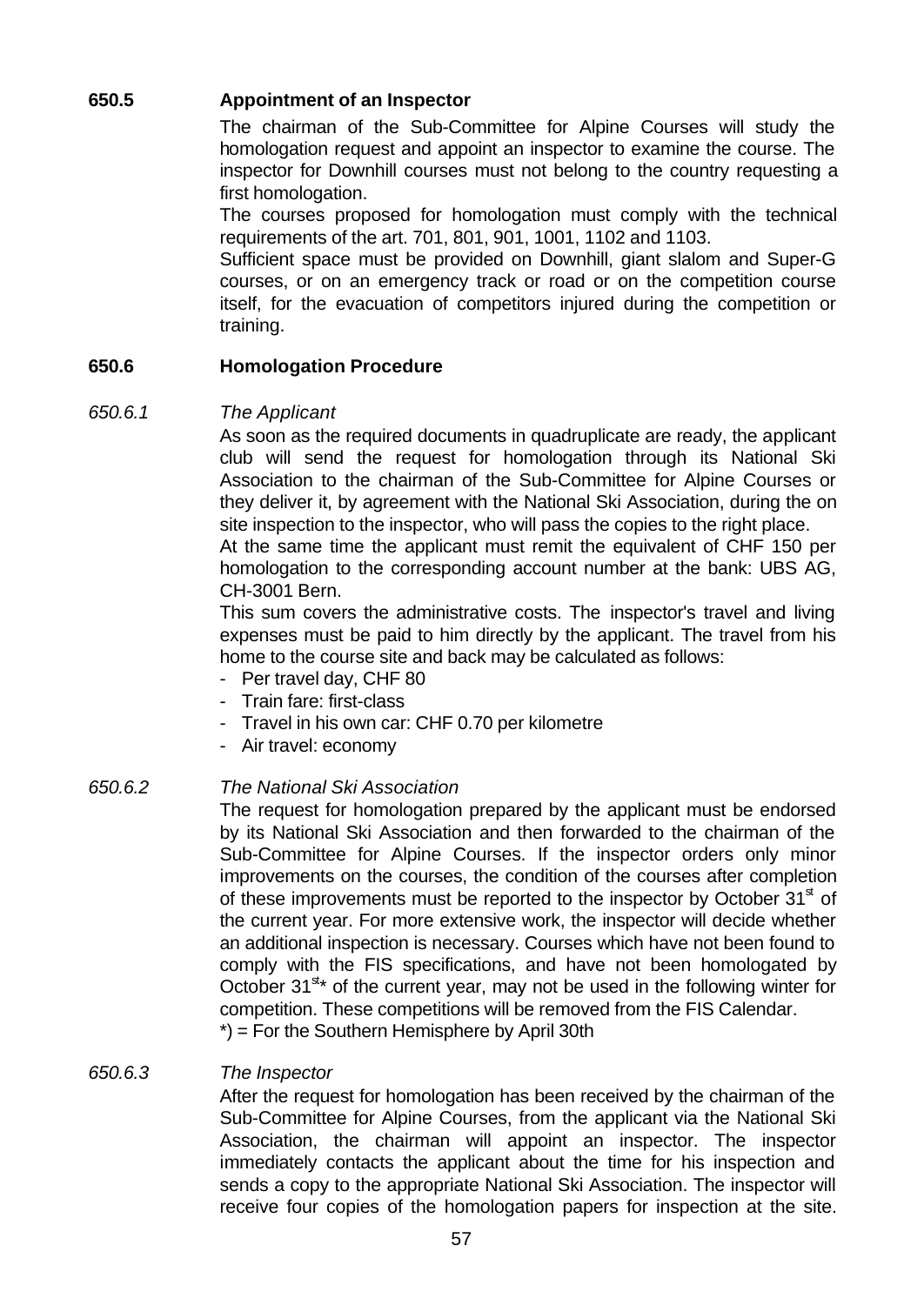After his inspection, he writes his inspection report and marks the required improvements in red on the course plan. After checking all other documents, he sends three copies to the chairman of the Sub-Committee for Alpine Courses. The latter will examine and ratify them and send a copy to each of the following:

- the responsible National Ski Association
- the applicant
- one copy remains with the inspector

It is left to the discretion of the inspector to decide whether, in addition to the summer inspection, a second inspection in winter will be necessary in consideration of different conditions in winter. This applies especially to safety regulations and the placing of nets.

#### *650.6.4 Issue of the FIS Homologation Certificate*

If the inspection report is affirmative and no further work is needed, the chairman of the Sub-Committee for Alpine Courses will send the original of the homologation certificate to the applicant and a copy to the appropriate National Ski Association and the FIS. The homologation certificate itself sets out the name and type of the course and its technical data. The registration number of the certificate indicates the total number of homologated courses, the year in which the homologated certificate was issued, and the number of courses registered in that year.

The expiry date is indicated.

#### *650.6.5 Expiration of the Application*

If work requested has not been completed within five years after the inspection is carried out and the homologation cannot be granted, the site (course) in question will be deleted from the list of pending homologation applications. For further consideration a new application is required.

*650.6.6 Validity of the FIS Homologation Certificate*

### *650.6.6.1 Downhill and Super-G*

The certificate is valid for five years from the date of issue. After that a rehomologation must be made.

#### *650.6.6.2 Slalom and Giant Slalom*

The certificate is valid for ten years from the date of issue. After that a rehomologation must be made.

#### *650.6.6.3 For all Disciplines*

Homologation certificates are valid (within periods in art. 650.6.6.1 and 650.6.6.2) as long as no natural or artificial changes or changes in the regulations or technical requirements have occurred.

Natural changes can consist:

- of erosion, land slides or the terrain becoming overgrown.

- Artificial changes are:
- the construction of buildings, lifts,
- the construction of shelters, parks, roads or tracks etc.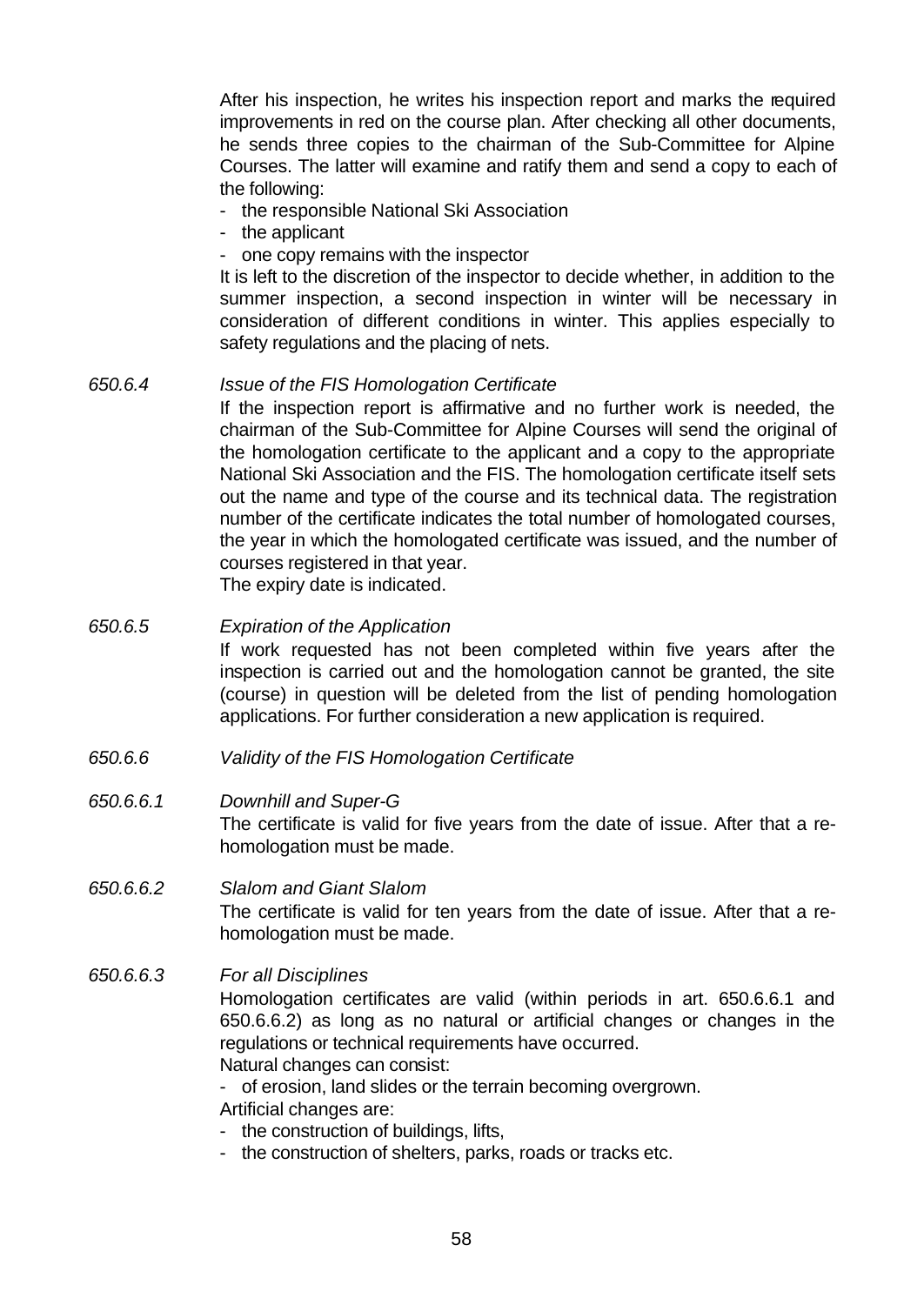*650.6.7 Compulsory Report* The National Ski Association which has proposed the homologation of a course must report to the Sub-Committee for Alpine Courses when any required improvements have been carried out.

### *650.6.8 Publication* The FIS publishes all homologated courses.

*650.6.9 Relationship Between Homologation, Snow and Weather as well as Special Conditions* An organiser should not depend entirely on the homologation of a course by the FIS, but also take note of the prevailing snow and weather conditions e.g. a Downhill course homologated by the FIS may be unsuitable for holding Downhill races when there is insufficient snow depth, unfavourable surface snow conditions, dense fog, heavy snow fall, storm or rain.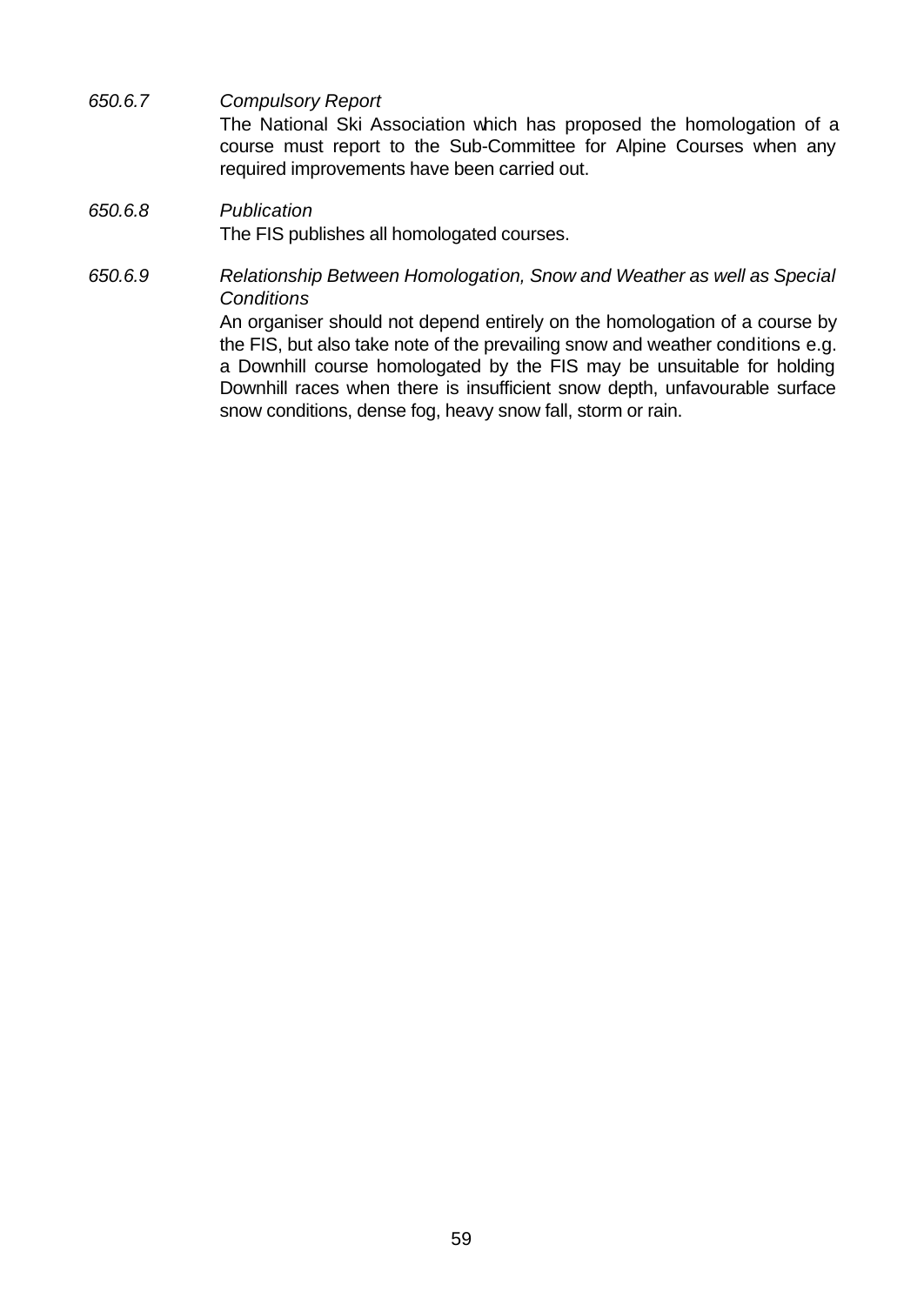# **Gate judges' Instructions**

# **Control of Passage (Explanation)**

Dowhill, Giant Slalom and Super-G

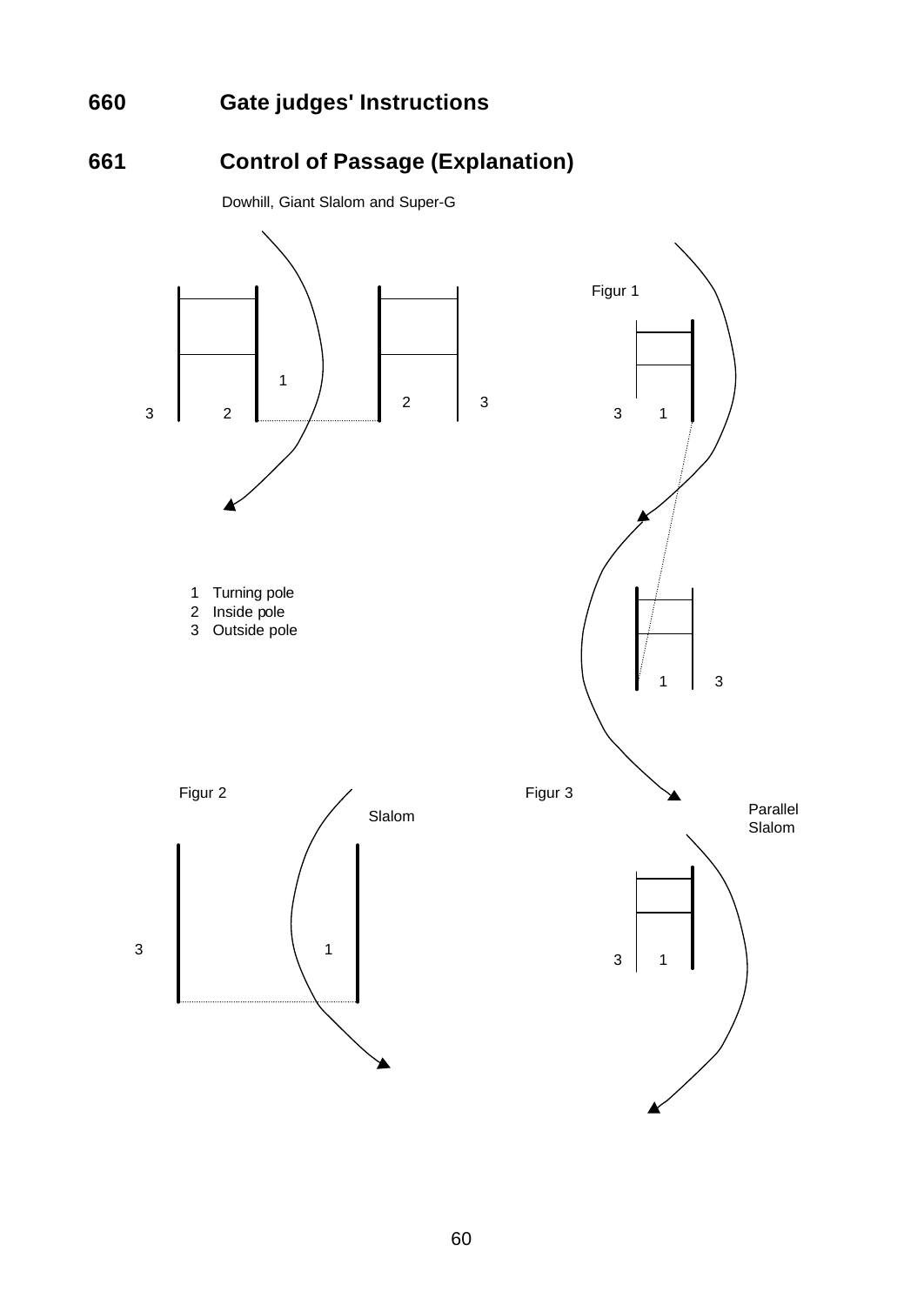- 661.1 Every gate judge receives a check card with the following information:
- 661.1.1 Name of the gate judge
- 661.1.2 Number(s) of the gate(s)
- 661.1.3 Designation of the run  $(1^{\text{st}}$  or  $2^{\text{nd}})$
- 661.2 If a racer does not pass a gate (or a gate marker) correctly according to art. 661.4 the gate judge must immediately mark the following on the check card in the columns provided:
- 661.2.1 The (bib) start number of the competitor.
- 661.2.2 If the gate judge is responsible for more than one gate, then the gate number where the fault was made.
- 661.2.3 The letter F (Fault).
- 661.2.4 A drawing of the fault committed (sketch map essential).
- 661.3 The gate judge must also watch that the competitor accepts no outside help (e.g. in the case of a fall). A fault of this nature must likewise be entered on the check card.

#### **661.4 Correct Passage**

- 661.4.1 A gate has been passed correctly when both the competitor's ski tips and both feet have passed across the gate line. If a competitor loses a ski, without committing a fault, e.g. not by straddling a slalom pole, then the tip of the remaining ski and both feet must have passed the gate line. This rule is also valid when a competitor has to climb back up to a gate.
- 661.4.1.1 The gate line in Downhill, Giant Slalom and Super-G, where a gate consists of two pairs of poles holding gate flags between them, is the imaginary shortest line between the two inner poles at snow level (art. 661, fig. 1).
- 661.4.1.2 The gate line in Slalom is the imaginary shortest line between the turning pole and the outside pole. (art. 661, fig. 2).
- 661.4.1.3 In the event that a competitor removes a pole from it's vertical position before both the competitor's ski tips and both feet have passed the gate line, the ski tips and feet must still pass the original gate line (marking in the snow).
- 661.4.2 In Parallel Slalom, the passage is correct when both ski tips and both feet have passed outside the gate marker in the direction of the turn (art. 661, fig. 3).

# **662 Importance of the Task of the Gate Judge**

662.1 Each gate judge must have a thorough knowledge of the competition rules.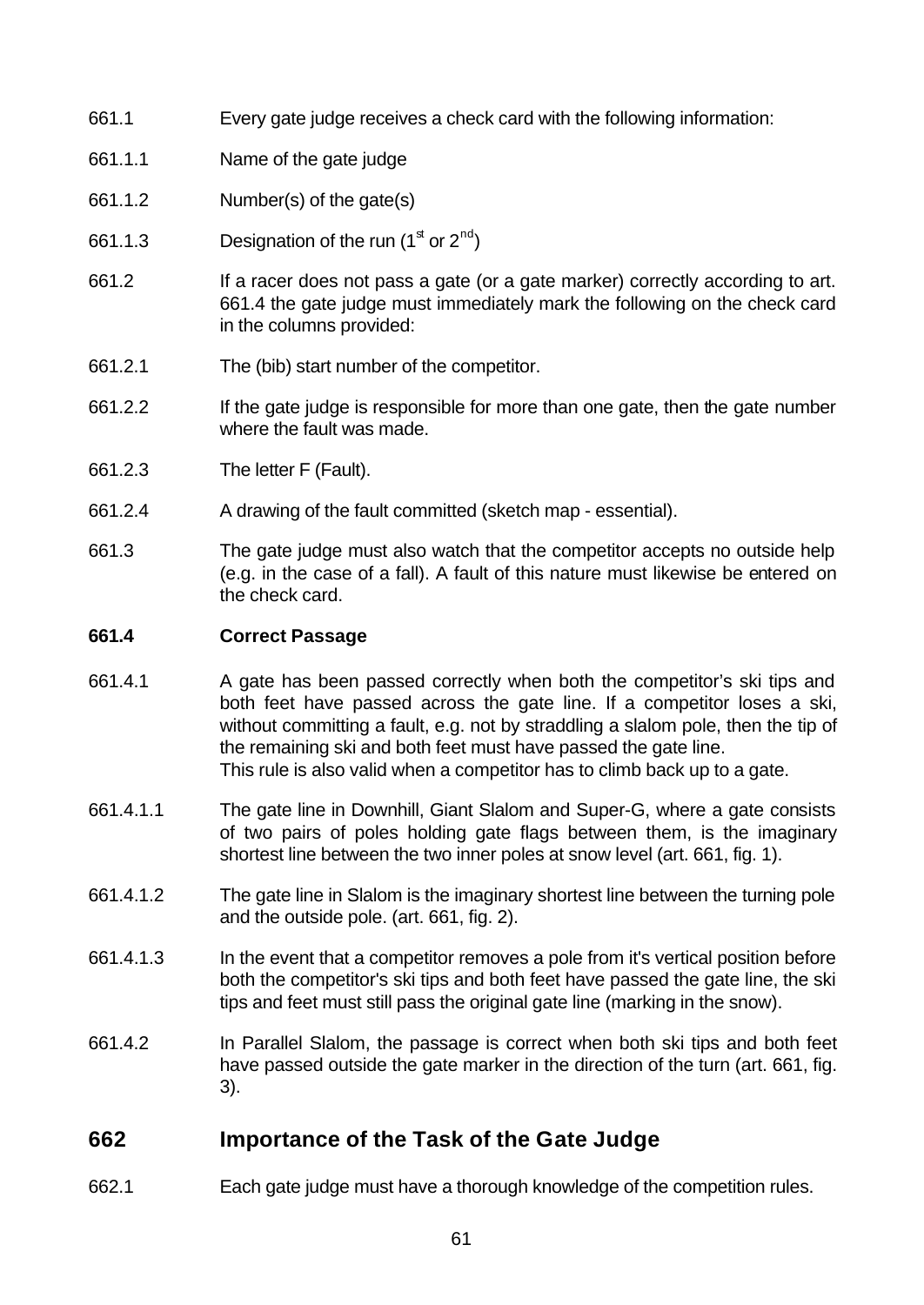- 662.2 Despite close observation of the events, a competent gate judge may not recognise in an individual case, a fault committed by a competitor or mistakenly judges a fault. For the competitor however, the objective truth is of decisive importance. When an adjacent gate judge, a member of the Jury or an official video controller makes a report concerning a competitor which differs from the notes of the gate judge in question, the Jury will freely interpret these notes in view of a possible disqualification of a competitor or of a decision concerning a protest.
- 662.3 The decision handed down by the gate judge must be clear and unbiased. His conduct must be calm, watchful and prudent. In case of a doubt, the gate judge should hold to the principle, "it is better that a fault goes unpunished than unfairly punished".
- 662.4 The gate judge must declare a fault only when he is convinced that a fault has been committed. In case of a protest, he must be able to explain clearly and definitively how the fault was committed.
- 662.4.1 If the gate judge is in doubt whether a fault has occurred, he must make the most careful investigation. He can consult the adjacent gate judge in order to confirm his notes. He can even demand via a member of the Jury that the race be briefly interrupted, so that he may check the tracks on the course.
- 662.4.2 The opinions of the public cannot be allowed to influence his judgement. Likewise he may not accept the opinions of witnesses, even though they may be experienced ones.
- 662.5 In Slalom and Giant Slalom and in accordance with the rule laid down in art. 662.2, the responsibility of the gate judge begins with the approaching of the competitor to the first gate he controls and ends when the competitor has passed through the last gate under his jurisdiction. In Downhill and Super-G, the gate judge watches the entire stretch visible to him both above and below.

# **663 Giving Information to a Competitor**

- 663.1 On the one hand a competitor himself, in the case of an error or a fall, can turn to the gate judge and question him. On the other hand the gate judge, where possible, must inform a competitor if he has committed a fault that would lead to disqualification.
- 663.2 In either case with a clear, decisive voice, the gate judge answers the competitor's question or informs him with one of the following words:
- 663.2.1 "Go!" if the competitor should expect no disqualification, since the gate judge has ruled the gate passage as correct;
- 663.2.2 "Back!" if the competitor may expect disqualification.
- 663.3 In principle the gate judge speaks these words in the language of the host country.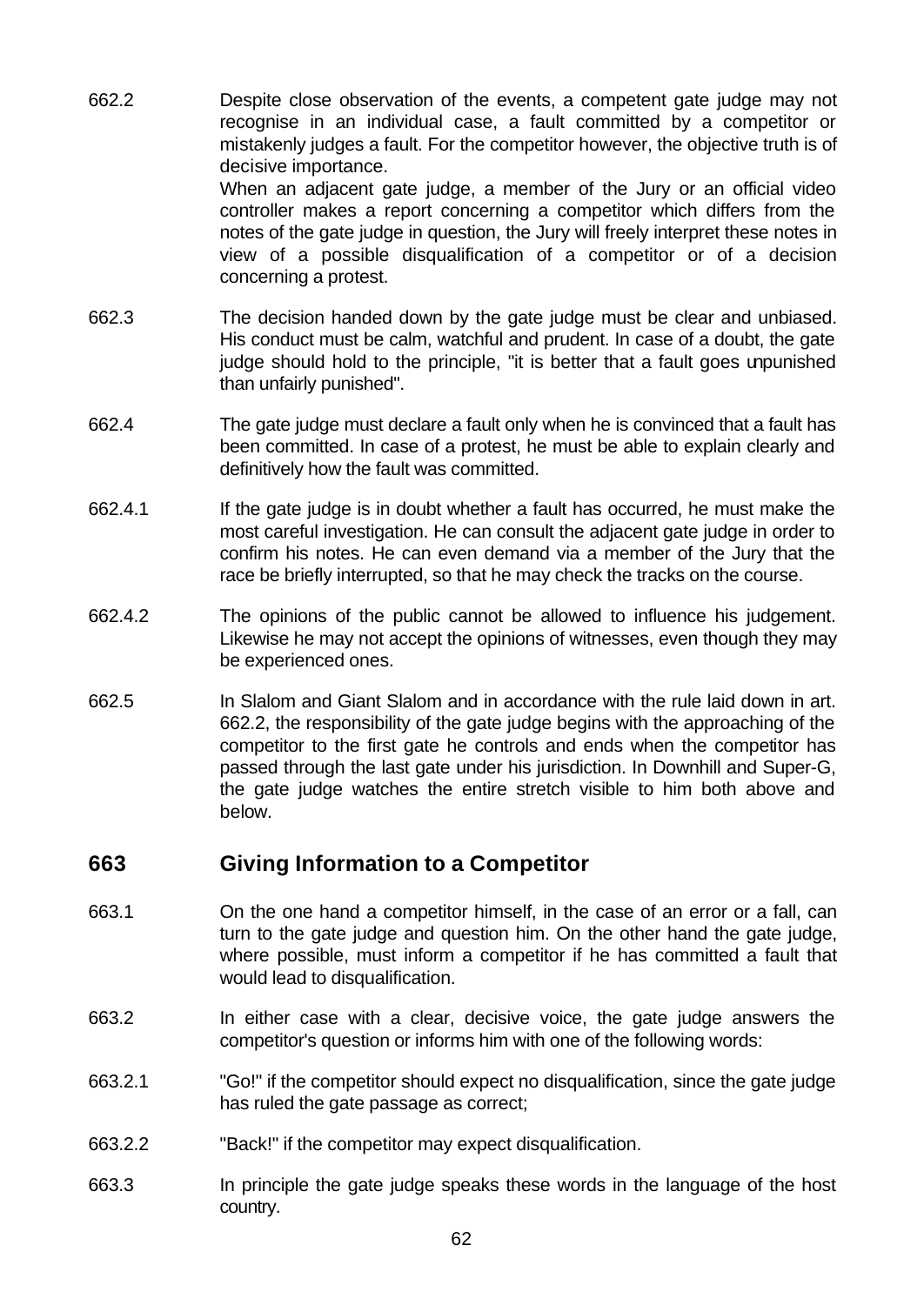663.3.1 The competitor himself is fully responsible for his action and, in this respect, he cannot hold the gate judge responsible.

# **664 Immediate Announcement of Disqualifying Faults**

- 664.1 Particularly in Slalom (or in Parallel races) the decision can be made that the gate judge will signal a disqualifying fault immediately.
- 664.2 The immediate indication of a disqualifying fault can be made in the following ways:
- 664.2.1 In good visibility by raising a flag of a particular colour.
- 664.2.2 In bad visibility or fog, by a sound signal.
- 664.2.3 By other means as provided by the organisers.
- 664.3 The immediate announcement does not relieve the gate judge from recording on his check card.
- 664.4 The gate judge is required to give information to the Jury members on request.

# **665 Duties of the Gate Judge on completion of the 1st and 2nd run**

- 665.1 In accordance with the instructions given by the Jury, the chief gate judge (or his assistant) collects all the check cards. He then passes them on to the Referee.
- 665.2 At the conclusion of the  $1<sup>st</sup>$  run, the chief gate judge distributes the check cards for the  $2<sup>nd</sup>$  run.

# **666 Duties of the Gate Judge at the Conclusion of the Race**

- 666.1 Each gate judge who has recorded a disqualifying fault or who has been witness to an incident leading to a re-run must be available to the Jury until after the settlement of any protests.
- 666.2 It is the responsibility of the Technical Delegate to dismiss a gate judge who is waiting to be called by the Jury.

# **667 Supplemental Duties of the Gate Judge**

- 667.1 After the necessary entries have been made in his check card, the gate judge must shift immediately to his other duties. He should attend to the following:
- 667.1.1 Replace gate poles vertically (a leaning pole can aid or hinder a competitor).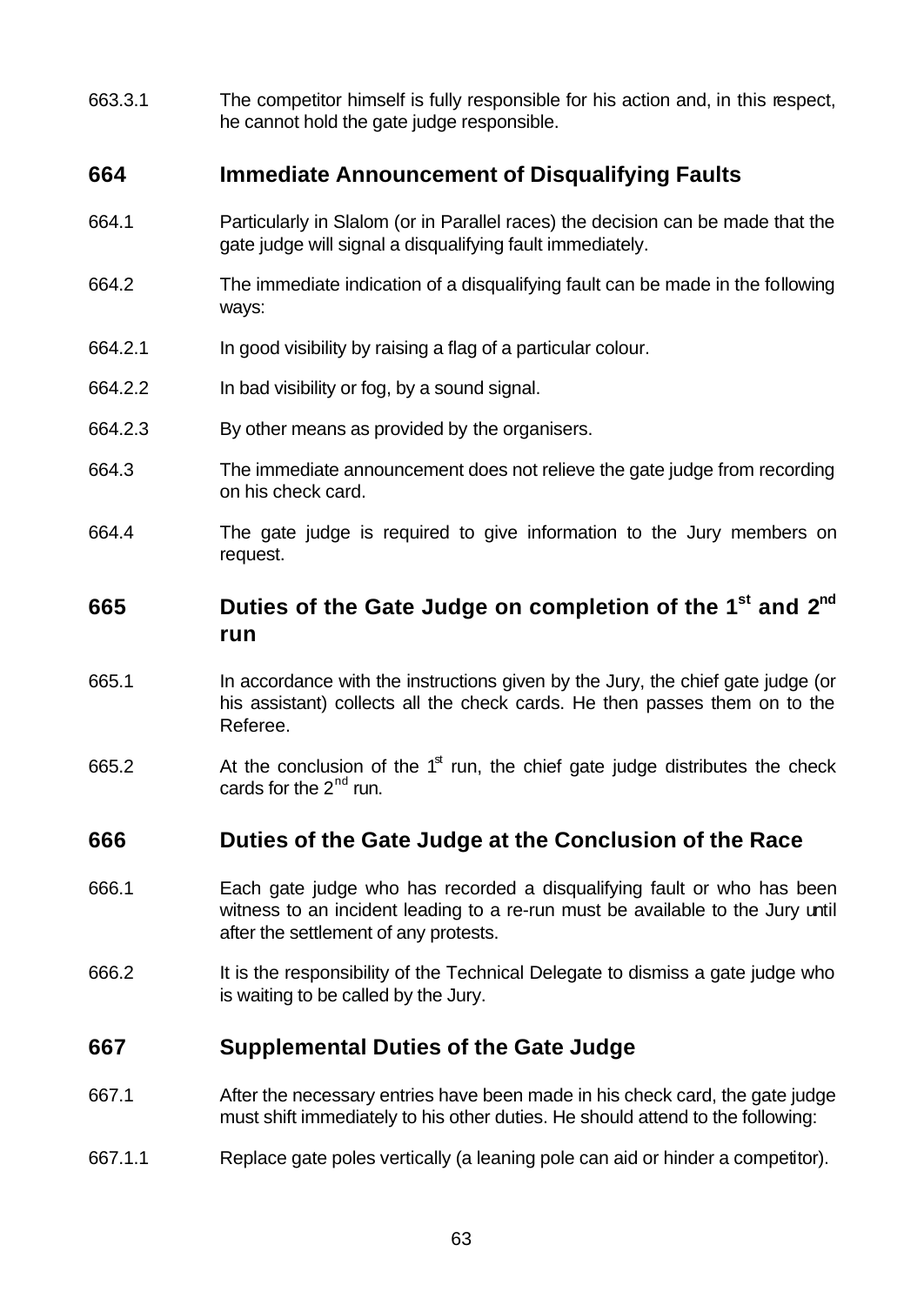- 667.1.2 Replace knocked out poles in their exact positions; the position may be marked by colour substance in the snow.
- 667.1.3 Replace, if possible, torn or missing banners.
- 667.1.4 Replace broken gate poles according to colour (blue or red). The pieces of broken poles should be moved to the side of the course.
- 667.1.5 Maintain and repair his section of the course.
- 667.1.6 Keep the course clear.
- 667.1.7 Remove any markings made on the course by competitor or third parties.
- 667.2 The gate judge in accordance with orders from the Jury must direct accredited persons to the best possible places where they can do their work without obstructing the competitors.
- 667.3 The gate judge must watch that the instructions issued by the Jury are adhered to (training opportunities, approved kinds of training, inspections, time schedules etc.).
- 667.4 If a competitor is obstructed during his run, he must immediately leave the race course and report this to the nearest gate judge. The gate judge must enter the circumstances of the incident on his check card and have this available for the Jury at the end of the  $1<sup>st</sup>$  or  $2<sup>nd</sup>$  run. The gate judge must request the competitor in question to report immediately to the Referee or another Jury member.

# **668 Location of the Gate Judge**

- 668.1 The gate judge must choose himself an isolated location. He must be so placed that he can properly observe the terrain or the gates and course sections which he is to oversee, near enough to be able to take prompt action, but distant enough not to hinder the competitor.
- 668.2 The organisers are obligated to outfit the gate judges so that they are readily identifiable. Clothing should be of such colour as not to be confused with a gate flag.

# **669 Number of Gate Judges**

- 669.1 The organiser is responsible for having a sufficient number of competent gate judges available. He may have them assembled, if necessary, for final instructions in the presence of the chief gate judge. If required the TD can participate in this session
- 669.2 The organiser must inform the Jury of the number of gate judges available for the training and particularly for the race.
- 669.3 At Olympic Winter Games, FIS World Ski Championships and FIS World Cup competitions, sufficient gate judges have to be available so that no one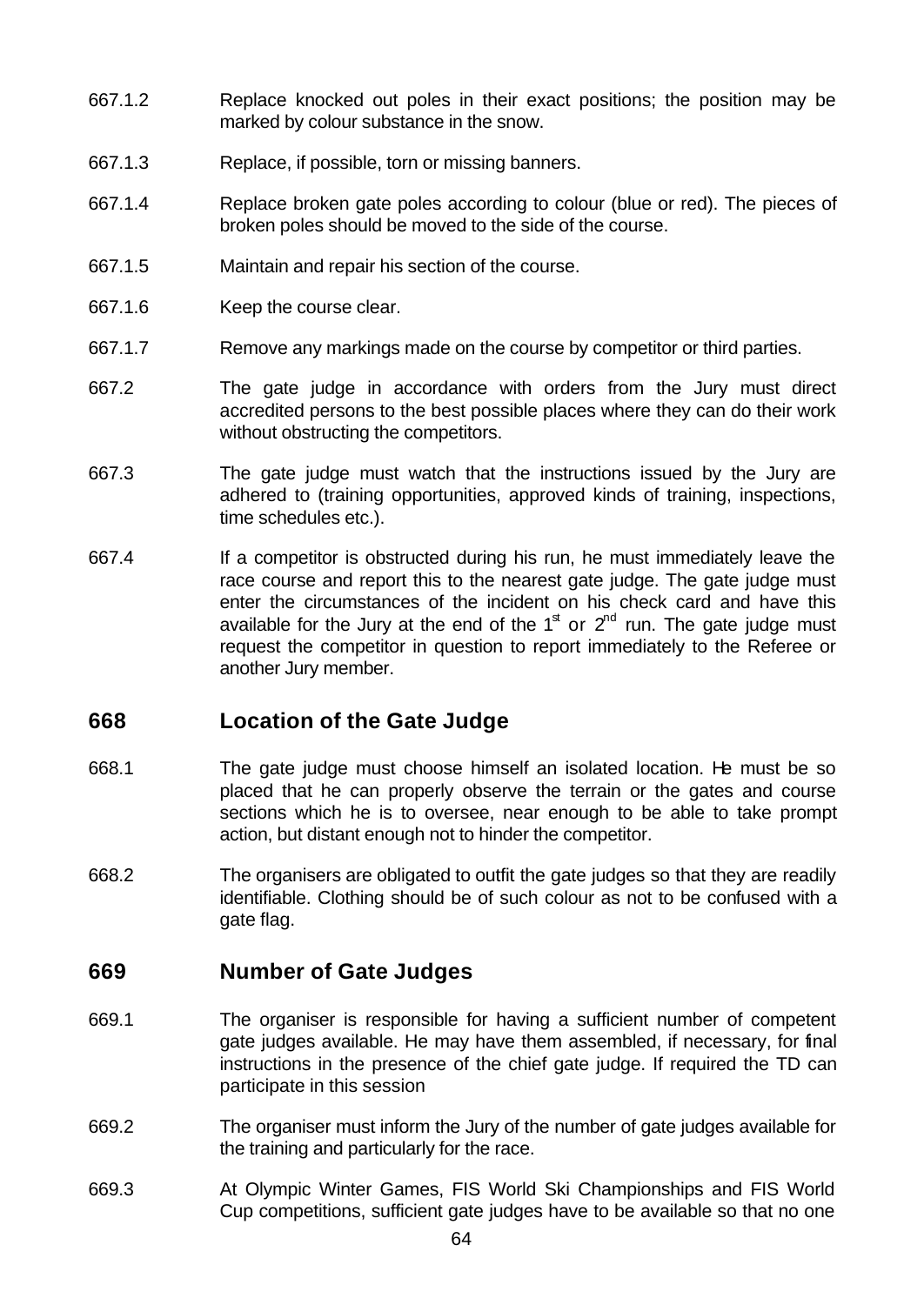has to control more than two gates. For all other competitions, this number may be increased to a maximum of three gates per gate judge.

# **670 Support of the Gate Judges**

- 670.1 The gate judge should be in his position well before the start of the race. His work could last several hours and may be made miserable by atmospheric conditions. It is advisable for the organisers to provide the gate judge with protective clothing against the cold, wind and snow.
- 670.2 In extreme cases, the organisers should supply a number of replacement gate judges who could replace gate judges during a race (or for the second run) if there appears to be any need for replacement.
- 670.3 The organiser must provide the gate judges with some form of nourishment at their positions.
- 670.4 At particularly difficult places where poles are often knocked down or broken, it is advisable that an assistant be assigned to help the gate judge.
- 670.5 The equipment necessary for the proper fulfilment of the gate judge's functions must be anticipated and put at his disposal. In particular:
- 670.5.1 A special plastic cover for the check card to protect it against snow and water.
- 670.5.2 A pencil, if possible attached to the cover by a string. An extra pencil. A few sheets of blank paper to note any incidents.
- 670.5.3 The necessary tools to work on keeping the course in proper condition: shovel, rake, drill, wedges, etc.
- 670.5.4 Enough replacement poles of the right colours. They should be placed at the side of the course.

# **675 Video control**

When the organiser has the technical installation for an official video control, the Jury will appoint an official video controller. The duties of the video controller are the same as a gatekeeper.

### **680 Slalom Poles**

All poles used in the alpine disciplines are described as slalom poles and are subdivided into rigid poles and flex-poles.

#### **680.1 Rigid Poles**

Round, uniform poles with a diameter between a minimum of 20 mm and a maximum of 32 mm without joints are allowed as rigid poles. They must be of such a length that when set, they project about 1.80 m out of the snow and they must be made of a non-splintering material (plastic, plasticised bamboo or material with similar properties).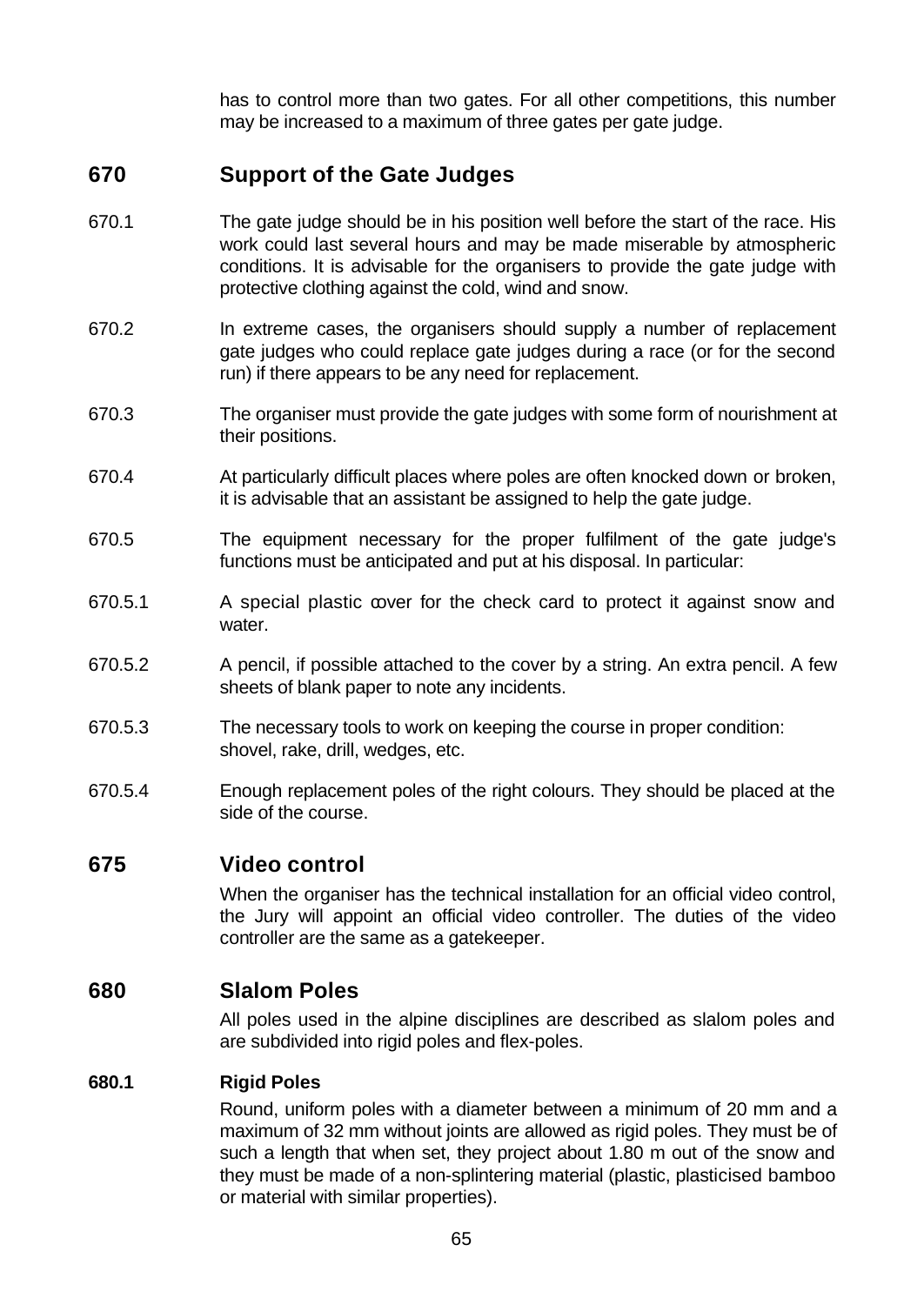For Downhill a maximum diameter of 50 mm is allowed (Rigid poles and Flex-poles (max 35 mm)).

#### **680.2 Flex-poles**

Flex-poles are fitted with a spring loaded hinge. They must conform to the FIS specifications.

### *680.2.1 Use of Flex-poles* Flex-poles must be used for all alpine competitions in the FIS Calendar except Downhill.

*680.2.1.1 Slalom* The slalom poles must be coloured red or blue. The turning pole must be a flex-pole.

### *680.2.1.2 Giant Slalom and Super-G* In Giant Slalom and Super-G two pairs of slalom poles are used, each pair carrying a gate flag between them. The banners must be fixed or tied so they will tear or break away from one pole. The turning pole(s) must be flexpole(s).

### *680.2.1.3 Gate flags for Giant Slalom and Super-G (GS, SG)* Gate flags must conform to the FIS Specifications for all GS and SG listed in the FIS Calendar.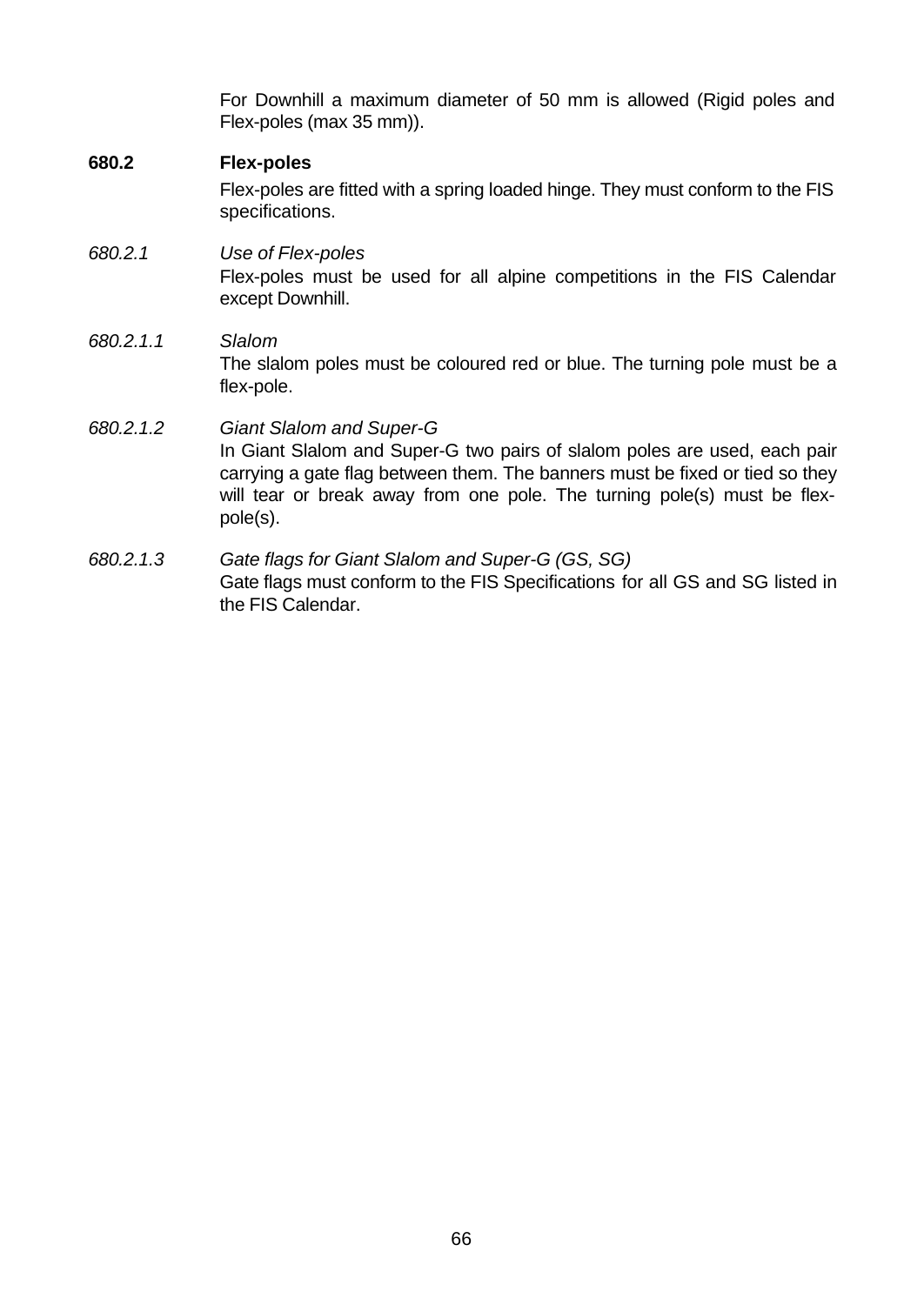## **3 rd Section**

# **Particular Rules for the different Disciplines**

# **700 Downhill**

**701 Technical Data**

# **701.1 Vertical Drop**

*701.1.1 Men's Courses*

For Olympic Winter Games, FIS World Ski Championships, FIS World Cups and FIS Continental Cups

- 800 m (in exceptional cases 750 m, for Continental Cups 650 m) - 1100 m.

For all other FIS races:

- 500 m - 1100 m (Junior 700 m)

## *701.1.2 Ladies' Courses*

For all competitions:

- 500 to 800 m

### **701.2 Course Length**

The course length has to be measured by a measuring tape or wheel and printed on the start and the results list.

### **701.3 Gates**

- 701.3.1 A Downhill gate consists of 4 slalom poles and 2 flags.
- 701.3.1.1 Courses are marked with red gates.
- 701.3.1.2 If men and women use the same course, the additional gates for women must be blue.
- 701.3.2 For flags rectangular cloth panels are to be used, approximately 0.75 m wide by 1.0 m high. They are to be fastened on the poles, so that they can be recognised as easily as possible by the competitors. In place of red cloth a luminous orange colour may be used.
- 701.3.3 The width of the gates must be at least 8 m.

# **702 The Courses**

### **702.1 Joint Regulations for Downhill Courses (Men and Ladies)**

Downhill courses for Olympic Winter Games, FIS World Ski Championships, and the FIS World Cup must be specifically inspected, whereby along with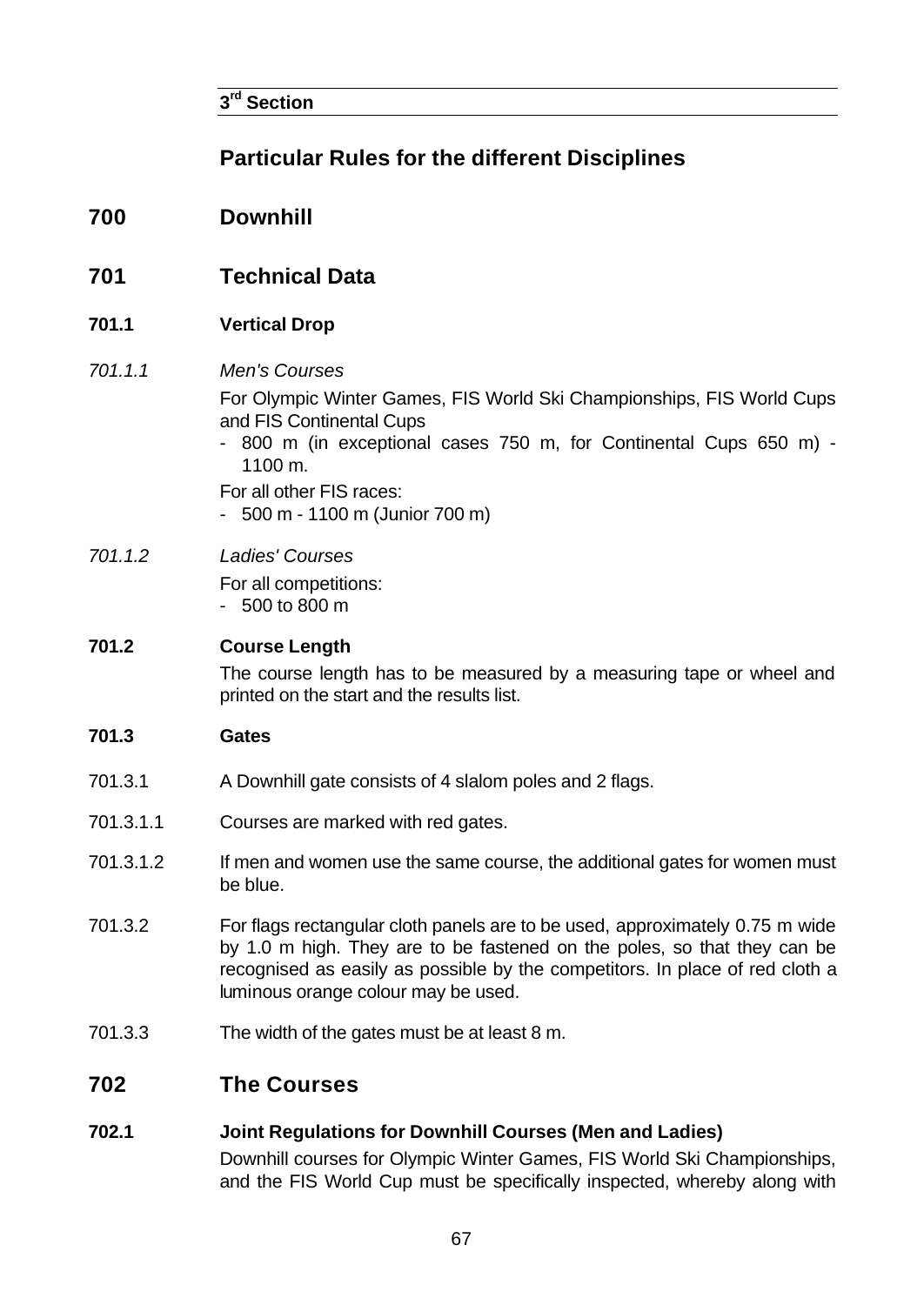the technical data attention must be given that these courses are not only qualified, but also technically demanding, as well as suitable for the media.

### **702.2 General Characteristics of the Courses**

A Downhill is characterised by the five components of technique, courage, speed, risk and physical condition. It must be possible to ski the Downhill course from the start to the finish with different speeds.

### **702.3 Particular Regulations for the Course Layout**

Natural unevenness of the ground may be left in place.

The approaches to lips and drop-offs that lead to jumps must continue evenly with gentle gradients.

On the outsides of curves fall zones and/or safety installations should be planned if necessary.

These courses should normally be approx. 30 m wide. The inspector assigned for course homologation decides whether this width is sufficient and if necessary, may order widening. He can also permit a width of less than 30 m depending on the line and terrain requirements, as long as the areas of the course before and after the narrow part enable this.

Obstacles against which competitors may be thrown by leaving the course should be as well protected as possible with high safety nets, safety fences, pads, straw in sacks, or similar appropriate means if necessary, together with slip-sheets.

Unprotected, bound straw bales may not be used.

### **702.4 Means of Transport**

Access to the start must be provided by lifts or shuttle service.

## **703 Course Setting**

### **703.1 Setting of the Gates**

- 703.1.1 Gates shall be set to delineate the desired racing line.
- 703.1.2 Before difficult jumps and difficult passages the speed should be controlled by appropriate course setting where possible.
- 703.1.3 At places where the outer poles must be removed the inner pole serves as a gate.

### **703.2 Preparation and Inspection of the Course**

- 703.2.1 For all Downhill competitions listed in the FIS Calendar, the race course should be completely prepared and race-ready before the first Jury inspection. It should be available with all of the installations as set out in the technical advisors or homologation report, or as agreed between the organiser and FIS prior to the arrival of the teams.
- 703.2.2 Before the start of the training on the first official training day, there shall be an inspection by the Jury with the technical advisor, if present and generally also in the presence of the team captains or trainers.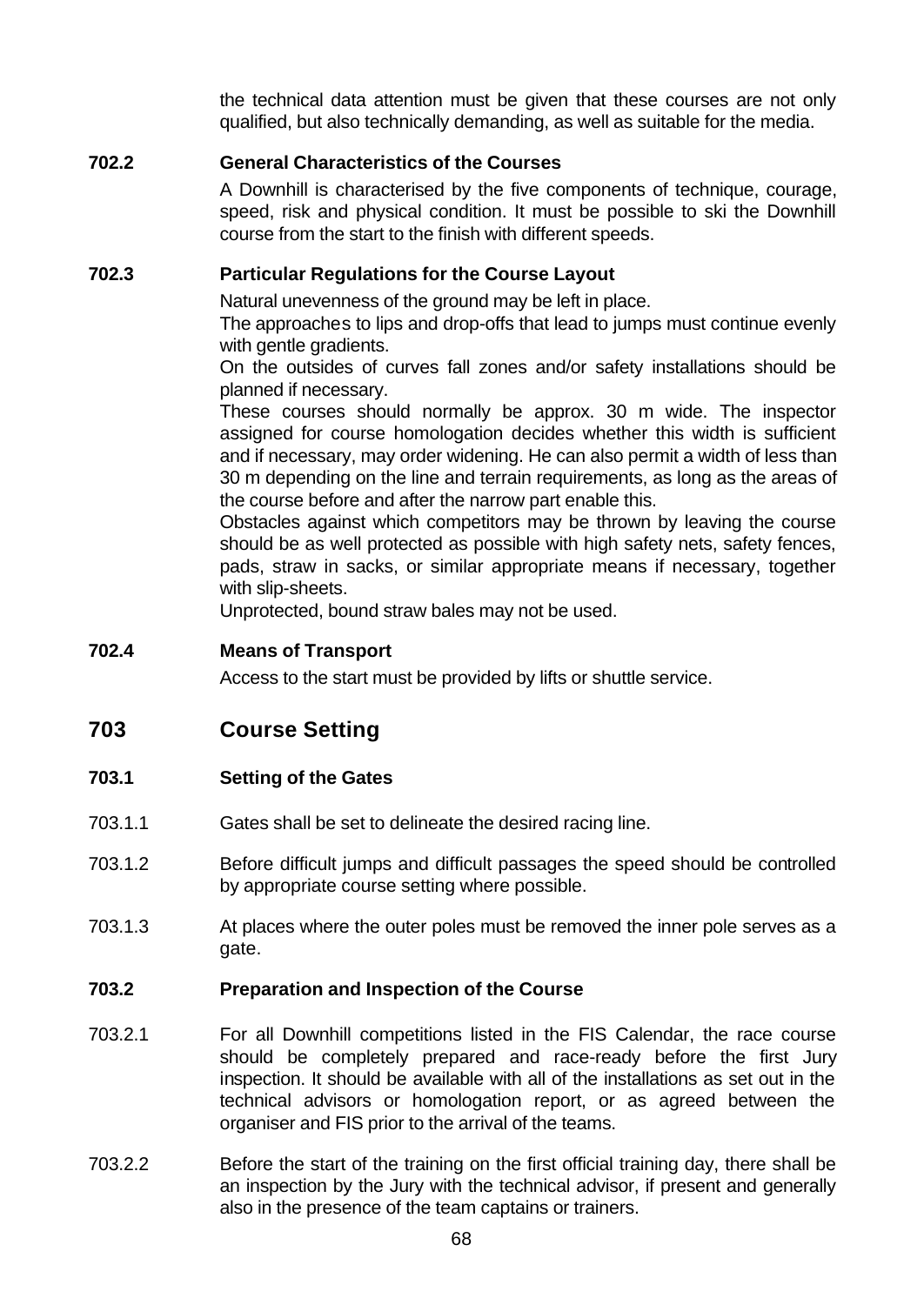- 703.2.3 Before the start of the first official training the competitors shall conduct a complete inspection of the course carrying their numbers. The time of the inspection is determined by the Jury.
- 703.2.4 The members of the Jury shall be available to receive requests and suggestions regarding the course, training. etc. from the competitors and trainers.

## **704 Official Training**

For the Downhill training of the Olympic Winter Games, FIS World Ski Championships, FIS World Cup and FIS Continental Cup special regulations may be issued.

### **704.1 Obligation to Participate**

The official training forms an inseparable part of the competition. The competitors are required to participate in the training. If substitutes are authorised, they must take part in the official training.

- 704.1.1 As an exception to art. 215.2 and 621.12 an athlete will be permitted to be entered or drawn in another race, except if the athlete actually participates in a training run at the first event and is actually drawn at the second event. He will not be permitted to return to the first event.
- 704.1.2 The TD must report any violation of this rule to the FIS.
- 704.1.3 The right to an exception to art. 621.12 will be limited to a maximum of three (3) athletes per National Association.
- 704.1.4 Any costs associated with athletes change of events will be the sole responsibility of the National Association concerned.

### **704.2 Duration**

Basically three days are scheduled for the inspection and official training.

- 704.2.1 A reduction to two training days or at least two training runs can be decided on by the Jury.
- 704.2.2 The official training need not necessarily be on three consecutive days.

### **704.3 Race-ready Preparation**

The entire facilities (start, course, and finish area) must be completely prepared as for racing by the first official training day.

704.3.1 All crowd control barriers must be completed.

### **704.4 First Aid and Medical Service**

The first aid and medical services must be completely operational during all training times.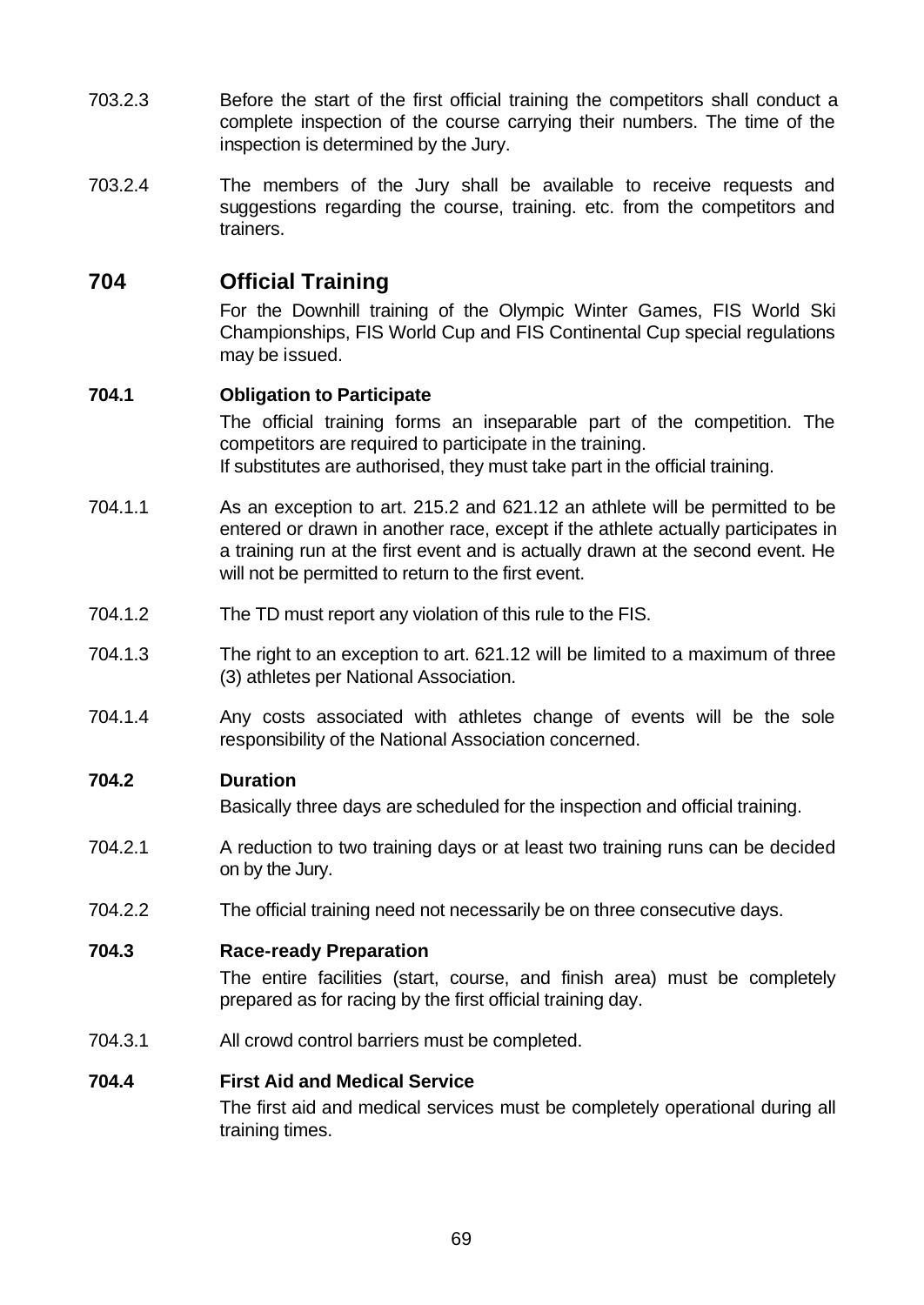### **704.5 Priority on the Lift Facilities to the Start**

The organisers must arrange for the competitors and specifically accredited officials to have assured priority on the lift facilities to the start in order to be able to utilise the training times without waiting.

### **704.6 Training Numbers**

For all official training runs the competitors have to wear the training numbers (bibs) as for racing.

### **704.7 Starting Order**

The start referee, or an official appointed by the Jury, shall verify from a start list that the competitors start the training in the order of the training numbers, and further that start intervals of at least 40 seconds are maintained.

### **704.8 Timed Training**

- 704.8.1 During at least one of the last two training days the times must be taken.
- 704.8.2 The recorded times for the different runs of a training day must be announced by the publication of training result lists or by loud speaker. The scoreboard can be put to use. The times however, must be given to the team captains at the latest at the team captains meeting.
- 704.8.3 A competitor must participate in at least one timed training run.
- 704.8.4 In case of a fall, or stopping, or being overtaken during a training run, the competitor must leave the race course. Continuing on the Downhill course during the current training is not permitted. He may, however, move along the edge of the course to the finish.
- 704.8.5 In case of atmospheric changes (snowfall etc.) between the last training day and the day of the race, an inspection of the course can be organised for the competitors on the day of the race accompanied by the members of the Jury.
- 704.8.6 Whenever possible, one training should take place at the same time as that scheduled for the race.

## **705 Yellow Zones**

### **705.1 Inspection**

The Jury may if required, establish yellow zones for the training and for the race. These must be equipped with yellow or yellow/black flags which can be waved to alert the following competitor. The zones must be designated before the first inspection and should be recognisable by the competitors.

### **705.2 Training**

When a competitor is stopped in training within the yellow zone, he has the right to re-start from the point where he has been stopped.

At the request of the competitor, the respective Jury member may allow him a re-run if this is possible from the point of view of the organisation and the necessary delay. In this case it is the responsibility of the competitor to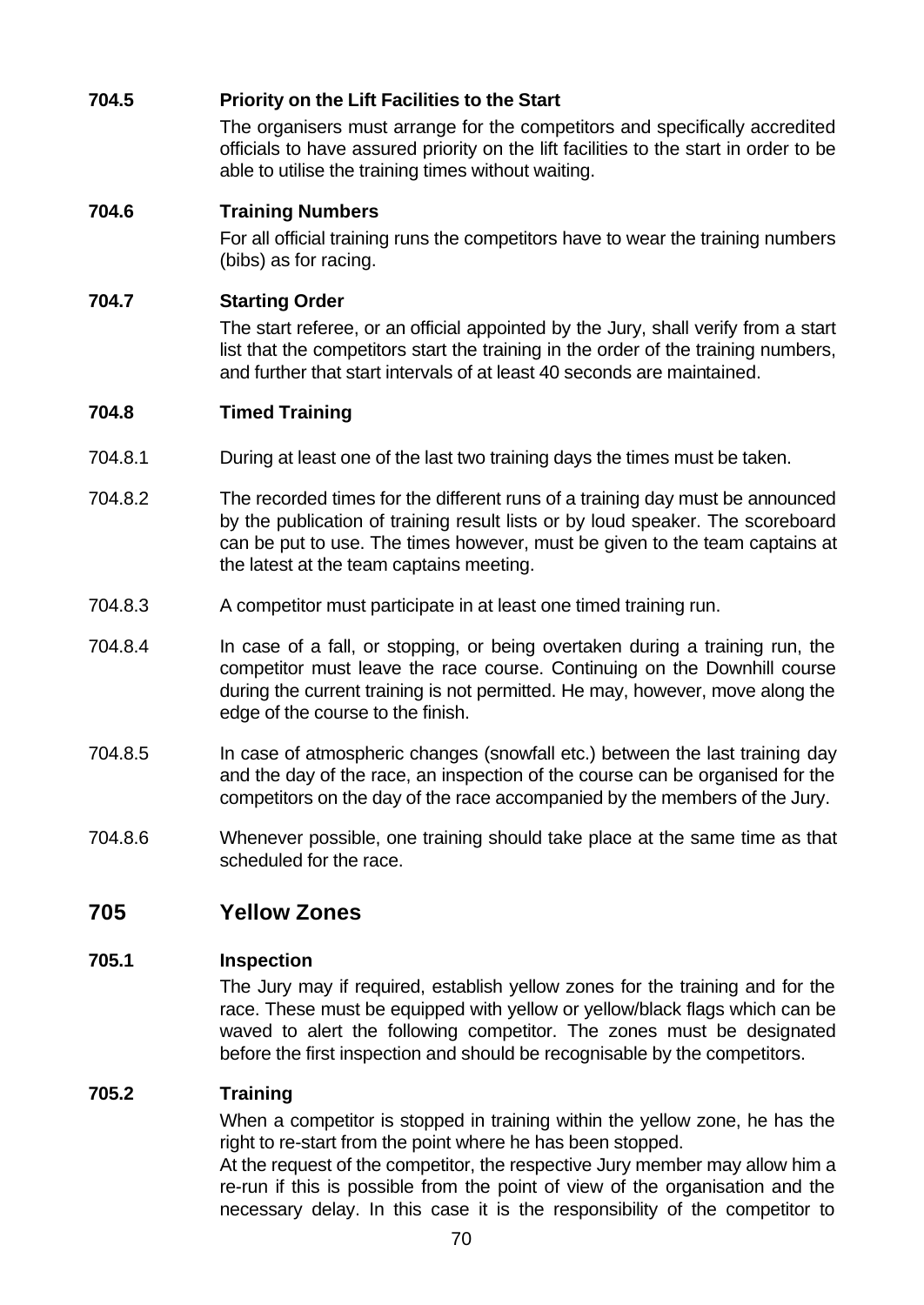present himself to the start referee before the last competitor has started, otherwise this authorisation will be withdrawn.

### **705.3 Race**

When a competitor is stopped during the race he has the right to a re-run provided the Jury considers this possible from an organisational point of view.

### **705.4 Obligation**

When a competitor is waved down by a yellow flag he must stop immediately.

### **705.5 Commands**

On the command "start stop!" the start referee must immediately close the start. On the command "start stop, flag stop!" the start referee must immediately close the start and all the competitors on the course must be stopped by waving the yellow flags.

## **706 Execution of the Downhill**

### **706.1 Downhill in One Run**

A Downhill will be carried out in one run.

### **706.2 Downhill in Two Runs**

- 706.2.1 If the topography of a country does not permit a Downhill with the required vertical drop as stated in the ICR, a Downhill in two runs can be organised.
- 706.2.2 The vertical drop must be at least 450 m.
- 706.2.3 The placing will be determined by the addition of the two runs. The rule "Starting order for the 2nd run" (art. 621.10) will be used.
- 706.2.4 All the rules for the Downhill are valid for the race in two runs. The Jury will rule in case of problems caused by the course, the training and the two runs.
- 706.2.5 The two runs should be run on the same day.
- 706.2.6 Each National Ski Association may carry out two Downhill races in two runs without calculating a special penalty.

## **707 Crash Helmet**

All competitors and forerunners in Downhill are obliged to wear a crash helmet that conforms to the competition equipment specifications. This is valid for the official training as well as for the race.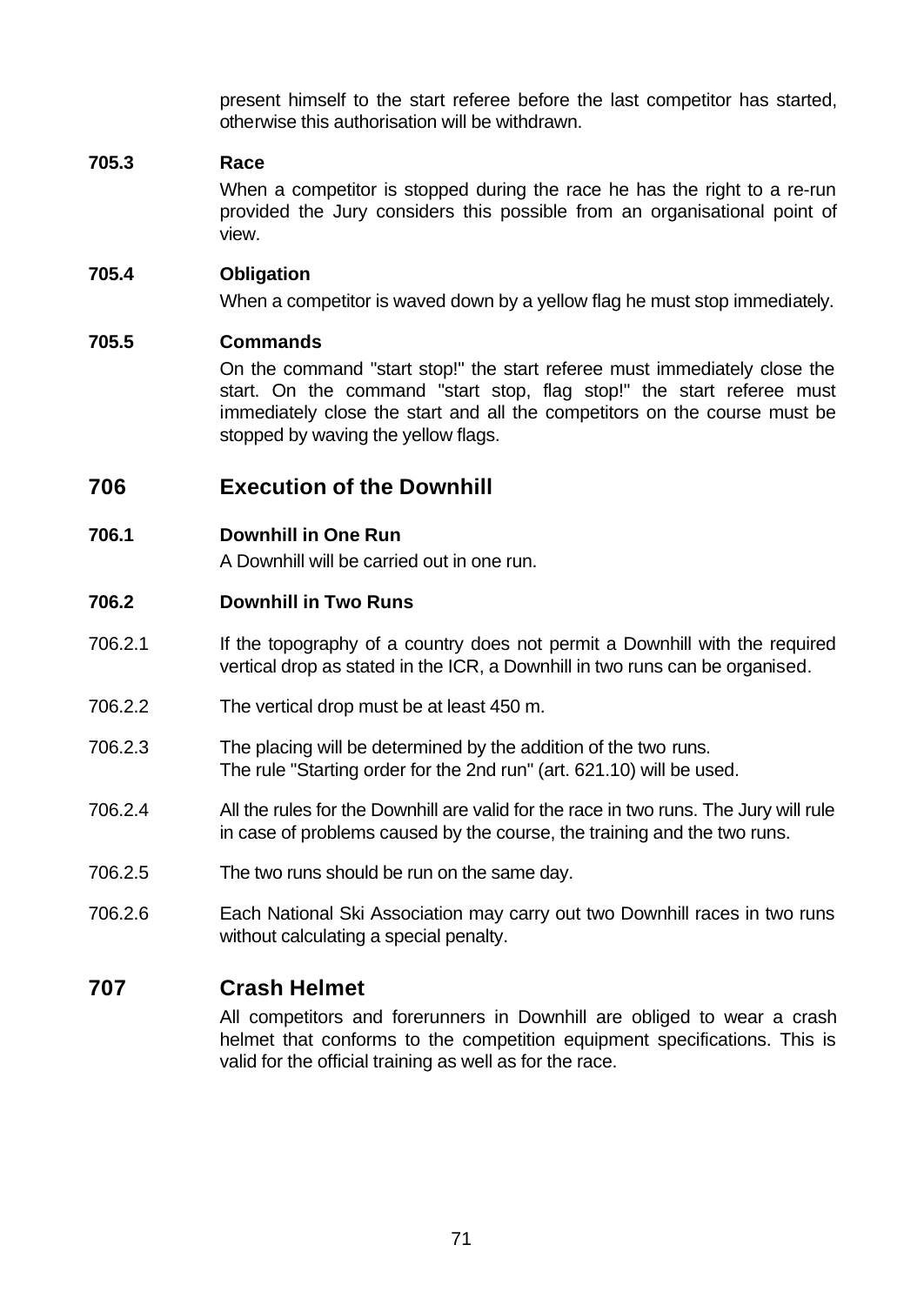| 800       | <b>Slalom</b>                                                                                                                                                                                                                                                                                                                                                                                    |  |  |  |  |
|-----------|--------------------------------------------------------------------------------------------------------------------------------------------------------------------------------------------------------------------------------------------------------------------------------------------------------------------------------------------------------------------------------------------------|--|--|--|--|
| 801       | <b>Technical Data</b>                                                                                                                                                                                                                                                                                                                                                                            |  |  |  |  |
| 801.1     | <b>Vertical Drop</b>                                                                                                                                                                                                                                                                                                                                                                             |  |  |  |  |
| 801.1.1   | <b>Men's Courses</b><br>For Olympic Winter Games, FIS World Ski Championships and FIS World<br>Cup:<br>$-180 - 220$ m<br>For all other races of the FIS:<br>$-140 - 220$ m.<br>In countries where courses with these vertical drops cannot easily be<br>achieved, the vertical drop for a Slalom may be exceptionally reduced by the<br>Sub-Committee for Alpine Courses to a minimum of 120 m.  |  |  |  |  |
| 801.1.2   | <b>Ladies' Courses</b><br>For Olympic Winter Games, FIS World Ski Championships and FIS World<br>Cup:<br>$-140 - 200$ m<br>For all other races of the FIS:<br>$-120 - 200$ m                                                                                                                                                                                                                     |  |  |  |  |
| 801.1.3   | <b>Children's Courses</b><br>Children I: maximum 120 m<br>- Children II: maximum 160 m                                                                                                                                                                                                                                                                                                           |  |  |  |  |
| 801.2     | <b>Gates</b>                                                                                                                                                                                                                                                                                                                                                                                     |  |  |  |  |
| 801.2.1   | A slalom gate consist of two slalom poles (art. 680).                                                                                                                                                                                                                                                                                                                                            |  |  |  |  |
| 801.2.2   | Consecutive gates must alternate in blue and red.                                                                                                                                                                                                                                                                                                                                                |  |  |  |  |
| 801.2.3   | A gate must have a minimum width of 4 m and a maximum of 6 m.<br>The distance between two gates may not be less than 0.75 m. This distance<br>must exist between the poles of different gates as well as between the gate<br>line of one gate and the poles of another.<br>The distance from turning pole to turning pole of successive gates may not be<br>less than 0.75 m not more than 15 m. |  |  |  |  |
| 801.2.4   | Number of Gates / Direction Changes:                                                                                                                                                                                                                                                                                                                                                             |  |  |  |  |
| 801.2.4.1 | <b>World Cup</b><br>Men's WC:<br>minimum 55 direction changes<br>$-3)$<br>maximum 75 direction changes<br>$+3)$<br>Ladies' WC:<br>minimum 45 direction changes<br>$-3)$<br>maximum 65 direction changes<br>$+3)$                                                                                                                                                                                 |  |  |  |  |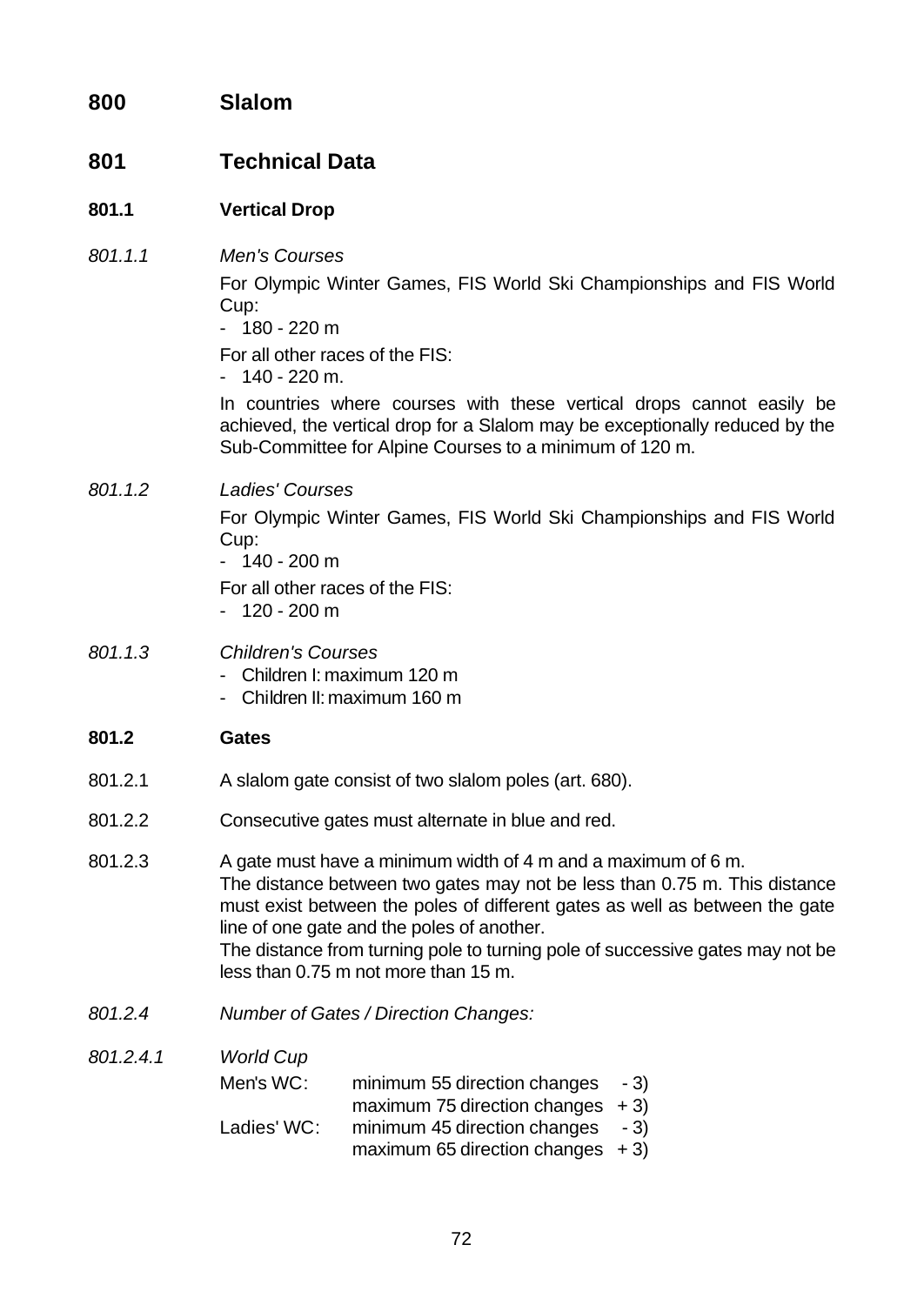*801.2.4.2 FIS and Continental Cup competitions*

| Men:         | minimum 55 gates <sup>1)</sup> | $-3)$            |
|--------------|--------------------------------|------------------|
|              | maximum 75 gates               | $+3$ ) as excep- |
| Ladies:      | minimum 45 gates               | $-3$ ) tion      |
|              | maximum 65 gates               | $+3)$            |
| Children I:  | minimum 32 gates               |                  |
|              | maximum 40 gates               |                  |
| Children II: | minimum 38 gates               |                  |
|              | maximum 50 gates               |                  |

 $<sup>1</sup>$  140 m and less vertical drop: 45 gates</sup>

# **802 The Courses**

### **802.1 General Characteristics of the Course**

- 802.1.1 At Olympic Winter Games and FIS World Ski Championships the course must be set on slopes with a gradient of 33% to 45%. It may even be below 33%, but may exceed 52% only in very short parts of the course.
- 802.1.2 The ideal slalom course, taking into consideration the drop and the gradient specified above, must include a series of turns designed to allow the competitors to combine speed with neat execution and precision of turns.
- 802.1.3 The Slalom should permit the rapid completion of all turns. The course should not require acrobatics incompatible with normal ski technique. It should be a technically clever composition of figures suited to the terrain, linked by single and multiple gates, allowing a fluent run, but testing the widest variety of ski technique, including changes of direction with very different radii. Gates should never be set only down the fall-line, but so that some full turns are required, interspersed with traverses.

### *802.1.4 Preparation of the Course* Slalom competitions must be raced on a course that is as hard as possible. If snow falls during the race, the chief of course must ensure that it is stamped or, if possible, removed from the course.

### **802.2 Width**

The course should normally be 40 m wide, if two runs are set on the same terrain.

# **803 Course Setting**

## **803.1 Course Setters**

### *803.1.1 Inspection of the Slalom course*

This inspection must be carried out by the course setter before he sets the course. The Slalom should correspond to the average ability of the first 30 competitors.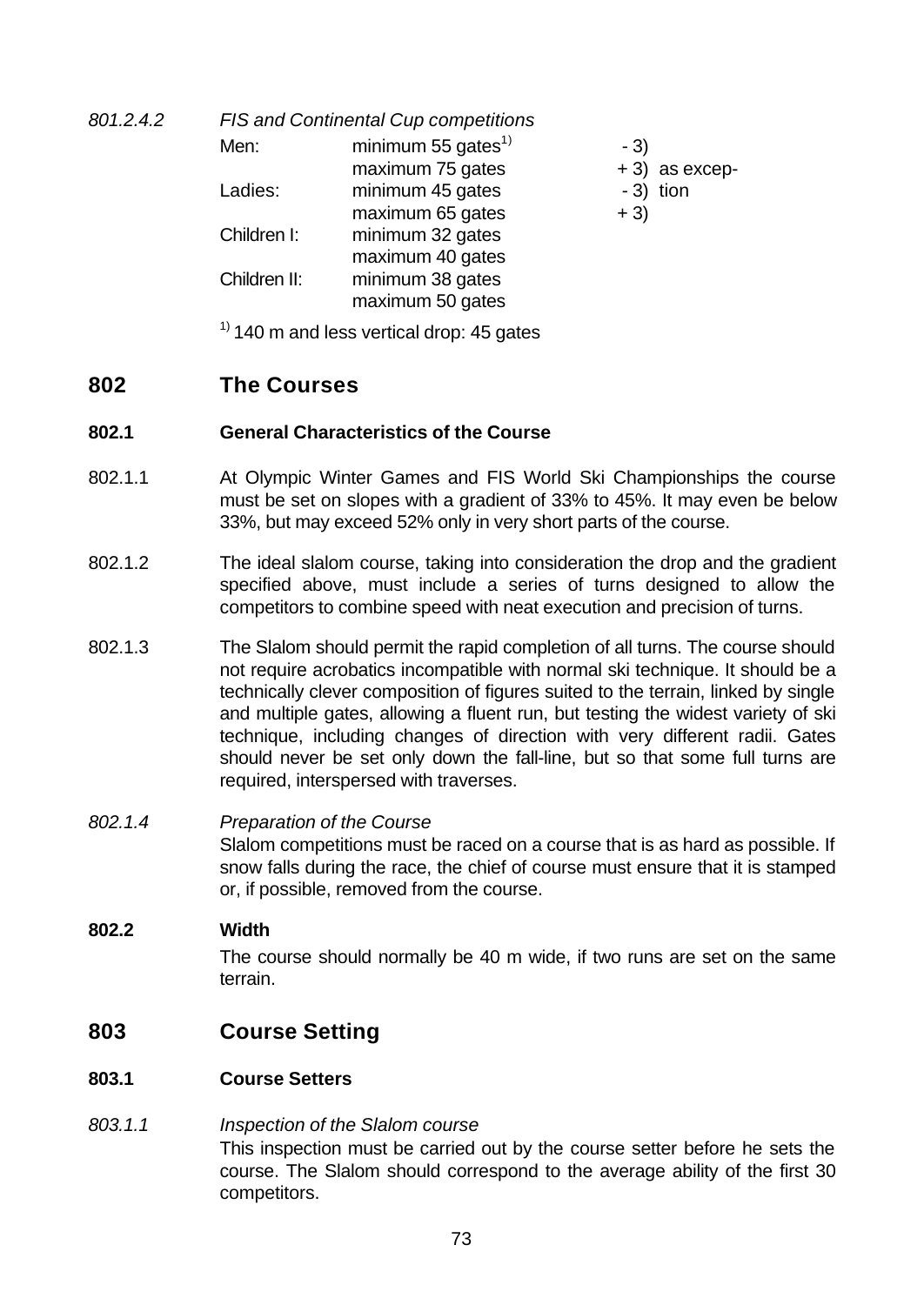### **803.2 Number of Gates and Combinations of Gates**

A Slalom must contain horizontal (open) and vertical (closed) gates as well as a minimum of one and a maximum of three vertical combinations consisting of three to four gates and at least three hairpin-combinations.

### *803.2.1 Children*

- Children I: Maximum 2 hairpin combinations and maximum 1 vertical combination consisting of maximum 3 gates.
- Children II: Maximum 3 hairpin combinations and maximum 2 vertical combination consisting of 3 - maximum 4 gates.

The course should have no special technical difficulties. Flex-poles must be light poles (25 - 28.9 mm).

### **803.3 Gates and Combinations of Gates**

The most important types of gates and combinations of gates are: (diagram)

#### **803.4 Setting**

In setting a Slalom the following principles should be observed:

- 803.4.1 Avoidance of monotonous series of standardised combinations of gates.
- 803.4.2 Gates, which impose on competitors too sudden sharp braking, should be avoided, as they spoil the fluency of the run without increasing the difficulties a modern Slalom should have.
- 803.4.3 It is advisable before difficult combinations of gates to set at least one gate which allows the competitor to ski through the difficult combination under control.
- 803.4.4 It is not advisable to set difficult figures either right at the beginning or end of the course. The last gates should be rather fast, so that the competitor passes the finish at a good speed.
- 803.4.5 The last gate should not be too close to the finish. It should direct competitors towards the middle part of the finish. If the width of the slope necessitates it, the last gate can be common to both courses, provided the prescribed alternation of blue and red gates is maintained.
- 803.4.6 The slalom poles should be fixed (screwed) in by the chief of course or his assistants immediately after they have been set, so that the course setter can supervise the operation.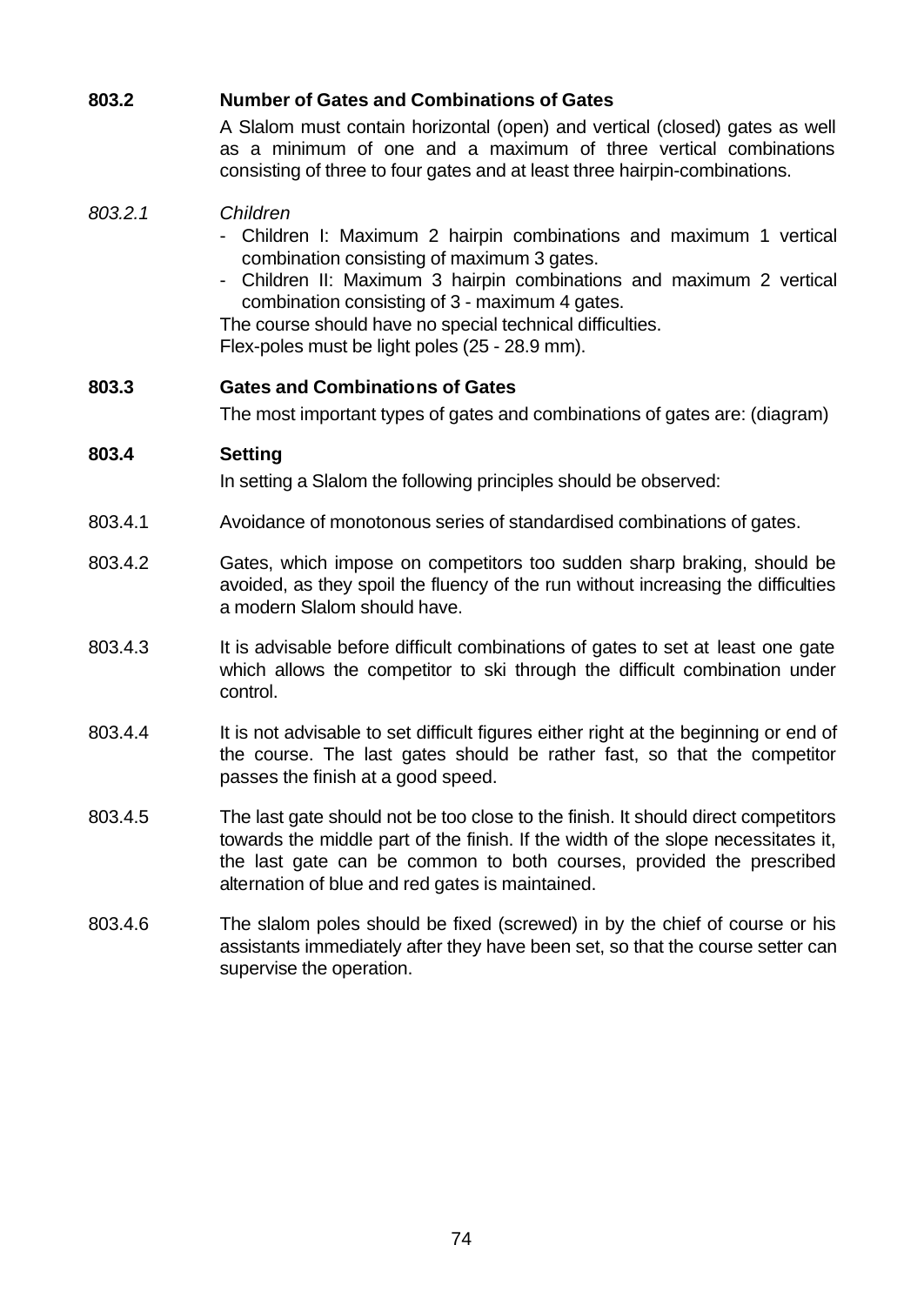

### **803.5 Checking the Slalom Course**

The Jury must check that the course is ready for racing once the course setter has set it, paying special attention that:

- The slalom poles are firmly fixed (screwed) in.
- The gates are in the right colour order.
- The position of the poles is marked.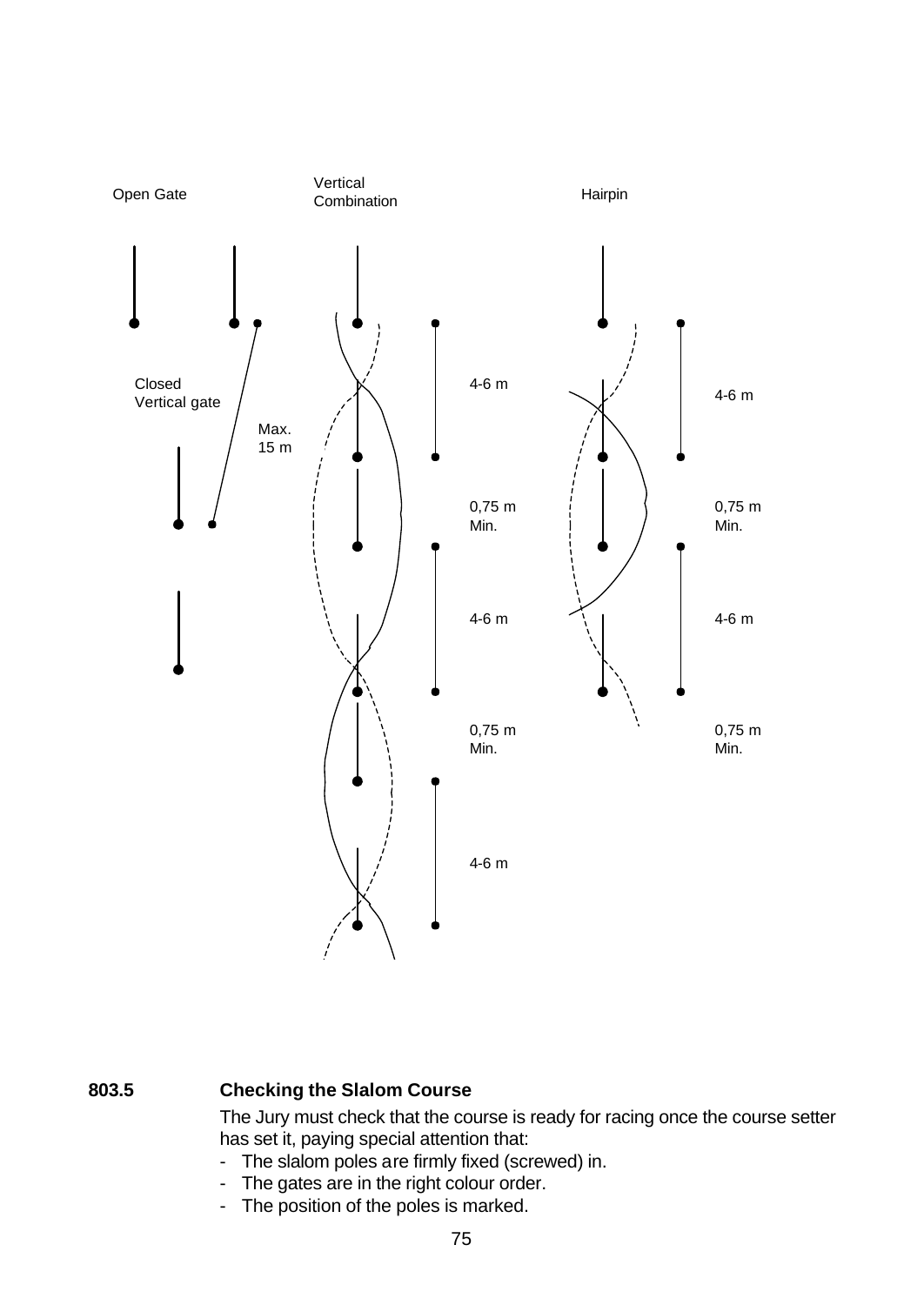- The numbers are in the right order on the outside poles.
- The poles are high enough above the snow.
- The two slalom courses are far enough from each other to avoid misleading the competitors.
- The reserve poles are correctly placed not to mislead the competitors.
- Start and finish are in accordance with art. 613 and 615.

## **804 Inspection of the Course**

- 804.1 The course must be in ideal racing conditions from the time the competitor's inspection starts and the competitors must not be disturbed during the inspection by workers on the course. The Jury decides the method of the inspection. Competitors must carry their start numbers. They may not ski down the prepared course or through the gates. They are not permitted to enter the course on foot without skis.
- 804.2 It is absolutely essential to have a prepared warm-up slope near the start.

## **805 The Start**

### **805.1 Start Intervals**

The start takes place at irregular intervals in Slalom. The chief of timing and calculation or his special assistant tells the starter when each competitor should start, in agreement with the Jury. The competitor on the course need not be over the finish before the next competitor starts.

### **805.2 Starting Order**

- 805.2.1 In the first run according to the start numbers.
- 805.2.2 For the second run see art. 621.10.

### **805.3 Start Signal**

As soon as the starter has received the order for the next start, he gives the competitor the warning "Ready", "Attention", "Achtung" and a few seconds later the start signal "Go! Partez! Los!". The competitor must start within about 10 seconds after this order.

805.3.1 A competitor must appear at latest one minute after being called by the official. Advanced start times caused by the non-arrival of preceding competitors have to be taken into account. The start referee may however, permit a delay which in his opinion is due to "force majeure". In doubtful cases he may allow the competitor a provisional start, inserted in the normal starting order. The start referee will make the necessary decisions.

### **805.4 Valid Start and False Start**

Each competitor must start according to the art. 805.3, otherwise he will be sanctioned.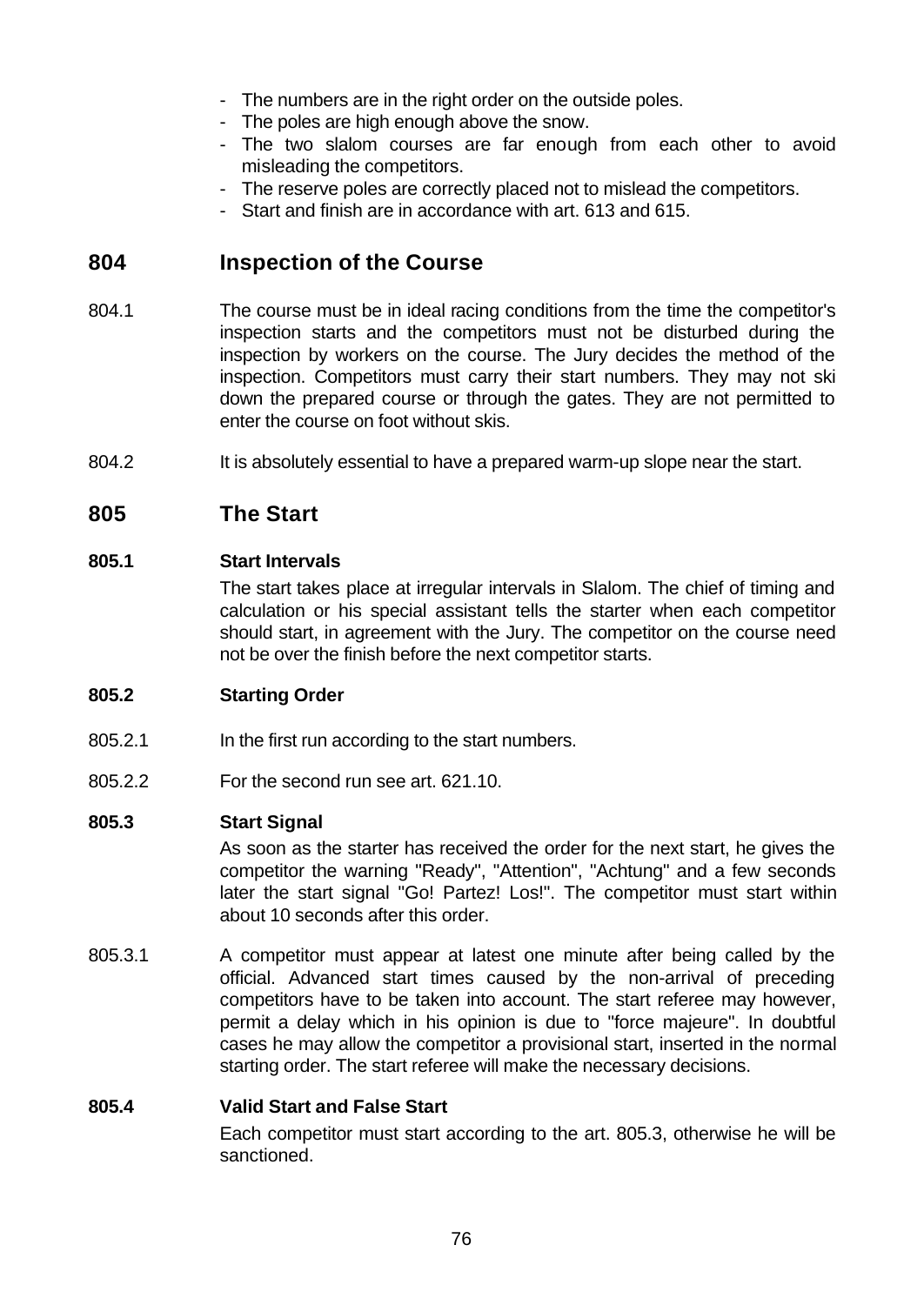# **806 Execution of the Slalom**

### **806.1 Two runs**

A Slalom must always be decided by two runs on two different courses. Both courses must be used one after the other in the order decided by the Jury. Division of the competitors into two groups starting simultaneously on both courses is not allowed. Whenever possible, both runs should be held on the same day.

### **806.2 Limitations in the Second Run**

The Jury has the right to reduce the number of competitors in the second run to half, provided that notice was given in the invitation or on the official notice board before the race started, and at the team captain's meeting before the draw.

### **806.3 Video and Film Control**

At Olympic Winter Games, FIS World Ski Championships, FIS World Cup and FIS Europa Cup the Organising Committee must arrange for recordings on video, so that the whole Slalom can be recorded. At the other FIS Calendar races, a video or film control is recommended.

## **900 Giant Slalom**

## **901 Technical Data**

- **901.1 Vertical Drop**
- *901.1.1 Men's Courses*  $-250 - 450$  m.
- *901.1.2 Ladies' Courses*  $-250 - 400$  m.
- 901.1.3 For Olympic Winter Games, FIS World Ski Championships and FIS World Cup the minimum vertical drop is 300 m (men and ladies).
- *901.1.4 Children's Courses*
	- Children I: maximum 250 m
	- Children II: maximum 250 m with two and maximum 300 m with only 1 run

### **901.2 The Gates**

- 901.2.1 A giant slalom gate consists of 4 slalom poles (art. 680) and 2 flags.
- 901.2.2 The gates must be alternately red and blue. The gate flags are to be at least approx. 75 cm wide and approx. 50 cm high. They are fastened between the poles so that the lower edge of the flag is at least approx. 1 m above the snow and must be capable of tearing or breaking away from the pole (see also art. 680.2.1.3).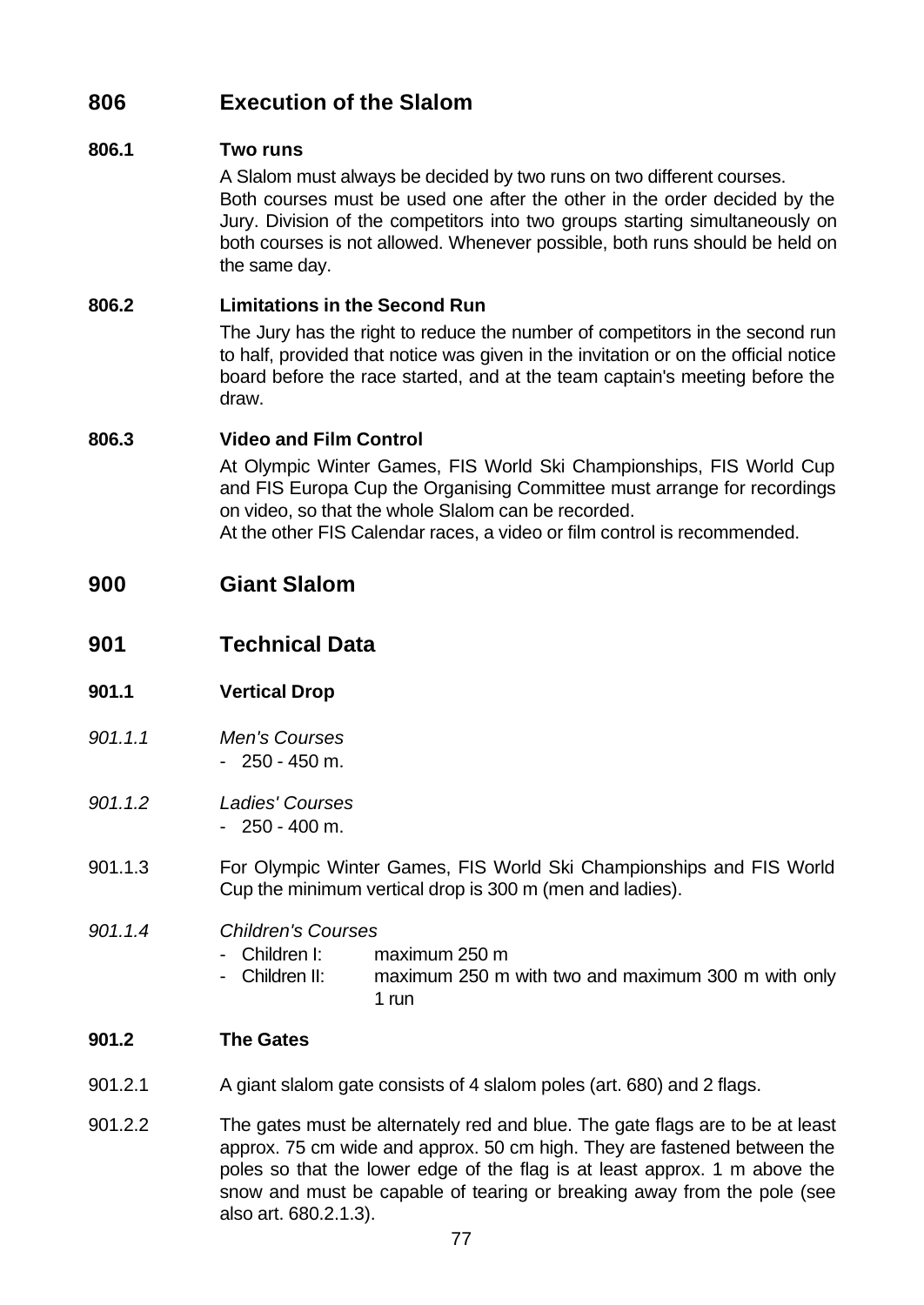901.2.3 The gates must be at least 4 m and at most 8 m wide. The distance between the nearest poles of two successive gates must not be less than 10 m. For closed gates, the flags should be approx. 30 cm wide and approx. 50 cm high.

*901.2.4 The Giant Slalom has to be set as follows:* 11-15% of the vertical drop in meters  $=$  number of direction changes by rounding up or down of the decimals. Children: 13% - 15% of the vertical drop

## **902 The Courses**

### **902.1 General Characteristics of the Courses**

The terrain should preferably be undulating and hilly. The course should normally have a width of approximately 40 m.

The inspector authorised to homologate the course decides whether this width is adequate and if necessary can order it to be widened. He can also permit a width of less than 40 m depending on the line and terrain requirements, as long as the areas of the course before and after the narrow part enable this.

### **902.2 Preparation of the Course**

The course must be prepared as for the Downhill race. The parts of the course where gates are set and where competitors have to turn must be prepared as for a Slalom.

## **903 Course Setting**

### **903.1 Setting**

In setting a Giant Slalom the following principles should be observed:

- 903.1.1 The first run should be set the day before the race. Both runs can be set on the same course but the second run must be re-set.
- 903.1.2 The skilful use of the ground when setting a Giant Slalom is, in most cases, even more important than for a Slalom, since combinations play a less important role owing to the prescribed width of the gates and the greater distances between them. It is therefore better to set mainly single gates, while exploiting the ground to the utmost. Combinations can be set, but mainly on uninteresting terrain.
- 903.1.3 A Giant Slalom consists of a variety of long, medium and small turns. The competitor should be free to choose his own line between the gates. The full width of a hill should be used wherever possible.
- 903.1.4 The course setter in setting the course for children must take particular consideration of the physical ability of the competitors.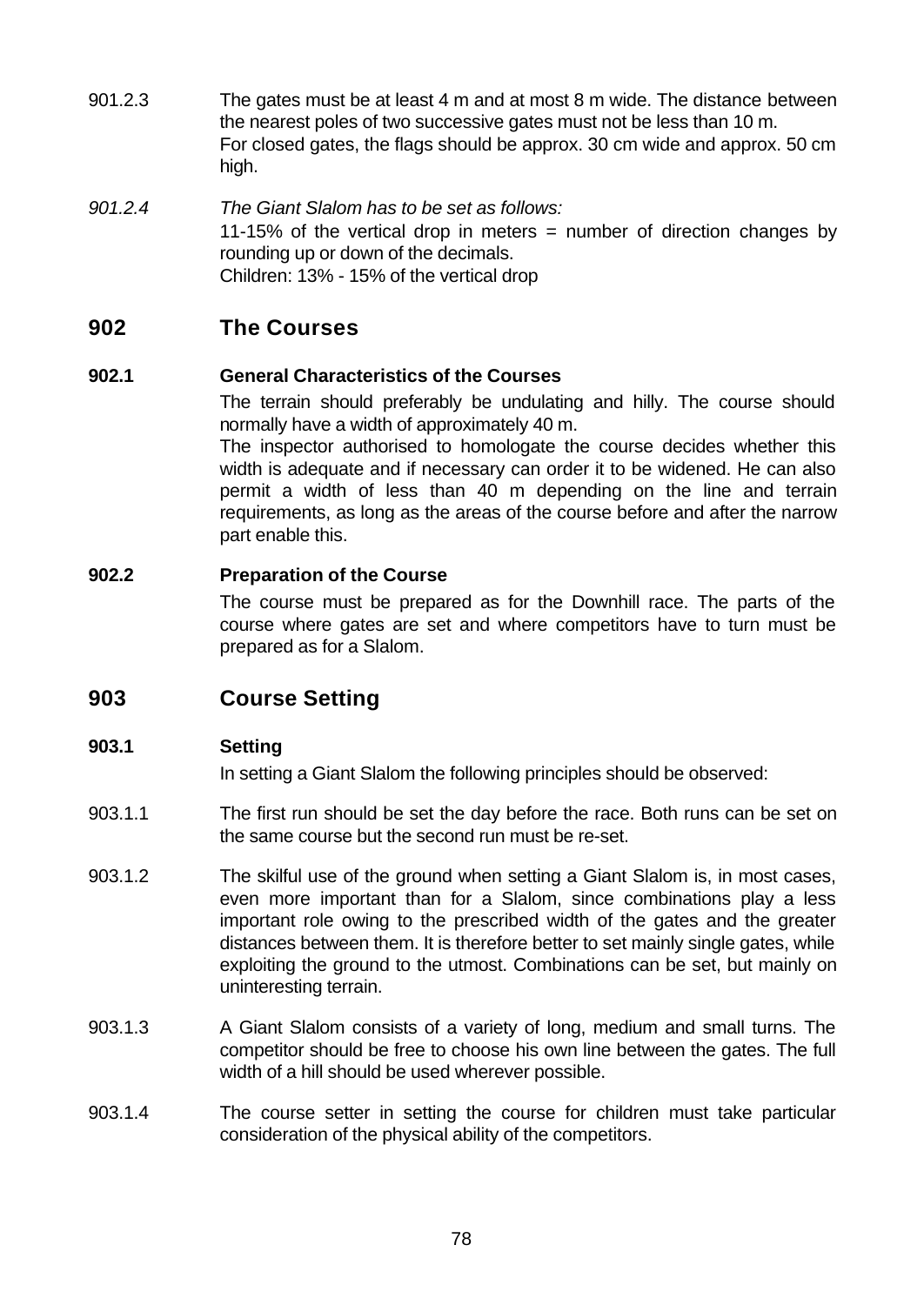# **904 Inspection of the Course**

The course will remain closed for training on the day of the race. The gates must be finally set at least one hour before the start.

The competitors are allowed to study the course after its final setting, either by climbing on skis or by slowly skiing down alongside the course. The Jury decides the method of inspection. Skiing through a gate or practising turns parallel with those required by gates on the course is forbidden. Competitors must carry their start numbers.

# **905 The Start**

- 905.1 In the first run according to the start numbers (art. 621.3 and 622).
- 905.2 Starting order for the second run see art. 621.10.

## **906 Execution of the Giant Slalom**

- 906.1 A Giant Slalom must always be decided by two runs (men and ladies). The second run may be held on the same course, but the gates must be reset. Whenever possible, both runs should be held on the same day.
- 906.2 Giant Slalom for children I is to be conducted in only one run. Giant Slalom for children II may be conducted in two runs. Children are required to wear a crash helmet that confirms to the competition equipment specifications.

## **906.3 Video Control**

Art. 806.3 is applied - if possible - also for Giant Slalom.

- **1000 Super-G**
- **1001 Technical Data**

## **1001.1 Vertical Drop**

*1001.1.1 Men's Courses*  $-500 - 650$  m

The vertical drop may exceptionally be reduced by the Subcommittee for Alpine Courses to a minimum of 450 m.

*1001.1.2 Ladies' Courses*

For Olympic Winter Games, FIS World Ski Championships and FIS World Cups:

 $-400 - 600$  m

For all other competitions of the FIS:

- 350 - 600 m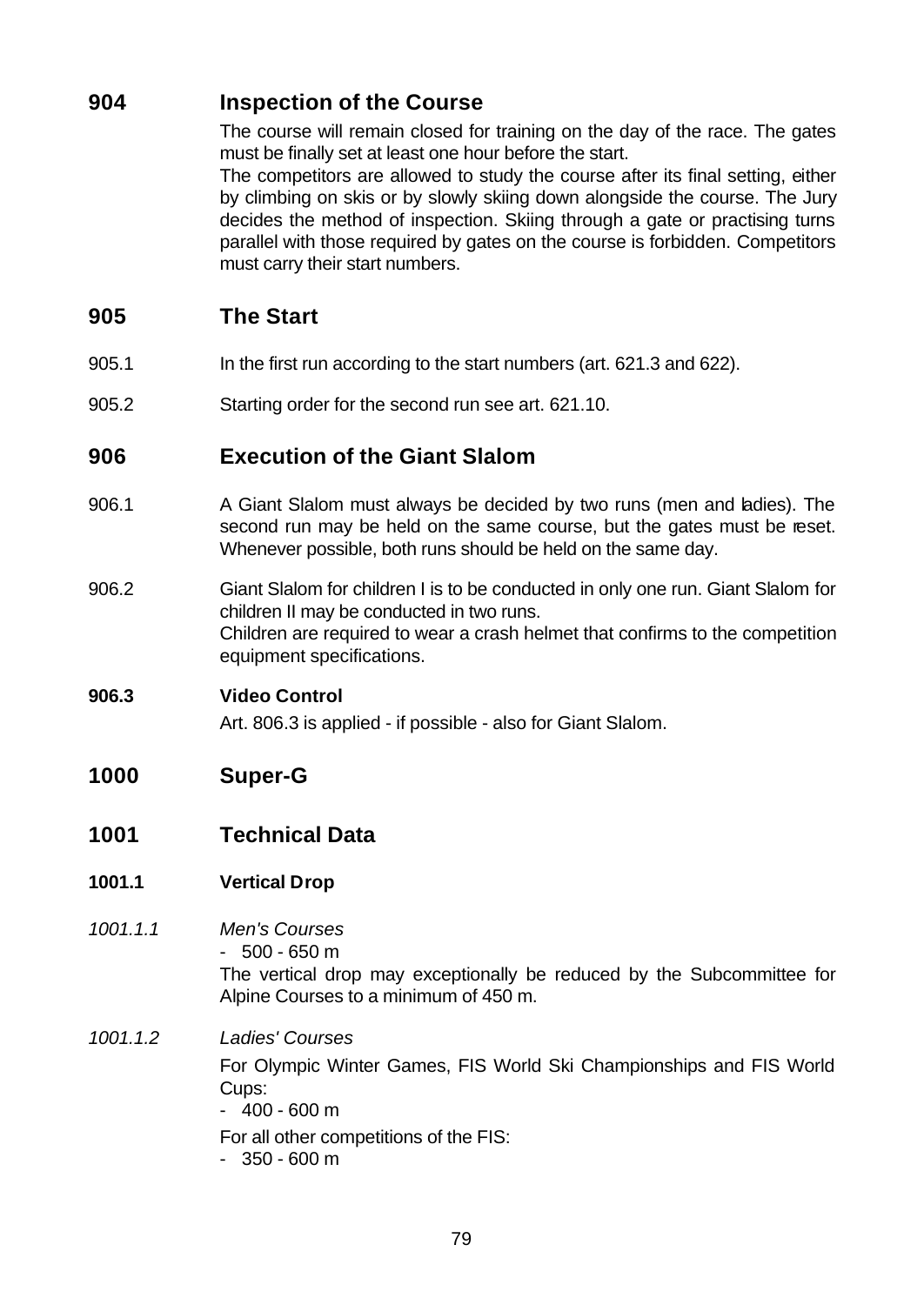- *1001.1.3 Children's Courses*
	- Children 1: minimum 225 m, maximum 350 m
	- Children II: minimum 250 m, maximum 450 m

### **1001.2 Length of the Course**

The length of the course must be measured with either a measuring tape or a wheel and has to be published on the start list and the results.

#### **1001.3 Gates**

- 1001.3.1 A Super-G gate consists of four slalom poles (art. 680) and two flags.
- 1001.3.2 The gates must be alternately red and blue. The gate flags are to be at least approx. 75 cm wide and approx. 50 cm high. They are fastened between the poles so that the lower edge of the flags is at least approx. 1 m above the snow and must be capable of tearing or breaking away (see also art. 680.2.1.3).
- 1001.3.3 The gates must be at least 6 m and at most 8 m wide from inner pole to inner pole for open gates and at least 8 m and at most 12 m for vertical gates. The gate flags are fastened in such a way so as to tear or break away (see also art. 680.2.1.3).
- *1001.3.4 The Super-G has to be set as follows:* 10% of the vertical drop = maximum number of gates. A minimum of  $35$ gates must be set for men and 30 gates for ladies (Exception according art. 1001.1.1: 450 m: A minimum of 32). The minimum number of gates (Men: 35, Women: 30) counts only those requiring change of direction. The distance between the turning poles of two successive gates must be at least 25 m (exception: art. 1003.1.1). Children I and II: minimum 25 gates, maximum 12% of the vertical drop.

## **1002 The Courses**

### **1002.1 General Characteristics of the Courses**

The terrain should be undulating and hilly if possible. The course should normally have a width of approximately 30 m.

The inspector authorised to homologate the course decides whether this width is adequate and if necessary can order it to be widened. He can also permit a width of less than 30 m depending on the line and terrain requirements, as long as the areas of the course before and after the narrow part enable this.

### **1002.2 Preparation of the Course**

The course must be prepared like a Downhill course. The course sections on which there are gates and where the competitors alter their directions must be prepared like in Slalom.

### **1002.3 Free-skiing on the Competition Hill**

The competitor should be given the opportunity to free ski on the closed competition hill before the course is set if possible.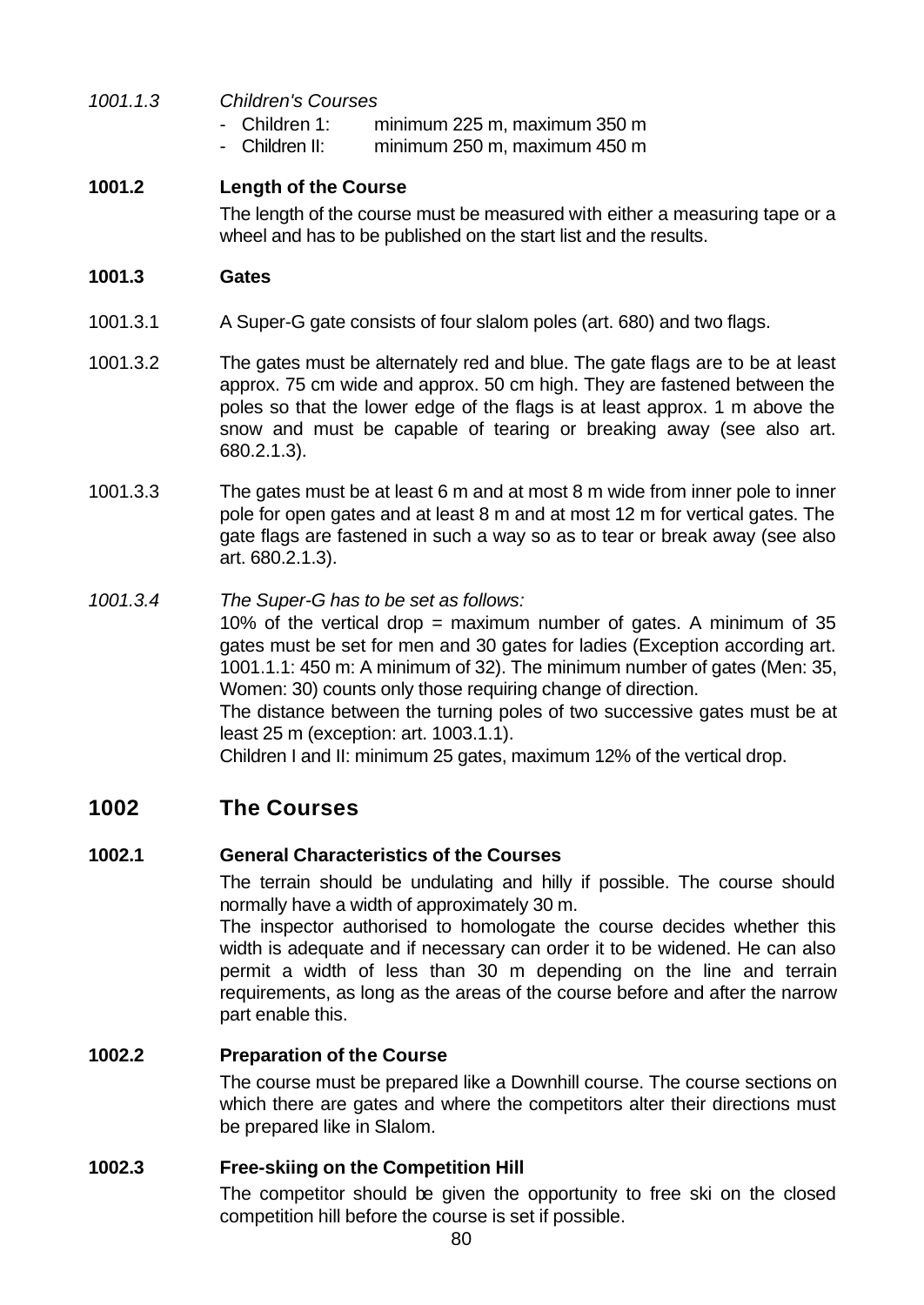# **1003 Course Setting**

### **1003.1 Setting**

In setting a Super-G the following principles should be observed:

- 1003.1.1 It is recommended to set the gates to make the best use of the terrain. Gate combinations according to art. 803.3 are allowed only in small numbers. The distance between the successive turning poles can in this case be less than 25 m, but must be at least 15 m.
- 1003.1.2 A Super-G should contain a variety of long and medium turns. The competitor should be absolutely free to choose his own line between the gates. It is not permitted to set only down the fall-line of the slope.
- 1003.1.3 Where the terrain allows it jumps may be set.
- 1003.1.4 Children's Super-G should be carried out in a form of varied run. The basic form should consist of jumps and gliding elements. The choice of course and course setting has to follow the speed and the children's level of skill. The turns should be like the GS radius. The children should learn controlled speed and gliding.

## **1004 Inspection of the Course**

- 1004.1 The competitors are authorised to study the final setting of the course on the day of the race by skiing at the side of the course at low speed, or side slipping through the gates (inspection). Competitors must carry their start numbers.
- 1004.2 The Jury decides the method of inspection.
- 1004.3 There should be a training run on the race course for children without timing on the race day.

### **1005 Start**

Starting order and start intervals according to art. 621.3 and 622.

## **1006 Execution of the Super-G**

A Super-G will be carried out in one run.

## **1007 Crash Helmet**

All competitors and forerunners in Super-G are obliged to wear a crash helmet that conforms to the competition equipment specifications.

## **1008 Yellow Zones**

Art. 705 also applies.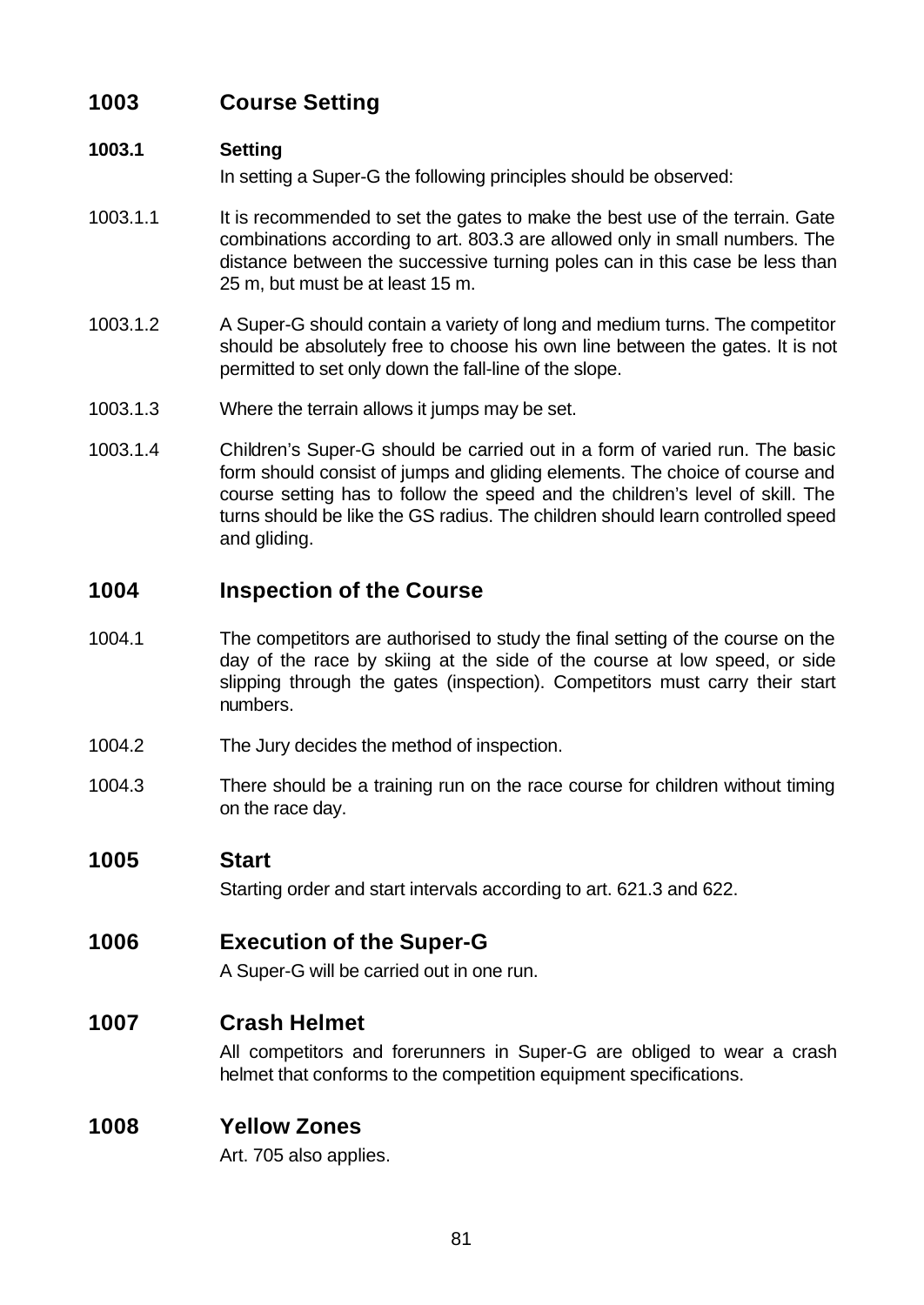# **1100 Parallel Events**

## **1101 Definition**

The parallel race is a competition where two or more competitors race simultaneously side by side down two or more courses. The setting of the courses, the configuration of the ground and the preparation of the snow are to be as identical as possible.

## **1102 Vertical Drop**

The vertical drop of the course must be between 80 and 100 m. There must be between 20 and 30 gates, not counting the start and finish. The run time of each race should be between 20 and 25 seconds. Children I: maximum 60 m and 12 - 15 gates. Children II: maximum 80 m and 15 - 22 gates.

## **1103 Choice and Preparation of the Course**

- 1103.1 Choose a slope wide enough to permit two or more courses, preferably slightly concave (permitting a view of the whole course from any point). The terrain variations must be the same across the surface of the slope. The course layouts must have the same profile and the same difficulties.
- 1103.2 Over the full width of the chosen slope, the snow must be consistently hard, similar to course preparation for Slalom, so that it is possible to offer equal race conditions on both courses.
- 1103.3 A lift next to the course is essential to ensure that the races are run smoothly and rapidly.
- 1103.4 The course must be entirely closed off by barriers. It is recommended to fence off reserved places intended for trainers, competitors and servicemen.

## **1104 The Courses**

- 1104.1 Each course is designated by a series of gates, poles or curve markers; each gate marker is composed of two slalom poles with a gate flag measuring approx. 30 cm wide by approx. 70 cm high, stretched between them and fastened in such a way so as to tear or break away (see also art. 680.2.1.3).
- 1104.2 In the case of only two courses, poles and flags are red for the course on the left going down and blue for the other course. If there are more than two courses, the organiser must use different colours for the other courses such as green or orange. The bottom of the flags must be at least approx. 1 m above the snow.
- 1104.3 The same course setter establishes the courses and makes sure they are identical and parallel. He must ensure that the course flow is smooth and that there is variety in the curves (very pronounced curves) and that the course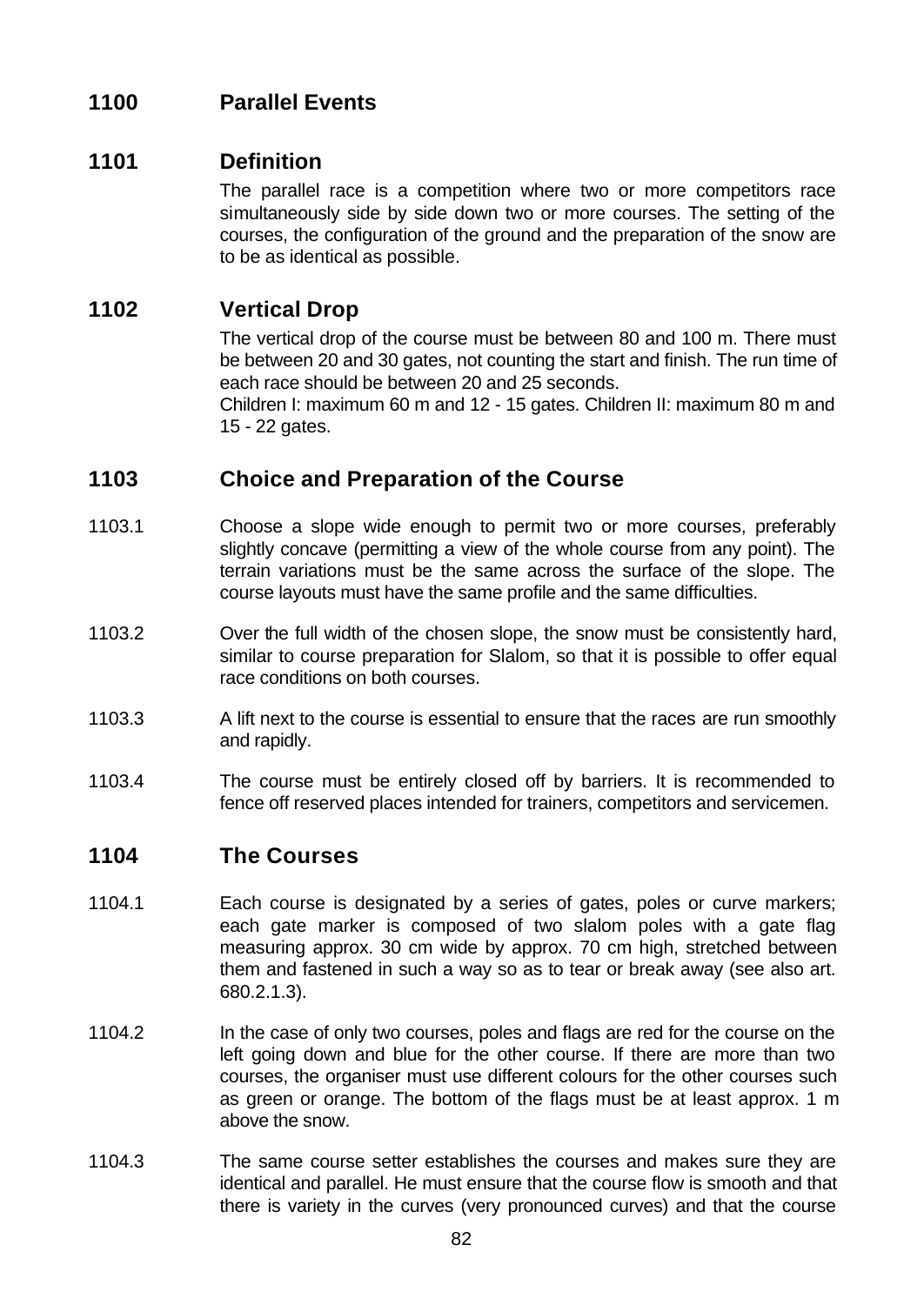causes rhythm changes. In no case should this event resemble a long straight run from top to bottom.

- 1104.4. The first gate in each course must be placed no less than 8 m from the start and no more than 10 m.
- 1104.5 Shortly before the finish line, after the last gate marker, the separation between the two tracks must be well defined so that they direct each competitor towards the middle part of the respective finish.

### **1105 Distance Between the Two Courses**

The distance between two corresponding markers (from turning pole to turning pole) must be no less than 6 m and no more than 7 m. The distance between the starting gates must also be the same.

### **1106 Start**

### **1106.1 Start Device**

Two hinged gates each 100 cm wide and 40 cm in height. The starting block (behind the skis) must be covered with teflon to protect the skis. The weight for each hinge gate is 30 kg. Opening of the gate: Electric control (battery 24 v.). The bolt (lock) system should utilise an electromagnet so that the start gun opens simultaneously the hinge gates (outwardly). This start system could also be manually operated.

1106.2 The Jury and the starter together will control the start. The start signal can only be given after the Jury has given the competitors permission to start. Any starting system can be employed provided that the system guarantees a simultaneous start.

### **1106.3 False Starts**

Sanctions will take place:

- 1106.3.1 if the competitor does not have at least one ski tip touching the hinge gate,
- 1106.3.2 if the competitor does not have both ski poles set in the marked places.

### **1106.4 Start Command**

Before the starter gives the command of either "Ready - Set" or "Attention - Prêt" or "Achtung - Bereit" and the subsequent firing of the starting gun which opens the hinge gates, he must first ensure that the competitors are ready by asking the competitor starting in the red course "Red ready?" or "Rouge prêt?" or "Rot fertig?" and then the competitor in the blue course "Blue ready?" or "Bleu prêt?" or "Blau fertig?". Only after both competitors have answered "yes" or "oui" or "ja", the starter can give the start command.

1106.5 If one or both starting machine gates have clearly been blocked through a mechanical fault, the start must be repeated.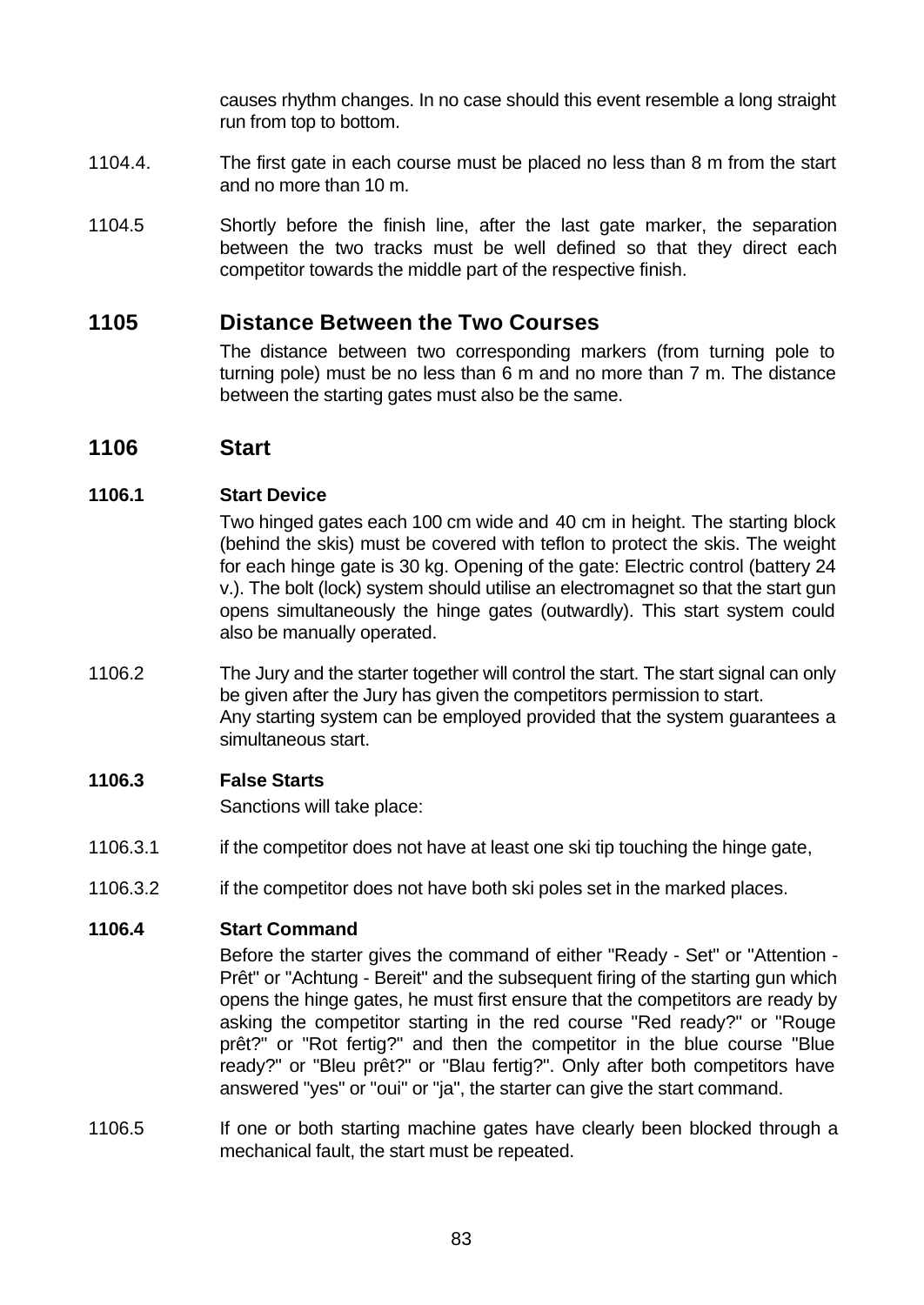## **1107 Finish**

- 1107.1 The finish areas must be symmetrical. The line into the finish must be parallel with the line of the start posts.
- 1107.2 Each finish line is marked by two poles connected by a banner which form the finish. Each of these must be at least 7 m wide. The inside poles of the areas are placed side by side.
- 1107.3 It is necessary to set up visually separate finish approaches and exits.

## **1108 Jury and Course Setter**

### **1108.1 The Jury is set up as follows:**

- the Technical Delegate
- the Referee
- the Chief of Race
- 1108.2 The course setter is designated by the Jury of the competition (if he is not chosen by the FIS). Before setting the parallel course, he must conduct an inspection and study of the course in the presence of the Jury and those responsible for the course (the Chief of Race and the chief of course).

### **1109 Timing**

As the start is simultaneous, only the difference in time between the competitors at the finish will be registered. With several electric eyes and an automatic print-out, the first competitor that breaks one of the signals starts the chronometer and receives the time "zero", the following competitors stop successively the clocks (chronometers) and receive the time difference in 1/1000-seconds to the first competitor.

## **1110 Execution of a Parallel on Two Courses**

Each match between two competitors consists of two runs, the two competitors change courses for the second run.

### **1110.1 Number of Competitors**

The finals of a competition should not include more than 32 competitors. These 32 competitors may either be entered directly or be the first 32 finishers from qualification competitions.

### **1110.2 Formation into Pairs**

1110.2.1 Sixteen pairs of competitors are formed, either after the finish of the selected previous race or according to their general classification in the FIS World Cup or FIS Continental Cup at the time, or according to their value (FIS points), in the following manner: Group together: the 1st and the 32nd the 9th and the 24th the 2nd and the 31st the 10th and the 23rd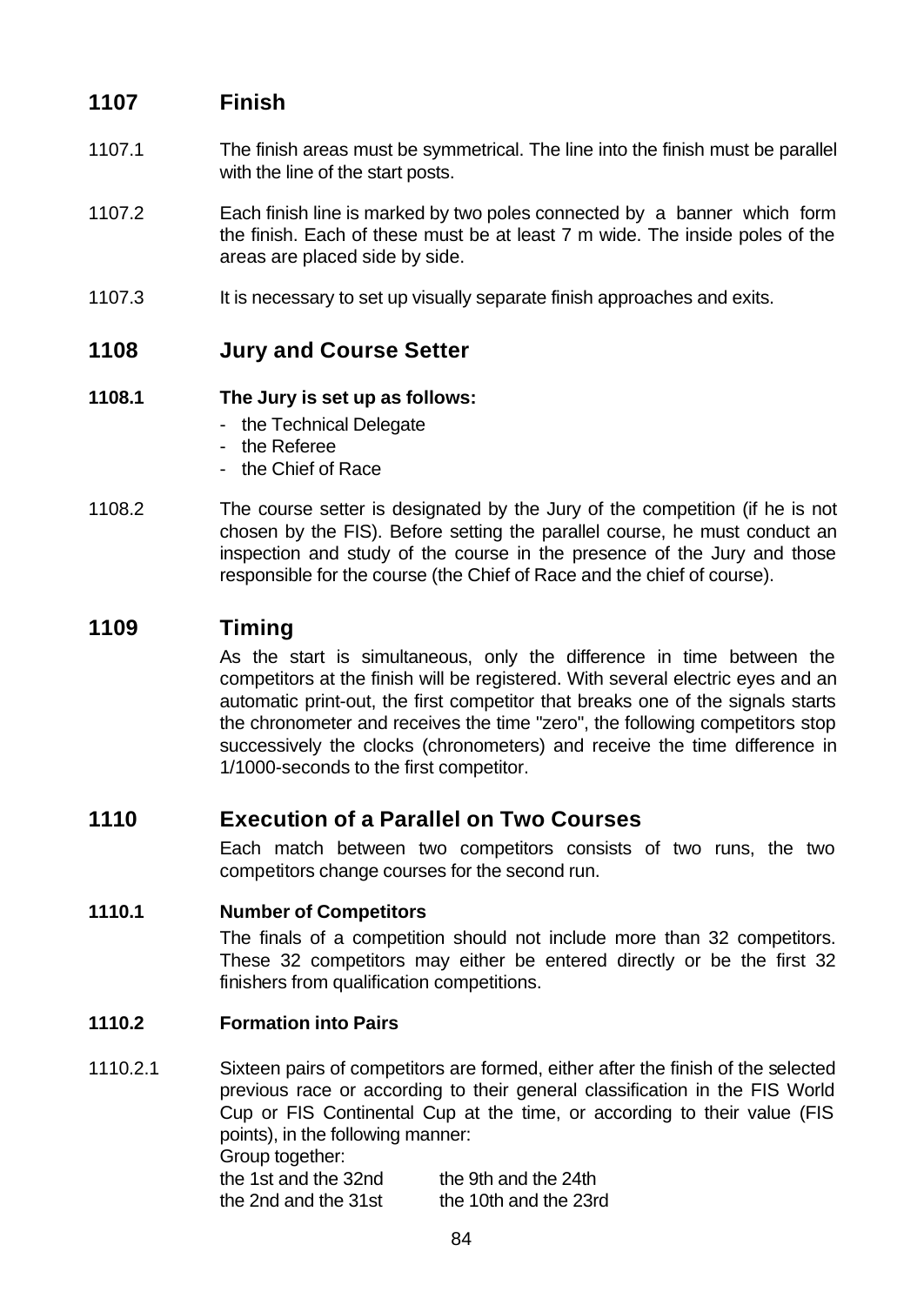| the 3rd and the 30th | the 11th and the 22nd |
|----------------------|-----------------------|
| the 4th and the 29th | the 12th and the 21st |
| the 5th and the 28th | the 13th and the 20th |
| the 6th and the 27th | the 14th and the 19th |
| the 7th and the 26th | the 15th and the 18th |
| the 8th and the 25th | the 16th and the 17th |
| (see table)          |                       |

- 1110.2.2 The competitors receive the numbers from 1 to 32 as classified and they keep them until the end of the races.
- 1110.2.3 Start order: following the order of the appended table, from top to bottom. All groups race in succession their first run and then their second. The lower starting number goes down the red course first, the higher number the blue course. For the second run it is reversed. This same system is used for all elimination runs including the finals.
- 1110.2.4 The competitors may inspect the course once from top to bottom with skis on. Inspection time 10 minutes.
- 1110.2.5 Sixteen winners remain as a result of the first elimination. In other words, those who, in their group, have obtained the lower total for the two runs or possibly two times zero.
- 1110.2.6 Competitors having a bye shall be permitted one training run on only one of the two courses before the beginning of the race.

#### **1110.3 Round of sixteen**

- 1110.3.1 The sixteen qualified competitors start according to the start system in pairs from top to bottom.
- 1110.3.2 These races are also run in two runs. There are eight that qualify for the quarter-finals.
- 1110.3.3 If the results of a parallel event are to count toward overall standings such as the FIS World Cup, then the finish positions for the 9th to 15th position will be obtained by using the results of the second elimination round. The competitors will be placed in order starting with the smallest losing time margin obtained in the second elimination round. If there are eliminated racers, the evaluation is done according to the number of runs or gates run.

#### **1110.4 Quarterfinals**

- 1110.4.1 The eight qualified competitors start according to the start system in pairs from top to bottom.
- 1110.4.2 From the losing four competitors, positions 5, 6, 7 and 8 are determined by the time difference of each loser from the winner.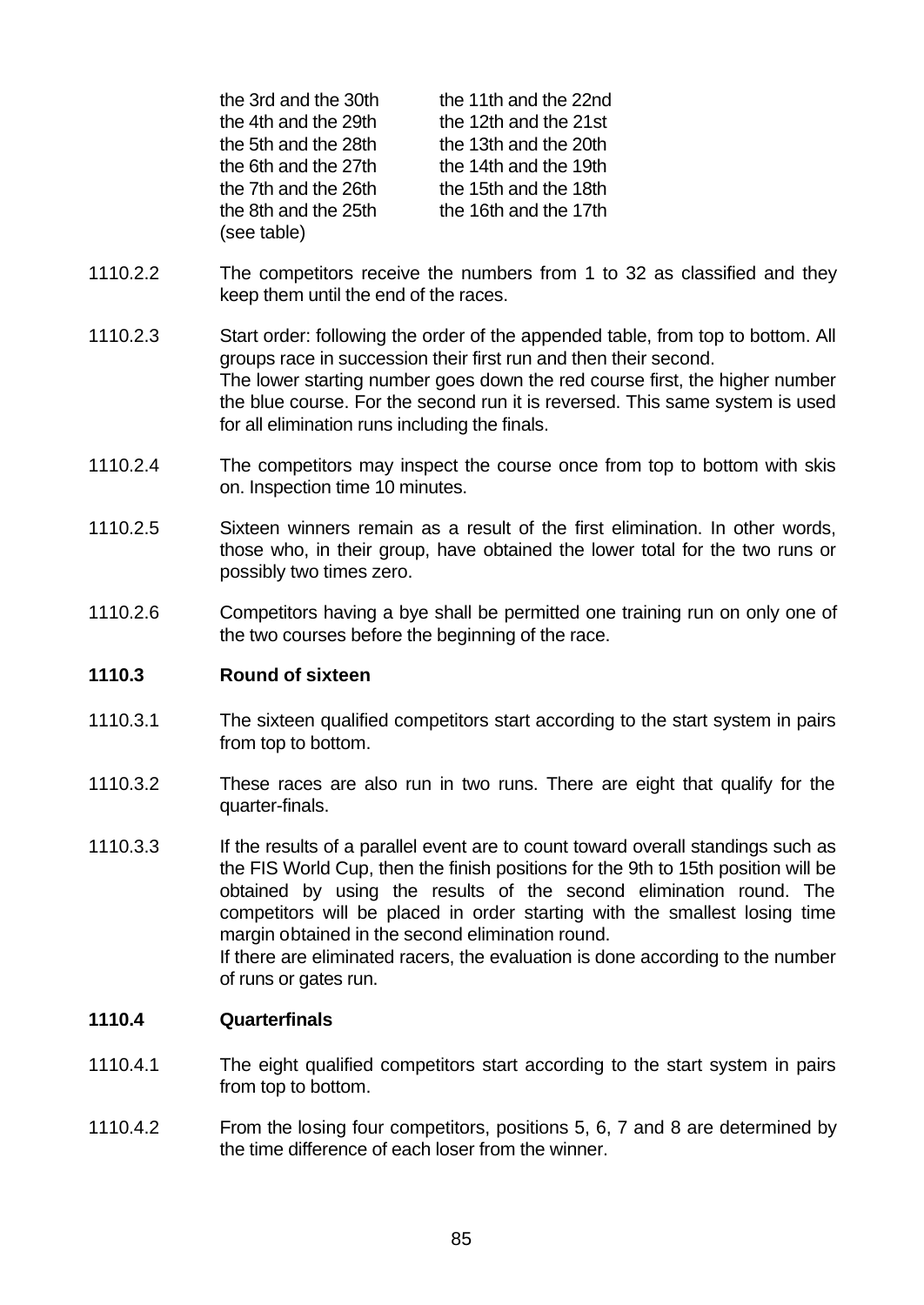### **1110.5 Semi-finals and Final**

- 1110.5.1 The four qualified competitors start according to the start system from top to bottom.
- 1110.5.2 The losers of the semi-finals race their first run for the  $3<sup>rd</sup>$  and  $4<sup>th</sup>$  positions before the finalists race their first run, then the semi-finalists their second run and then the finalists their final race.

## **1111 Control of the Races**

The gate judges are situated on both exterior sides of the courses. Each gate judge is supplied with a flag which corresponds to the colour of the course he is controlling (either blue or red). This flag is to be used immediately to notify the Jury of a disqualification in his section of the course.

An official (judge) with a yellow flag is located approximately half way down the course. He judges whether a gate judge's raising the red or blue flag was justified or not. The raising of the yellow flag on the red or blue course confirms the disqualification of the competitor.

## **1112 Disqualifications**

### **1112.1 Causes for disqualifications are the following:**

- false start (art. 1106.3)
- changing from one course to another
- disturbing opponent, voluntarily or not
- straddling one ski inside a gate or pole with the other ski outside
- turn not executed on the outside of a gate
- not finishing
- 1112.2 If both competitors fall in either the first or second run of any round, the first competitor to reach the finish successfully will advance to the next round. If both competitors do not finish, the competitor who successfully skied the furthest distance will advance to the next round.
- 1112.3 The competitor that does not finish or is disqualified in the first run does not start in a second run.

## **1113 Slalom Rules**

All slalom rules remain in effect, including the necessary homologation of the course as well as the competition rules.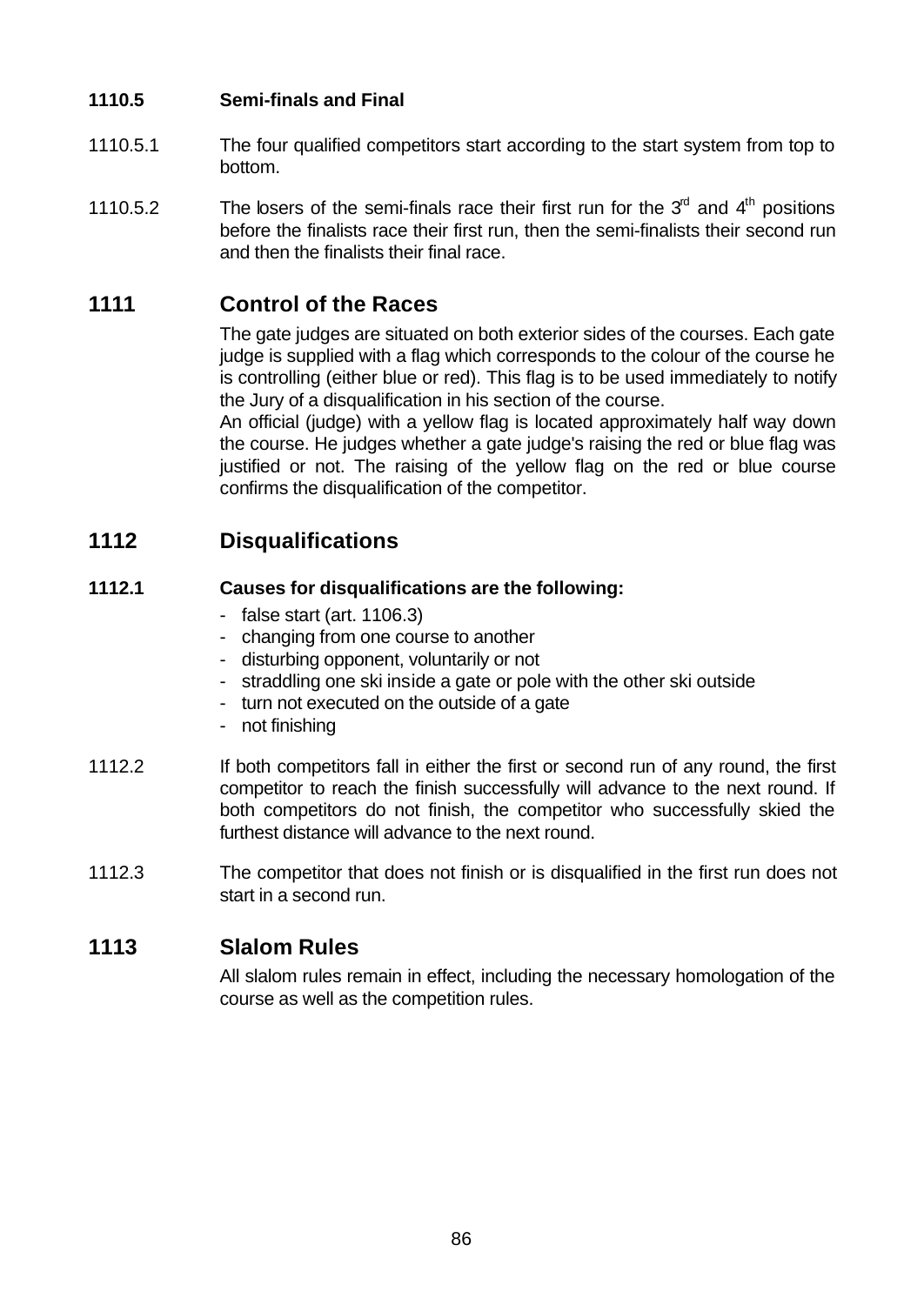**Table**



 $2^{nd}$  elimination Quarter Final Semi Final Final Place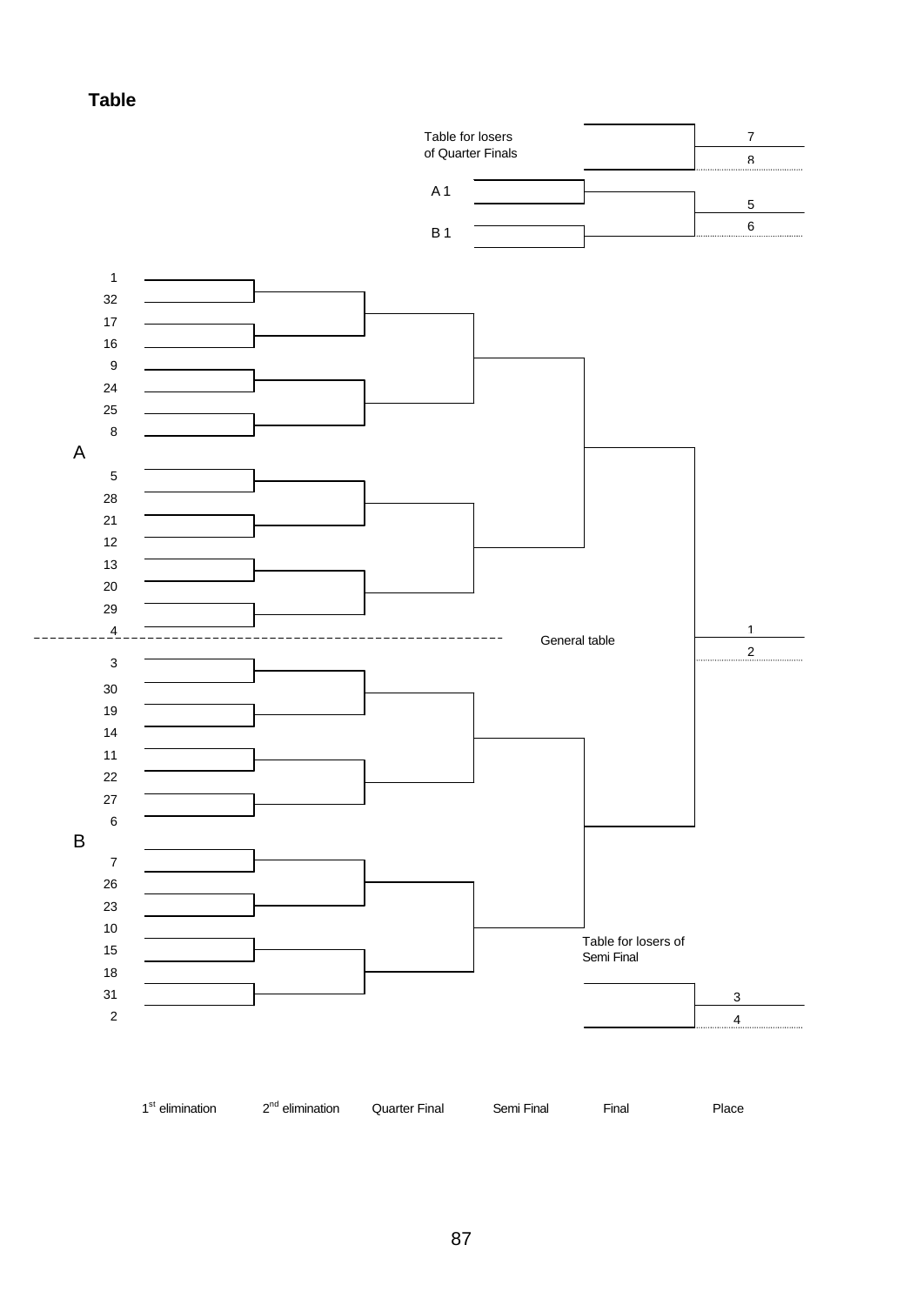### **4 th Section**

# **Special Rules**

# **1200 Competitions under Artificial Light**

- 1200.1 The running of competitions under artificial lights is permitted.
- 1200.2 The lighting must meet the following specifications:
- 1200.2.1 The light level anywhere on the course may not be less than 80 lux, measured parallel to the surface. The lighting should be as uniform as possible.
- 1200.2.2 The floodlights must be so placed that the light does not alter the topography of the course. The light must show the competitor the exact picture of the terrain and must not alter the depth perception and precision.
- 1200.2.3 The lights shall not cast the competitor's shadow into the racing line and shall not blind the competitor by glare.
- 1200.3 The TD together with the Jury must check ahead of time that the lighting conforms to the rules.
- 1200.4 The TD must submit a supplementary report on the quality of the lighting.

## **1210 Combined Competitions**

### **1210.1 Alpine Combined**

1210.1.1 A combined competition represents the final result of several similar or different disciplines, for example, of two Downhills, two Slaloms, a Downhill and a Slalom, etc., or of any four races. "The Triple Combined" is the result of the three special events of Downhill, Slalom and Giant Slalom. A "Quadruple Combined": Downhill, Slalom, Giant Slalom and Super-G is also possible.

# *1210.1.2 Sequence of the Races* The sequence of the different races to be combined can be decided by the organisers. It must be announced in the programme.

### *1210.1.3 Qualification*

In a combined competition, the result of one race can serve as a qualification for the next. In this case the organising association, club or the Jury must announce in advance how many competitors in one race can be entered for the next.

### *1210.1.4 Starting Order* If it does not count as a qualification race, the start order is determined for each discipline according art. 621.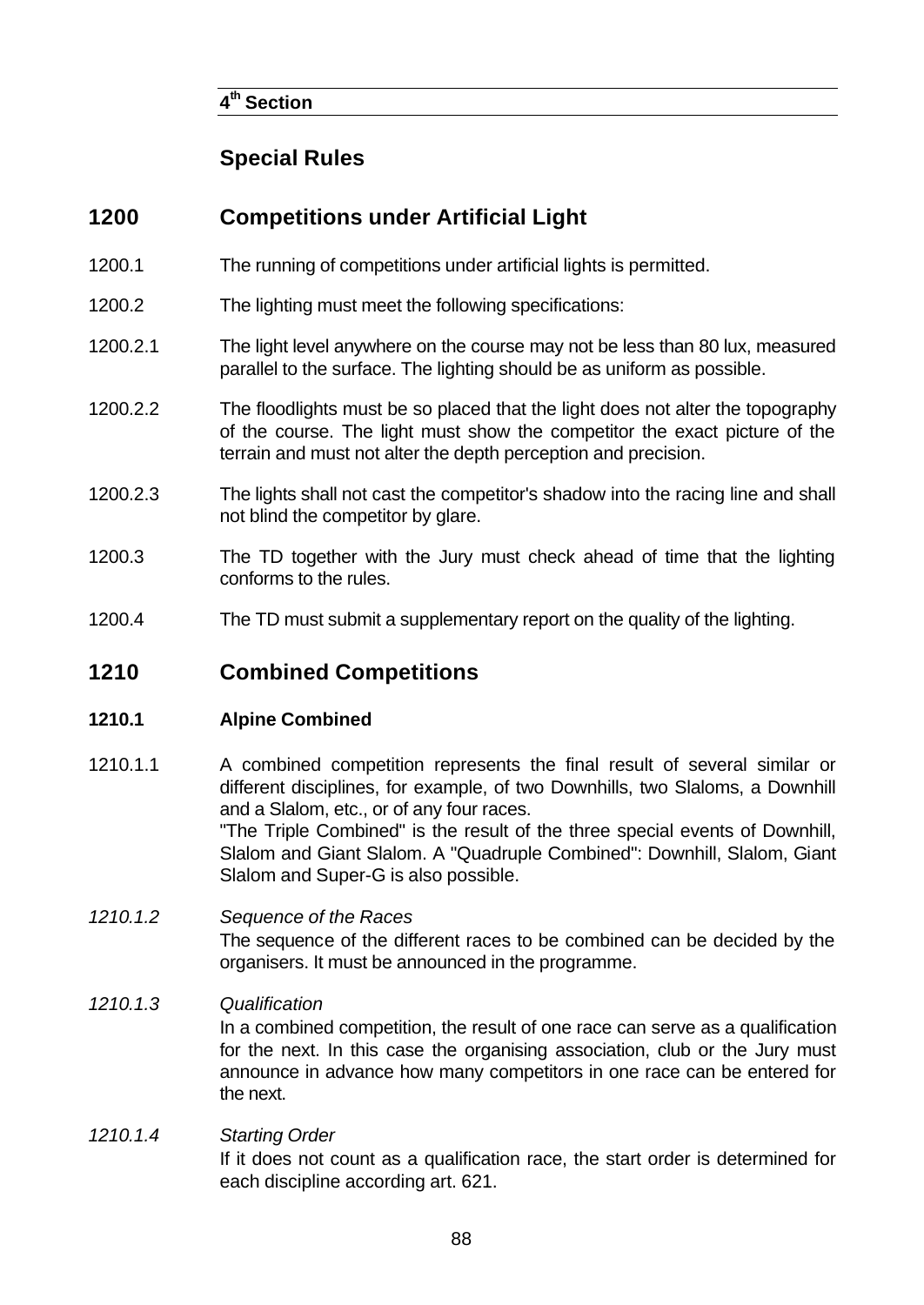- *1210.1.4.1 Starting order in the Combined at Olympic Winter Games and FIS Ski World Championships* In the  $3<sup>d</sup>$  and final run of the Combined, the first 30 competitors on the intermediate standings after the  $2<sup>nd</sup>$  run, start in reversed order (therefore the  $30<sup>th</sup>$  in the actual standings starts as first, the 31<sup>st</sup> as 31<sup>st</sup> etc.).
- *1210.1.4.2 Starting numbers at Olympic Winter Games and FIS World Ski Championships* The starting numbers given to the athletes for the first run remain the same for all runs.
- *1210.1.5 Calculation of Combined Results* The combined results shall be calculated by adding the race points which correspond to the results of the various races.
- *1210.1.5.1 Winner of the Combined at Olympic Winter Games, FIS World Ski Championships* Winner of the alpine Combined (DH/SL) is the competitor who has the best total time (sum of the run times from both disciplines).
- *1210.1.5.2 Complete all Runs (Olympic Winter Games and FIS World Ski Championships)* A Competitor must complete all runs of the Combined in order that his results in the Combined Downhill and Combined Slalom races are counted.
- *1210.1.5.3 Interim Results (Olympic Winter Games and FIS World Ski Championships)* After the Combined Downhill and Combined slalom races, only interim results may be published. The Official Results, which are considered for FIS points, are published only after both the Combined Downhill and Combined Slalom races have been completed, taking art. 1210.1.5.2 into consideration.

### **1210.2 Combined Events with Other Sports**

- 1210.2.1 The FIS may authorise competitions which consist of a ski discipline and other type of sport (e.g. ski-swim, ski-water-ski, ski-sail).
- 1210.2.2 Combined events may be staged as individual or as team events.
- 1210.2.3 The rules governing the combined events together with the details of scoring shall be published in the programme. They must not be in contradiction to the regulations of the ICR, except for special authorisation in accordance to art. 200.4.

## **1220 Team Competitions**

- 1220.1 The staging of team competitions is permitted.
- 1220.2 In absence of any agreement to the contrary, a team consists of five competitors of which the three best count for the result.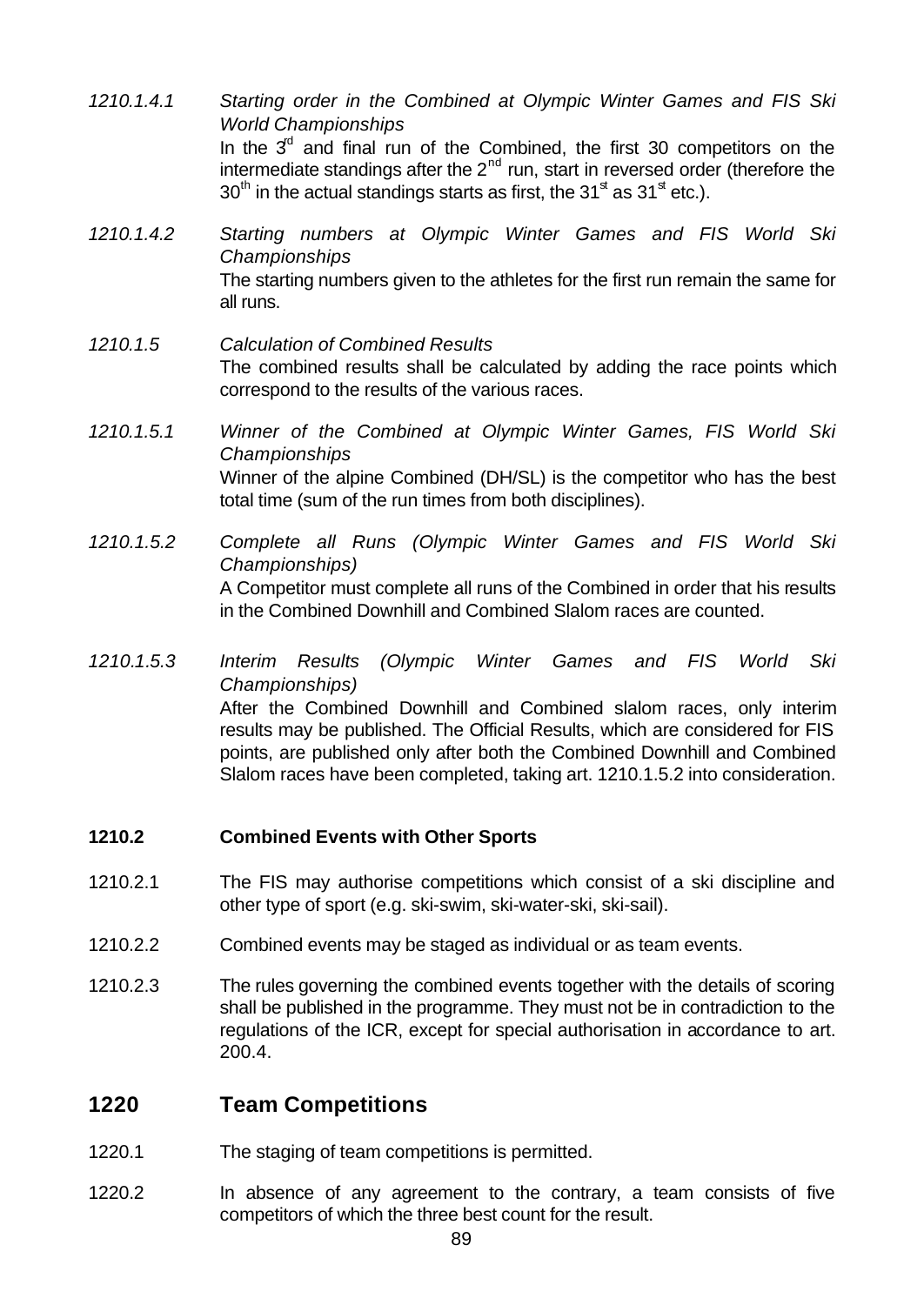- 1220.3 The competitors of the individual teams must be named before the draw.
- 1220.4 FIS points will be awarded only if the individual disciplines are conducted according to the rules of the ICR.
- 1220.5 The placing of the teams will be determined by addition of the race points of the three best competitors of each team. In case of a tie, the placing is determined by the result of the best individual competitors.
- 1220.6 For combined placing, the team score for each discipline is calculated according to art. 1220.5. In case of a tie, the best team is determined by the team placing in the order of Downhill, Super-G, Giant Slalom, Slalom.
- 1220.7 Team competitions may be conducted for children I and children II. Such team competitions should be described as «Specifications for Team Competitions for Children»

### **1230 Starting order and WCSL points for Olympic Winter Games, FIS World Ski Championships**

**1231 SL, GS and DH training**

### **1231.1 Enrolment**

#### *1231.1.1 The best 30*

The best 30 competitors present start according to the actual WCSL in the given discipline. Those competitors, whose actual total number of WCSL points (sum of DH, SL, GS, SG, K of OWG / WSC and World Cup) is at least 400, follow after the 1<sup>st</sup> group according to their WCSL discipline points, if they are classified within the first 30 competitors present on the WCSL in the actual discipline.

### *1231.1.2 Start after the 30th competitor*

Competitors with at least 400 WCSL overall points, who do not fulfil the above requirements, start after the 30th competitor (starting order according to the discipline-WCSL, if not available, then according to FIS points). Thereafter the competitors start according to FIS-points.

Those competitors who are classified in positions 31 - 35 of the valid WCSL in the discipline, will be enrolled after 45 according to their FIS-points, if they are not ranked in the best 45 competitors present.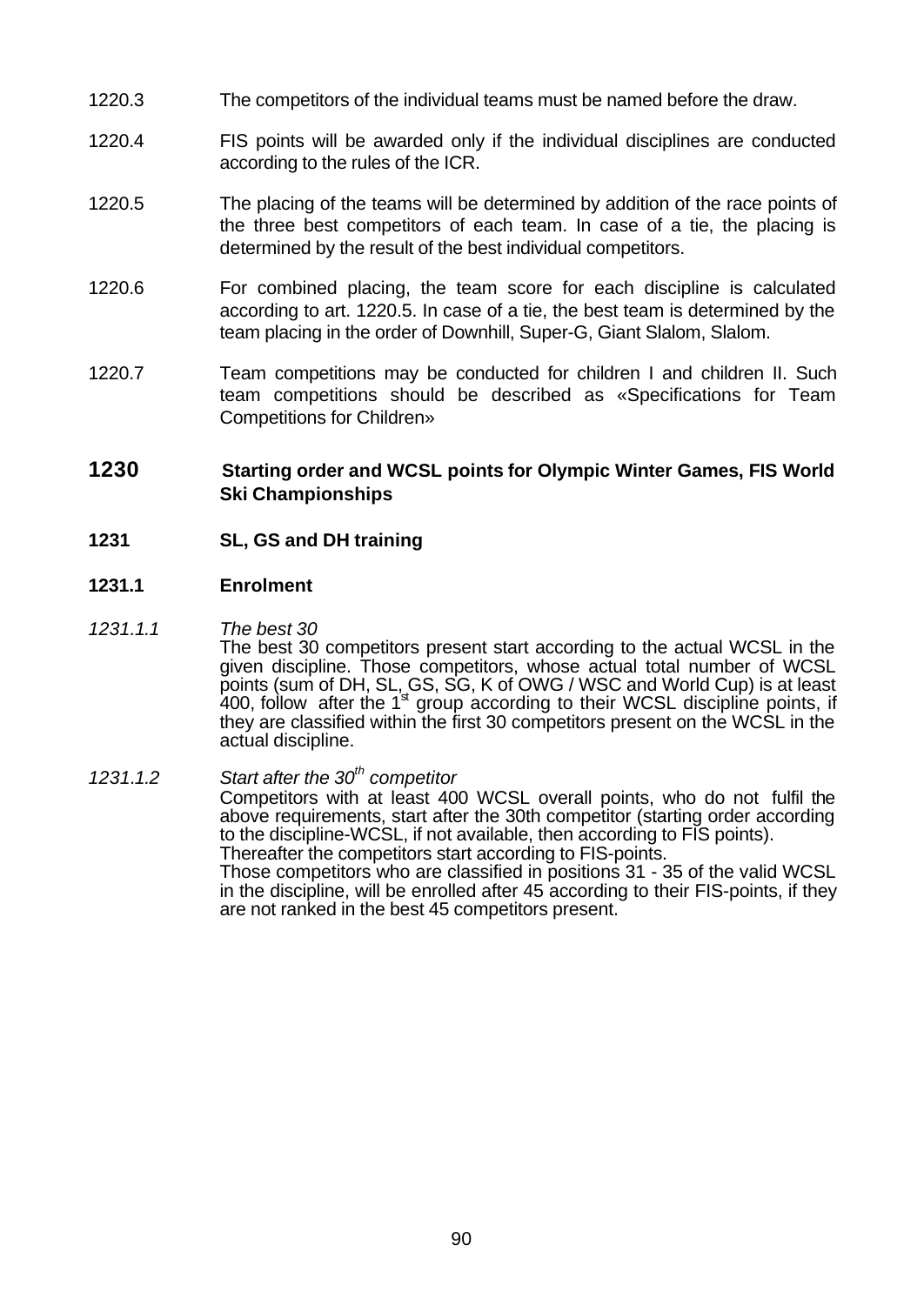### **1231.2 Starting list**

*1231.2.1 GS / SL: 1st group (1 - 15)*

The best seven (7) competitors will be drawn between start numbers 1 - 7 and the remaining competitors between 8 - 15. This will take place by double-draw.

If competitors miss a public draw of starting numbers for GS or SL without excuse they will be drawn within the highest numbers (15, 14, etc.). If only one competitor misses the draw, he (she) will obtain the highest one (# 15).

*1231.2.2 DH training: 1st group (1 - 15) and competitors with at least 400 WCSL points after the 1st group:*

> The team captains (coaches) of the competitors concerned choose a starting number between 1-30; the starting number of the DH-WCSL leader is chosen first.

> The remaining numbers will be drawn within the remaining competitors (up to 30).

#### **1232 Super-G**

#### **1232.1 Enrolment**

The enrolment is made as described in art. 1231.1.1 and 1231.1.2.

#### **1232.2 Starting list**

The best thirty (30) present competitors start in the reversed order of the SG-WCSL-points (incl. 400 WCSL-point competitors after rank 15), thereafter the enrolment is made according to art. 1231.1.2.

If competitors miss a public handing over of starting numbers (numbers 16 - 30) without excuse, they will be enrolled behind the 400 WCSL-point competitors after number 30.

#### **1233 Downhill**

- 1233.1 If more than one training run is held, the thirty (30) fastest competitors start in the reversed order of their times achieved in the last training. Thereafter the enrolment is made according to art. 1231.1.2.
- 1233.2 If only one training run can be held, the starting list is made according to art. 1232.
- 1233.3 A public handing over of starting numbers for Downhill is made according to art. 1232.

### **1234 Starting order 2nd runs**

In competitions held in two runs (DH, SL and GS) the first 30 competitors start the second run in reversed order of the times achieved in the first run.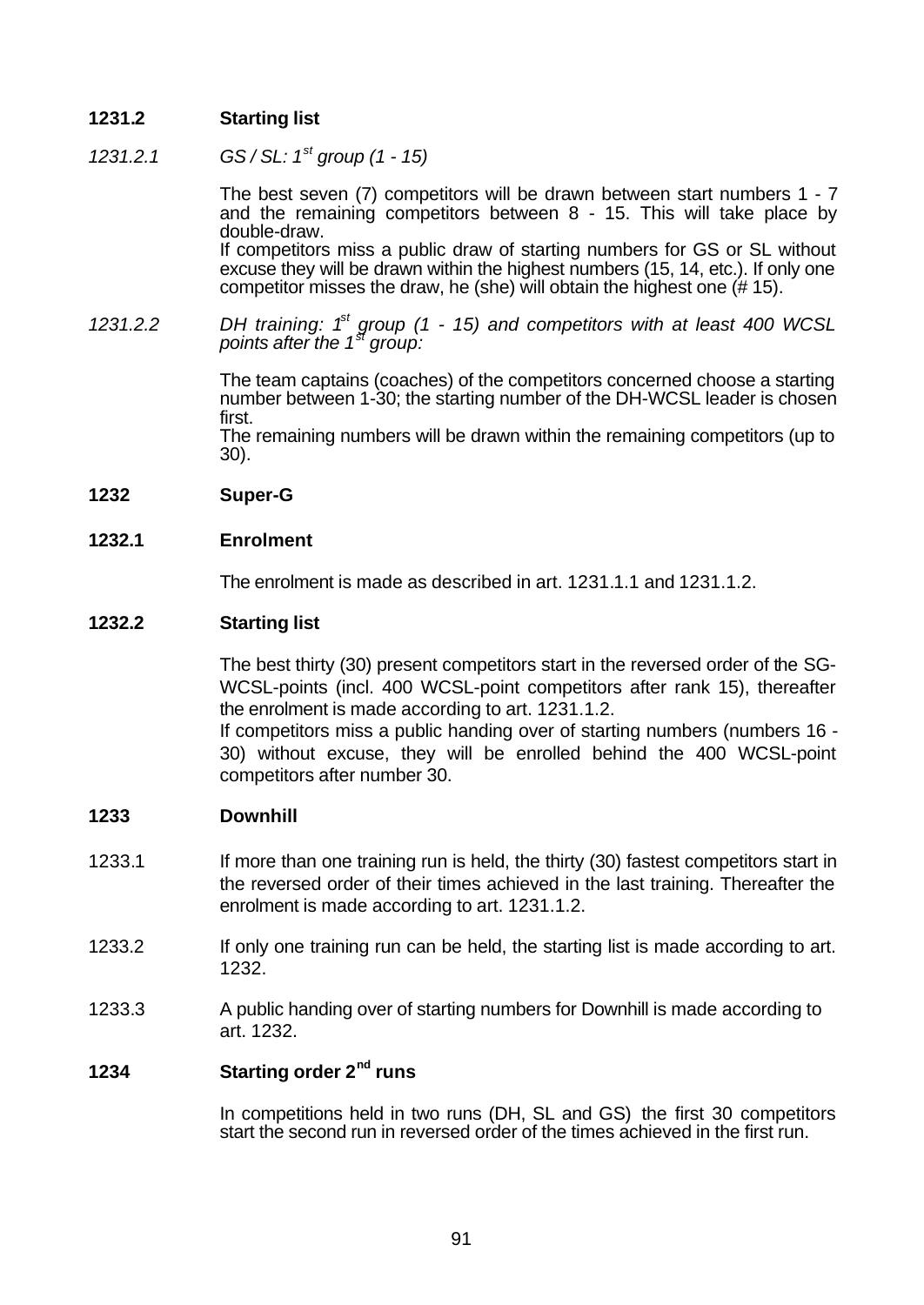### **1235 WCSL point allocation**

- 1235.1 In all alpine disciplines where medals are awarded, there are WCSL points for positions 1 to 15, according to the scale (article 10.1) of the World Cup rules. No WCSL points are given for the single events of the Combined.
- 1235.2 Time difference from the winning time If a competitor's time (at combined events the total running times of both disciplines counting for the Combination) is more that eight (8) percent greater than the winning time, irrespective of the rank achieve, no WCSL points will be awarded.

# **1240 Children's International Alpine Competitions**

### **1240.1 Approval by the FIS**

International youth and children's competitions are to be approved by the FIS and published in the FIS Calendar at the normal fees.

### **1240.2 Limits on Competitions**

Maximum ten international children's competitions may be organised for the Children l and Children ll age groups in Europe and maximum two in Scandinavia (exception for USA, Canada, Asia and the southern hemisphere).

### **1240.3 Competition for Children I**

A competition for children I may consist of one GS race and one parallel race.

### **1240.4 Border Regions**

Youth and children's events across nearby border regions, as long as they involve only neighbouring regional ski associations, are to be registered in writing with the FIS.

### **1240.5 Club Competitions**

Club competitions, so long as they really involve only teams from various clubs, are to be registered in writing by the organising club with its National Ski Association.

### **1240.6 Age Limits**

The age limits for children in these competitions is according to art. 609. Each competitor at children's events has to prove his year of birth with an official document (Identity card, passport). The year of birth has to be mentioned on the race entry.

## **1250 FIS Race Points**

1250.1 The formula for the calculation of the race points permits the translation into points of the time differences between the winner and all other classified competitors.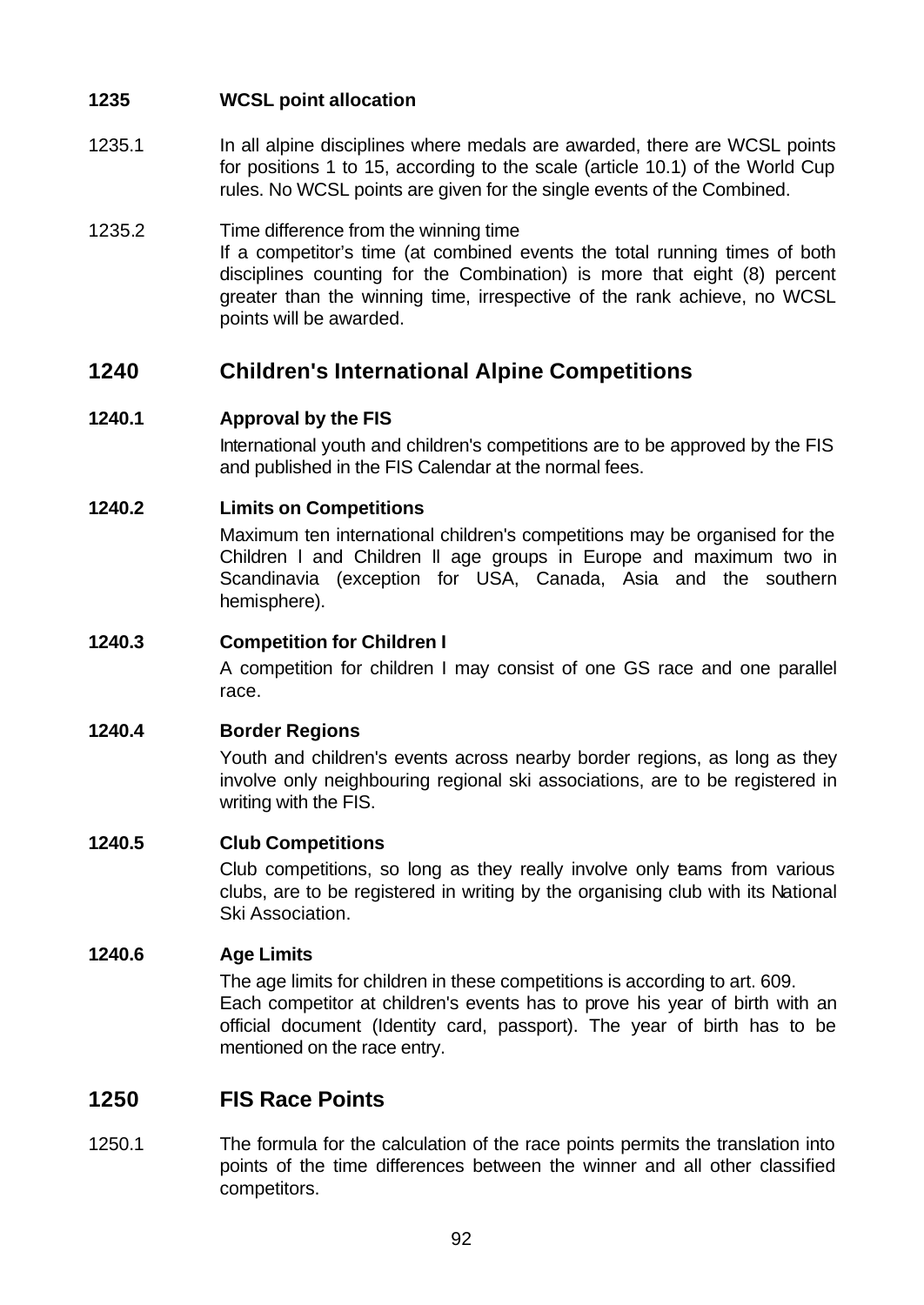1250.2 The formula for the calculation of the race points is the following:

$$
P = \frac{F \bullet Tx}{To} - F \text{ or } P = (\frac{Tx}{To} - 1) \bullet F
$$

- P : Race points
- To: Time of the winner in seconds
- Tx: Time of the classified competitors in seconds
- 1250.3 The F values of the different events (Downhill, Slalom, Giant Slalom, Super-G) are published by the FIS for the actual season (e.g. Bulletin, precisions, commentary, Rules of the FIS points).
- 1250.4 The race points are needed to establish the ranking for a race in connection with the FIS points of the competitors, for determining the race penalty.

## **1260 FIS Points**

- 1260.1 The FIS points of the competitors registered with the FIS are established according to the rules laid down by the Sub-Committee for Classification of Alpine Competitors.
- 1260.2 The FIS points lists based on these rules form the basis for the division of the competitors according to points. The corresponding commentary is part of these competition rules and will be renewed annually.

### **1260.3 Use of the FIS Points**

The FIS points are used particularly for:

- establishing the quotas at competitions (e.g. art. 1270 and Cup rules)
- as a basis for the grouping and draw of the competitors at races and in training
- establishing the race penalty (in connection with the race points)
- establishing the penalties for injury status and because of professional obligations etc.
- establishing the qualifications for the existing competition categories

## **1270 Participation in FIS Competitions**

- 1270.1 The quotas of the National Ski Associations to participate in the FIS Calendar competitions are as follows:
- *1270.1.1 Olympic Winter Games and FIS World Ski Championships* According to the rules of the International Olympic Committee and the Organisation of FIS World Ski Championships.
- *1270.1.2 FIS World Cup, FIS Continental Cups and FIS Races* According to the corresponding rules
- *1270.1.3 Quota Rule for Ladies competitions* The FIS quotas for ladies competitions will be used when there are more than 140 competitors entered.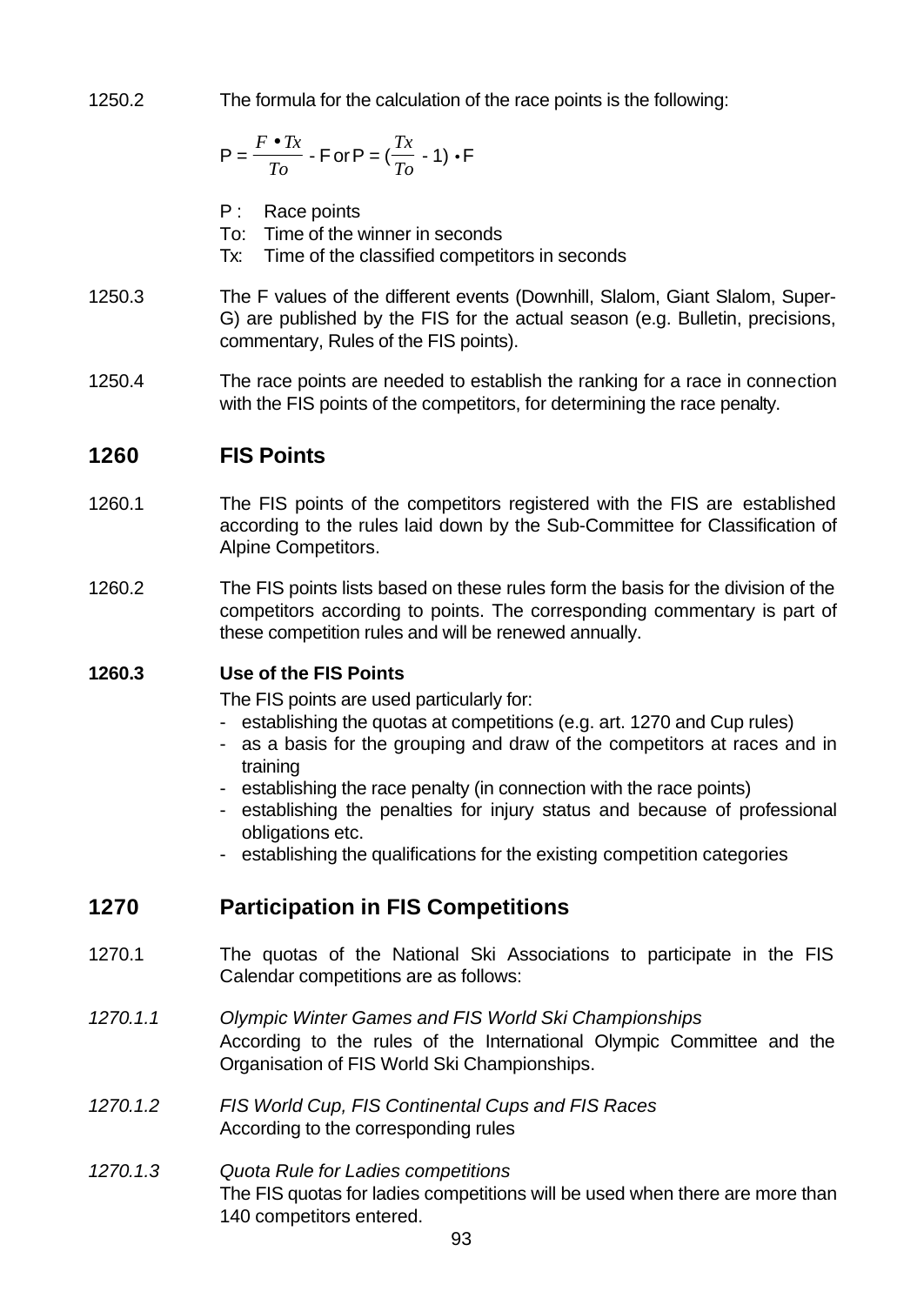- *1270.1.4 Special Quotas* The FIS Council can allow special quotas for certain countries and regions. National Ski Associations direct specific requests to the FIS prior to the autumn meeting. For the Southern Hemisphere: spring meeting.
- *1270.1.5 Basic Quotas for the Organising Association* Details according to the Rules of the FIS points.
- 1270.2 The qualification quotas for each National Ski Association are calculated according to the FIS points list published at the beginning of the competition season of the northern hemisphere. Quotas are calculated for each National Ski Association using the most advantageous discipline for each nation. Details according to the Rules of the FIS points.
- 1270.3 For all alpine competitions the number of competitors should not exceed 140. If by respecting the authorised national quotas and the basic quotas of the organising nations the number reaches more than 140, this is permissible. If the number of competitors does not reach 140, the organising National Ski Association may fill to the maximum of 140 competitors with its own competitors.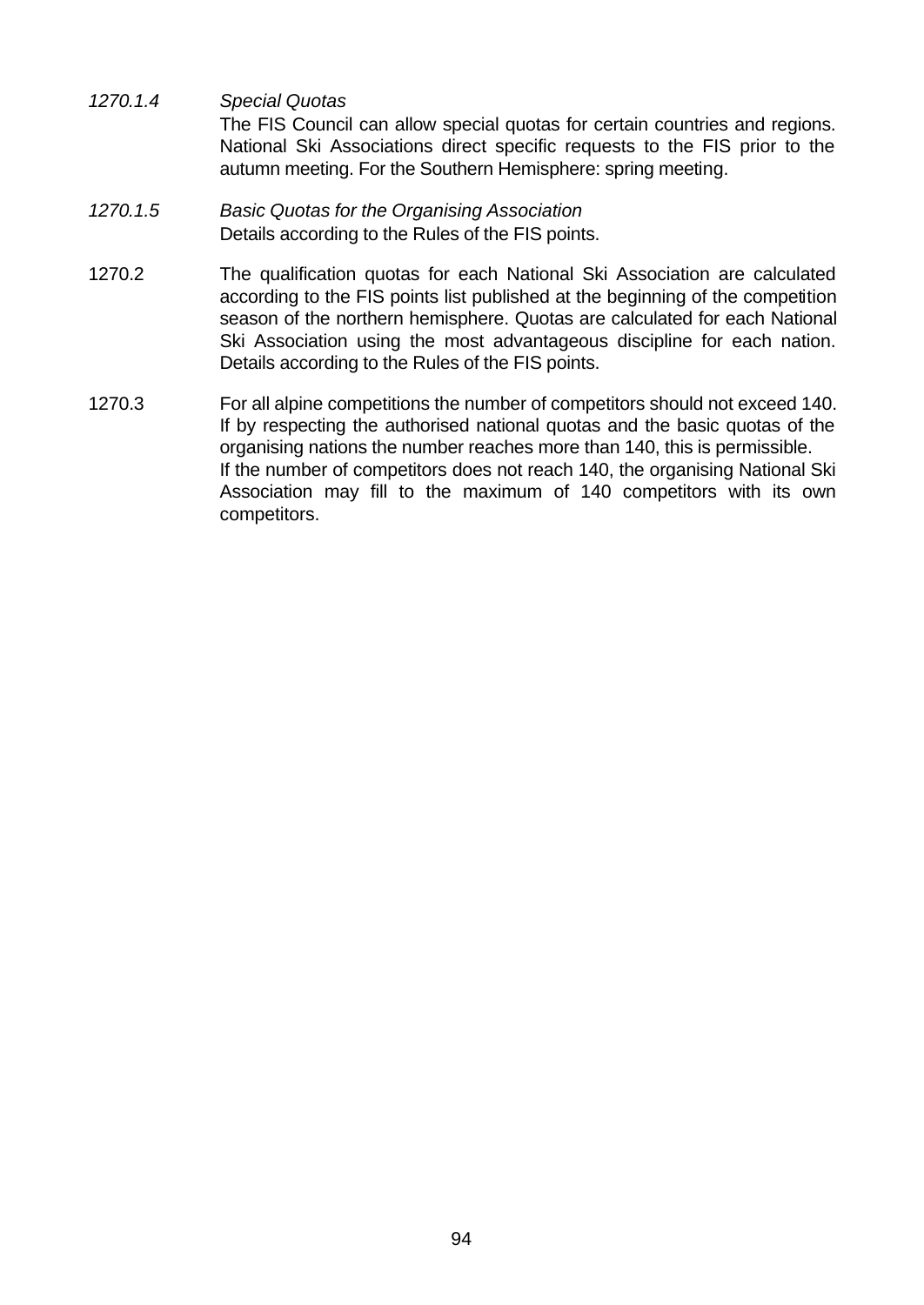## **INDEX**

**A**ccident insurance 204.2, 205.6.6, 212.4 Accreditation 220.5 Advertising 206 Age limit (TD) 604.1.4.1 Age limits 609 Alcohol or tobacco 206.1 Announcements 214 Appeal 626, 647 Assistant starter 612.2 Assistant timekeeper 612.5 Authorisation 200.4 Award ceremony 618 **B**rief interruption 624.4 **C**alculation and announcement of results 617 Calendar conference and FIS Calendar 202 Calendar fees 202.5 Candidature and announcement 202.1 Casting vote 603.4.9.1 Ceremonies with anthems and/or flag hoisting 206.6 Chief gate judge 603.3.5, 665 Chief of calculations 612.7 Chief of course 603.3.2 Chief of course equipment 603.3.10 Chief of medical and rescue services 603.3.9 Chief of race 603.3.1, 603.4 Chief of timing and calculations 603.3.6 Chief steward 603.3.8 Chief Timekeeper 612.4 Childrens' competitions 1240 Civil Responsibility 212 Classification of categories 609.3 Classification of competitions 201 Coloured paper 617.3.5 Combined competitions 1210 Combined results 617.3.2 Commercial markings on equipment 207 Commission for Disciplinary Standards 632 Committee for competitions equipment 222.5 Compensation 205.6.2, 205.6.5, 206.2, 206.4 Competition equipment 222 Competition suits 608.2 **Competitions** under artificial light 1200 with limited participation 201.1 with non-members 201.1.1, 201.2 Competitors' outfits 608 Control 200.5, 222.6 Course and competition 614

Course setter 603.4.6.1, 605 - Arrival at the race site 605.8 - Duties 605.7 - Replacement 605.5 - Rights 605.6 Supervision 605.3 Crash helmet 614.2.3, 707, 1007 Crossing of the finish line and recording of the times 615.3 Crowd control 603.3.4, 603.4.6.2 **D**elayed start 603.3.3, 613.6 Disqualifications 629 - Announcement 617.2 Doping 221 Double draw 621.8 Downhill 700 Course layout 702.3 Execution 706 in two runs 706.2 Ladies' courses 701.1.2 Men's courses 701.1.1 - Official training 704 Preparation and Inspection of the Course 703.2 - Setting of the gates 615.1.2, 701.3, 703.1 - Timed training 704.8 Draw 217, 621 **E**ligibility Committee 207.5 Entries 215, 217.2 Entries in more than one competition 215.2 Equipment - Controls for 222.6 - Rules for 603.3.3 **F**alse start 613.7, 805.4, 1106.3 Film rights 209 Final date of entry 213.8 Finish 615 Finish area 206.5 Finish controller 603.3.4, 603.3.6, 611.3.1, 612.6 Finish line and its markings 615.2 Finish referee 603.3.4 FIS code 617.3.4, 617.3.6 FIS Junior World Ski Championships 201.3.1 FIS languages 603.4.1.5, 603.4.5.6, 604.1.5.2 FIS licence 203 FIS licence year 203.1 FIS points 1260 - Checking of the 603.4.9.1 - Classification of competitors 621.2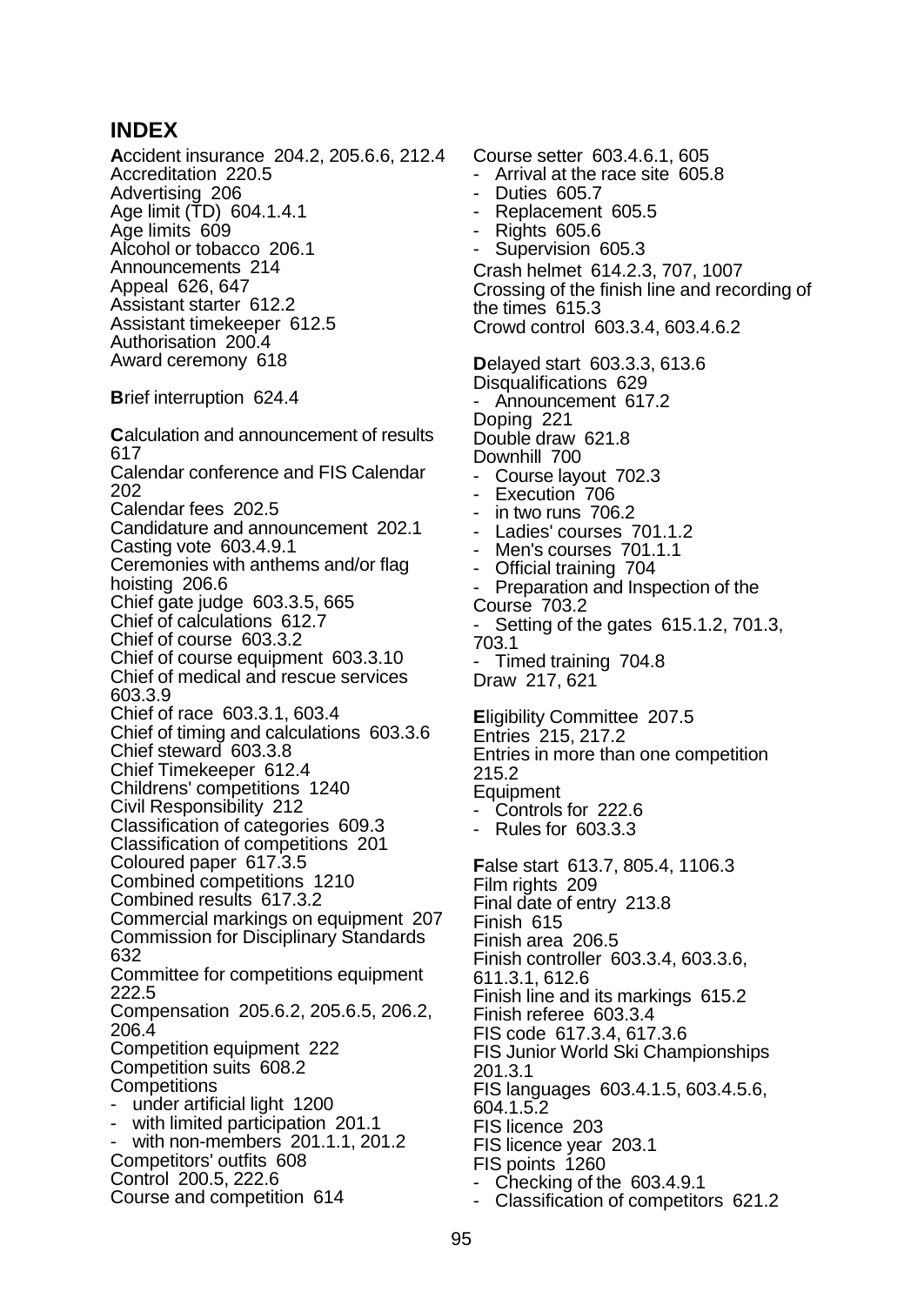- Competitors without 603.4.6.2, 621.3, 621.4 Starting order by 621.3 Use of the 1260.3 FIS race points 1250 FIS points lists 1260.2 FIS World Ski Championships and Olympic Winter Games 201.3.1 - As a TD at 603.4.1.2, 603.4.9.5 - Course setter at 605.2, 605.3.1, 605.5.1 Nomination of the Jury for 603.4.3.2, 604.2.1 Flex-poles 680.2 Forerunners 607 **G**ate judges 660 - Location 668 - Number 669 Supplemental duties of the gate judge 667 Support 670 - Task 662 - Duties at completion of the 1 $\mathrm{^{st}}$  and  $2<sup>nd</sup>$  run 665 - Duties at the conclusion of the race 666 Giant Slalom 900 - Execution 906 - Flags 680.2.1.3 - Gates 901.2 - Inspection of the course 904 - Setting 903.1 - Spare poles 614.1.2.5 - The courses 902 Group draw and start order 621 **H**and timing 611.2.2 Homologation file 603.4.9.1 Homologation of the courses 650 **I**nterdiction to continue after a gate fault 614.2.2 Interference 623.2 Interruption of the race or training 624 **J**ury 603.4 - Chairman of the 603.4.5 - Duties 603.4.6 - Franchise and Voting 603.4.5 - Lady 603.4.1.4, 603.4.3.4 - Tenure of the 603.4.4 **L**icences (FIS Licence) 203 Limitation 201.1 **M**edical examinations 221 Microphones at start and finish 616 Minutes 603.3.7, 603.4.5.5

More than one nationality 203.5.2

**N**ationality 203.5 Notice board 213.6 **O**fficial results 617.3 Officials, medical and technical personnel 606.1 Olympic Winter Games and FIS World Ski Championships 201.3.1 - As a TD at 603.4.1.2, 603.4.9.5 - Course setter at 605.2, 605.3.1, 605.5.1 Nomination of the Jury for 603.4.3.2, 604.2.1 Organising committee 211.2, 603 **P**arallel events 1100 Participation 200.3 Photo-electric cells at the finish 611.2.1.2 Plombing 608.2.1 Postponements or cancellations of competitions 214.3 Postponing effect 647.2 Presentation of the winner 206.6 Press chief 603.3.11 Private timing equipment of the teams 611.4 Prize giving 213.7 Inexcusably absent 205.4 Prizes 219 Programme 213 Protests 640 **Q**ualification of competitors 204 Quotas of the national associations 1270.1 **R**ace points 1250 Race secretary 603.3.7 Radios 603.4.8 sufficient 603.4.9.1 Re-run 623 Referee 603.4.10 Collaboration with the TD 603.4.9.4 Results 218 Rights, timing and data 218.2 **S**ame time or same points 219.2, 617.3.3 Sanctions 203.5.5, 223 Service personnel, suppliers and firms' representatives 220 Ski brake 608.3 Slalom 800 - Course setting 803 - Courses 802 - Execution of the Slalom 806 Gates 801.2 - Inspection of the course 804 Number of gates 801.2.4 - Setting 803.4 - Slalom poles 801.2.1

- Spare poles 614.1.2.5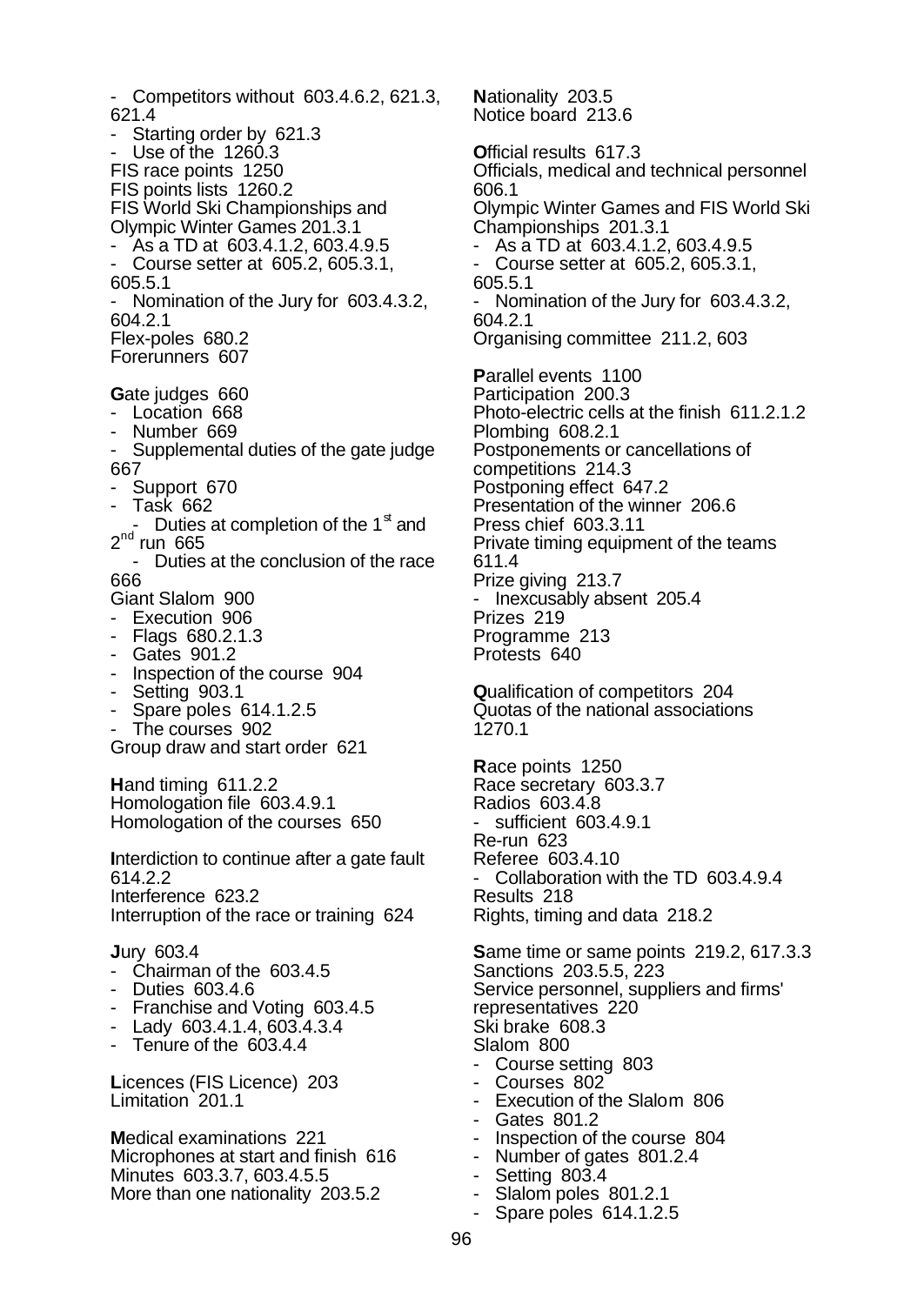- Start 805 - Start intervals 805.1 - Start signal 805.3 - Starting order 805.2 Slalom poles 680 Start 613 - Area 613.1 - Intervals 603.3.6, 603.4.6.1, 622 - Numbers 608.1 - Procedure 613.3 - Signal 613.4 - Start order 620 - for the  $2<sup>nd</sup>$  run 621.10 in extraordinary conditions 621.9 Start recorder 612.3 Start Referee 603.3.3 Start time of the re-run 623.4 Start times 213.5 Start, Finish, Timing and Calculations 610 Starter 612.1 Starting gates 611.2.1 Starting line 613.2 Substitute course 603.4.9.1 Super-G 1000 - Gates 1001.3 - Inspection of the course 1004 - Setting 1003.1 - Slalom poles and flags 680.2.1.3, 1001.3.1 - The Course 1002 Support for the competitors 205.6 **T**eam captains and trainers 216.3 Team captains' meeting 216 Team competitions 1220 Team doctor 603.3.9 Technical Advisor 603.4.11 Technical Delegate (TD) 604

- Candidate 604.1.5.2
	- Assignment 604.1.5.4

- Decision 603.4.9.4 - Development 604.1.4 - Duties 603.4.9 - Further training 604.1.7 - Insurance 212 - Liability insurance 212 - Licence 604.1.3.1, 604.1.6 - Replacement 604.3 - Sanctions 604.6 - Training 604.1.5 - Travel costs 604.5 Television 208 - Basic signal 208.5 Short reports 208.6 Termination of a competition 625 Times - Forerunners 607.6 - Presentation 611.2.3 - Unofficial 617.1 - announcement 617.2.2 Timing 610 - at the start 613.5 - Electronic 611.2.1 - two electronic timing systems 611.2.1 Training 603.3.9, 603.4.4.1, 603.4.6, 604.4.4, 607.1, 608.3, 621.7, 704 Training numbers 704.6 Transmission by radio 611.1 Types of competitions 201 **V**alid and false starts 613.7, 805.4 Validity of a re-run 623.3 Validity of the FIS homologation certificate 650.6.6 Video and film control 806.3 **W**arm up slope 614.1.3

**Y**ellow zones 705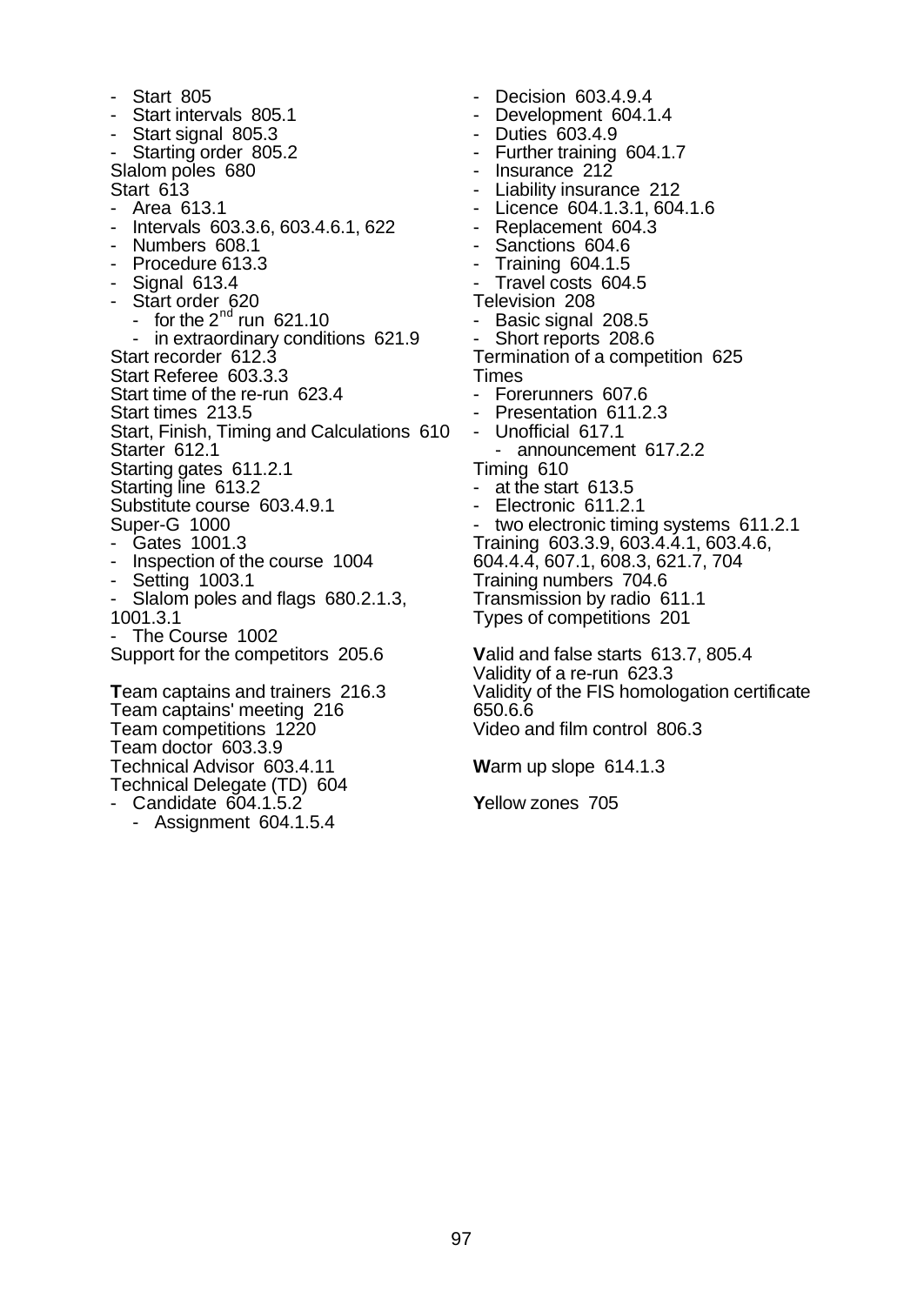|            |          | <b>Abbreviations</b> / Abréviatons / Abkürzungen                                                 |
|------------|----------|--------------------------------------------------------------------------------------------------|
| AC         | $=$      | <b>Acro</b>                                                                                      |
| AE         | $=$      | Aerials / Saut / Springen                                                                        |
| AL         | $=$      | <b>Alpine</b> / <i>Alpin</i> / Alpin                                                             |
| <b>ANC</b> | $=$      | <b>Australia New Zealand Cup (COC)</b>                                                           |
| BA         | $=$      | Big Air (FS, SB)                                                                                 |
| C          | $=$      | <b>Classical technique</b> / Technique classique / Klassische Technik                            |
|            |          | or, ou, oder Combined (FS)                                                                       |
| <b>CAR</b> | =        | Carving                                                                                          |
| CC         | $=$      | Cross-Country / Fond / Langlauf                                                                  |
| <b>CHI</b> | $=$      | <b>Childrens Races / Concours pour Enfants / Kinderrennen</b>                                    |
| <b>CIT</b> | $=$      | <b>Citizen Racers /</b>                                                                          |
|            |          | Coureurs Citadins / Städteskirennläufer                                                          |
| <b>CL</b>  | $=$      | Classic (TM)                                                                                     |
| COC        |          | <b>Continental Cup</b> / Coupe continentale / Kontinentalcup                                     |
| <b>COR</b> | $=$      |                                                                                                  |
| <b>CS</b>  | $=$      | <b>Corporate Racers / Coureurs corporatifs / Firmenwettkämpfer</b><br><b>Classic Sprint (TM)</b> |
|            | =        |                                                                                                  |
| <b>DAR</b> | $=$      | <b>Disabled Events</b> / <i>Epreuves handicapés</i> / Behinderten                                |
|            |          | Wettbewerbe                                                                                      |
| DH         | $=$      | Downhill / Descente / Abfahrt                                                                    |
| DM         | $=$      | Dual Moguls / Bosses en parallèle / Parallelbuckelfahren                                         |
| EC         | =        | European Cup / Coupe d'Europe / Europacup (COC)                                                  |
| F.         | =        | Free technique / Technique libre / Freie Technik                                                 |
| <b>FEC</b> | =        | Far East Cup (COC)                                                                               |
| FH         | =        | Flying-hills / Tremplin de vol / Flugschanze                                                     |
| FS         | =        | <b>Freestyle</b>                                                                                 |
| GP         | =        | <b>Grand Prix</b>                                                                                |
| <b>GR</b>  | $=$      | Grass Skiing Competitions / Compétitions Ski sur herbe /                                         |
|            |          | Grasski-Wettkämpfe                                                                               |
| <b>GS</b>  | $=$      | Giant Slalom / Slalom Géant / Riesenslalom                                                       |
| HP         | =        | Halfpipe (SB)                                                                                    |
| JP         | =        | <b>Ski-Jumping</b> / Saut à ski / Skispringen                                                    |
| <b>JUN</b> | $=$      | Juniors / Juniors / Junioren                                                                     |
| K.         | $=$      | <b>Combined</b> / Combiné / Kombination                                                          |
| KO         | $=$      | <b>Knock out</b>                                                                                 |
| L.         | =        | <b>Ladies</b> / Dames / Damen                                                                    |
| LН         | $=$      | <b>Large hills / Grand tremplin / Grossschanze</b>                                               |
| <b>LOW</b> |          | Lowlander's Races / Concours des Pays plats / Flachlandrennen                                    |
| M          | $=$      | <b>Men</b> / <i>Messieurs</i> / Herren                                                           |
|            |          | or, ou, oder Mix $(2C + 2F)$                                                                     |
| <b>MAS</b> | $=$      | <b>Veterans Racers /</b>                                                                         |
|            |          | Coureurs Vétérans / Veteranenwettkämpfer                                                         |
| ML         | $=$      | Popular Cross-Country Races / Fond de masses /                                                   |
|            |          | Massenlangläufe                                                                                  |
| <b>MO</b>  | =        | <b>Moguls</b> / Bosses / Buckelfahren                                                            |
| <b>NAC</b> | =        | Nor-Am Cup (COC)                                                                                 |
| <b>NC</b>  | $=$      | National Championships with international participation /                                        |
|            |          | Championnats Nationaux avec participation internationale /                                       |
|            |          | Nationale Meisterschaften mit internationaler Beteiligung                                        |
| <b>NH</b>  |          | <b>Normal hills / Tremplin normal / Normalschanze</b>                                            |
| <b>NJC</b> | =<br>$=$ | National Junior Championships with international                                                 |
|            |          | participation /                                                                                  |
|            |          | Championnats Nationaux Juniors avec participation internationale                                 |
|            |          |                                                                                                  |
|            |          | Nationale Junioren-Meisterschaften mit internationaler Beteiligung                               |
| <b>NK</b>  |          | Nordic Combined / Combiné nordique / Nordische Kombination                                       |
| <b>NS</b>  | =        |                                                                                                  |
| <b>OWG</b> | =        | New Style (FS)<br><b>Olympic Winter Games /</b>                                                  |
|            | $=$      | Jeux Olympiques d'Hiver / Olympische Winterspiele                                                |
|            |          |                                                                                                  |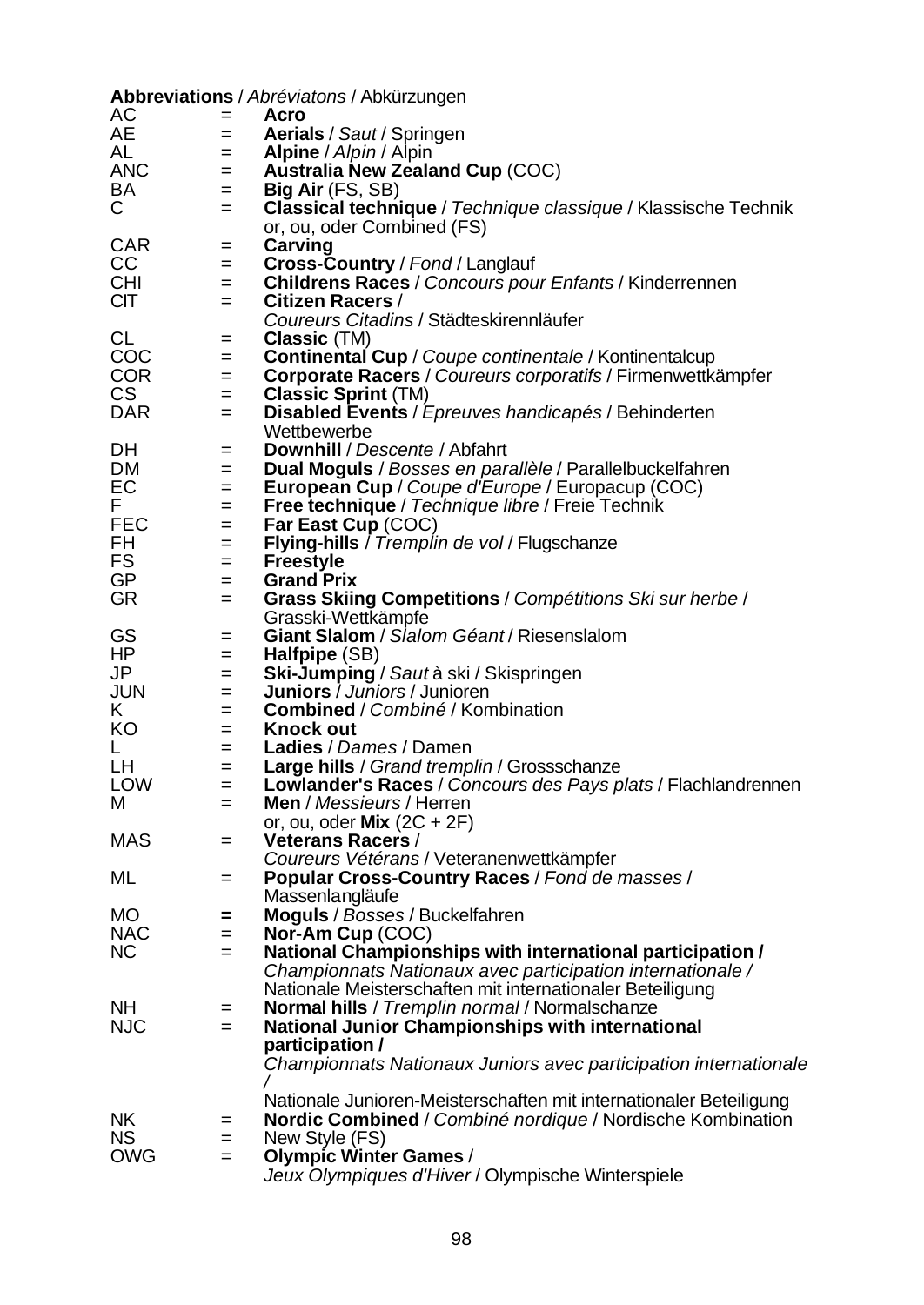| P          | $=$     | Plastic covered hills / Tremplins plastifiés / Mattenschanzen<br>or, ou, oder <b>Pursuit</b> / poursuite /<br>Verfolgung, or, ou, oder Parallel |
|------------|---------|-------------------------------------------------------------------------------------------------------------------------------------------------|
| <b>PGS</b> | $=$ $-$ | Parallel Giant Slalom / Slalom géant parallèle /<br>Parallelriesenslalom                                                                        |
| <b>PSL</b> | $=$     | Parallel Slalom / Slalom parallèle / Parallelslalom                                                                                             |
| <b>ROL</b> | $=$     | Rollerskiing / Ski à roulettes / Rollerski                                                                                                      |
| <b>SAC</b> | $=$     | <b>South American Cup (COC)</b>                                                                                                                 |
| SВ         | $=$     | <b>Snowboard</b>                                                                                                                                |
| <b>SBX</b> | $=$     | <b>Snowboard Cross</b>                                                                                                                          |
| SG         | $=$     | <b>Super-G / Super-G / Super-G</b>                                                                                                              |
|            | $=$     | <b>Slalom</b>                                                                                                                                   |
| SL<br>SS   | $=$     | Speed Skiing / Ski de Vitesse / Geschwindigkeitsrennen                                                                                          |
| T.         | $=$     | Team competition /                                                                                                                              |
|            |         | Compétition. pour Equipe / Mannschaftswettkampf                                                                                                 |
| TM         | $=$     | <b>Telemark</b>                                                                                                                                 |
| UNI        | $=$     | <b>University Racers /</b>                                                                                                                      |
|            |         | Coureurs Universitaires / Universitätswettkämpfer                                                                                               |
| <b>UVS</b> | $=$     | <b>Universiade</b>                                                                                                                              |
| WC.        | $=$     | <b>World Cup</b> / Coupe du Monde / Weltcup                                                                                                     |
| <b>WJC</b> | $=$     | FIS World Junior Ski Championships / Championnats du Monde                                                                                      |
|            |         | de Ski FIS juniors / FIS-Junioren-Ski-Weltmeisterschaften                                                                                       |
| WSC        | $=$     | FIS World Ski Championships / Championnats du Monde de Ski<br>FIS / FIS-Ski-Weltmeisterschaften                                                 |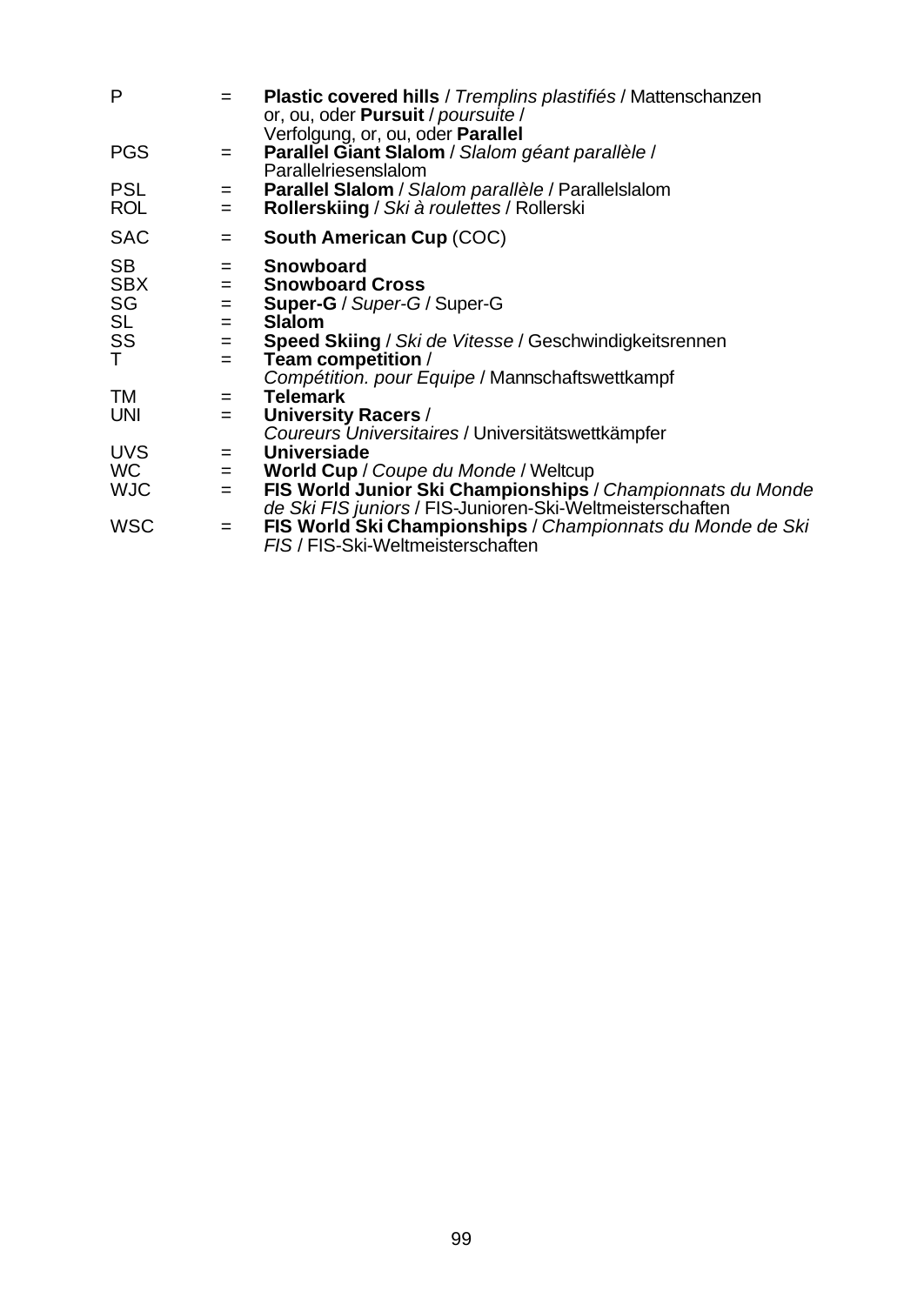### **Appendix: Competition Folder** (See Alpine Form Package)

In carrying out a competition, the folder of the organiser must include the following documents:

- Programme of the competition (art. 213, 214)
- Entry List (art. 215)
- Programme for (Alpine Form Package)
- Start List  $1<sup>st</sup>$  run (art. 621.3)
- Results, 1 $\mathrm{st}$  Run (art. 621.10.1)
- Start List  $2<sup>nd</sup>$  run (if possible, but not mandatory)
- Official Results (art. 617.3)
- Attendance List
- Minutes from the team captains' meetings (art. 603.3.7)
- Minutes of the Jury (art. 603.3.7)

The TD will calculate by himself the penalties (art. 604.5.1.3). To that, he has to deliver:

- The Penalty Calculation (art. 603.4.9.3)
- His report about the competition and eventually other additional reports (art. 603.4.9.3)

List of Official Documents

| TITLE OF THE DOCUMENTS                          | art. ICR  |
|-------------------------------------------------|-----------|
| List of the competitors                         | 215       |
| Downhill / DH                                   | 700       |
| List of the competitors according to FIS points | 621       |
| <b>Training List</b>                            | 621.7     |
| <b>Training Times</b>                           | 704.8.2   |
| <b>Start List</b>                               | 621.3     |
| <b>Official Results</b>                         | 617.3     |
| <b>Penalty Calculation</b>                      | 603.4.9.3 |
| Slalom / SL                                     | 800       |
| List of the competitors according to FIS points | 621       |
| Start List, 1 <sup>st</sup> Run                 | 621.3     |
| Results, 1 <sup>st</sup> Run                    | 621.10.1  |
| Start List, 2 <sup>nd</sup> Run                 | 621.10.3  |
| <b>Official Results</b>                         | 617.3     |
| <b>Penalty Calculation</b>                      | 603.4.9.3 |
| Giant Slalom / GS                               | 900       |
| List of the competitors according to FIS points | 621       |
| Start List, 1 <sup>st</sup> Run                 | 621.3     |
| Results, 1 <sup>st</sup> Run                    | 621.10.1  |
| Start List, 2 <sup>nd</sup> Run                 | 621.10.3  |
| <b>Official Results</b>                         | 617.3     |
| <b>Penalty Calculation</b>                      | 603.4.9.3 |
| Super-G / SG                                    | 1000      |
| List of the competitors according to FIS points | 621       |
| <b>Start List</b>                               | 621.3     |
| <b>Official Results</b>                         | 617.3     |
| <b>Penalty Calculation</b>                      | 603.4.9.3 |
| Parallel Events / P                             | 1100      |
| List of the competitors                         | 1110.1    |
| <b>Start List</b>                               | 1110.2.3  |
| <b>Official Results</b>                         | 1110.3.3  |
| Combines Events / K                             | 1210      |
| <b>Official Results</b>                         | 1210.1.5  |